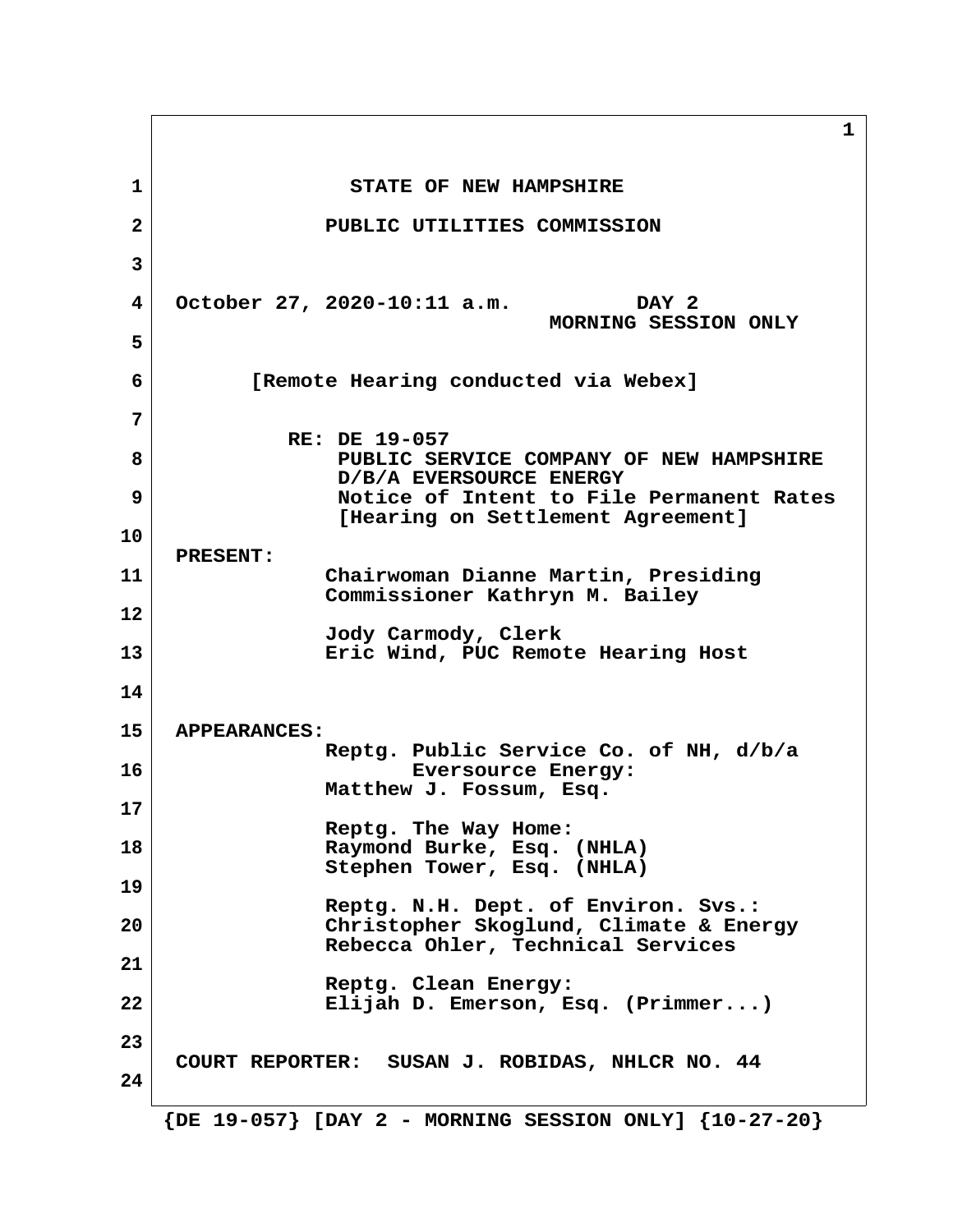|                |                                                                                                            | $\mathbf{2}$ |
|----------------|------------------------------------------------------------------------------------------------------------|--------------|
| $\mathbf{1}$   | APPEARANCES (CONT'D)                                                                                       |              |
| $\mathbf{2}$   |                                                                                                            |              |
| $\overline{3}$ | Reptg. ChargePoint:<br>Melissa Birchard, Esq. (Keyes & Fox)                                                |              |
| 4              |                                                                                                            |              |
| 5              | Reptg. AARP:<br>John Coffman, Esq.                                                                         |              |
| 6              |                                                                                                            |              |
| 7              | Reptg. Residential Ratepayers:<br>D. Maurice Kreis, Esq., Consumer Adv.<br>Office of the Consumer Advocate |              |
| 8              | Reptg. Commission Staff:                                                                                   |              |
| 9              | Suzanne Amidon, Esq.<br>Brian Buckley, Esq.                                                                |              |
| 10             | Scott Mueller, Esq. (S. Mueller Law)                                                                       |              |
| 11             |                                                                                                            |              |
| 12             |                                                                                                            |              |
| 13             |                                                                                                            |              |
| 14             |                                                                                                            |              |
| 15             |                                                                                                            |              |
| 16             |                                                                                                            |              |
| 17             |                                                                                                            |              |
| 18             |                                                                                                            |              |
| 19             |                                                                                                            |              |
| 20             |                                                                                                            |              |
| 21             |                                                                                                            |              |
| 22             |                                                                                                            |              |
| 23             |                                                                                                            |              |
| 24             |                                                                                                            |              |
|                | ${DE 19-057}$ [DAY 2 - MORNING SESSION ONLY] ${10-27-20}$                                                  |              |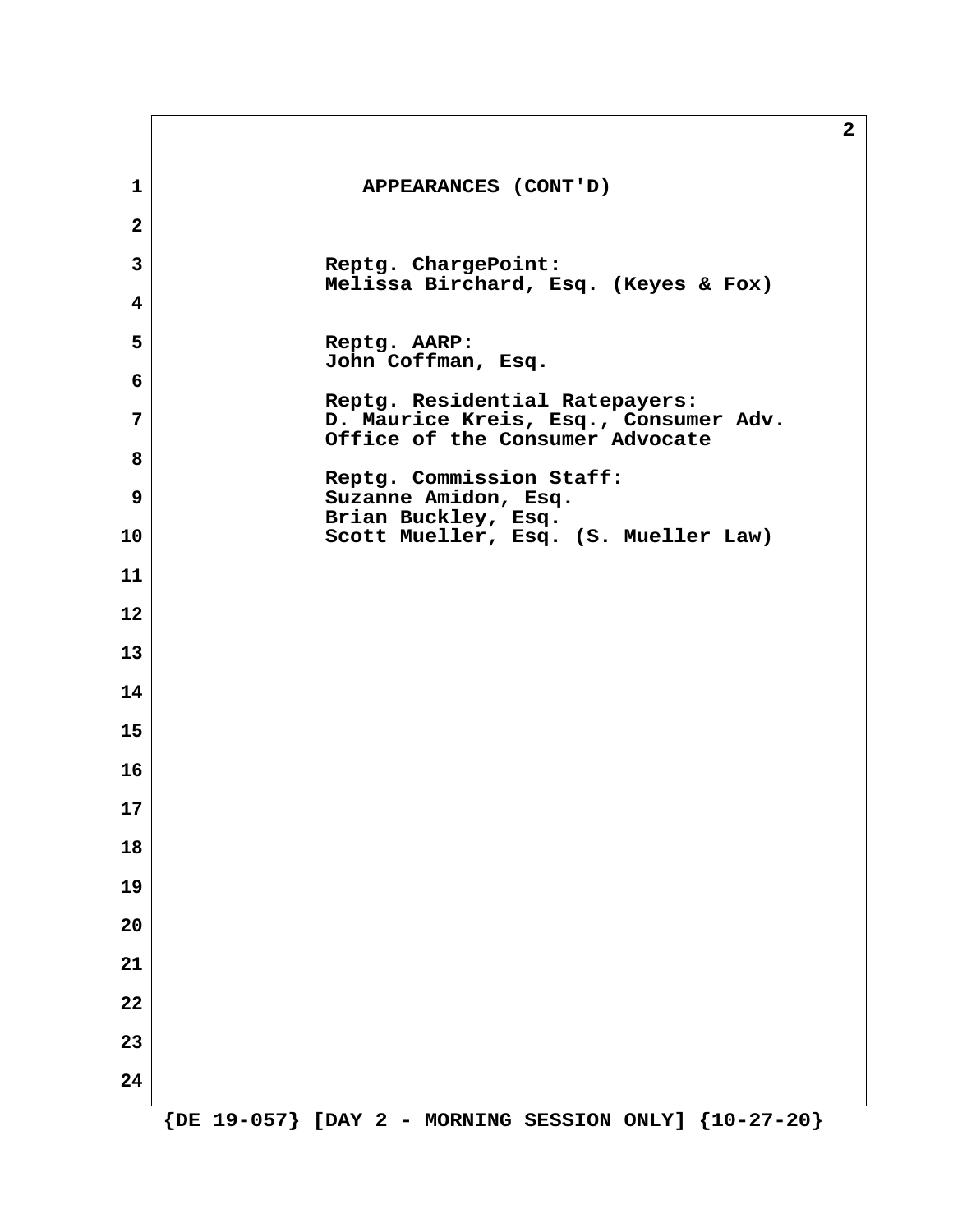**1 I N D E X 2 WITNESS PANEL: DOUGLAS HORTON MADELINE MINEAU 3 KEVIN MILLER RICHARD CHAGNON 4 EXAMINATION PAGE 5 6 Direct Examination by Mr. Fossum 9 7 Direct Examination by Mr. Emerson 12 8 Direct Examination by Ms. Birchard 14 9 Direct Examination by Ms. Amidon 17 10 11 \* \* \* \* \* 12 13 WITNESS PANEL: LEE LAJOIE KURT DEMMER 14 DOUGLAS HORTON RICHARD CHAGNON 15 16 Direct Examination by Mr. Fossum 20 17 Direct Examination by Mr. Buckley 33 18 Interrogatories by Commissioners: 19 By Commissioner Bailey 39, 56 20 By Chairwoman Martin 54, 57 21 Redirect Examination by Mr. Fossum 62 22 Redirect Examination by Mr. Buckley 65 23 24**

**3**

 **{DE 19-057} [DAY 2 - MORNING SESSION ONLY] {10-27-20}**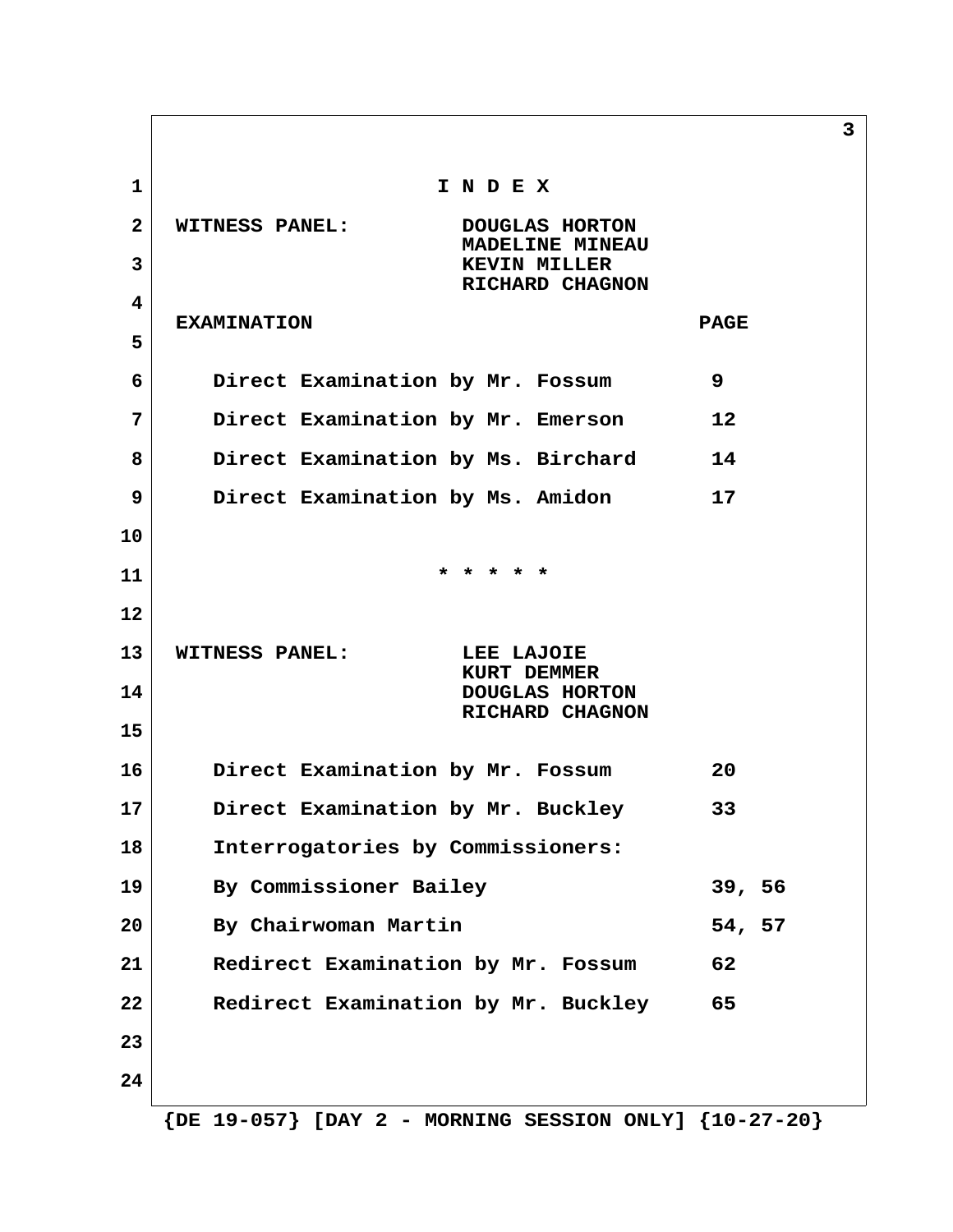**1 P R O C E E D I N G S 2 CHAIRWOMAN MARTIN: We're here this 3 morning to continue the hearing in DE 19-057 4 regarding the Eversource Energy Petition for 5 Permanent Rates. We already made the 6 necessary findings to hold this hearing 7 remotely. I would like to remind everyone 8 that if there is a problem during the hearing 9 with your connection, please call 10 (603)271-2431. And if the public are unable 11 to participate, the hearing will be adjourned 12 and rescheduled. 13 Okay. We need to take a roll call 14 attendance of the Commission. My name is 15 Dianne Martin. I am the Chairwoman of the 16 Public Utilities Commission, and I am alone. 17 Commissioner Bailey. 18 COMMISSIONER BAILEY: Commissioner 19 Kathryn Bailey, and I am alone. 20 CHAIRWOMAN MARTIN: All right. 21 Let's take appearances from attorneys who are 22 here for today's presentation, starting with 23 Mr. Fossum. 24 MR. FOSSUM: Good morning, {DE 19-057} [DAY 2 - MORNING SESSION ONLY] {10-27-20}**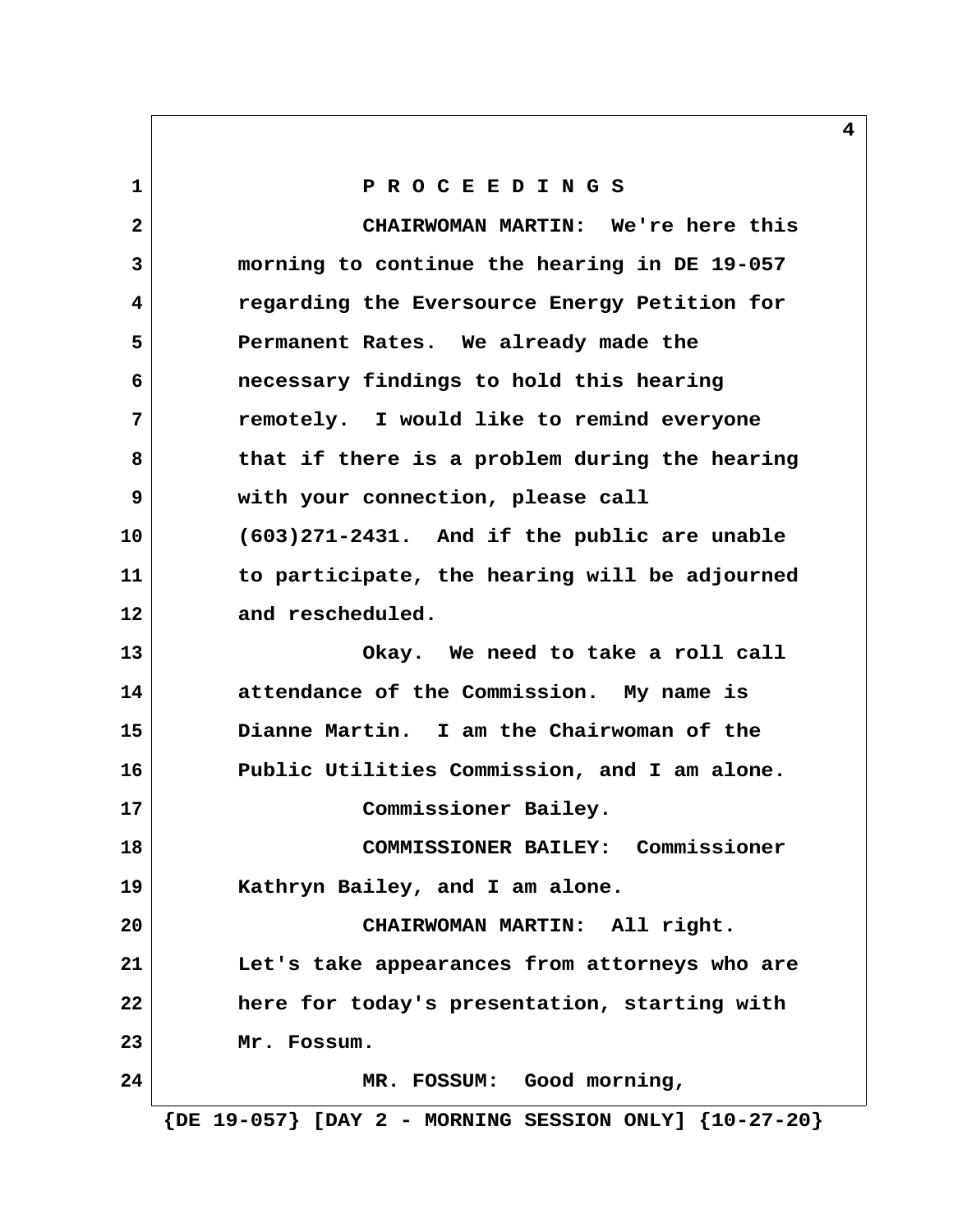**1 Commissioners and all. Matthew Fossum here 2 for Public Service Company of New Hampshire, 3 doing business as Eversource Energy. 4 CHAIRWOMAN MARTIN: Thank you.** 5 And Mr. Kreis.  **6 MR. KREIS: Good morning, 7 Commissioners. Good morning, colleagues. 8 I'm D. Maurice Kreis, the consumer advocate, 9 here as always on behalf of residential 10 utility customers. 11 COMMISSIONER BAILEY: All right. 12 Thank you. 13 And Ms. Amidon. You're on mute. 14 MS. AMIDON: Suzanne Amidon for 15 Commission Staff, along with my two 16 co-counsel. 17 CHAIRWOMAN MARTIN: Okay. Thank 18 you. 19 And for today I have Mr. Burke. 20 MR. BURKE: Good morning, 21 Commissioners and everyone. Raymond Burke, 22 New Hampshire Legal Assistance, representing 23 The Way Home. 24 COMMISSIONER BAILEY: Thank you. {DE 19-057} [DAY 2 - MORNING SESSION ONLY] {10-27-20}**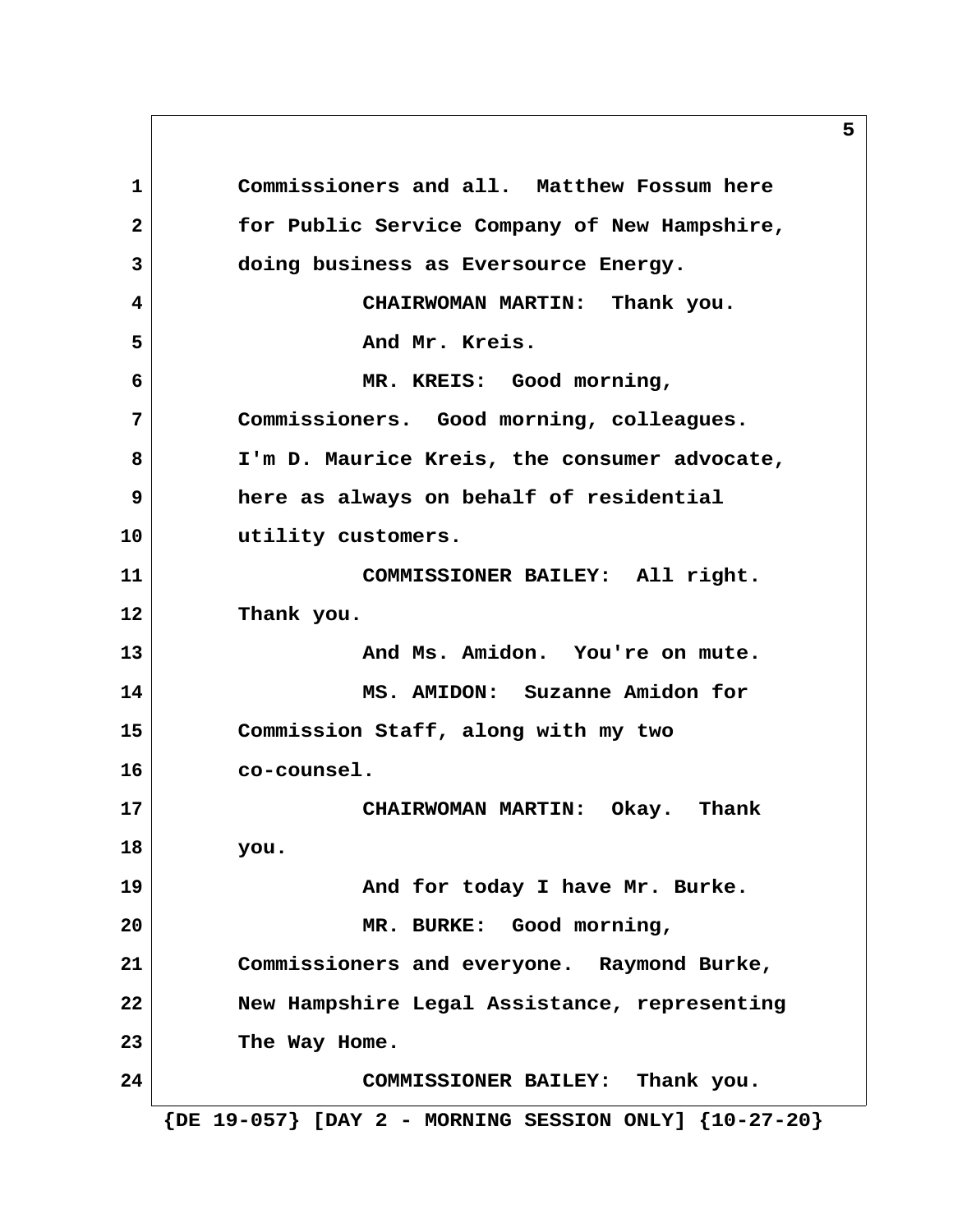1 and Mr. Skoglund is going to be in  **2 today. Do I have that right? 3 MR. SKOGLUND: Yes, this is Chris 4 Skoglund, from New Hampshire DES, appearing 5 with Becky Ohler, who will be the prime 6 spokesperson for New Hampshire DES. 7 CHAIRWOMAN MARTIN: Okay. 8 Excellent. Thank you. 9 And Mr. Emerson. 10 MR. EMERSON: Eli Emerson from the 11 law firm of Primmer, Piper & Cramer, on 12 behalf of Clean Energy New Hampshire. Thank 13 you. 14 COMMISSIONER BAILEY: Thank you. 15 And Ms. Birchard. Melissa, is that right? 16 MS. BIRCHARD: Yes, that's right. 17 Good morning, Ms. Chairwoman, Commissioner 18 Bailey and others. My name is Melissa 19 Birchard, appearing on behalf of ChargePoint, 20 from the law firm Keyes & Fox. 21 (Pause in proceedings. Connectivity issues.) 22 CHAIRWOMAN MARTIN: Okay. I can 23 hear you, but I don't know what's going on 24 with my connection. But let's continue for {DE 19-057} [DAY 2 - MORNING SESSION ONLY] {10-27-20}**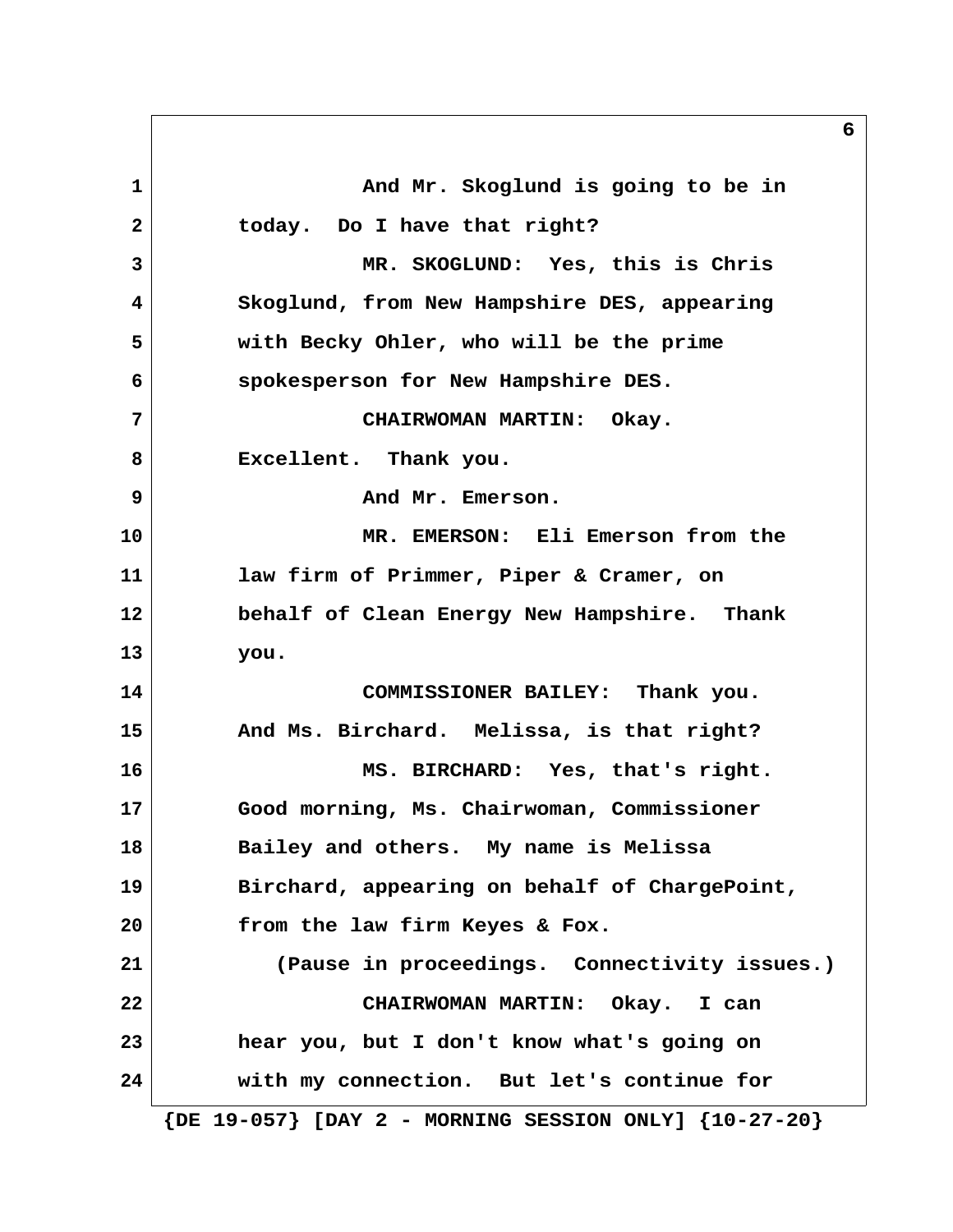**1 the time being because I can see all of you.** 2 All right. Mr. Coffman.  **3 MR. COFFMAN: Good morning, Your 4 Honor. Appearing on behalf of AARP, I'm John 5 Coffman. 6 CHAIRWOMAN MARTIN: (connectivity 7 issue) Hmm. What's going on?** 8 MR. WIND: All right. We're going  **9 to pause momentarily. It appears the 10 Chairwoman has lost the connection. 11 (Brief recess was taken at 10:17 a.m., 12 and the hearing resumed at 10:22 a.m.) 13 CHAIRWOMAN MARTIN: I think we had 14 left off with Mr. Coffman. 15 MR. COFFMAN: Do I need to make my 16 appearance again? John Coffman for AARP. 17 CHAIRWOMAN MARTIN: Excellent. 18 Thank you. I apologize. I missed the end of 19 it because I lost my connection. 20 Okay. Is there anything we need to 21 do before we proceed with the next panel? 22 MS. AMIDON: This is Attorney 23 Amidon. I just wanted to point out that for 24 the second panel today, I'm trying to take {DE 19-057} [DAY 2 - MORNING SESSION ONLY] {10-27-20}**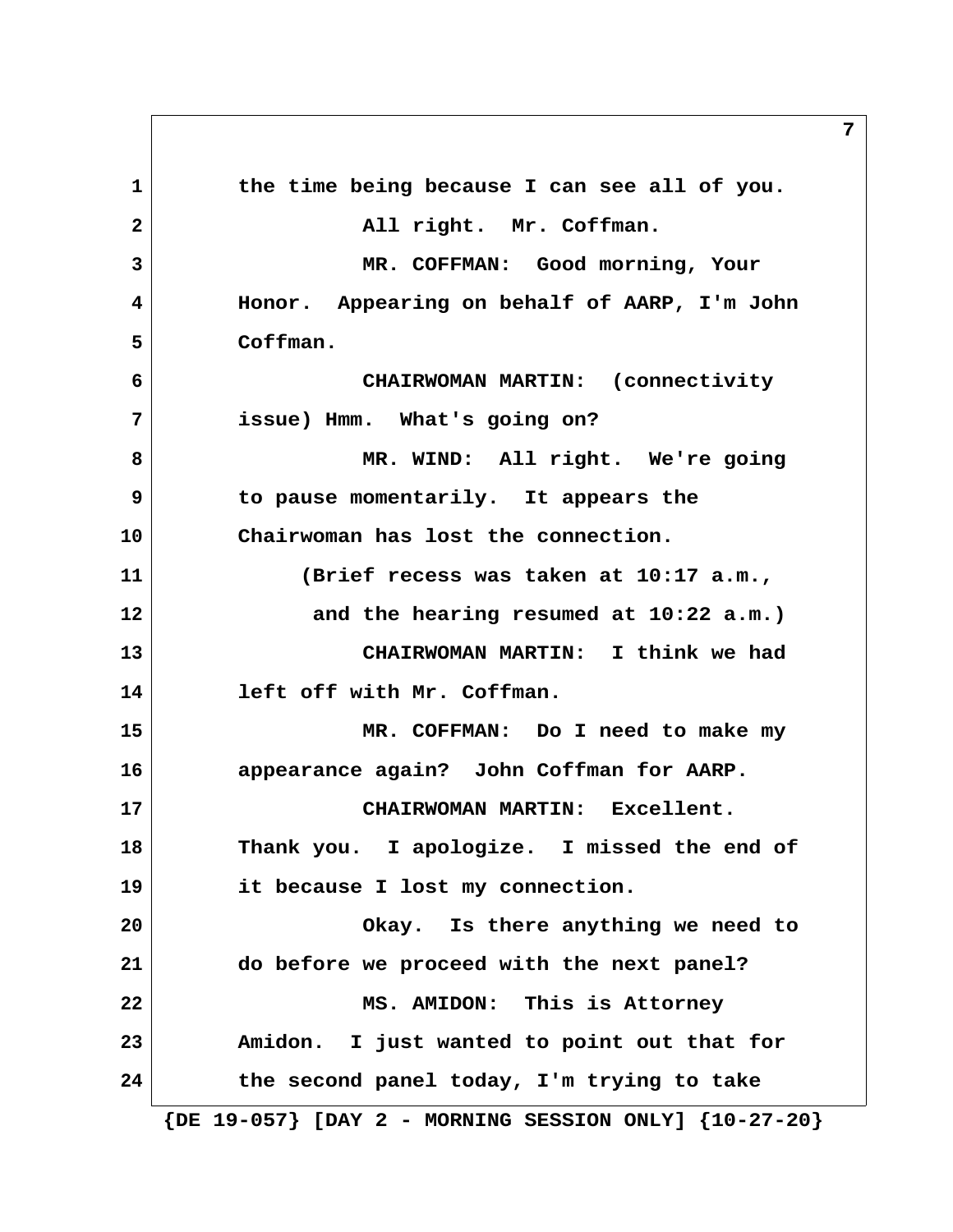**1 care of this at the outset, Rich Chagnon 2 should be listed as also one of the 3 panelists. And this is for the base 4 resilience investment section. That's the 5 second panel. 6 And I also wanted to note that I 7 added a witness for the Office of Consumer 8 Advocate to the rate design panel; that's the 9 third panel. Ron Nelson is their consultant 10 on rate design, and he will be part of the 11 panel on that issue. That's all I had. I 12 just wanted to make sure that that 13 housekeeping was taken care of. 14 CHAIRWOMAN MARTIN: I appreciate 15 that. Thank you. 16 Okay. Then why don't we go ahead 17 with today's first panel today on electric 18 vehicles. 19 Ms. Robidas, when the witnesses are 20 brought up, can you swear them in, please? 21 (WHEREUPON, DOUGLAS HORTON, MADELINE 22 MINEAU, KEVIN MILLER and RICHARD 23 CHAGNON were duly sworn and cautioned 24 by the Court Reporter.)**

 **{DE 19-057} [DAY 2 - MORNING SESSION ONLY] {10-27-20}**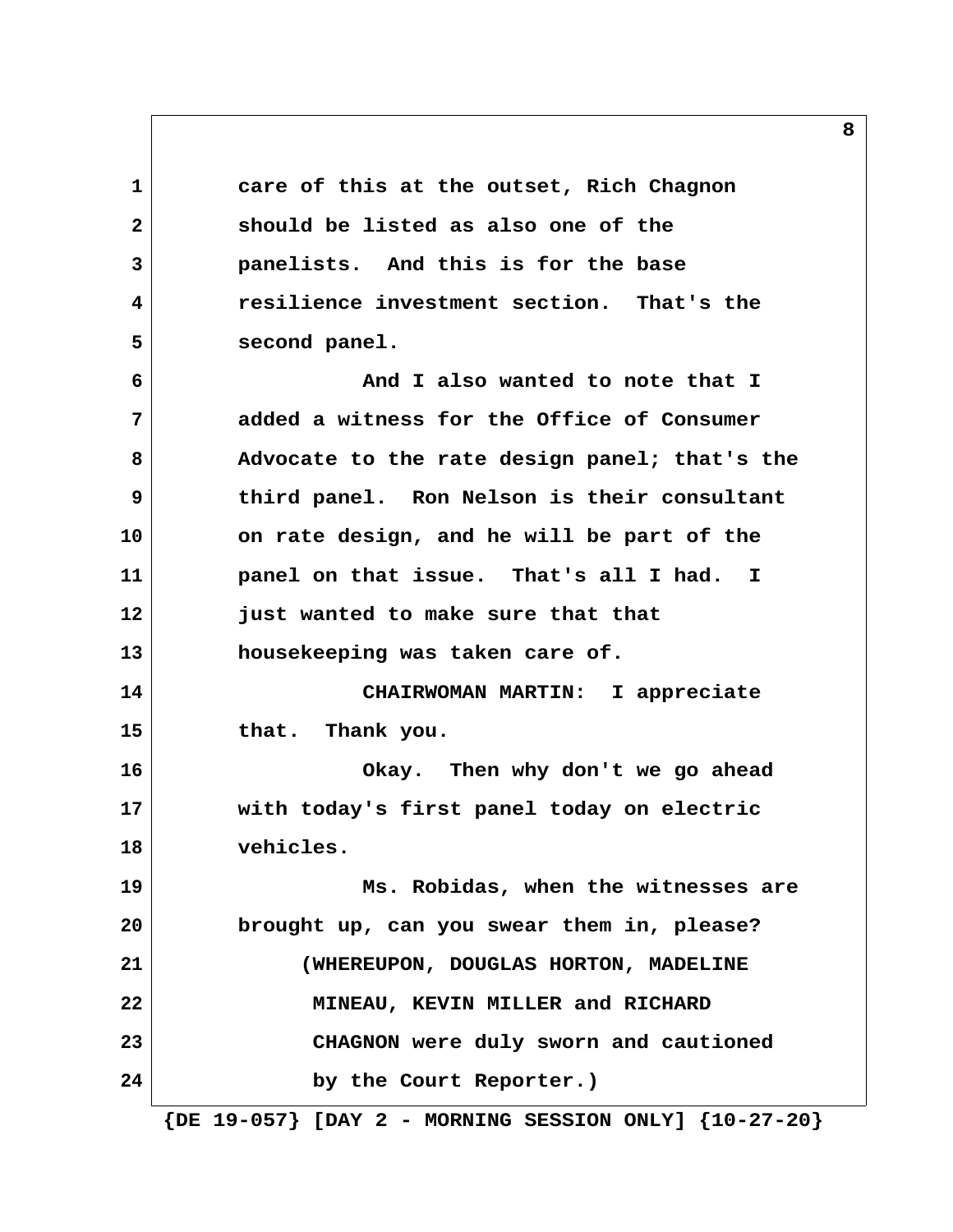**1** DOUGLAS HORTON, SWORN **2** MADELINE MINEAU, SWORN **3 KEVIN MILLER, SWORN 4** RICHARD CHAGNON, SWORN  **5 CHAIRWOMAN MARTIN: All right. 6 Which attorney is going to go first with this 7 panel? 8 MR. FOSSUM: You know, I don't know 9 that we discussed that. I'm fine to do so, 10 if that's agreeable to others. 11 [No verbal response] 12 CHAIRWOMAN MARTIN: You're the only 13 volunteer, so go right ahead. 14 MR. FOSSUM: I guess that makes 15 Eversource the winner. 16 DIRECT EXAMINATION 17 BY MR. FOSSUM: 18 Q. In that case, Mr. Horton, since you had 19 testified yesterday, we'll forego the usual 20 qualification, with one exception. I'll just 21 ask you to restate for the record your name, 22 your position and responsibilities, please. 23 A. (Horton) My name's Doug Horton. I'm 24 vice-president of distribution rates and {DE 19-057} [DAY 2 - MORNING SESSION ONLY] {10-27-20}**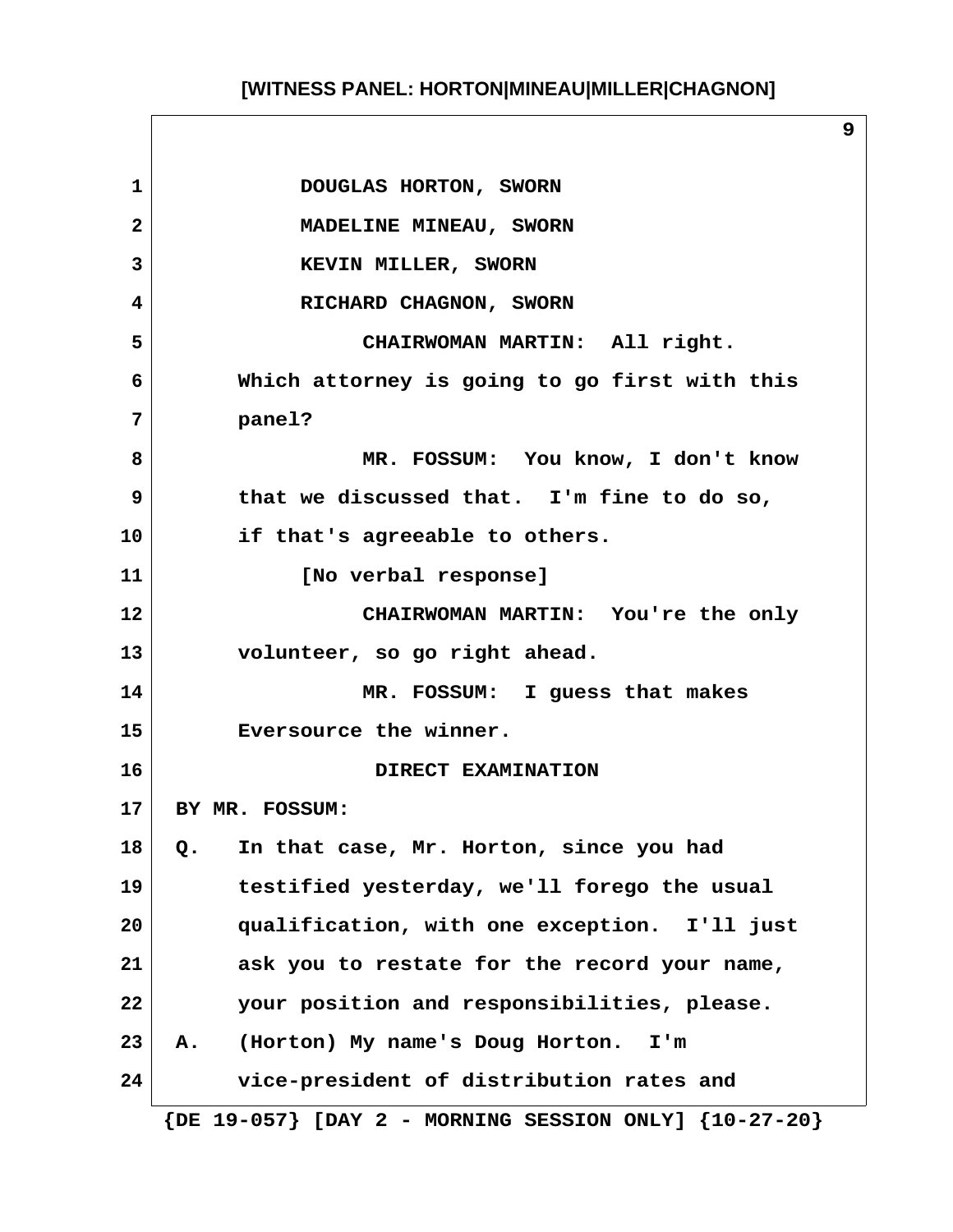| $\mathbf{1}$ |    | regulatory requirements for Eversource.<br>And                |
|--------------|----|---------------------------------------------------------------|
| $\mathbf{2}$ |    | my responsibility and my team's                               |
| 3            |    | responsibility are to facilitate the                          |
| 4            |    | regulatory filings for any regulatory rate                    |
| 5            |    | change filing at the Commission.                              |
| 6            | Q. | And just to again refresh from yesterday,                     |
| 7            |    | you're familiar with the terms of the                         |
| 8            |    | settlement agreement that's pending before                    |
| 9            |    | the Commission today?                                         |
| 10           | Α. | (Horton) Yes.                                                 |
| 11           | Q. | Okay. For this panel, we're looking                           |
| 12           |    | specifically at electric vehicles. So if I                    |
| 13           |    | could direct your attention to Section 16 of                  |
| 14           |    | the settlement. And I know that you briefly                   |
| 15           |    | covered this in your overview yesterday                       |
| 16           |    | morning, but could you please just explain                    |
| 17           |    | your understanding, the Company's                             |
| 18           |    | understanding of what this section requires                   |
| 19           |    | and anticipates.                                              |
| 20           | Α. | (Horton) Yup. So it's not very long and it                    |
| 21           |    | does speak for itself. But certainly a quick                  |
| 22           |    | overview, if it's helpful.                                    |
| 23           |    | No. 1, we have committed to make a                            |
| 24           |    | filing within four months of the Commission's                 |
|              |    | $\{DE 19-057\}$ [DAY 2 - MORNING SESSION ONLY] $\{10-27-20\}$ |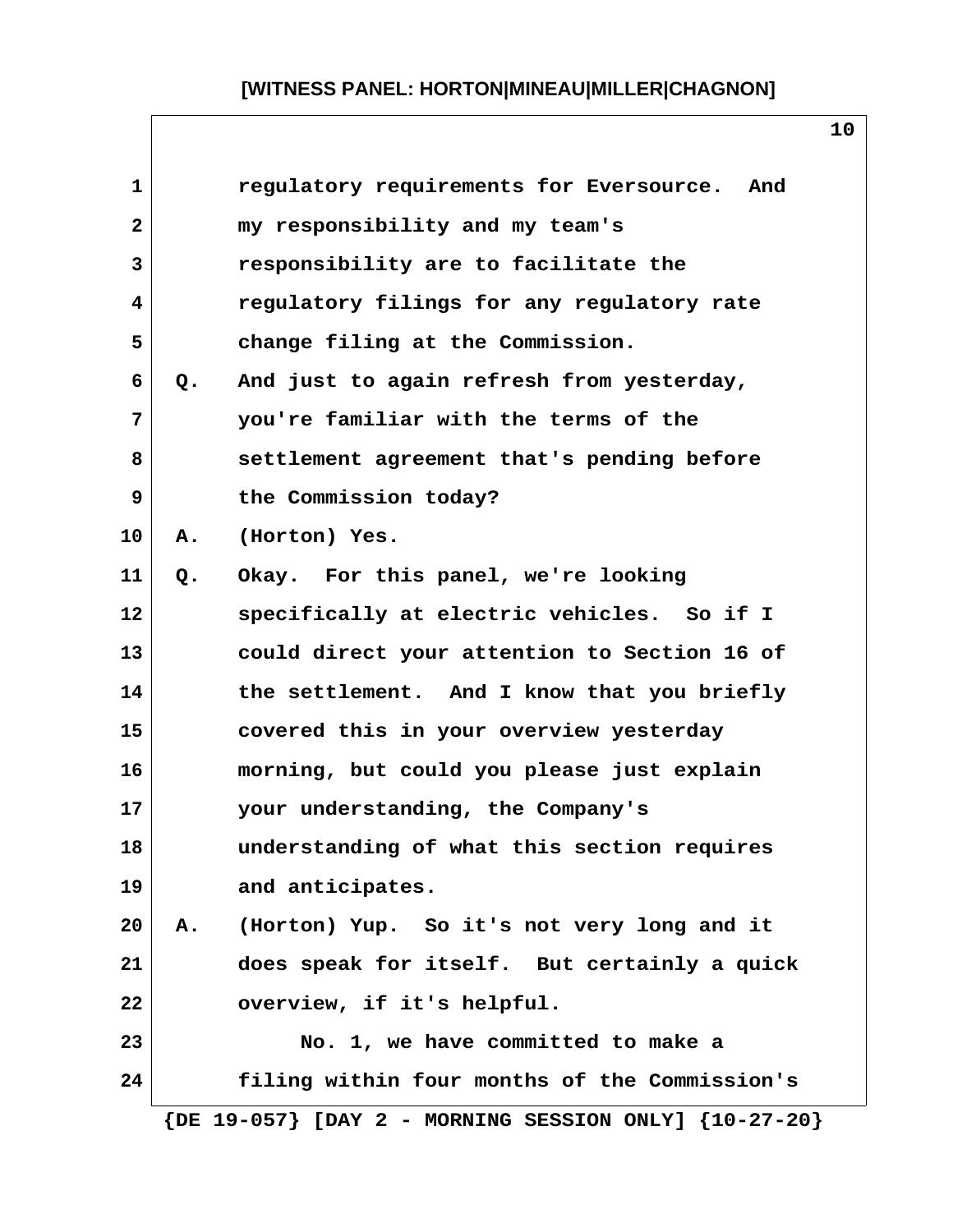| $\mathbf{1}$ | approval of the settlement agreement that     |
|--------------|-----------------------------------------------|
| $\mathbf{2}$ | will cover a proposal for make-ready          |
| 3            | infrastructure investments related to         |
| 4            | electric vehicle charging infrastructure in   |
| 5            | New Hampshire. As part of that filing, we     |
| 6            | will include a proposal for an alternative to |
| 7            | demand charges for electric vehicles, which   |
| 8            | at times can be an additional inhibitor to    |
| 9            | adoption of electric vehicles, or at least    |
| 10           | making it cost-prohibitive when compared to   |
| 11           | traditional fuel resources. And that we will  |
| 12           | collaborate with the interested parties to    |
| 13           | this settlement agreement in the development  |
| 14           | of that proposal that will be filed within    |
| 15           | four months of this agreement.                |
| 16           | And then 16.3 just acknowledges that we       |
| 17           | have not reached agreement as a settlement    |
| 18           | group, anything related to cost recovery that |
| 19           | might be accompanied by that proposal. And    |
| 20           | we acknowledge that that will need to be      |

**11**

 **{DE 19-057} [DAY 2 - MORNING SESSION ONLY] {10-27-20}**

**21 separately justified in that proposal, and**

**22 that we'd also include in that proposal a**

**23 discussion of the costs and the benefits of**

**24 the make-ready proposal that we've committed**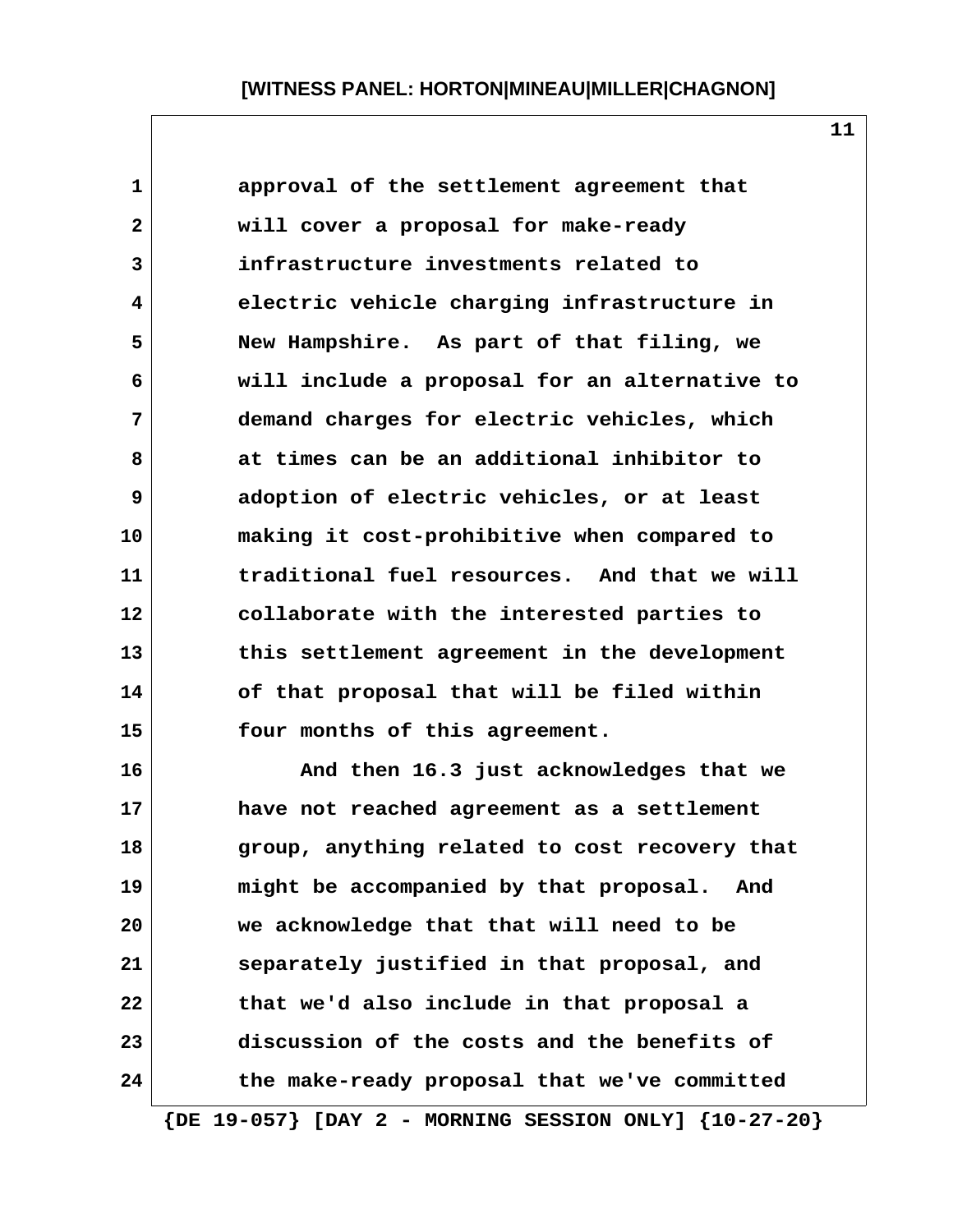1 to filing.  **2 Q. Thank you. And just to be clear, as with the 3 other provisions of this agreement, is it 4 your position and the Company's position that 5 this is a just and reasonable provision? 6 A. (Horton) Yes. 7 Q. Thank you. 8 MR. FOSSUM: That's what I have for 9 direct on this topic. 10 CHAIRWOMAN MARTIN: All right. 11 Thank you. 12 Mr. Emerson, would you like to go 13 next? 14 MR. EMERSON: Yeah, that would be 15 great. All right. My witness is Ms. Mineau. 16 DIRECT EXAMINATION 17 BY MR. EMERSON: 18 Q. Could you please state your name for the 19 record. 20 A. (Mineau) Madeline Mineau. 21 Q. Could you also state your employer and your 22 position. 23 A. (Mineau) I'm the executive director of Clean 24 Energy New Hampshire. {DE 19-057} [DAY 2 - MORNING SESSION ONLY] {10-27-20}**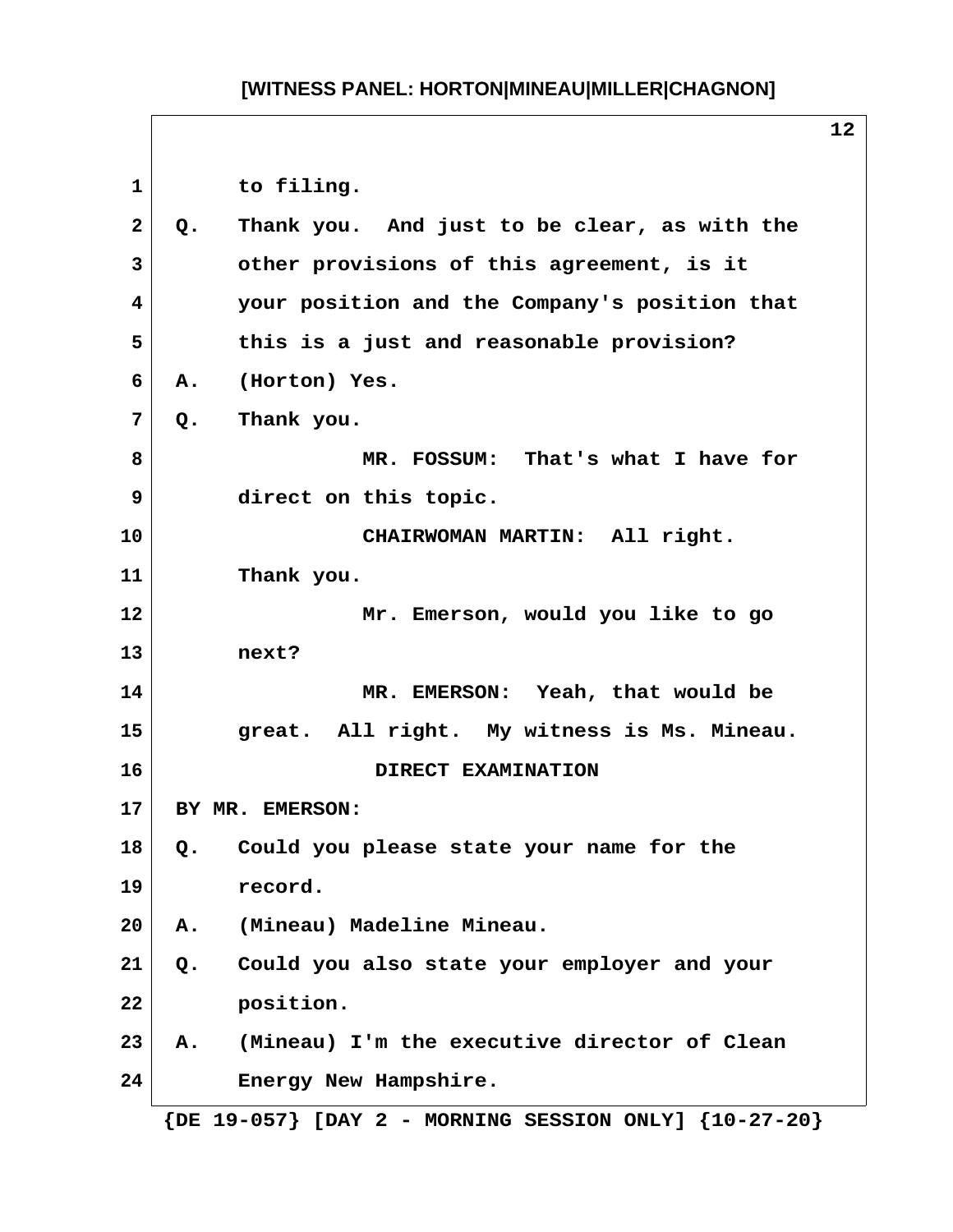| 1               | Q.    | And have you ever testified in front of the                   |
|-----------------|-------|---------------------------------------------------------------|
| $\mathbf{2}$    |       | New Hampshire PUC before?                                     |
| 3               | Α.    | (Mineau) I have previously submitted                          |
| 4               |       | testimony in Docket 17-136, the ERS for the                   |
| 5               |       | 2019 update. And I also adopted my                            |
| 6               |       | predecessor's testimony in DE 17-189, the                     |
| 7               |       | Liberty Battery docket.                                       |
| 8               | Q.    | Thank you. And do you have before you right                   |
| 9               |       | now what's been marked as Exhibit 21, which                   |
| 10              |       | is prefiled testimony by you, dated                           |
| 11              |       | December 20th, 2019, that includes one                        |
| $12 \,$         |       | attachment to that testimony?                                 |
| 13              | A.    | (Mineau) Yes, I do.                                           |
| 14              | Q.    | And was this prepared by you or at your                       |
| 15              |       | direction?                                                    |
| 16              | Α.    | (Mineau) Yes.                                                 |
| 17 <sub>2</sub> | Q.    | Do you have any corrections to that testimony                 |
| 18              |       | today?                                                        |
| 19              | Α.    | (Mineau) No, I do not.                                        |
| 20              | Q.    | Do you adopt that testimony for this                          |
| 21              |       | proceeding?                                                   |
| 22              | Α.    | (Mineau) Yes, I do.                                           |
| 23              | $Q$ . | Okay. And did you participate in the                          |
| 24              |       | negotiation and drafting of the settlement                    |
|                 |       | $\{DE 19-057\}$ [DAY 2 - MORNING SESSION ONLY] $\{10-27-20\}$ |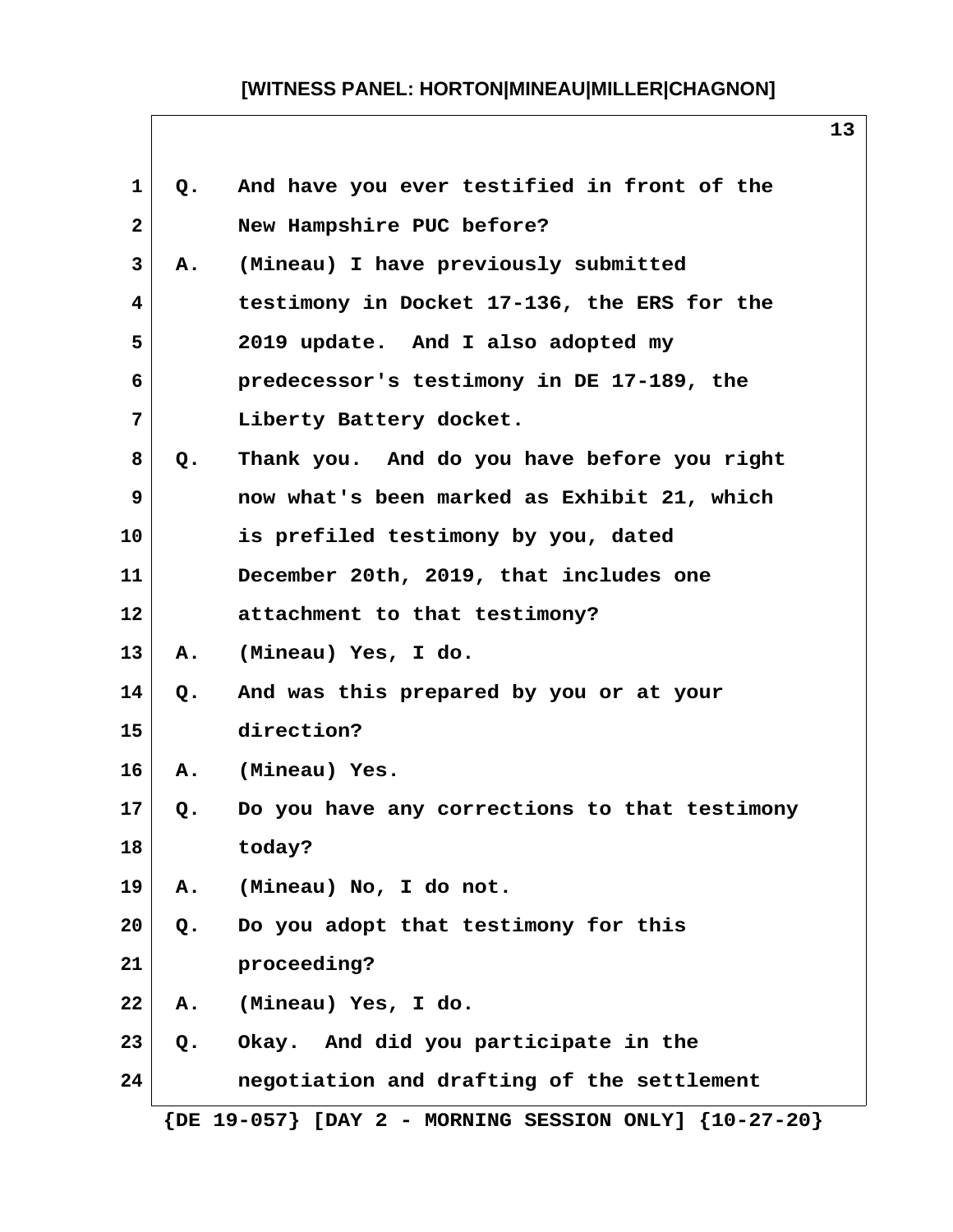|              |                                                               | 14 |
|--------------|---------------------------------------------------------------|----|
| $\mathbf{1}$ | agreement?                                                    |    |
| $\mathbf{2}$ | (Mineau) Yes.<br>Α.                                           |    |
| 3            | And you're familiar with the terms thereof?<br>Q.             |    |
| 4            | (Mineau) I am.<br>Α.                                          |    |
| 5            | Do you support the settlement agreement,<br>Q.                |    |
| 6            | specifically including Section 16 related to                  |    |
| 7            | electric vehicles?                                            |    |
| 8            | (Mineau) Yes.<br><b>A.</b>                                    |    |
| $\mathbf{9}$ | MR. EMERSON: That's all I have.                               |    |
| 10           | CHAIRWOMAN MARTIN: All right.                                 |    |
| 11           | Thank you.                                                    |    |
| 12           | And Ms. Birchard.                                             |    |
| 13           | MR. BIRCHARD: Yes, thank you. And                             |    |
| 14           | my witness today is Kevin Miller.                             |    |
| 15           | DIRECT EXAMINATION                                            |    |
| 16           | BY MS. BIRCHARD:                                              |    |
| 17           | Good morning, Mr. Miller. Would you please<br>Q.              |    |
| 18           | state your name and position for the record.                  |    |
| 19           | (Miller) Sure. My name is Kevin George<br>Α.                  |    |
| 20           | Miller. I'm the director of public policy                     |    |
| 21           | for ChargePoint.                                              |    |
| 22           | And Mr. Miller, have you delivered testimony<br>$Q_{\bullet}$ |    |
| 23           | before this Commission or any other public                    |    |
| 24           | utilities commission before?                                  |    |
|              | $\{DE 19-057\}$ [DAY 2 - MORNING SESSION ONLY] $\{10-27-20\}$ |    |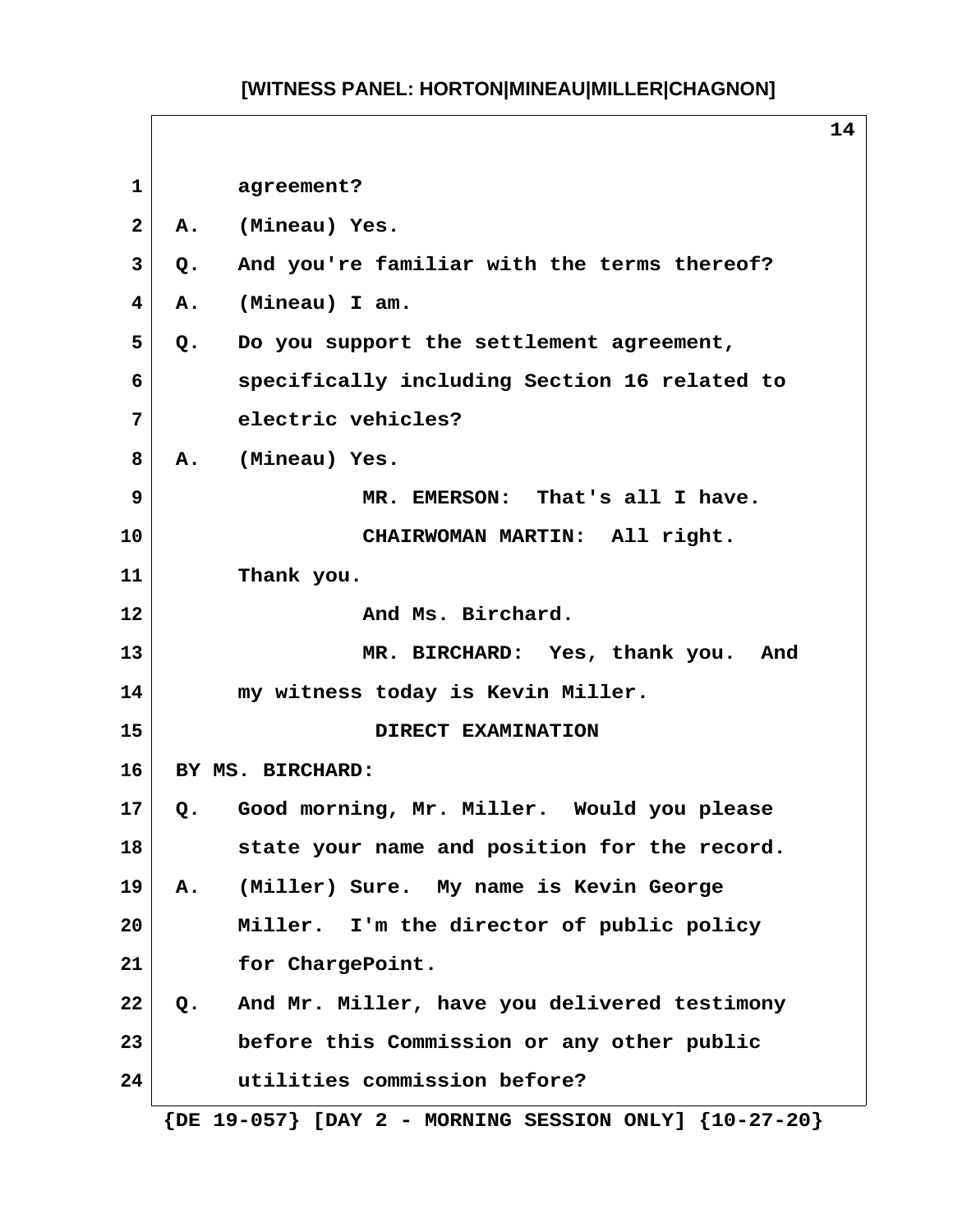**15**

| 1              | Α. | (Miller) Yes. I have presented in a           |
|----------------|----|-----------------------------------------------|
| $\mathbf{2}$   |    | non-adjudicated docket, IR 20-004, in New     |
| 3              |    | Hampshire. I have also prepared and           |
| 4              |    | delivered testimony and served as an expert   |
| 5              |    | witness in Massachusetts, New York, New       |
| 6              |    | Jersey, and in Maryland.                      |
| $\overline{7}$ | Q. | And Mr. Miller, you prepared direct testimony |
| 8              |    | in this proceeding; correct?                  |
| 9              | Α. | (Miller) Yes, that is correct.                |
| 10             | Q. | Do you have that testimony before you,        |
| 11             |    | premarked Exhibit No. 22?                     |
| 12             | Α. | (Miller) Yes, I do.                           |
| 13             | Q. | You prepared that testimony both on behalf of |
| 14             |    | ChargePoint, Incorporated, as well as on      |
| 15             |    | behalf of Clean Energy New Hampshire; is that |
| 16             |    | correct?                                      |
| 17             | Α. | (Miller) Yes, that is correct.                |
| 18             | Q. | And that is the only testimony that you have  |
| 19             |    | provided so far in this proceeding; correct?  |
| 20             | Α. | (Miller) That's correct.                      |
| 21             | Q. | Do you have any corrections to make to that   |
| 22             |    | testimony?                                    |
| 23             | Α. | (Miller) No, I do not.                        |
| 24             | Q. | If I were to ask you the same questions that  |
|                |    |                                               |

 **{DE 19-057} [DAY 2 - MORNING SESSION ONLY] {10-27-20}**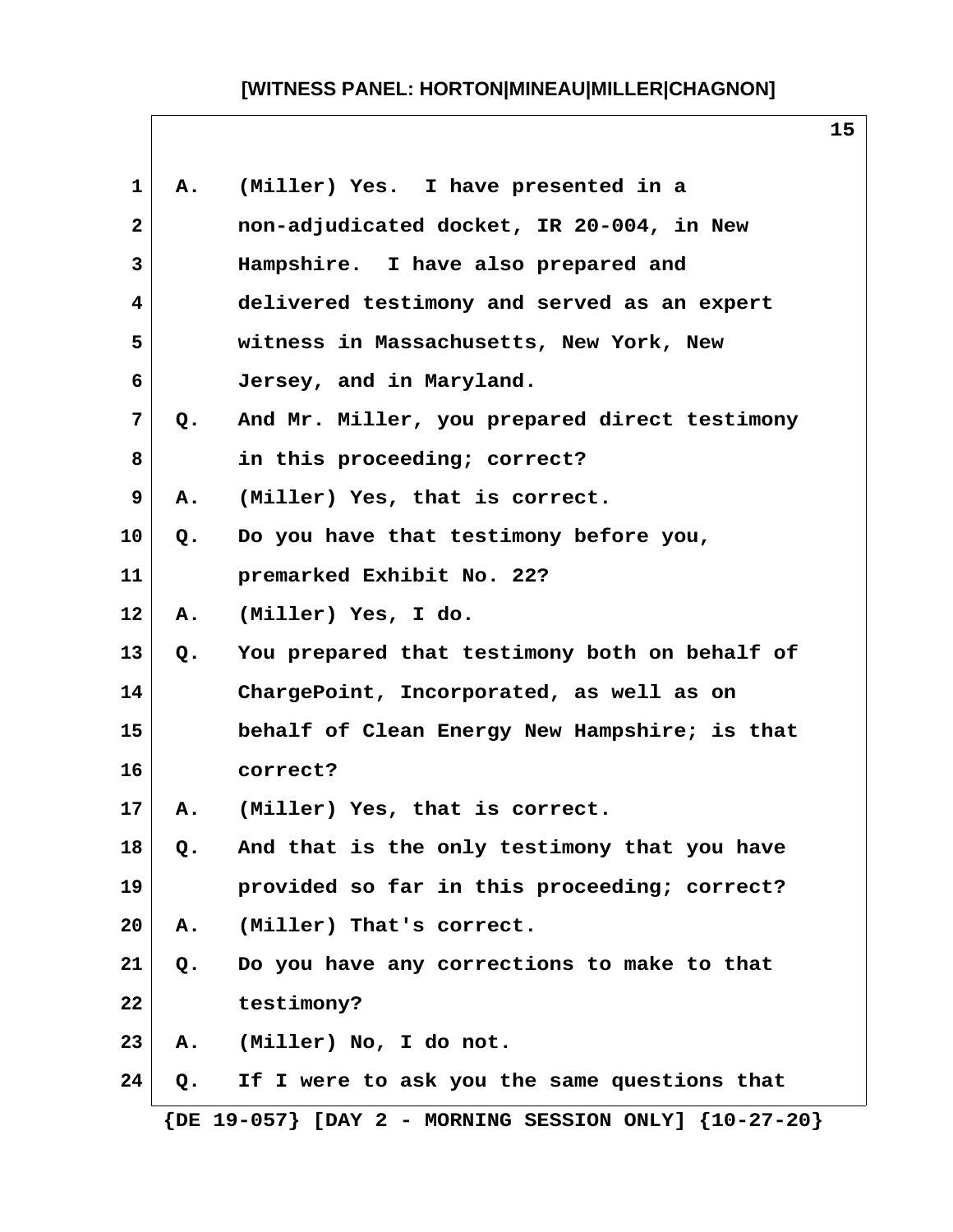| $\mathbf{1}$ |    | appear in your written testimony live today,                  |
|--------------|----|---------------------------------------------------------------|
| $\mathbf{2}$ |    | would your answers be the same?                               |
| 3            | Α. | (Miller) Yes, they would.                                     |
| 4            | Q. | Is that testimony true and accurate to the                    |
| 5            |    | best of your knowledge, and do you adopt that                 |
| 6            |    | testimony here today?                                         |
| 7            | Α. | (Miller) Yes, it is, and I do.                                |
| 8            | Q. | Mr. Miller, do you also support the                           |
| 9            |    | settlement agreement in this proceeding as                    |
| 10           |    | just and reasonable?                                          |
| 11           | Α. | (Miller) Yes.                                                 |
| 12           |    | MR. BIRCHARD: Honorable                                       |
| 13           |    | Chairwoman, I move for the admission of the                   |
| 14           |    | direct testimony of Kevin George Miller,                      |
| 15           |    | which has been premarked as Exhibit No. 22.                   |
| 16           |    | And I also make Witness Miller available for                  |
| 17           |    | questions.                                                    |
| 18           |    | CHAIRWOMAN MARTIN: All right.                                 |
| 19           |    | Thank you. We will take up all of the                         |
| 20           |    | exhibits at the end of the proceedings. I                     |
| 21           |    | assume there is no objection to the admission                 |
| 22           |    | of Mr. Miller's testimony -- (connectivity                    |
| 23           |    | issue)                                                        |
| 24           |    | (Court Reporter interrupts.)                                  |
|              |    | $\{DE 19-057\}$ [DAY 2 - MORNING SESSION ONLY] $\{10-27-20\}$ |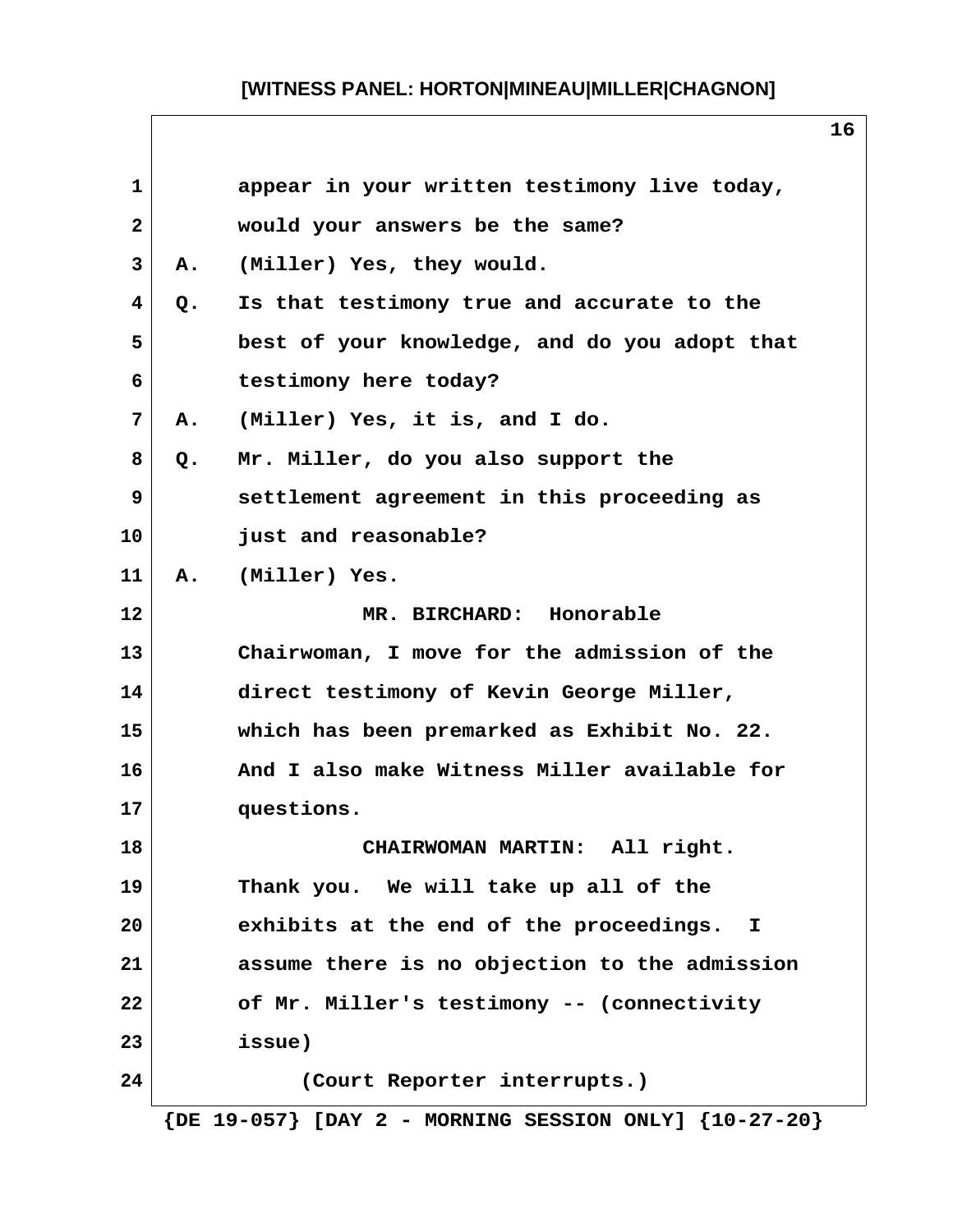| $\mathbf{1}$ | CHAIRWOMAN MARTIN: We will take up                            |
|--------------|---------------------------------------------------------------|
| $\mathbf{2}$ | all of the exhibits at the end of the                         |
| 3            | proceeding. And I assume there is no                          |
| 4            | objection to admission of Mr. Miller's                        |
| 5            | testimony, based upon the settlement                          |
| 6            | agreement. And then Ms. Amidon was speaking.                  |
| 7            | Ms. Amidon.                                                   |
| 8            | MS. AMIDON: Are you ready, Sue?                               |
| 9            | Thank you.                                                    |
| 10           | Yes, I just wanted to inquire of                              |
| 11           | Mr. Chagnon if he had any additional comments                 |
| 12           | or observations about this provision in the                   |
| 13           | settlement agreement.                                         |
| 14           | DIRECT EXAMINATION                                            |
| 15           | BY MS. AMIDON:                                                |
| 16           | Q. We already heard yesterday that you support                |
| 17           | the agreement. But if you have any                            |
| 18           | additional comments on this particular                        |
| 19           | provision, please provide them for the                        |
| 20           | Commission now. You're on mute, Mr. Chagnon.                  |
| 21           | (Chagnon) Thank you. Staff supported this<br>Α.               |
| 22           | provision in the agreement in order to                        |
| 23           | achieve a global settlement. Staff looks                      |
| 24           | forward to reviewing any proposal made by                     |
|              | $\{DE 19-057\}$ [DAY 2 - MORNING SESSION ONLY] $\{10-27-20\}$ |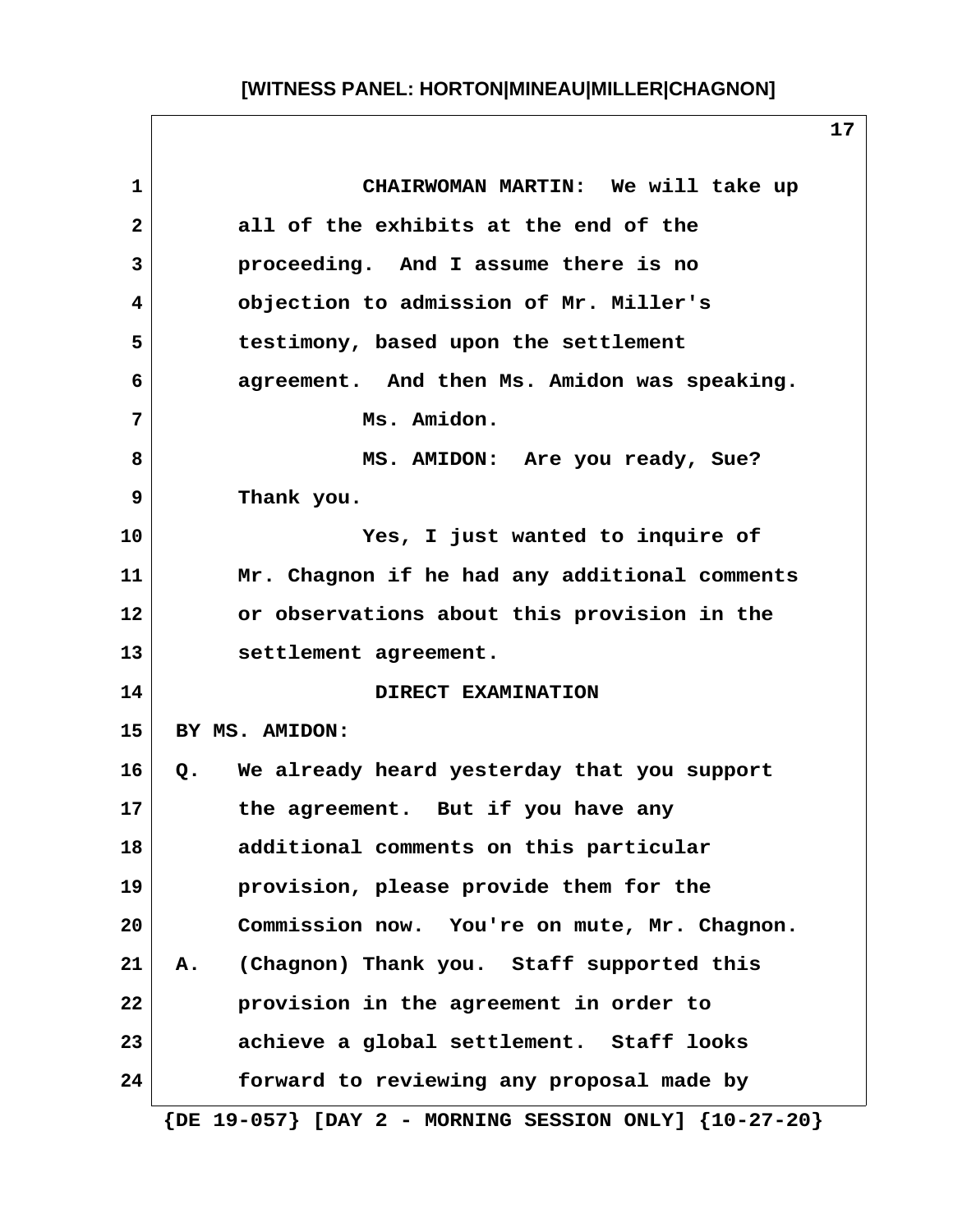| $\mathbf{1}$    | PSNH regarding make-ready investments for                     |
|-----------------|---------------------------------------------------------------|
| $\mathbf{2}$    | electric vehicle charging infrastructure and                  |
| 3               | reviewing any proposal for alternatives to                    |
| 4               | demand charges for electric vehicle charging                  |
| 5               | rates. We do not have any position at this                    |
| 6               | time of what to expect from these proposals,                  |
| $7\phantom{.0}$ | and we do not prejudge any possible outcomes.                 |
| 8               | Thank you, Mr. Chagnon.<br>Q.                                 |
| 9               | MS. AMIDON: That's all I had,                                 |
| 10              | Madam Chairwoman.                                             |
| 11              | CHAIRWOMAN MARTIN: Okay. Thank                                |
| 12              | you.                                                          |
| 13              | And since everyone has agreed to                              |
| 14              | forego cross, I will go directly to                           |
| 15              | Commissioner Bailey.                                          |
| 16              | COMMISSIONER BAILEY: Thank you.                               |
| 17              | Good morning, everyone. I don't have any                      |
| 18              | questions for this panel. As Mr. Horton                       |
| 19              | said, it speaks for itself. And I think this                  |
| 20              | was a good way to handle this important                       |
| 21              | Thank you.<br>issue.                                          |
| 22              | CHAIRWOMAN MARTIN: I am in the                                |
| 23              | same place. I do not have any questions on                    |
| 24              | this section because it was very brief and it                 |
|                 | $\{DE 19-057\}$ [DAY 2 - MORNING SESSION ONLY] $\{10-27-20\}$ |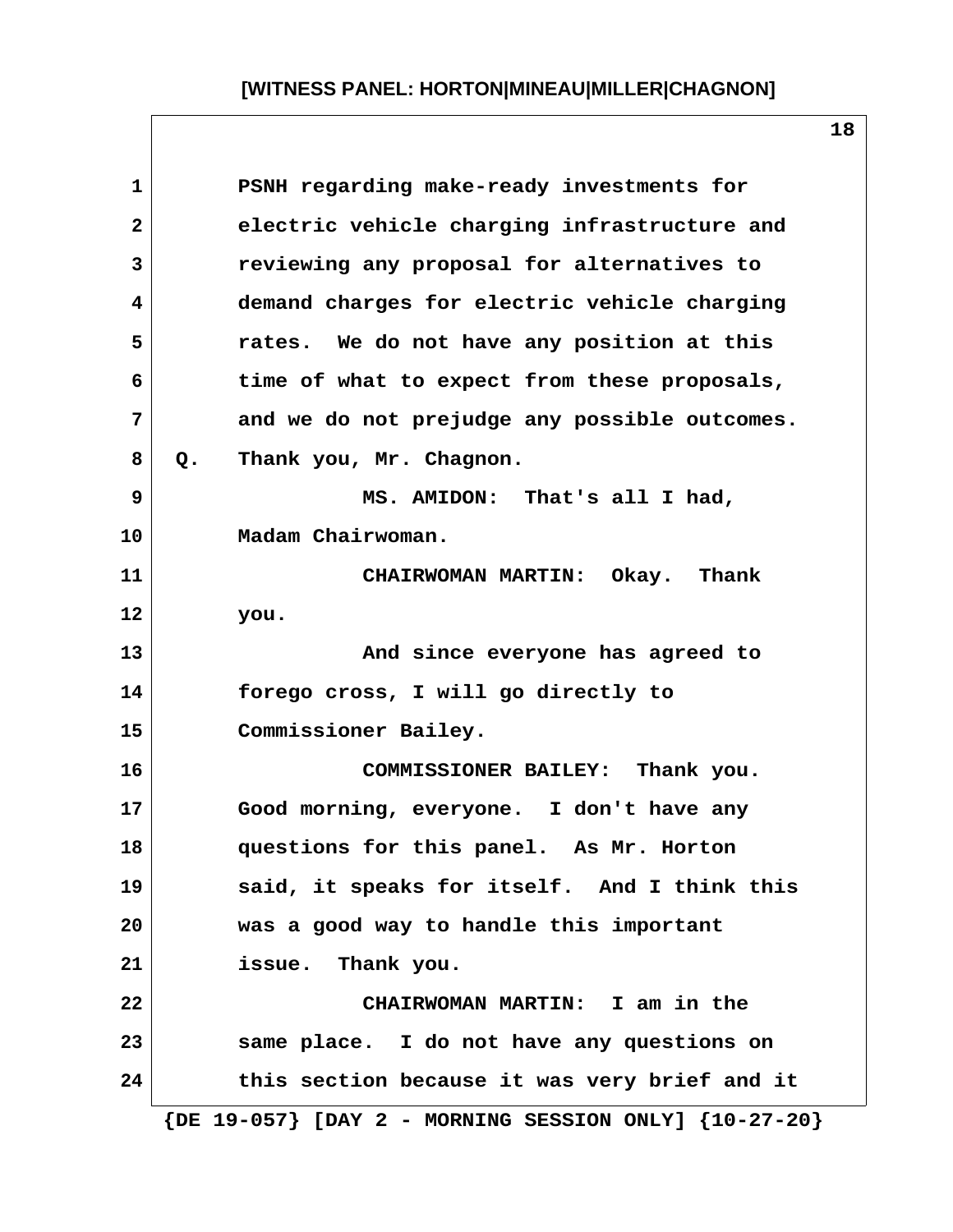**1 speaks for itself. So, thank you all for 2 your testimony. And I think we can move to 3 the next panel at this point. 4 Mr. Wind, I think we just need Mr. 5 Demmer and Mr. Lajoie. 6 (WHEREUPON, LEE LAJOIE AND KURT DEMMER 7 were duly sworn and cautioned by the** 8 Court Reporter.)  **9 LEE LAJOIE, SWORN** 10 KURT DEMMER, SWORN **11 DOUGLAS HORTON, SWORN** 12 RICHARD CHAGNON, SWORN **13 MS. AMIDON: And Madam Chair and 14 Commissioner Bailey, my co-counsel, Brian D. 15 Buckley, will be conducting the inquiry in 16 the next panel. Thank you. 17 CHAIRWOMAN MARTIN: Great. Thank 18 you. 19 (Connectivity issue) 20 CHAIRWOMAN MARTIN: Let's go off 21 the record for a second. 22 (Pause in proceedings) 23 COMMISSIONER BAILEY: We're going 24 to need to take a five-minute recess. So {DE 19-057} [DAY 2 - MORNING SESSION ONLY] {10-27-20}**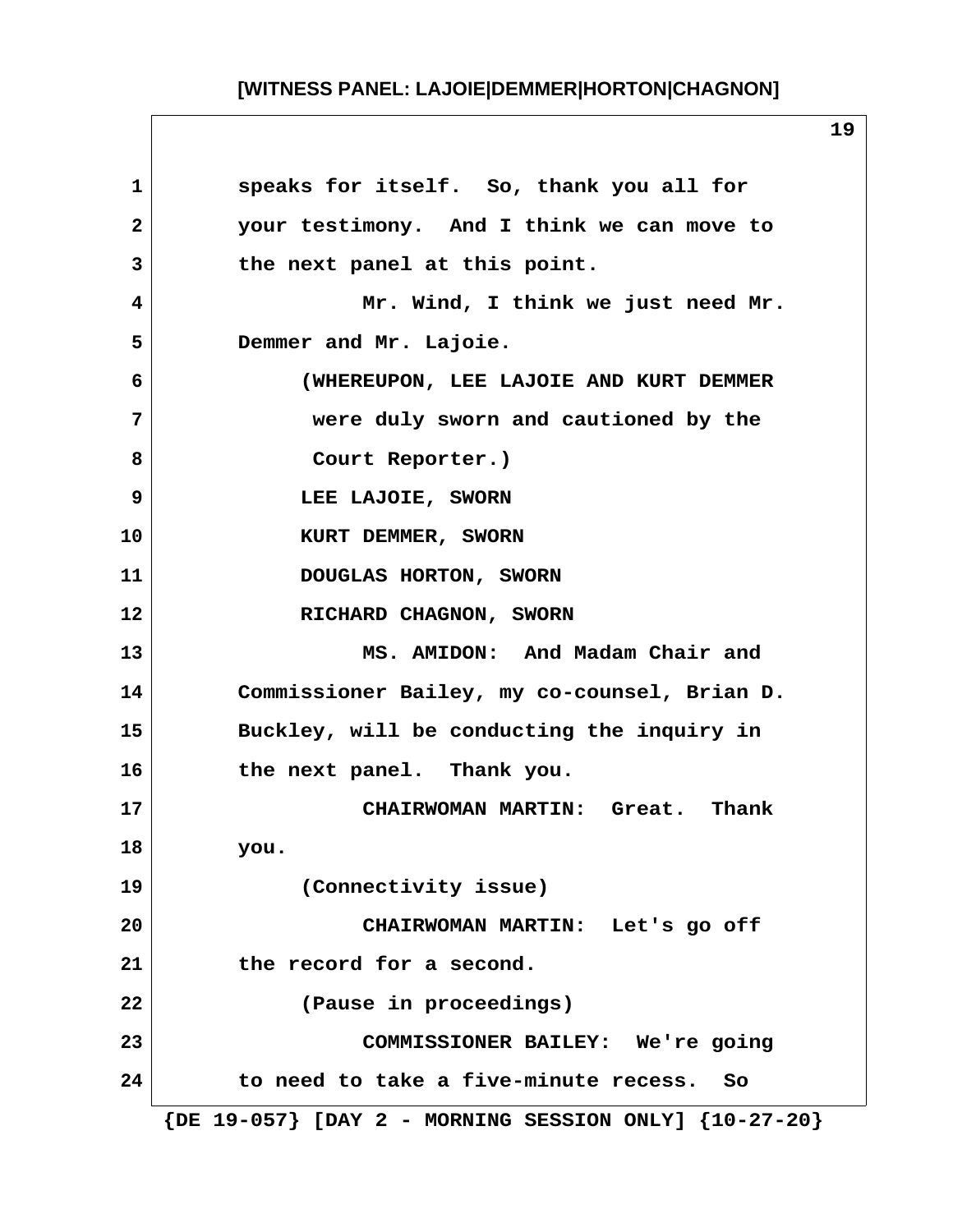**1 we'll try again at 10:40. 2 (Brief recess was taken at 10:35 a.m., 3 and the hearing resumed at 10:56 a.m.) 4 CHAIRWOMAN MARTIN: Let's proceed. 5 Did we get to swearing in the witnesses? 6 Mr. Fossum, would you like to 7 start? 8 MR. FOSSUM: Certainly. Since Mr. 9 Horton has been qualified, I'll just do the 10 same with Mr. Lajoie. 11 DIRECT EXAMINATION 12 BY MR. FOSSUM: 13 Q. Mr. Lajoie, could you please state your name, 14 position and responsibilities for the record. 15 CHAIRWOMAN MARTIN: Mr. Lajoie, 16 you're on mute. 17 Q. We're not hearing you. 18 CHAIRWOMAN MARTIN: Is your 19 microphone on? 20 A. (Lajoie) Can you hear me now? 21 Q. Ah, there you go. 22 A. (Lajoie) Sorry about that. Good morning. My 23 name is Lee Lajoie. I am employed by 24 Eversource Energy as manager of system {DE 19-057} [DAY 2 - MORNING SESSION ONLY] {10-27-20}**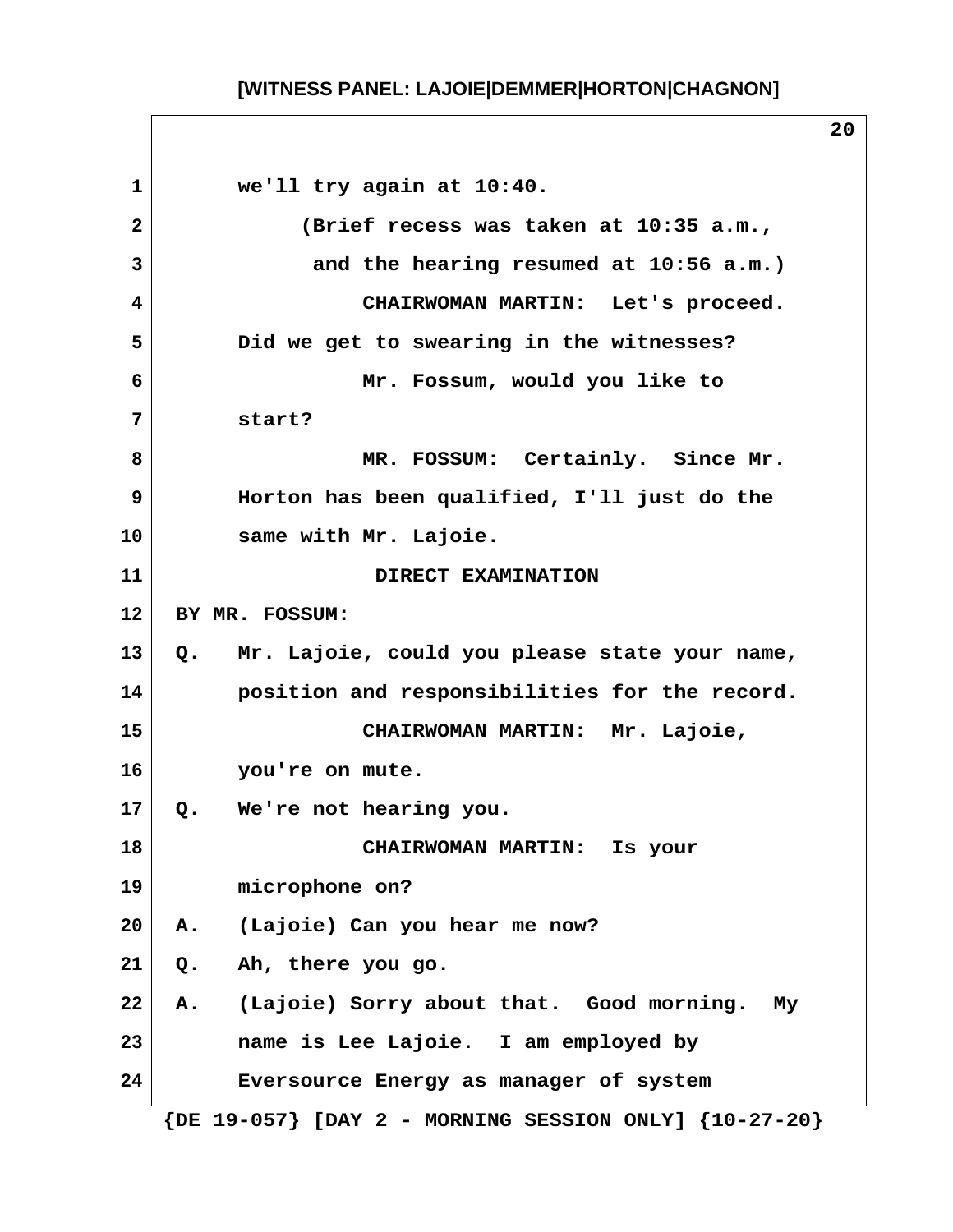| 1            |    | resiliency. In recent years I've had                          |
|--------------|----|---------------------------------------------------------------|
| $\mathbf{2}$ |    | responsibility for the reliability                            |
| 3            |    | enhancement program, which supported up to                    |
| 4            |    | \$40 million of annual capital investment                     |
| 5            |    | targeted at reliability projects. As the REP                  |
| 6            |    | program matured and tapered off, I have taken                 |
| 7            |    | on broader responsibility for the capital                     |
| 8            |    | budgeting process. In addition, there are                     |
| 9            |    | two internal groups which report to me, the                   |
| 10           |    | reliability reporting group and the                           |
| 11           |    | distribution automation group.                                |
| 12           | Q. | Thank you. And Mr. Lajoie, have you                           |
| 13           |    | previously testified before this Commission?                  |
| 14           | Α. | (Lajoie) Yes, I have.                                         |
| 15           | Q. | Now, Mr. Lajoie, did you, back on May 28th,                   |
| 16           |    | 2019, file testimony and attachments in what                  |
| 17           |    | has been marked for identification as                         |
| 18           |    | Exhibit 7?                                                    |
| 19           | Α. | (Lajoie) Yes, I did.                                          |
| 20           | Q. | And was that testimony prepared by you or at                  |
| 21           |    | your direction?                                               |
| 22           | Α. | (Lajoie) Yes, it was filed -- (connectivity                   |
| 23           |    | issue)                                                        |
| 24           |    | CHAIRWOMAN MARTIN: Just a minute,                             |
|              |    | $\{DE 19-057\}$ [DAY 2 - MORNING SESSION ONLY] $\{10-27-20\}$ |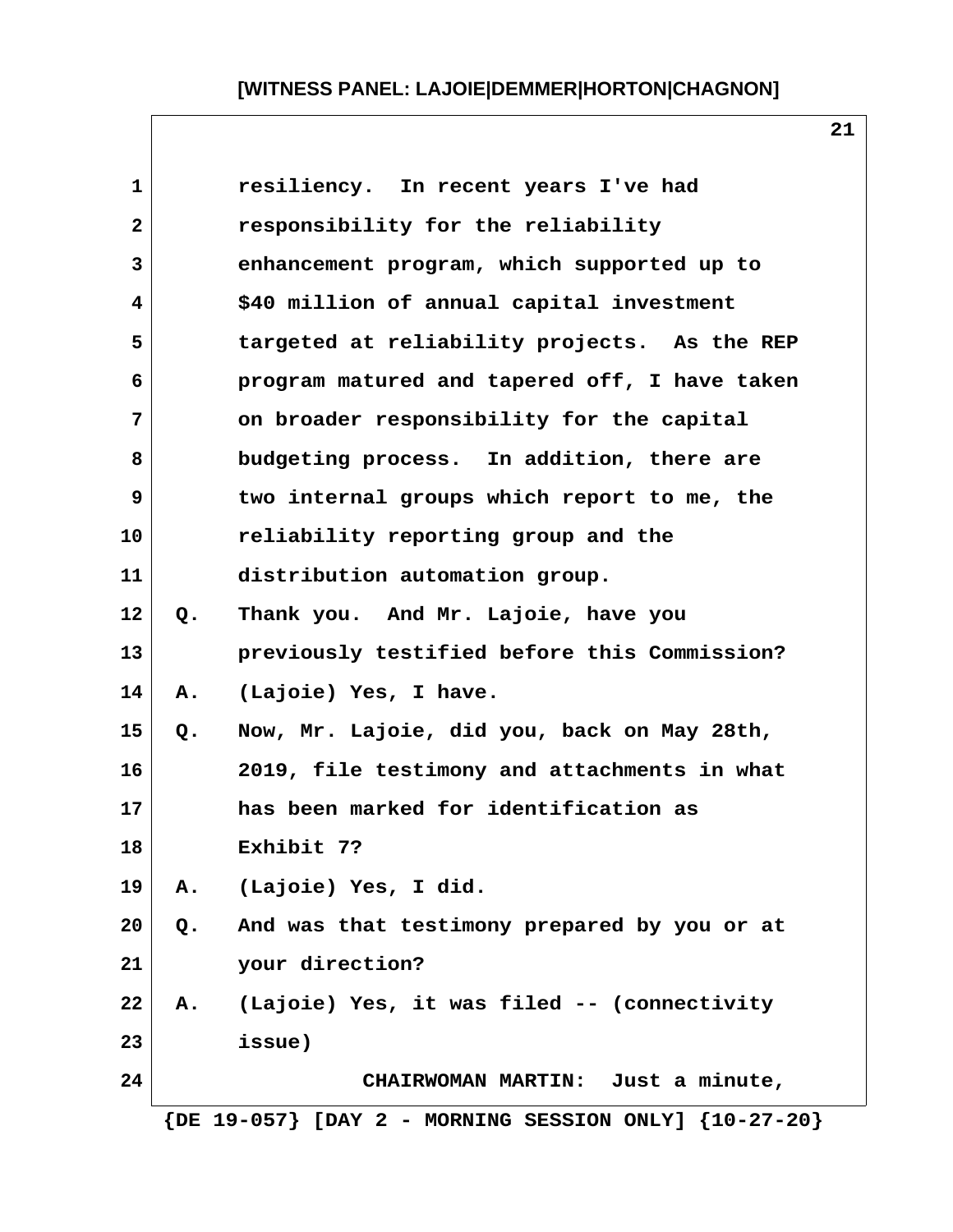1 Mr. Lajoie.  **2 MR. FOSSUM: A lot of feedback in 3 there. 4 CHAIRWOMAN MARTIN: Now we can't 5 hear you. We're off the record. 6 (Pause in proceedings) 7 CHAIRWOMAN MARTIN: Let's try this 8 again. Go back on the record. Oh, let's go 9 off the record. Looks like we just lost 10 video as well. 11 (Pause in proceedings) 12 CHAIRWOMAN MARTIN: Back on the 13 record. 14 BY MR. FOSSUM: 15 Q. All right. I'll pick up where I left. You 16 were answering the question about whether the 17 testimony in Exhibit 7 was prepared by you or 18 at your direction. 19 A. (Lajoie) Yes, it was, for the portions of 20 testimony that I was responsible for. 21 Q. And do you have any corrections to that 22 testimony this morning? 23 A. (Lajoie) No, I do not. 24 Q. And do you adopt that as your testimony for {DE 19-057} [DAY 2 - MORNING SESSION ONLY] {10-27-20}**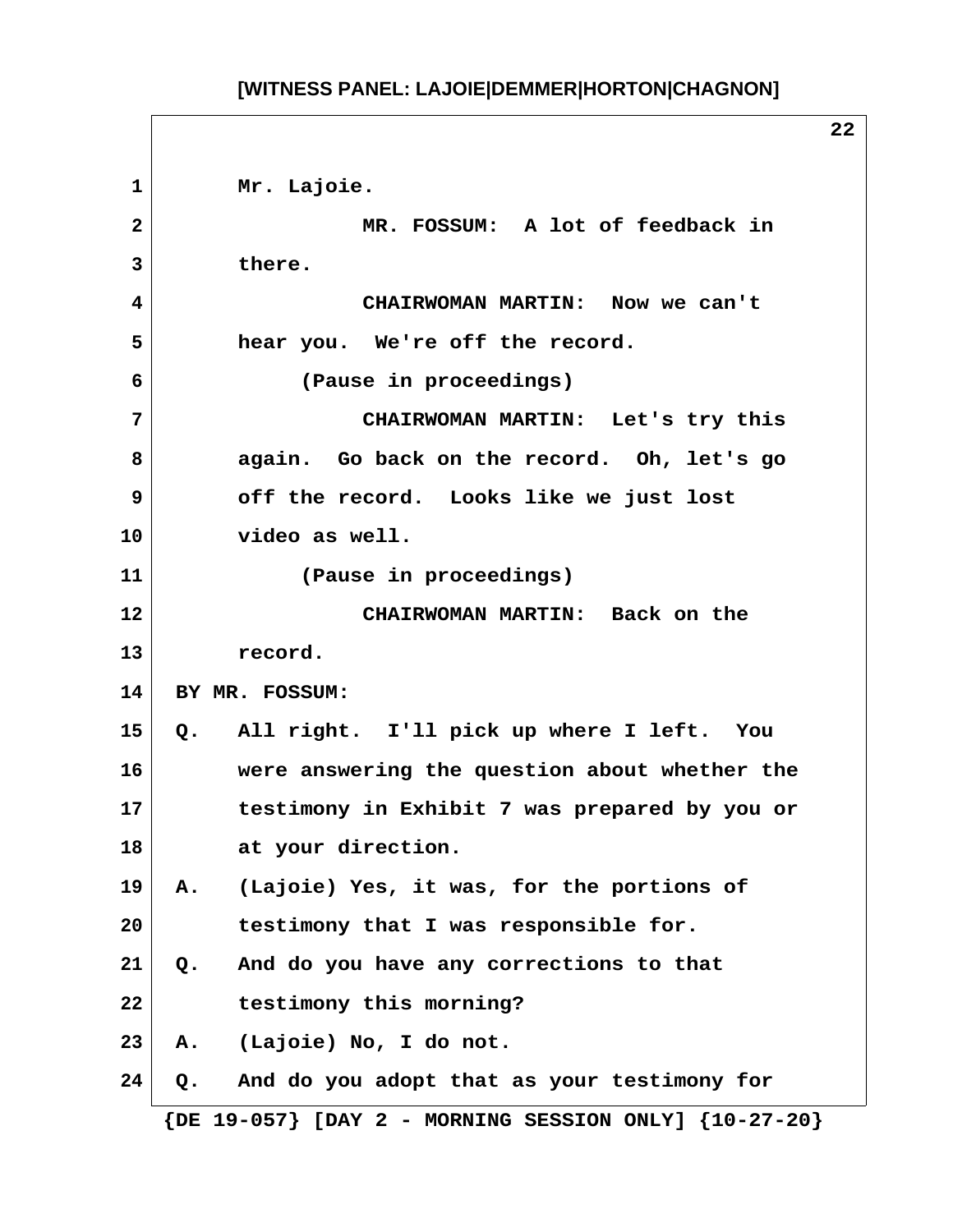| $\mathbf{1}$ |       | this proceeding?                                              |  |
|--------------|-------|---------------------------------------------------------------|--|
| $\mathbf{2}$ | Α.    | (Lajoie) Yes, I do.                                           |  |
| 3            | Q.    | Mr. Lajoie, did you also file testimony and                   |  |
| 4            |       | attachments as part of the Company's rebuttal                 |  |
| 5            |       | on March 4, 2020, which has been marked as                    |  |
| 6            |       | Exhibits 45 and 46 for the redacted and                       |  |
| 7            |       | confidential versions?                                        |  |
| 8            | Α.    | (Lajoie) Yes, I did.                                          |  |
| 9            | Q.    | And was that testimony prepared by you or at                  |  |
| 10           |       | your direction?                                               |  |
| 11           | Α.    | (Lajoie) Yes, it was.                                         |  |
| 12           | Q.    | And do you have any corrections to that                       |  |
| 13           |       | testimony?                                                    |  |
| 14           |       | A. (Lajoie) No, I do not.                                     |  |
| 15           | Q.    | And do you adopt that testimony as your                       |  |
| 16           |       | testimony for this proceeding?                                |  |
| 17           | Α.    | (Lajoie) Yes, I do.                                           |  |
| 18           | $Q$ . | Mr. Lajoie, are you familiar with the terms                   |  |
| 19           |       | of the agreement that is pending before the                   |  |
| 20           |       | Commission today?                                             |  |
| 21           | Α.    | (Lajoie) Yes, I am.                                           |  |
| 22           | Q.    | In particular, I'd like to, Mr. Lajoie,                       |  |
| 23           |       | direct your attention to Section 11 of the                    |  |
| 24           |       | agreement. And could you please discuss your                  |  |
|              |       | $\{DE 19-057\}$ [DAY 2 - MORNING SESSION ONLY] $\{10-27-20\}$ |  |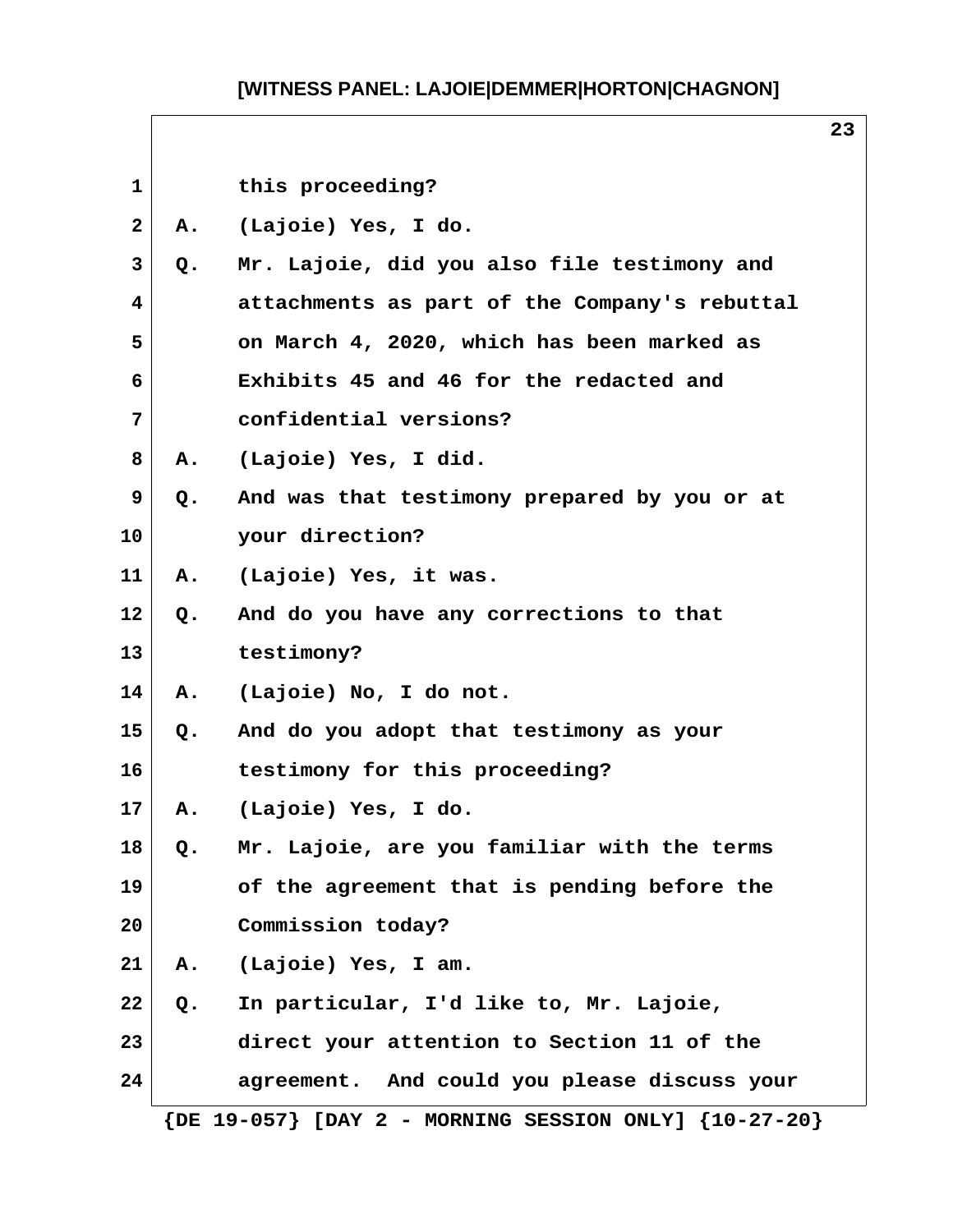| 1  | understanding of what is required by that                     |
|----|---------------------------------------------------------------|
| 2  | section and the resiliency issues that are                    |
| 3  | discussed there.                                              |
| 4  | (Lajoie) Yes, I will. The Company has<br>Α.                   |
| 5  | concerns with the distribution system in New                  |
| 6  | Hampshire, in that it is aging faster than it                 |
| 7  | can be replaced. Our viewpoint is that we                     |
| 8  | need to accelerate investment on a planned                    |
| 9  | basis to improve the condition of the system,                 |
| 10 | to increase reliability, and improve capacity                 |
| 11 | to host distributed energy resources. We                      |
| 12 | entered this rate case with a proposal to                     |
| 13 | accelerate investment in renewing the system                  |
| 14 | which was focused on poles, wires and                         |
| 15 | substations. Approximately 40 percent of our                  |
| 16 | poles are over 40 years old, and the poles                    |
| 17 | installed back then were shorter and smaller                  |
| 18 | in diameter, which means they are less able                   |
| 19 | to withstand degradation from impact, decay                   |
| 20 | and insects. Up until a few years ago, we                     |
| 21 | were an open wire company. Since that time,                   |
| 22 | we have transitioned to covered wire, which                   |
| 23 | is better able to withstand the impacts of                    |
| 24 | trees, limbs and other external items.<br>We                  |
|    | $\{DE 19-057\}$ [DAY 2 - MORNING SESSION ONLY] $\{10-27-20\}$ |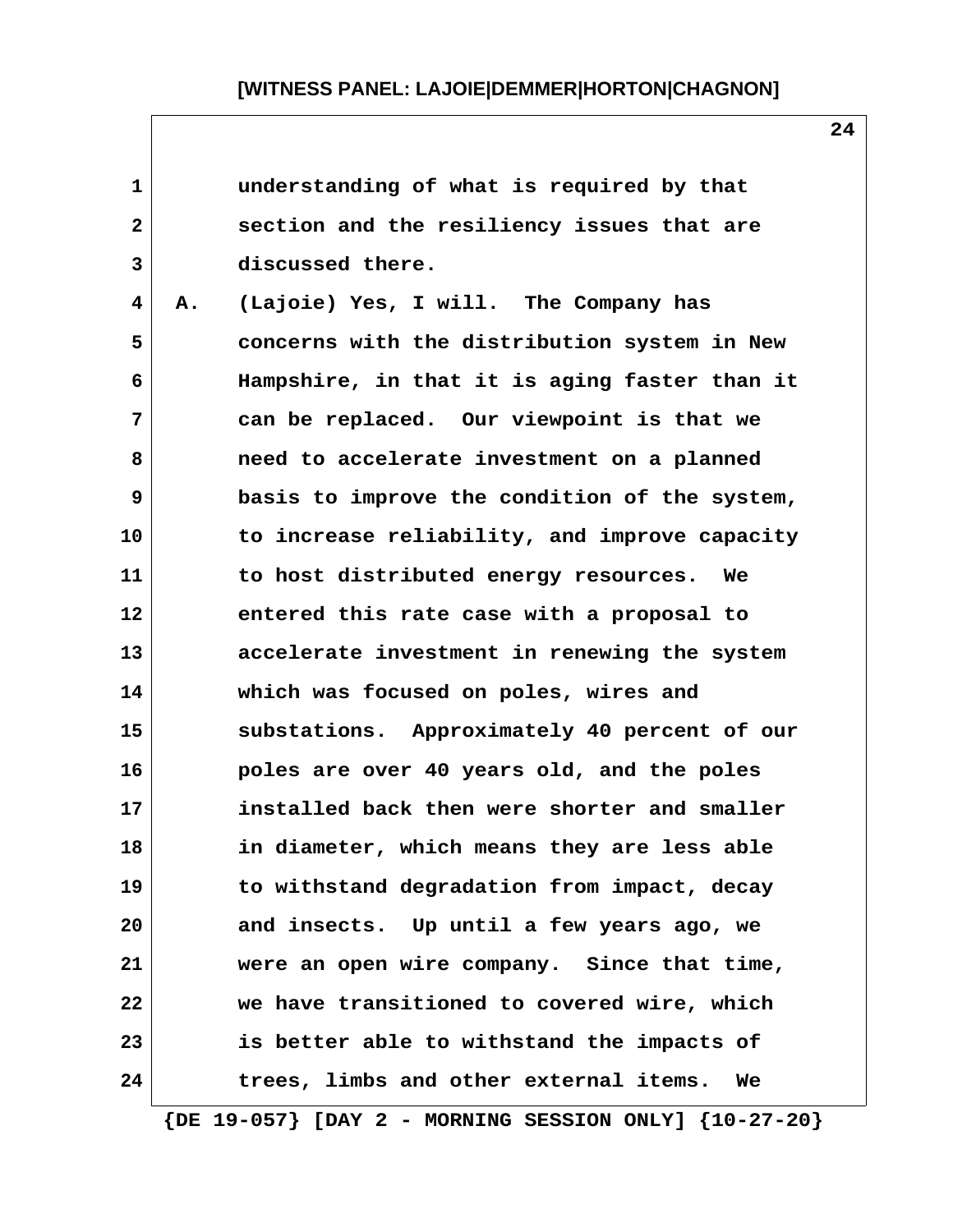| 1            | are also installing a larger-diameter                         |
|--------------|---------------------------------------------------------------|
| $\mathbf{2}$ | conductor, which is physically stronger                       |
| 3            | electrically, has more capacity, and enables                  |
| 4            | the system to more easily host distributed                    |
| 5            | energy resources and allow for two-way power                  |
| 6            | flow.                                                         |
| 7            | Substation enhancements include the                           |
| 8            | replacement of oil-filled circuit breakers                    |
| 9            | with vacuum breakers and the replacement of                   |
| 10           | their associated electromechanical relays                     |
| 11           | with solid state devices.                                     |
| 12           | Other parties to the proceeding, Staff                        |
| 13           | in particular, had concerns about the need                    |
| 14           | for or the value of those investments. So in                  |
| 15           | the settlement we have agreed to an outside                   |
| 16           | assessment of the overall Eversource                          |
| 17           | distribution system in New Hampshire and a                    |
| 18           | survey of our customers to attempt to balance                 |
| 19           | the need for a reliable system with the level                 |
| 20           | of investment necessary. The assessment will                  |
| 21           | review the overall age and condition of the                   |
| 22           | system and make recommendations as to short-                  |
| 23           | and long-term investment plans. It will also                  |
| 24           | evaluate the strategies the Company is                        |
|              | $\{DE 19-057\}$ [DAY 2 - MORNING SESSION ONLY] $\{10-27-20\}$ |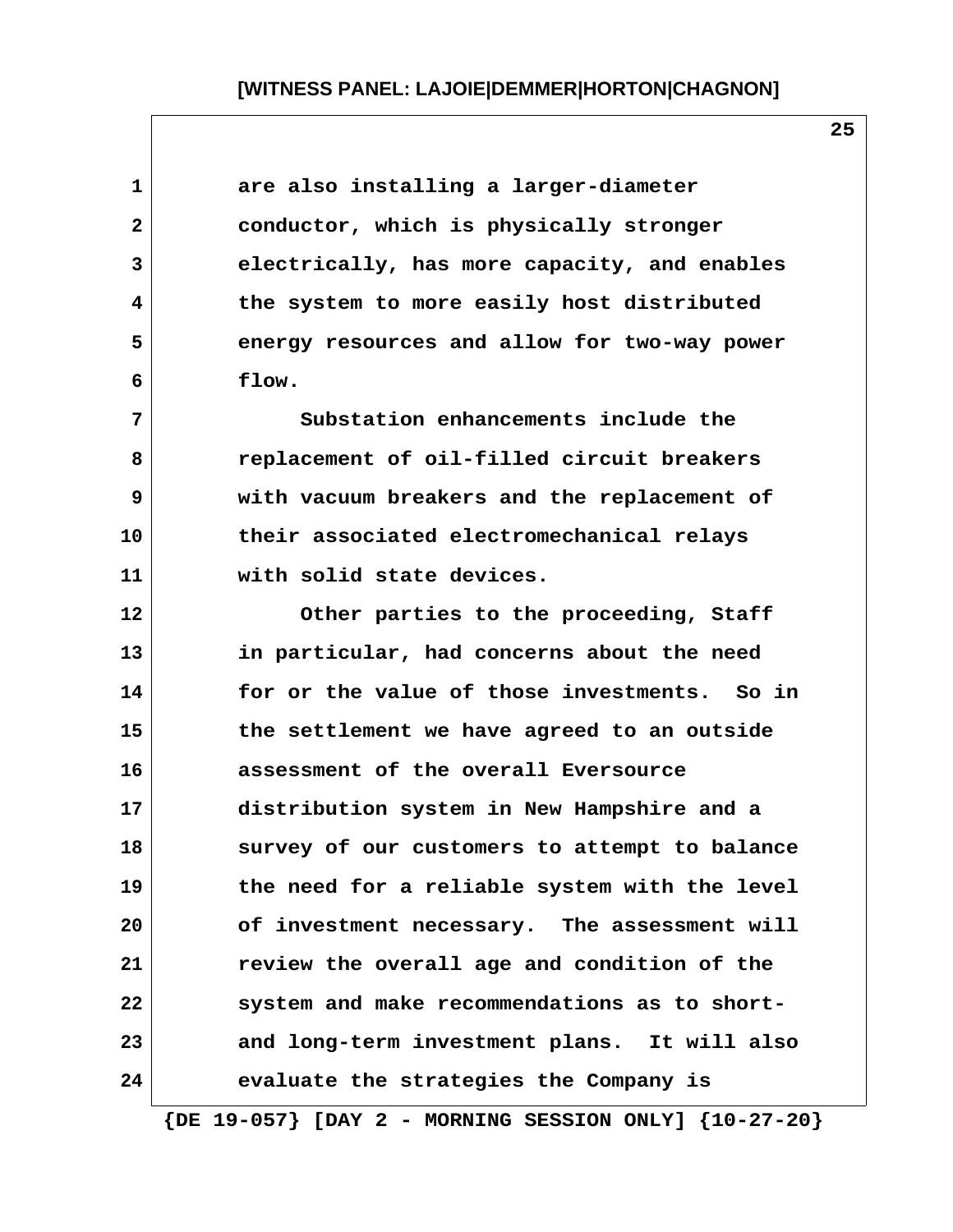| $\mathbf{1}$ |       | currently using to upgrade system condition                   |
|--------------|-------|---------------------------------------------------------------|
| $\mathbf{2}$ |       | and resiliency; to assess cost versus                         |
| 3            |       | strength benefit, including the                               |
| 4            |       | larger-diameter poles, composite crossarms                    |
| 5            |       | versus wood crossarms; covered wire and the                   |
| 6            |       | relocation of right-of-way lines to roadside.                 |
| 7            |       | Recommendations from this assessment will be                  |
| 8            |       | implemented on a basis consistent with least                  |
| 9            |       | cost planning principles.                                     |
| 10           | $Q$ . | Thank you very much. Mr. Lajoie, did you                      |
| 11           |       | listen in to the session that was conducted                   |
| 12           |       | yesterday in this proceeding?                                 |
| 13           | Α.    | (Lajoie) Yes, I did.                                          |
| 14           | Q.    | And did you hear and do you recall the                        |
| 15           |       | questions and answers at that session that                    |
| 16           |       | were asked regarding the Company's decisions                  |
| 17           |       | to proceed or not with certain capital                        |
| 18           |       | projects based on cost concerns in                            |
| 19           |       | particular?                                                   |
| 20           | Α.    | (Lajoie) Yes, I did.                                          |
| 21           | Q.    | And did you hear Ms. Menard's explanation and                 |
| 22           |       | answer?                                                       |
| 23           | Α.    | (Lajoie) Yes, I did.                                          |
| 24           | Q.    | And do you have any additional detail to                      |
|              |       | $\{DE 19-057\}$ [DAY 2 - MORNING SESSION ONLY] $\{10-27-20\}$ |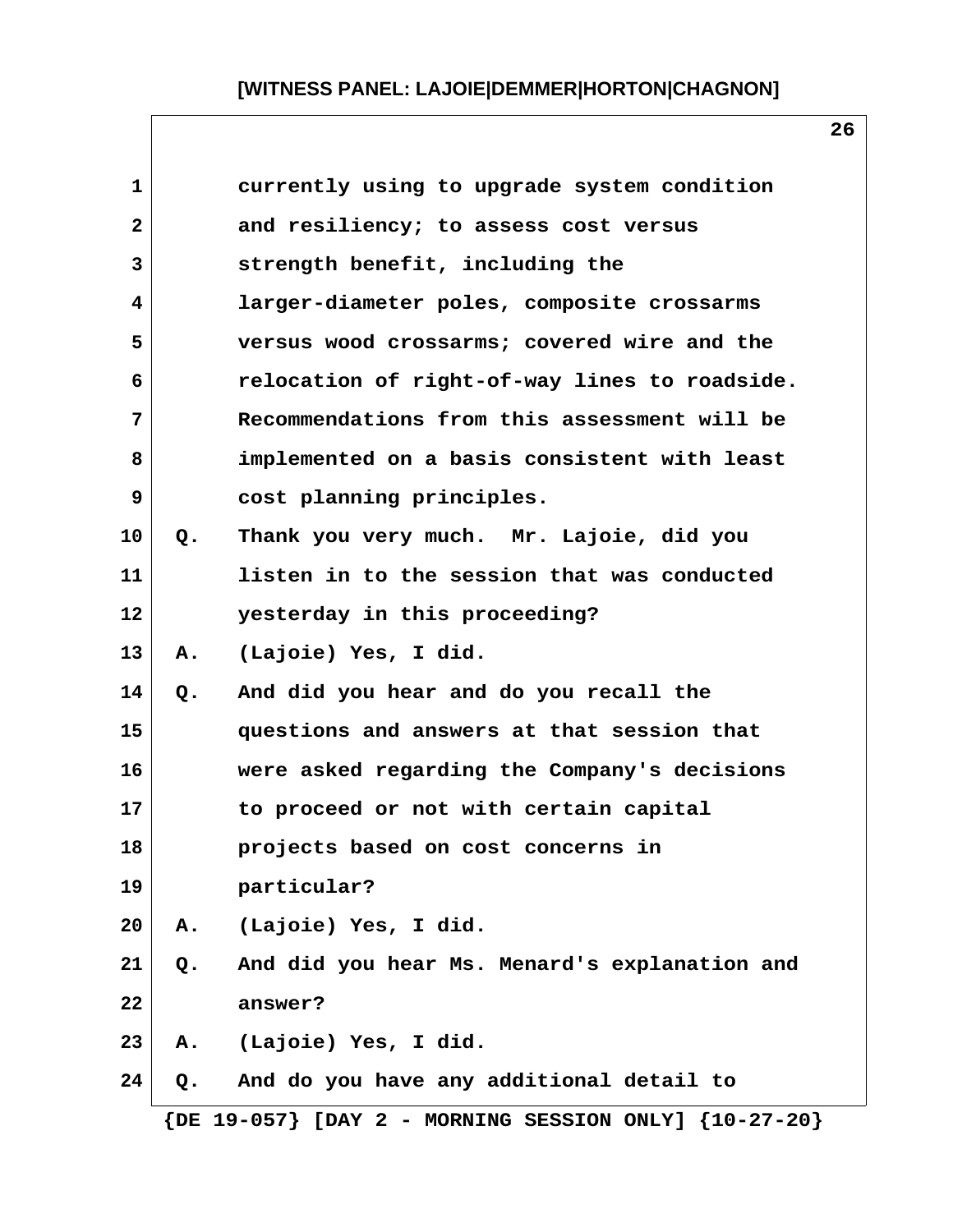| $\mathbf{1}$   |    | provide on that issue beyond what Ms. Menard                  |
|----------------|----|---------------------------------------------------------------|
| $\overline{2}$ |    | provided yesterday?                                           |
| 3              | А. | (Lajoie) Yeah, a few points. As discussed by                  |
| 4              |    | Ms. Menard yesterday, project development is                  |
| 5              |    | a four-step process. First, a potential                       |
| 6              |    | project is identified as needed to resolve a                  |
| 7              |    | particular issue -- for example, to improve                   |
| 8              |    | reliability or to install or replace                          |
| 9              |    | infrastructure.                                               |
| 10             |    | Second, we develop a conceptual estimate                      |
| 11             |    | which is used to help prioritize the list of                  |
| 12             |    | proposed projects, to determine which                         |
| 13             |    | projects of the entirety of the projects that                 |
| 14             |    | are proposed will fit within the limits of                    |
| 15             |    | the capital budget. For example: In 2020,                     |
| 16             |    | over 50 projects were proposed by our field                   |
| 17             |    | engineering group, each of which required a                   |
| 18             |    | conceptual estimate in order to be evaluated.                 |
| 19             |    | This list was narrowed to 20 projects which                   |
| 20             |    | were included in our capital budget plan.                     |
| 21             |    | Third, if a project is to move forward,                       |
| 22             |    | we develop a detailed project budget by                       |
| 23             |    | clarifying and enhancing the conceptual                       |
| 24             |    | estimate. Depending on the project, this                      |
|                |    | $\{DE 19-057\}$ [DAY 2 - MORNING SESSION ONLY] $\{10-27-20\}$ |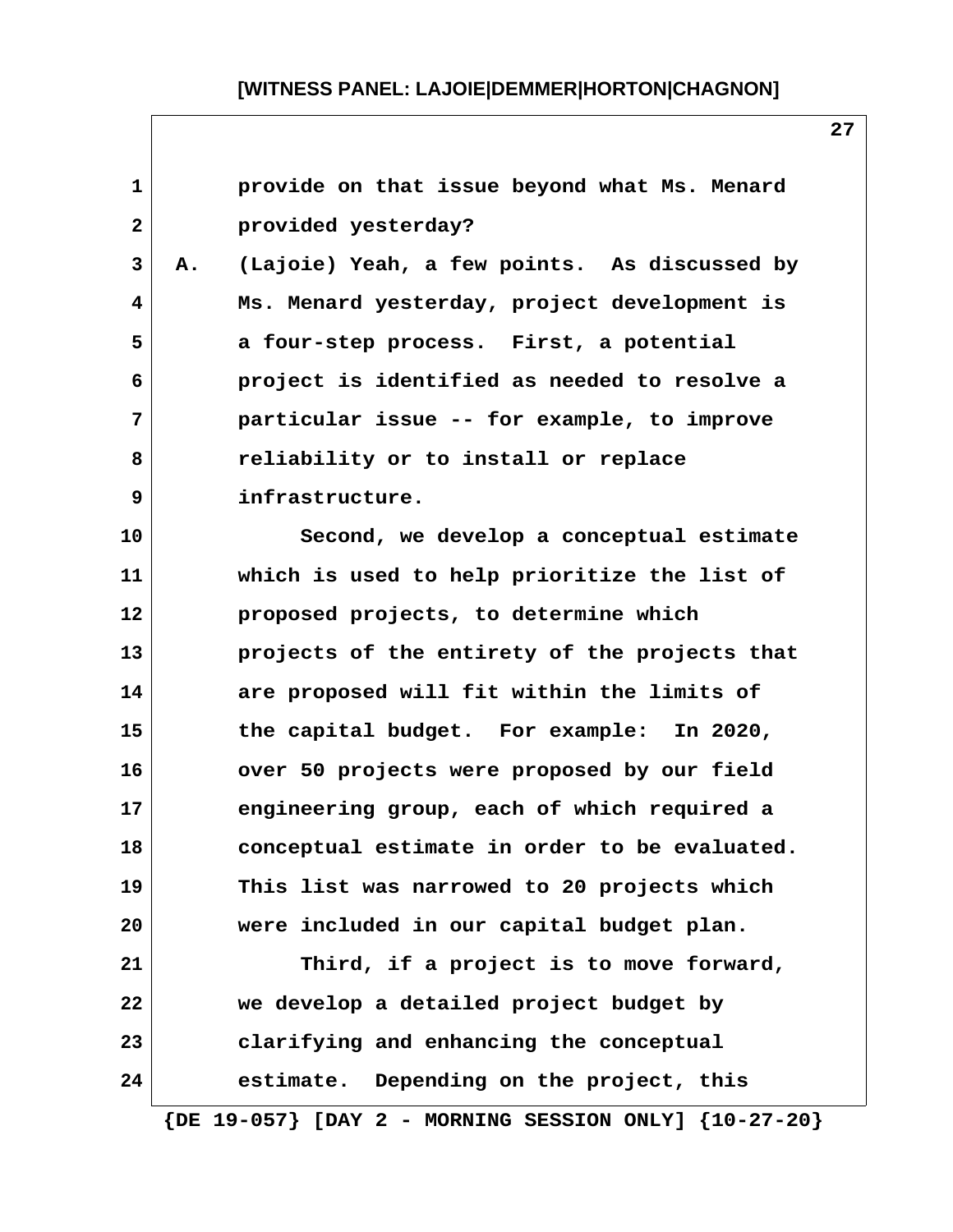| 1            | could involve performing detailed                             |
|--------------|---------------------------------------------------------------|
| $\mathbf{2}$ | engineering, obtaining bids from contractors                  |
| 3            | and so forth.                                                 |
| 4            | Fourth, finally, we review the final                          |
| 5            | project costs and variances. As the project                   |
| 6            | moves through this process, there could be                    |
| 7            | changes. Depending on the justification for                   |
| 8            | the project, it might be decided that the                     |
| 9            | cost increase is justified and necessary, and                 |
| 10           | therefore approved. Or it could be decided                    |
| 11           | that the project was no longer justified and                  |
| 12           | therefore would not be completed. For                         |
| 13           | example: Reliability-based projects are                       |
| 14           | typically evaluated on the basis of cost per                  |
| 15           | saved customer minute. If a project cost is                   |
| 16           | projected to significantly exceed the                         |
| 17           | conceptual estimate, and therefore the cost                   |
| 18           | per saved customer minute has significantly                   |
| 19           | increased, the project could be cancelled.                    |
| 20           | This recently happened in 2020 with a project                 |
| 21           | proposed in the town of Lancaster.                            |
| 22           | Reliability in that particular area may be                    |
| 23           | below average, but there is no safety or                      |
| 24           | other significant risk to the public, so the                  |
|              | $\{DE 19-057\}$ [DAY 2 - MORNING SESSION ONLY] $\{10-27-20\}$ |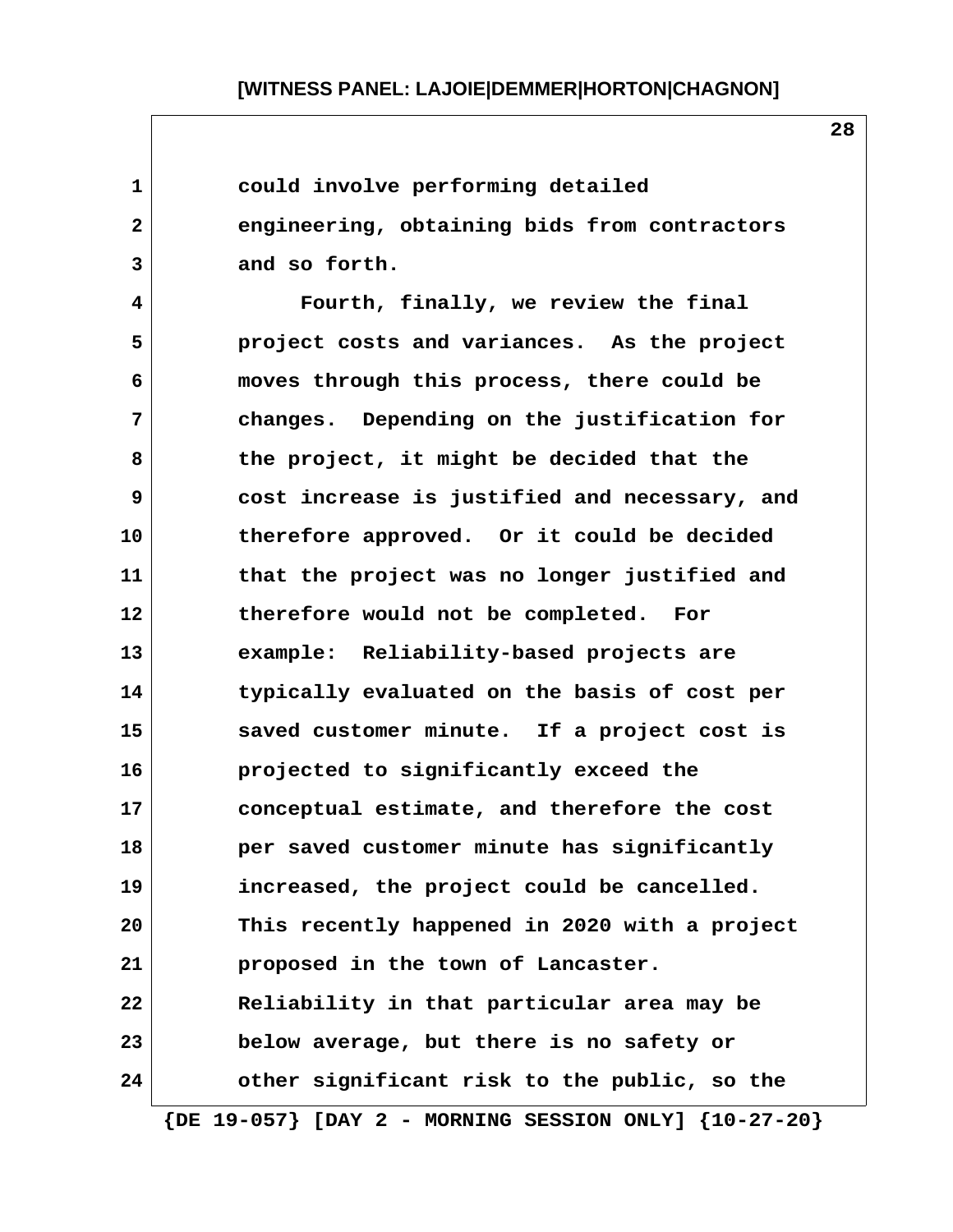|    | project was cancelled. However, if a project   |
|----|------------------------------------------------|
|    | is proposed to perhaps replace a piece of      |
|    | equipment which has been determined to be on   |
|    | the verge of failure, or to alleviate an       |
|    | overloaded piece of equipment, and the         |
|    | proposed solution is the most cost-effective   |
|    | method to accomplish the goal, the project     |
|    | would seek and likely be approved for          |
|    | additional funding. This funding would have    |
|    | to be offset with reductions in other areas    |
|    | in order to stay within the total capital      |
|    | budget.                                        |
| Q. | And so is it fair to say that along this       |
|    | project life cycle that you were describing,   |
|    | that there are a number of opportunities,      |
|    | instances to review the costs of various       |
|    | projects, the need for those projects, and     |
|    | the justification for those projects?          |
| А. | (Lajoie) Yes. Absolutely. The initial          |
|    | conceptual proposal is reviewed by a team of   |
|    | approximately a dozen managers and directors   |
|    | on the engineering team and the operations     |
|    | And that's where the decision is made<br>team. |
|    | to move forward to the next step of a          |
|    |                                                |

 **{DE 19-057} [DAY 2 - MORNING SESSION ONLY] {10-27-20}**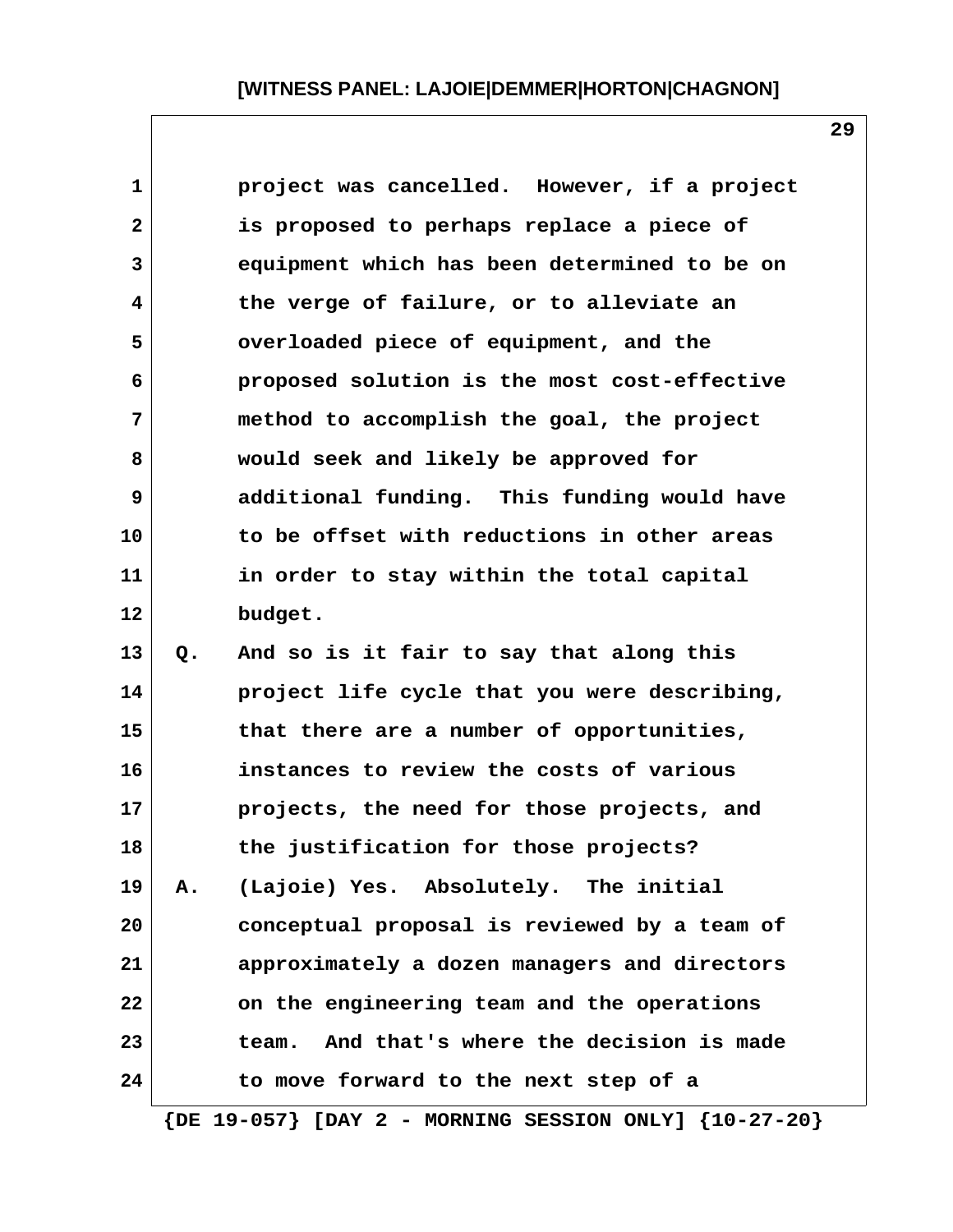| $\mathbf 1$  |    | detailed project estimate or not. As the                      |
|--------------|----|---------------------------------------------------------------|
| $\mathbf{2}$ |    | project moves through its life cycle, a group                 |
| 3            |    | meets monthly to review project expenditures,                 |
| 4            |    | projections for the remainder of the year,                    |
| 5            |    | for the remainder of the project and so                       |
| 6            |    | forth, and that's where some of that                          |
| 7            |    | balancing takes place. If a project requires                  |
| 8            |    | additional funding, supplemental                              |
| 9            |    | authorization is sought, as I mentioned, for                  |
| 10           |    | any project that requires additional funding,                 |
| 11           |    | and that goes through an entire approval                      |
| 12           |    | process in itself.                                            |
| 13           | Q. | Thank you. Transitioning slightly, Mr.                        |
| 14           |    | Lajoie. Did you also hear and do you recall                   |
| 15           |    | from yesterday's discussion on tree trimming                  |
| 16           |    | and vegetation -- did you hear the discussion                 |
| 17           |    | yesterday related to tree trimming and                        |
| 18           |    | vegetation management?                                        |
| 19           | Α. | (Lajoie) Yes, I did.                                          |
| 20           | Q. | And do you recall hearing, I don't think it's                 |
| 21           |    | much of a paraphrase to say a question along                  |
| 22           |    | the lines of, "How do you determine when the                  |
| 23           |    | amount of trimming is enough?"                                |
| 24           | А. | (Lajoie) Yes, I did.                                          |
|              |    | $\{DE~19-057\}$ [DAY 2 - MORNING SESSION ONLY] $\{10-27-20\}$ |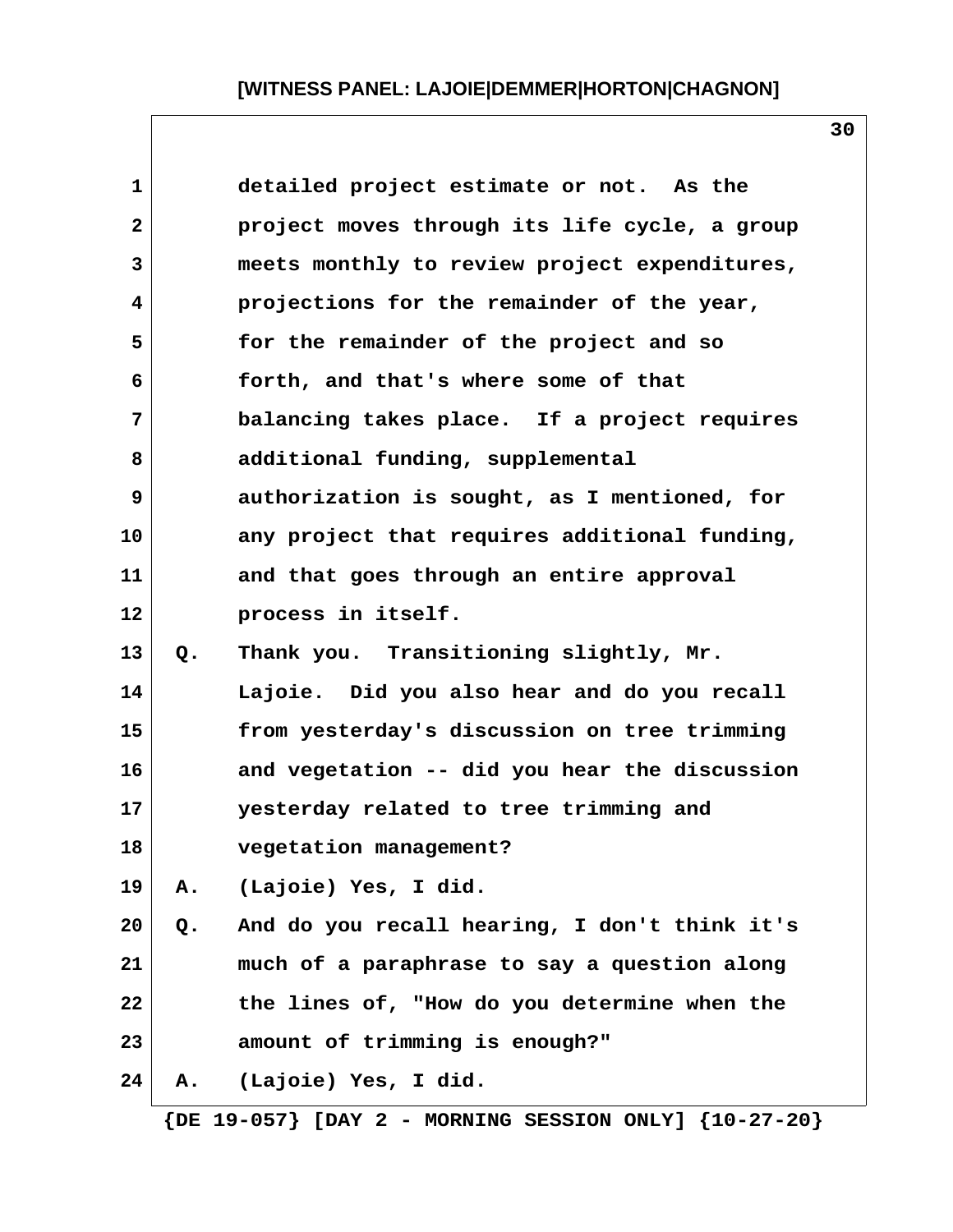| $\mathbf 1$  | Q. | So turning to you, in your role. How would                    |
|--------------|----|---------------------------------------------------------------|
| $\mathbf{2}$ |    | the Company assess or propose to assess an                    |
| 3            |    | appropriate level of trimming and veg                         |
| 4            |    | management activity?                                          |
| 5            | Α. | (Lajoie) As mentioned, I'm not in control of                  |
| 6            |    | the tree trimming program. However, in my                     |
| 7            |    | role as the manager of system resiliency, we                  |
| 8            |    | do track reliability, which is broken out                     |
| 9            |    | into overall reliability, and specifically                    |
| 10           |    | events which relate to tree trimming.                         |
| 11           |    | So there are a number of factors that we                      |
| 12           |    | might consider to determine the correct level                 |
| 13           |    | of tree trimming, including looking through                   |
| 14           |    | these reliability metrics that are affected                   |
| 15           |    | by trees, to see whether they're going up,                    |
| 16           |    | down or staying steady.                                       |
| 17           |    | In addition to the concerns about the                         |
| 18           |    | impact on reliability from trees, one of the                  |
| 19           |    | other important things to keep in mind in                     |
| 20           |    | assessing the appropriate amount of trimming                  |
| 21           |    | is the Commission itself has directed that                    |
| 22           |    | electric utilities maintain a trimming cycle                  |
| 23           |    | of no more than five years. Up until now,                     |
| 24           |    | with trimming funding in both base rates and                  |
|              |    | $\{DE 19-057\}$ [DAY 2 - MORNING SESSION ONLY] $\{10-27-20\}$ |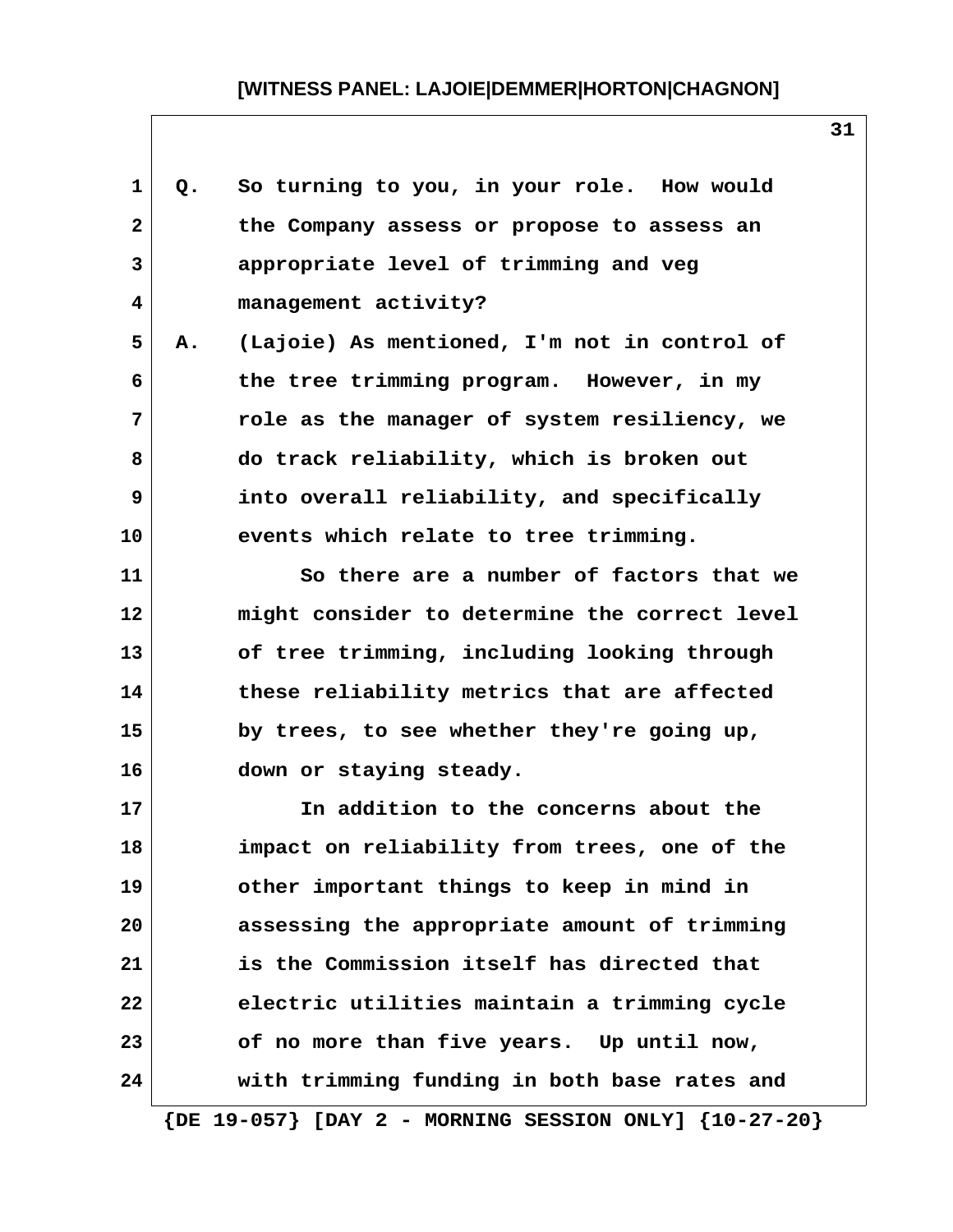| $\mathbf{1}$ | the REP program together, we have improved    |
|--------------|-----------------------------------------------|
| $\mathbf{2}$ | and have met this goal with a trimming cycle  |
| 3            | in the area of four years. The amount in the  |
| 4            | settlement is less than we had requested when |
| 5            | we first approached with the rate case, but   |
| 6            | it is in line with our recent spending.       |
| 7            | While it appears from some of the bids we are |
| 8            | getting from trimming contractors that costs  |
| 9            | will be higher going forward than in the      |
| 10           | recent past, we will be working with the      |
| 11           | budgets, as we have been, in the settlement   |
| 12           | to maintain our trimming in line with the     |
| 13           | Commission's requirements. As part of any     |
| 14           | assessment on trimming going forward, that is |
| 15           | one of the factors we will need to be sure to |
| 16           | consider.                                     |
|              |                                               |

**17 At the end, we will have a review that 18 will look at certain trimming activities, as 19 well as other information on the customer's 20 value on reliability. And we have the 21 Commission's requirements. And we can work 22 from that base of information to determine an 23 appropriate level of trimming investment for 24 New Hampshire.**

 **{DE 19-057} [DAY 2 - MORNING SESSION ONLY] {10-27-20}**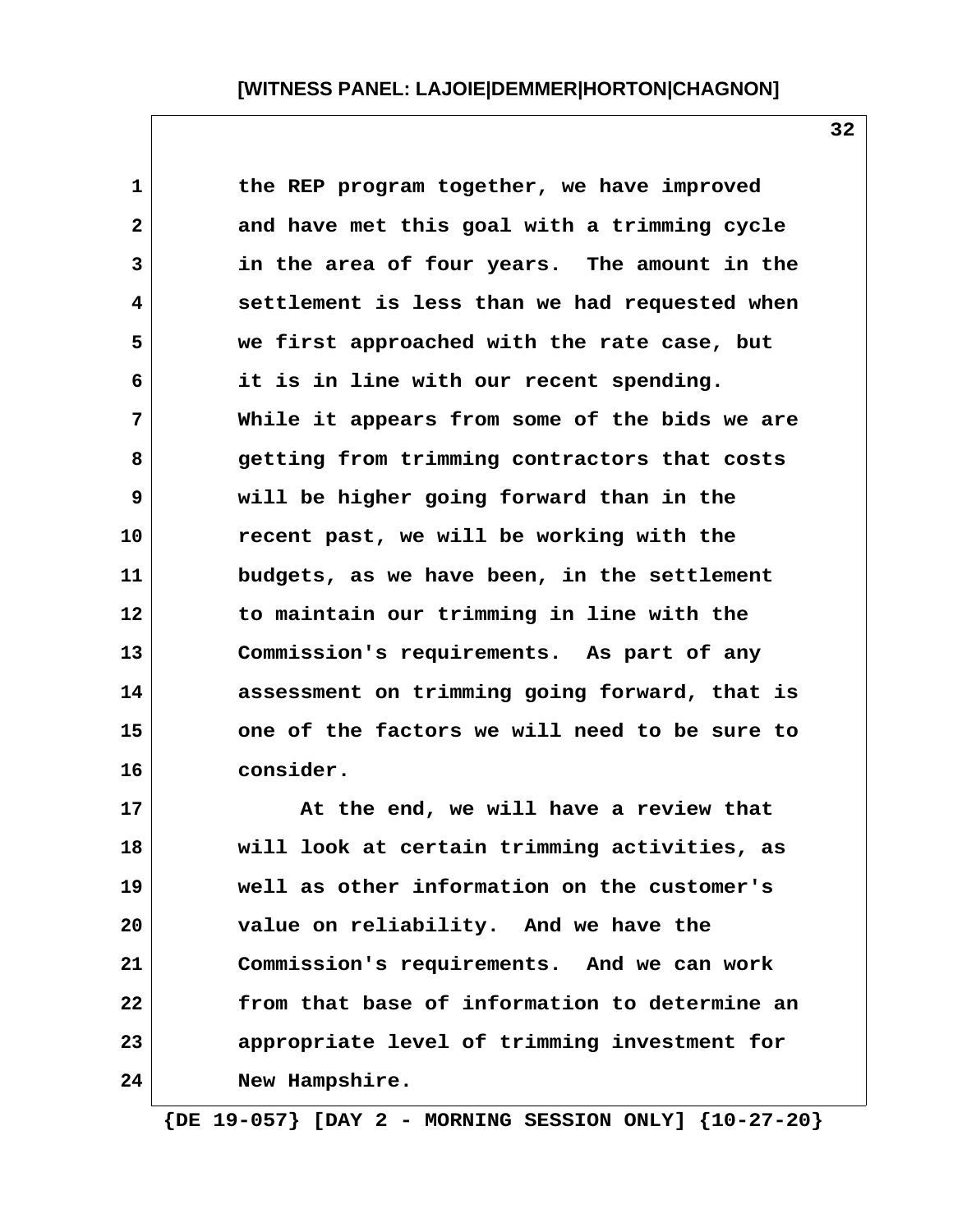| $\mathbf{1}$   | And as part of the settlement, we have                        |
|----------------|---------------------------------------------------------------|
| $\mathbf{2}$   | agreed to file two trimming reports annually:                 |
| 3              | One in November, which lays out the plan for                  |
| 4              | the following year, and one by March 1st,                     |
| 5              | which details the achievements of the prior                   |
| 6              | year.                                                         |
| $\overline{7}$ | And Mr. Lajoie, is it your opinion and the<br>Q.              |
| 8              | Company's position that the requirements                      |
| 9              | around this section, more broadly speaking as                 |
| 10             | part of the settlement, are just and                          |
| 11             | reasonable?                                                   |
| 12             | Α.<br>(Lajoie) Yes, it is my opinion. Yes.                    |
| 13             | Thank you.<br>Q.                                              |
| 14             | COMMISSIONER BAILEY: That's what I                            |
| 15             | have for direct at this time.                                 |
| 16             | CHAIRWOMAN MARTIN: All right.                                 |
| 17             | Thank you. Mr. Buckley.                                       |
| 18             | MR. BUCKLEY: Thank you, Madam                                 |
| 19             | Chair. I'll proceed by qualifying Mr. Demmer                  |
| 20             | and then just doing a brief direct with him.                  |
| 21             | DIRECT EXAMINATION                                            |
| 22             | BY MR. BUCKLEY:                                               |
| 23             | Mr. Demmer, can you please state your full<br>$Q$ .           |
| 24             | name for the record?                                          |
|                | $\{DE 19-057\}$ [DAY 2 - MORNING SESSION ONLY] $\{10-27-20\}$ |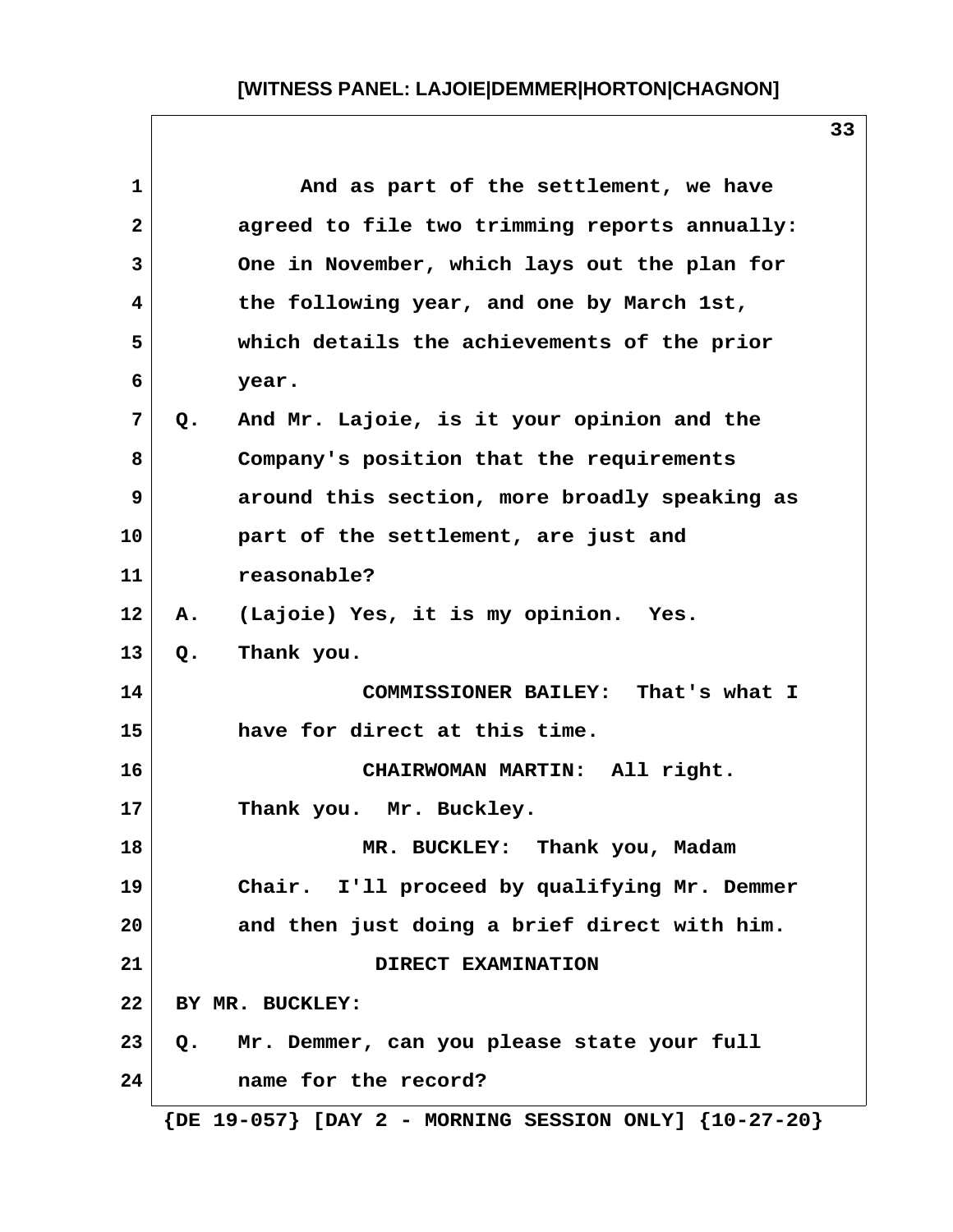| 1            | Α. | (Demmer) Yes. My name is Kurt Demmer. I am                    |
|--------------|----|---------------------------------------------------------------|
| $\mathbf{2}$ |    | employed -- excuse me. Yes, this is Kurt                      |
| 3            |    | Demmer. Sorry.                                                |
| 4            | Q. | And by whom are you employed, and what is                     |
| 5            |    | your position with that employer?                             |
| 6            | Α. | (Demmer) I'm employed with the New Hampshire                  |
| 7            |    | Public Utilities Commission as a senior                       |
| 8            |    | utility analysis for the Electric Division.                   |
| 9            | Q. | And have you previously testified before the                  |
| 10           |    | Commission?                                                   |
| 11           | Α. | (Demmer) Yes, I have.                                         |
| 12           | Q. | And did you participate in the investigation                  |
| 13           |    | of this petition?                                             |
| 14           | Α. | (Demmer) Yes, I have.                                         |
| 15           | Q. | What aspects of the petition did you examine?                 |
| 16           | Α. | (Demmer) My testimony largely focused on                      |
| 17           |    | resiliency and reliability investments as                     |
| 18           |    | part of the GTEP initiative proposed by the                   |
| 19           |    | Company. In addition, I also performed a                      |
| 20           |    | reliability analysis of the Company's ongoing                 |
| 21           |    | veg management program and provided testimony                 |
| 22           |    | to that end.                                                  |
| 23           | Q. | And so you mentioned your testimony. Would                    |
| 24           |    | it be accurate to say that what is marked for                 |
|              |    | $\{DE 19-057\}$ [DAY 2 - MORNING SESSION ONLY] $\{10-27-20\}$ |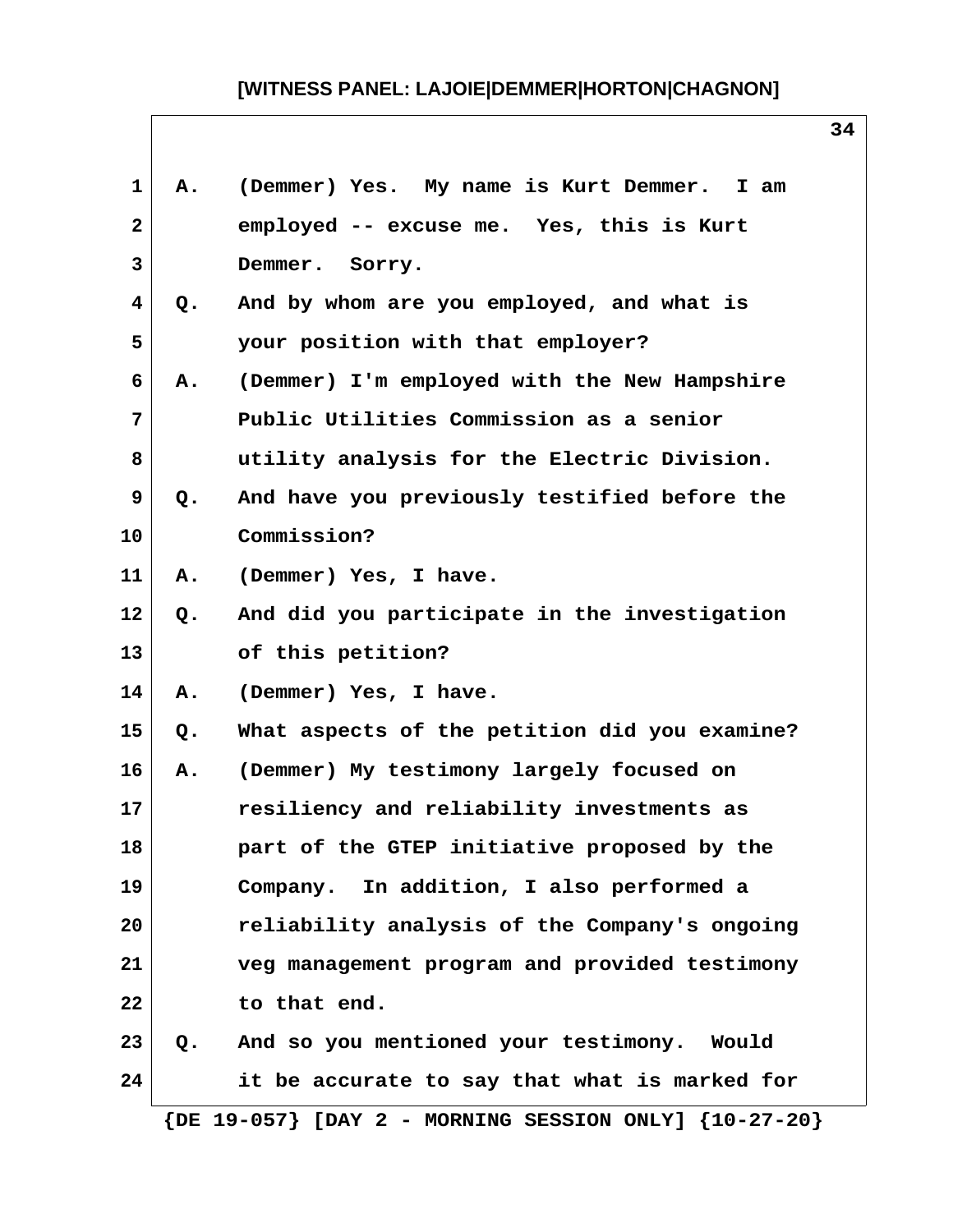| $\mathbf{1}$ |    | identification as Exhibit 34 reflects the                 |
|--------------|----|-----------------------------------------------------------|
| $\mathbf{2}$ |    | prefiled testimony that you prepared for this             |
| 3            |    | proceeding?                                               |
| 4            | Α. | (Demmer) Yes, it does.                                    |
| 5            | Q. | And do you have any corrections to make to                |
| 6            |    | that testimony?                                           |
| 7            | Α. | (Demmer) No, I do not.                                    |
| 8            | Q. | And do you affirm that your testimony                     |
| 9            |    | accurately represents your opinions at the                |
| 10           |    | time you prepared it, from facts known to you             |
| 11           |    | at the time you prepared it, adopting it here             |
| 12           |    | today for those purposes?                                 |
| 13           | Α. | (Demmer) Yes.                                             |
| 14           | Q. | Would it be fair and accurate to say that you             |
| 15           |    | raised certain concerns in your testimony                 |
| 16           |    | relating to the Company's planned GTEP                    |
| 17           |    | program, Grid Transformation and Enablement               |
| 18           |    | Program; certain base resilience investments;             |
| 19           |    | enhanced tree trimming; and hazard tree                   |
| 20           |    | removal activities, amongst other things?                 |
| 21           | Α. | (Demmer) Yes, I did.                                      |
| 22           | Q. | And did you participate in the development of             |
| 23           |    | the settlement agreement before the                       |
| 24           |    | Commission?                                               |
|              |    | ${DE 19-057}$ [DAY 2 - MORNING SESSION ONLY] ${10-27-20}$ |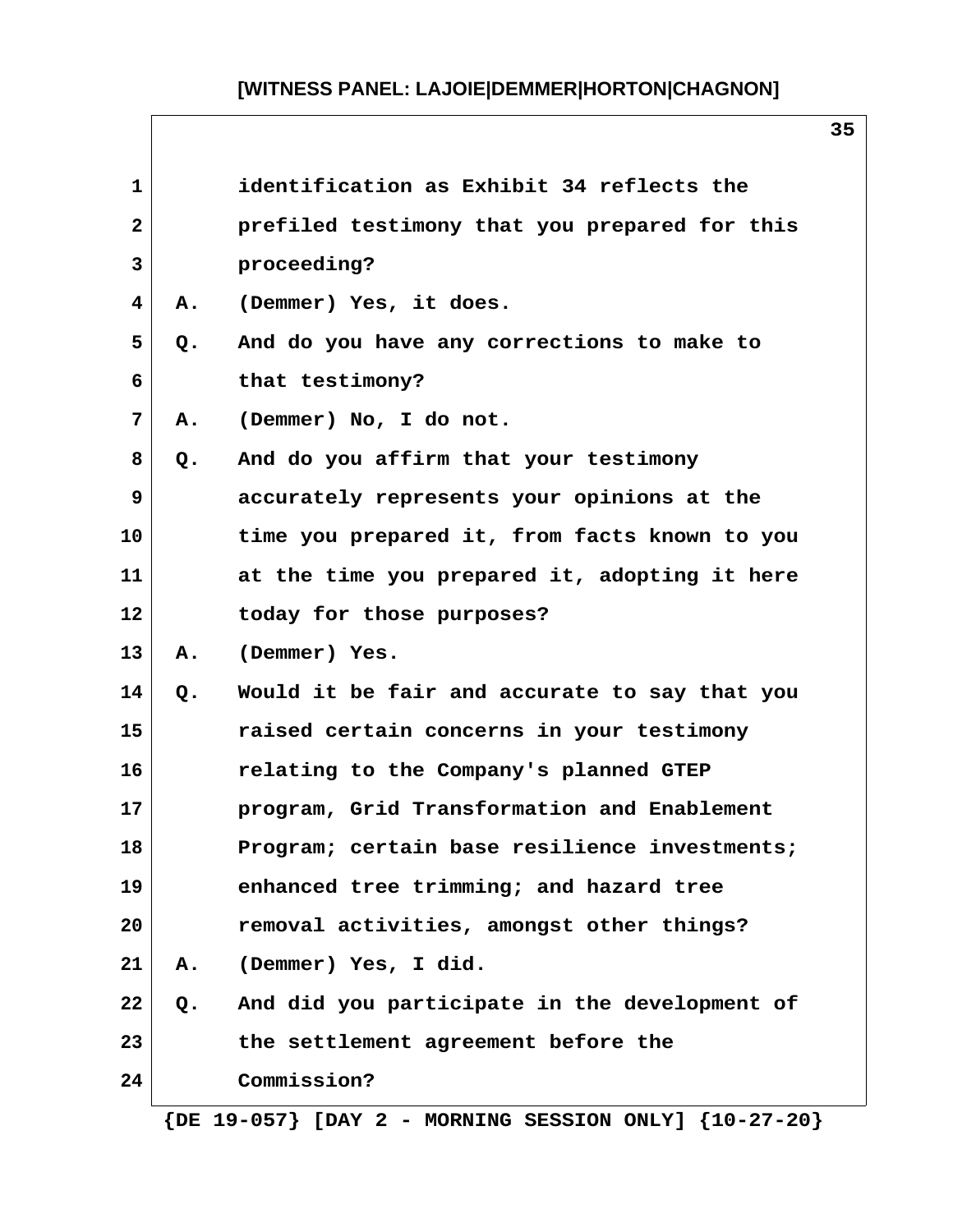| 1            | Α. | (Demmer) Yes, I did.                                          |
|--------------|----|---------------------------------------------------------------|
| $\mathbf{2}$ | Q. | And are you familiar with the terms of that                   |
| 3            |    | settlement agreement?                                         |
| 4            | Α. | (Demmer) Yes, I am.                                           |
| 5            | Q. | So, Settlement Sections 11.1 and 11.2, and 11                 |
| 6            |    | more broadly, discuss a condition assessment.                 |
| 7            |    | Can you tell me why there is value in such an                 |
| 8            |    | assessment and the subsequent review of the                   |
| 9            |    | assessment in the Company's LCIRP proceeding?                 |
| 10           | Α. | (Demmer) The LCIRP proceeding is a forward-                   |
| 11           |    | looking document in a proceeding. Going                       |
| 12           |    | forward over the next several years, there                    |
| 13           |    | will be hundreds of millions of dollars of                    |
| 14           |    | infrastructure investments. The initial                       |
| 15           |    | Company engineering assessment into the                       |
| 16           |    | Company's infrastructure condition and                        |
| 17           |    | investments, and follow-up subsequent Staff's                 |
| 18           |    | engineering assessment, will demonstrate the                  |
| 19           |    | reliability and resiliency benefit of the                     |
| 20           |    | resiliency investments, as well as ETT and                    |
| 21           |    | ETR, including any quantifiable or                            |
| 22           |    | qualitative benefits that could be utilized                   |
| 23           |    | in a cost benefit analysis. Staff feels this                  |
| 24           |    | engineering analysis will strike a balance                    |
|              |    | $\{DE 19-057\}$ [DAY 2 - MORNING SESSION ONLY] $\{10-27-20\}$ |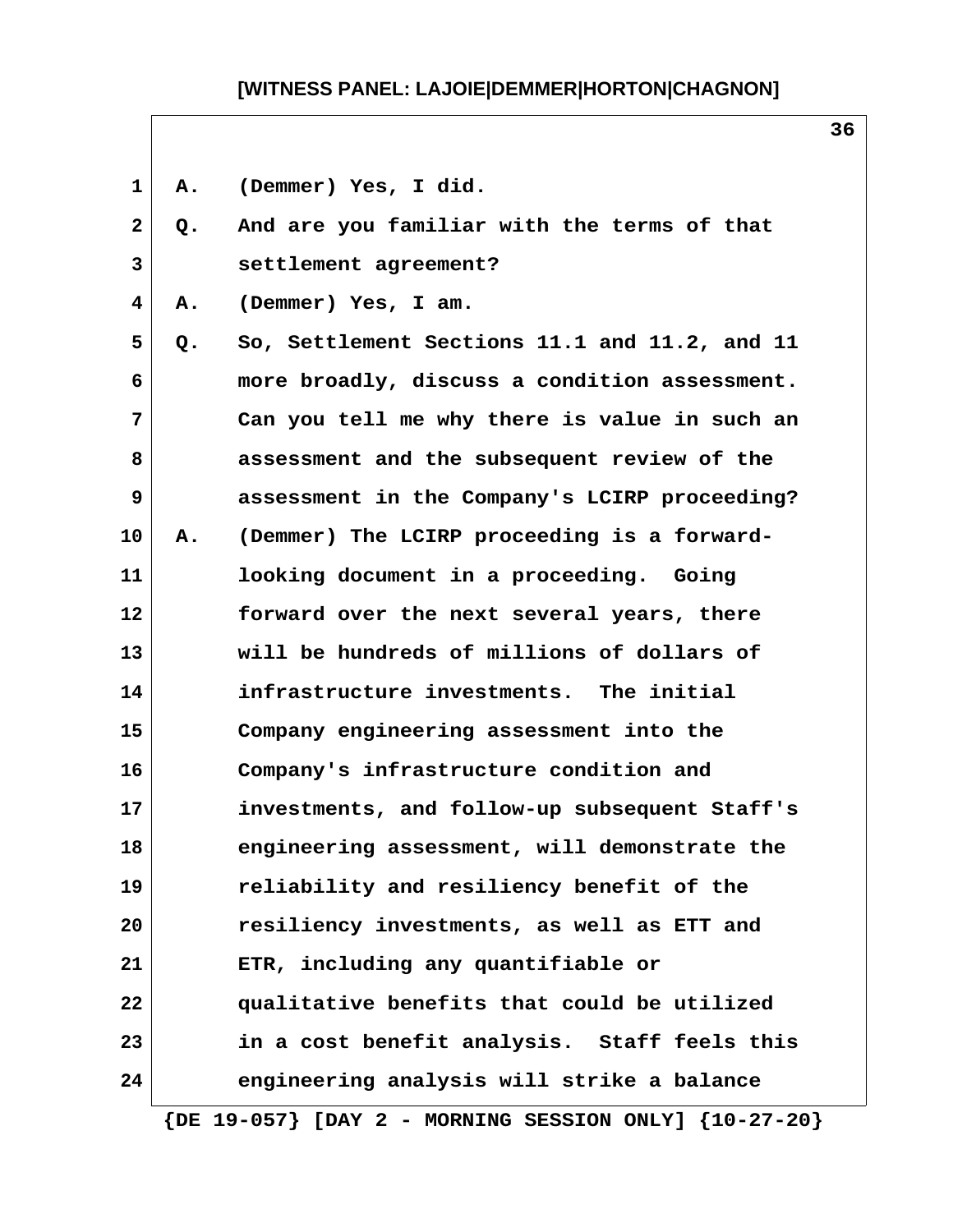| $\mathbf{1}$ |    | between net benefits and ratepayer impact.           |
|--------------|----|------------------------------------------------------|
| $\mathbf{2}$ | Q. | And do you believe the concerns addressed            |
| 3            |    | within your testimony are adequately                 |
| 4            |    | alleviated by the provisions within the              |
| 5            |    | settlement relating to those concerns?               |
| 6            | А. | (Demmer) Yes, I do.                                  |
| 7            | Q. | And do you believe that this settlement              |
| 8            |    | agreement meets the public interest standard         |
| 9            |    | and will result in just and reasonable rates?        |
| 10           | Α. | (Demmer) Yes, it does.                               |
| 11           | Q. | And just to attempt to tie up -- or maybe,           |
| 12           |    | rather, tee up a loose end from yesterday's          |
| 13           |    | discussion, Commissioner Bailey asked                |
| 14           |    | yesterday about what type of metrics might be        |
| 15           |    | associated with the Company's resiliency             |
| 16           |    | programs. Can you comment on where in the            |
| 17           |    | settlement one might look to understand such         |
| 18           |    | metrics or reporting requirements associated         |
| 19           |    | with reliability, and provide any other              |
| 20           |    | comment on that issue you feel is reasonable?        |
| 21           | Α. | (Demmer) Yes. There are reliability metrics,         |
| 22           |    | and I believe Lee had referenced this.<br><b>But</b> |
| 23           |    | we do have -- as part of Attachment 4 of the         |
| 24           |    | settlement, there are reliability-based,             |
|              |    |                                                      |

 **{DE 19-057} [DAY 2 - MORNING SESSION ONLY] {10-27-20}**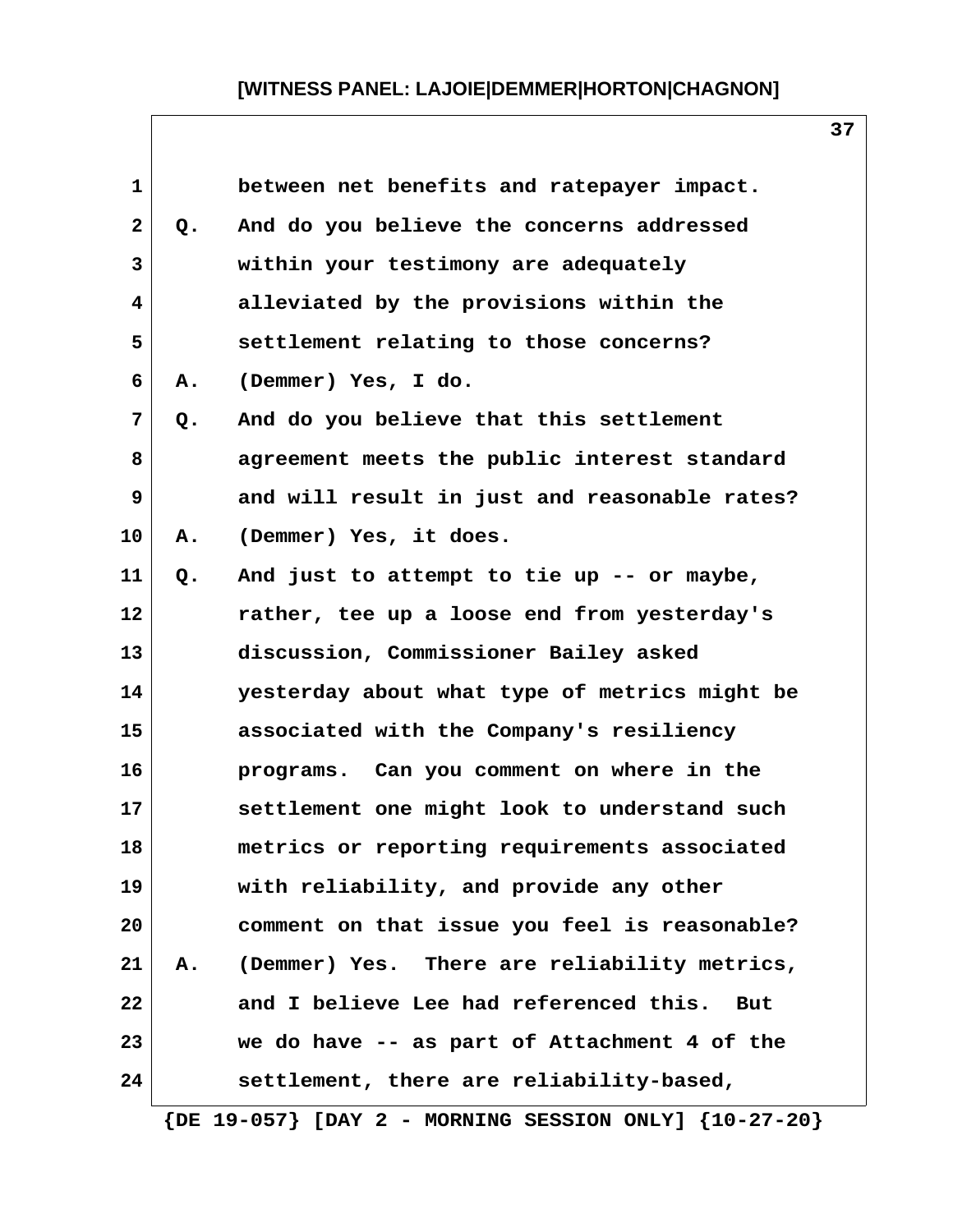| $\mathbf{1}$ |    | specific capital investments that will have   |
|--------------|----|-----------------------------------------------|
| $\mathbf{2}$ |    | metrics such as dollars per Delta CI, dollars |
| 3            |    | per Delta CMI, which are customers            |
| 4            |    | interrupted -- or customer minute             |
| 5            |    | interrupted, for those reliability-based,     |
| 6            |    | specific capital investments.                 |
| 7            | Q. | And so in addition to that which is set forth |
| 8            |    | in Attachment 4, is it possible that          |
| 9            |    | additional metrics might be developed as a    |
| 10           |    | result of the engineering assessment or set   |
| 11           |    | forth in the assessment?                      |
| 12           | Α. | (Demmer) Yes, they may. Utilizing a           |
| 13           |    | third-party assessment will allow Staff and   |
| 14           |    | the Commission to quantitatively assess       |
| 15           |    | reliability investments with additional       |
| 16           |    | accepted industry benchmarks, but also allow  |
| 17           |    | to investigate current industry practices as  |
| 18           |    | it relates to resiliency measurements, both   |
| 19           |    | qualitatively and quantitatively. At this     |
| 20           |    | time, bear in mind, there are no widely       |
| 21           |    | accepted industry benchmarks for resiliency   |
| 22           |    | measurement.                                  |
| 23           | Q. | Okay. Thank you, Mr. Demmer. That's all I     |
| 24           |    | have for you.                                 |
|              |    |                                               |

 **{DE 19-057} [DAY 2 - MORNING SESSION ONLY] {10-27-20}**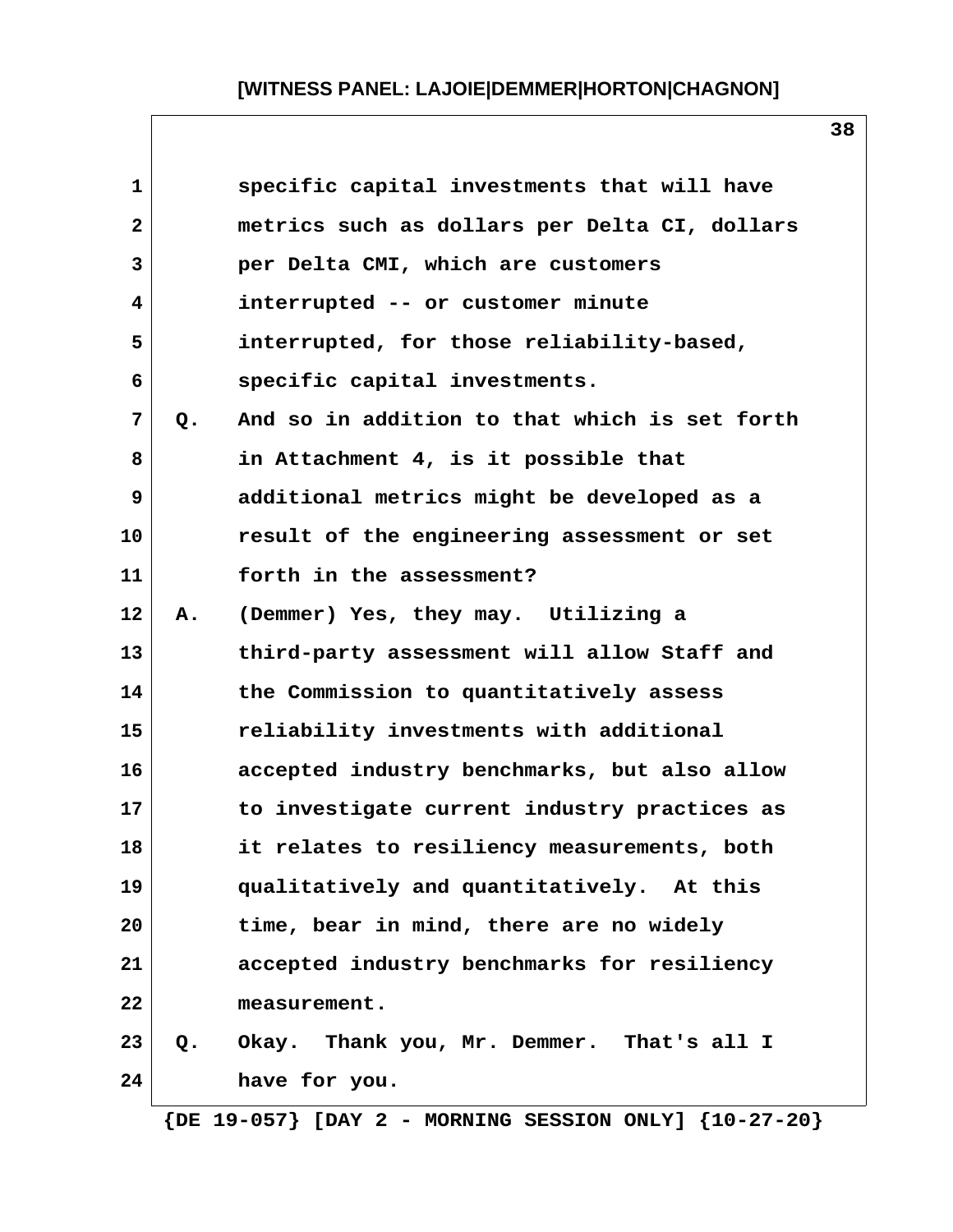**1 And I would just ask Mr. Chagnon, who's 2 also on the panel, do you have anything to 3 add to what you've heard so far on this 4 panel? 5 A. (Chagnon) I do not. Thank you.** 6 O. Great.  **7 MR. BUCKLEY: No further questions** 8 **6 for the panel. 9 CHAIRWOMAN MARTIN: All right. 10 Thank you. 11 Mr. Lajoie, are you there? 12 MR. LAJOIE: Yes, I am. 13 CHAIRWOMAN MARTIN: Can you turn 14 your video on for this part, please? 15 Commissioner Bailey, would you like 16 to ask some questions? 17 COMMISSIONER BAILEY: Yes, thank 18 you. Good morning, everyone. 19 INTERROGATORIES BY COMMISSIONERS: 20 BY COMMISSIONER BAILEY: 21 Q. Mr. Lajoie, can you explain the Company's 22 decision on why it decided to use steel poles 23 instead of wooden poles? 24 A. (Lajoie) Steel poles are only used in {DE 19-057} [DAY 2 - MORNING SESSION ONLY] {10-27-20}**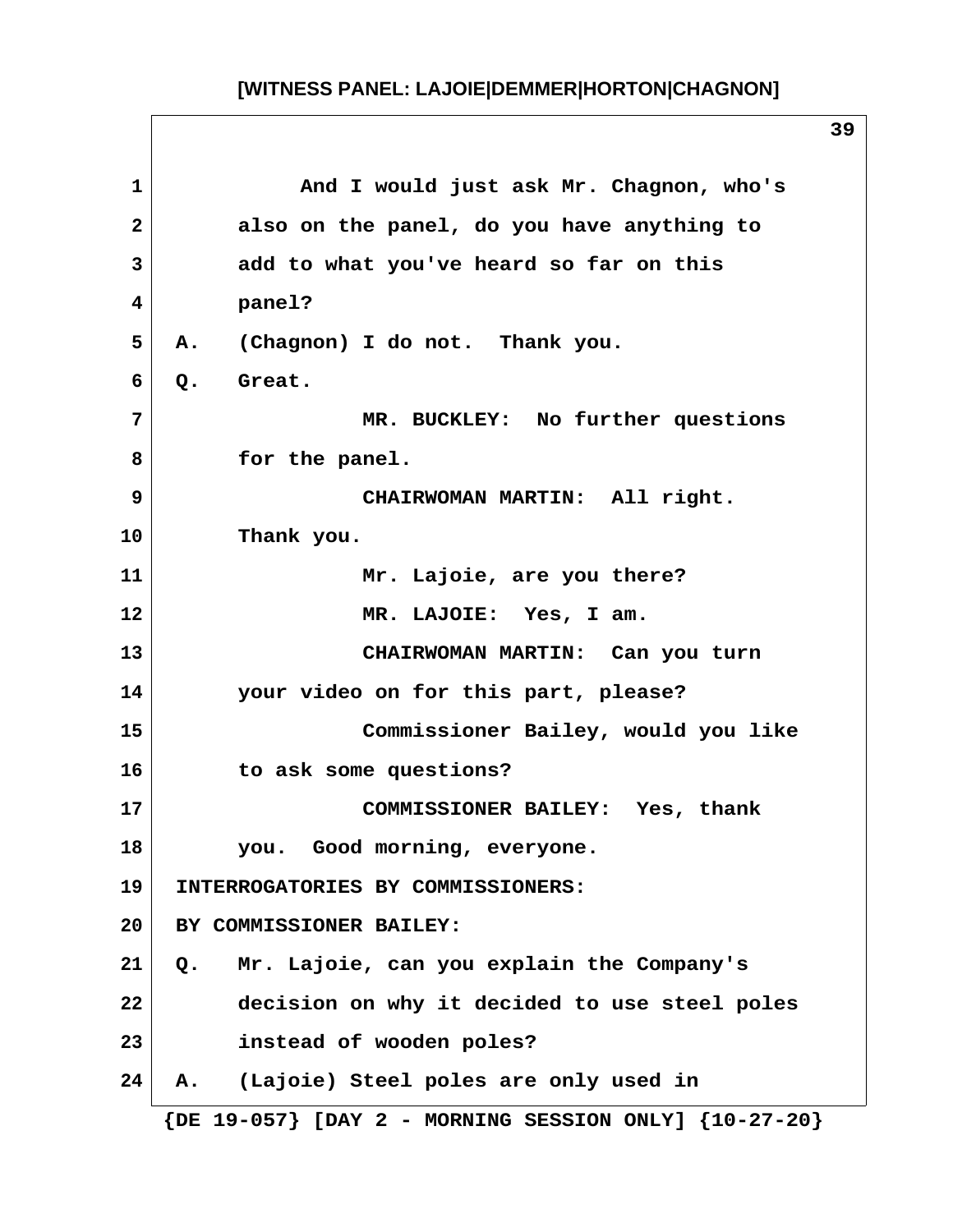| $\mathbf{1}$ |    | right-of-way applications and on -- those are |
|--------------|----|-----------------------------------------------|
| $\mathbf{2}$ |    | typically more difficult to access because    |
| 3            |    | clearly they're not roadside. They have been  |
| 4            |    | shown -- they have a life span that's         |
| 5            |    | approximate -- (connectivity issue). Can you  |
| 6            |    | hear me okay? I'm getting a lot of --         |
| 7            |    | (connectivity issue)                          |
| 8            | Q. | I can.                                        |
| 9            | Α. | (Lajoie) They have a life span that's at      |
| 10           |    | least twice as long as a wood pole. They're   |
| 11           |    | not susceptible to rot or insects or          |
| 12           |    | woodpeckers, which have all been, you know,   |
| 13           |    | proven to be issues with wooden poles. And    |
| 14           |    | because we only need to access the            |
| 15           |    | right-of-way half as often, the environmental |
| 16           |    | impacts of that, you know, track vehicles or  |
| 17           |    | wheeled vehicles obstructing roadways in the  |
| 18           |    | right-of-way and so forth, that environmental |
| 19           |    | impact is reduced by only having to access    |
| 20           |    | the right-of-way half as often.               |
| 21           | Q. | So the life of a steel pole is 80 years?      |
| 22           | Α. | (Lajoie) It's at least 80 years, yes.         |
| 23           | Q. | How much more does it cost than a wooden      |
| 24           |    | pole?                                         |
|              |    |                                               |

 **{DE 19-057} [DAY 2 - MORNING SESSION ONLY] {10-27-20}**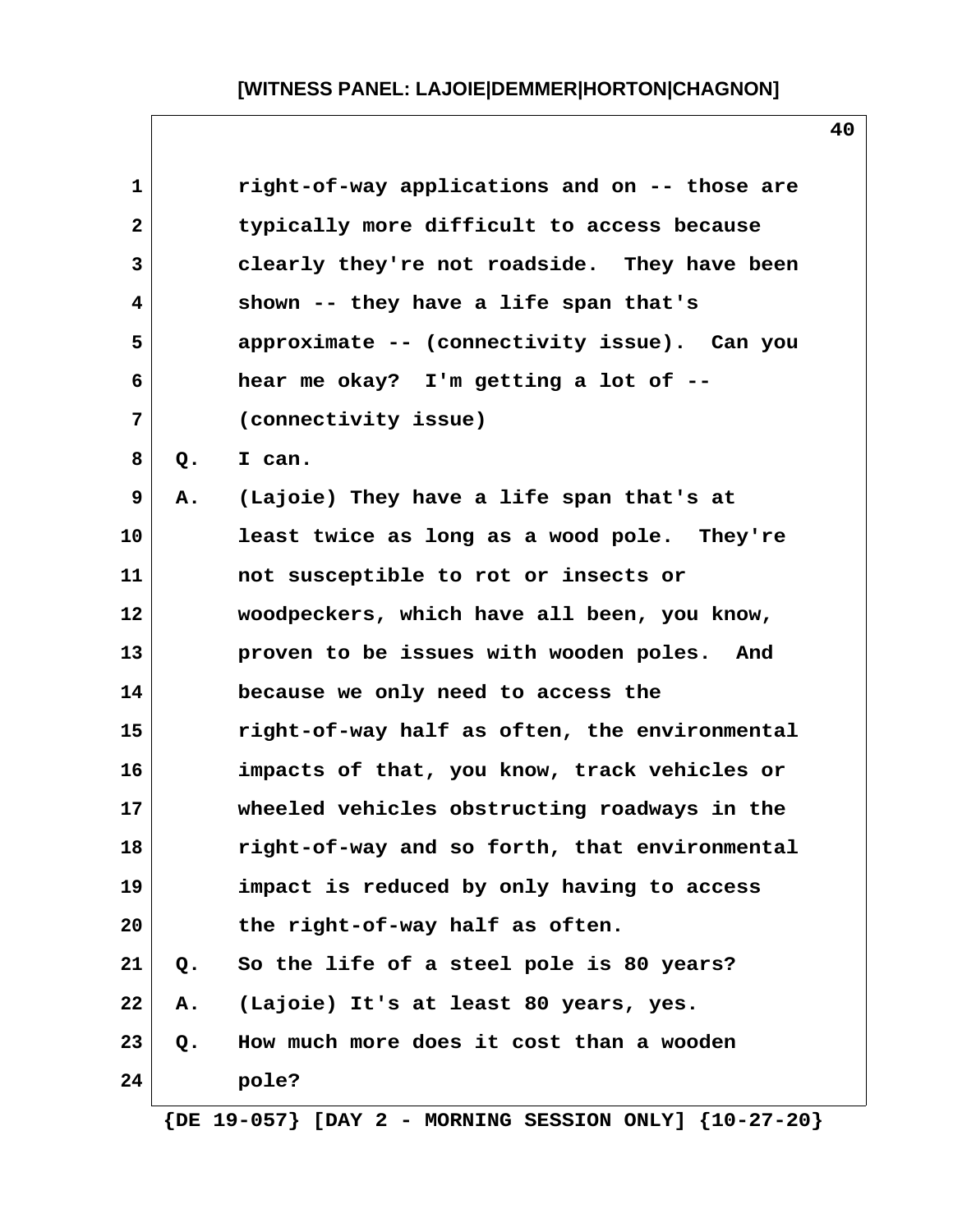| $\mathbf{1}$    | Α.             | (Lajoie) I believe that information is in our                 |
|-----------------|----------------|---------------------------------------------------------------|
| $\mathbf{2}$    |                | testimony, but I do not have that in front of                 |
| 3               |                | me at this time. They are more expensive,                     |
| 4               |                | yes.                                                          |
| 5               | Q.             | Are they twice as expensive or more than                      |
| 6               |                | twice as expensive?                                           |
| 7               | Α.             | (Lajoie) I don't have that number in front of                 |
| 8               |                | me, and I would hate to speculate. I don't                    |
| 9               |                | know that off the top --                                      |
| 10 <sub>1</sub> | Q <sub>z</sub> | Mr. Demmer, do you know?                                      |
| 11              | Α.             | (Demmer) I believe the material cost for a                    |
| $12 \,$         |                | steel pole over a regular pole is                             |
| 13              |                | approximately three times the cost. For                       |
| 14              |                | installation, you're probably looking at                      |
| 15              |                | approximately the same, maybe possibly about                  |
| 16              |                | one and a half times more because of the                      |
| 17              |                | deeper depth you have to use for steel poles.                 |
| 18              | Q.             | Do you think it's -- well, let me ask this                    |
| 19              |                | question to Mr. Lajoie first.                                 |
| 20              |                | Do you know if the depreciation will                          |
| 21              |                | happen over 80 years instead of 40 years for                  |
| 22              |                | steel poles? Maybe Mr. Horton knows the                       |
| 23              |                | answer to that.                                               |
| 24              | А.             | (Horton) I'm sorry. Could you repeat the                      |
|                 |                | $\{DE 19-057\}$ [DAY 2 - MORNING SESSION ONLY] $\{10-27-20\}$ |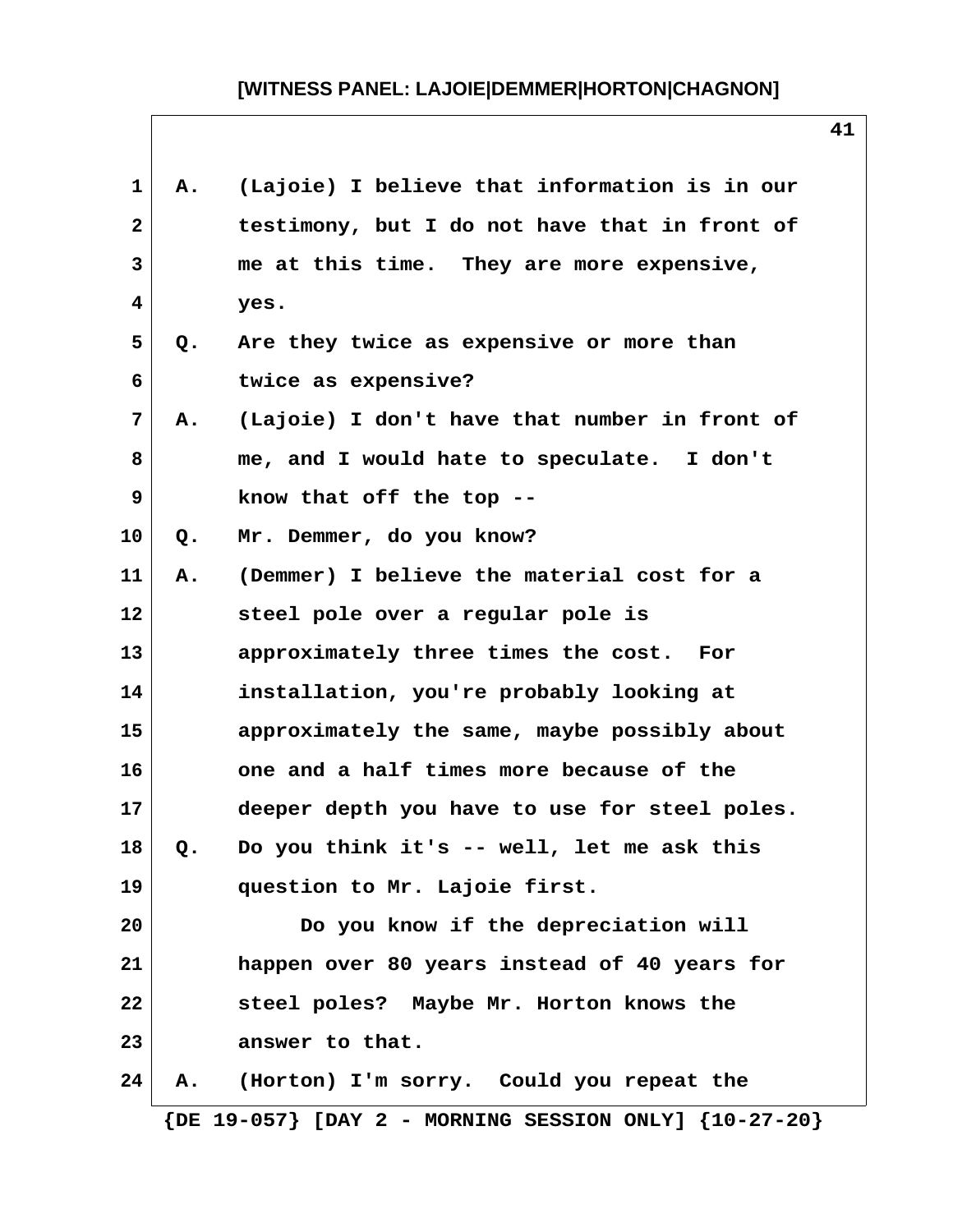| $\mathbf{1}$ |    | question?                                                     |  |
|--------------|----|---------------------------------------------------------------|--|
| $\mathbf{2}$ | Q. | Is the depreciation for steel poles over 80                   |  |
| 3            |    | years rather than 40?                                         |  |
| 4            | Α. | (Horton) I actually don't have the                            |  |
| 5            |    | depreciation specifics at my fingertips                       |  |
| 6            |    | either. Certainly can get it.                                 |  |
| 7            | Q. | Well, do you expect the Company to recover                    |  |
| 8            |    | its investment sooner than the useful life?                   |  |
| 9            | Α. | (Horton) So with the depreciation rates that                  |  |
| 10           |    | are set, the idea is to try to align the                      |  |
| 11           |    | recovery for accounting purposes with the                     |  |
| 12           |    | expected useful life. And it's done on a                      |  |
| 13           |    | asset class basis. And so I'd have to                         |  |
| 14           |    | familiarize myself with how the depreciation                  |  |
| 15           |    | rate for poles is derived. You know, it's                     |  |
| 16           |    | not on a specific pole-by-pole basis.                         |  |
| 17           | Q. | Understand. Is that one of the things the                     |  |
| 18           |    | engineering firm will look at?                                |  |
| 19           | Α. | (Lajoie) Yes, it is.                                          |  |
| 20           | Q. | Okay. We've reviewed a lot of water                           |  |
| 21           |    | crossings and state land crossings recently                   |  |
| 22           |    | because it seems like there's a lot of                        |  |
| 23           |    | activity replacing transmission lines from                    |  |
| 24           |    | wooden poles to steel poles. Is any part of                   |  |
|              |    | $\{DE 19-057\}$ [DAY 2 - MORNING SESSION ONLY] $\{10-27-20\}$ |  |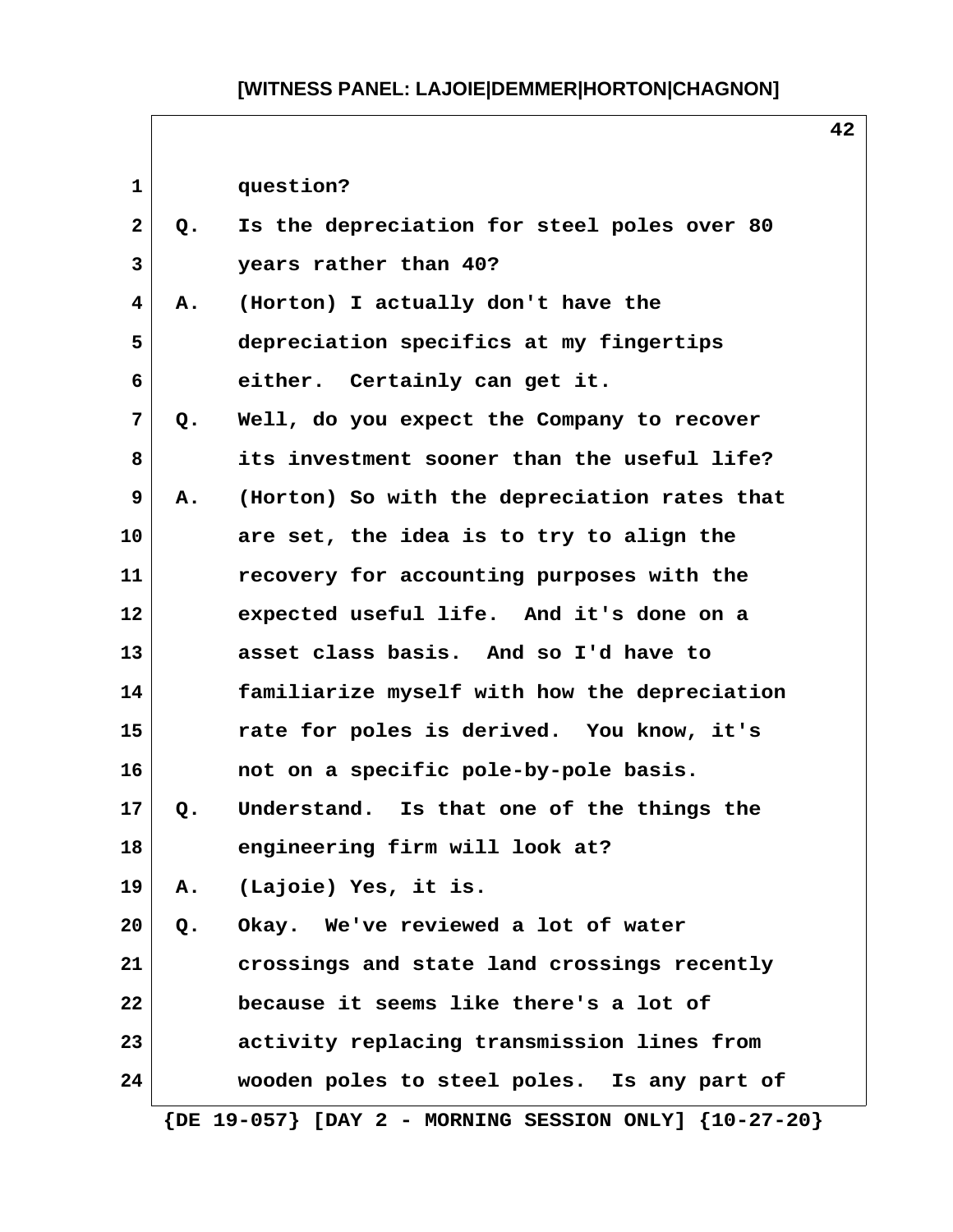| 1            |    | that investment included in distribution?                     |  |
|--------------|----|---------------------------------------------------------------|--|
| $\mathbf{2}$ | Α. | (Lajoie) No. My understanding is                              |  |
| 3            |    | transmission investment and rates are                         |  |
| 4            |    | recovered totally separate from distribution                  |  |
| 5            |    | rate cases.                                                   |  |
| 6            | Α. | (Horton) That's absolutely the case. That's                   |  |
| 7            |    | right.                                                        |  |
| 8            | Q. | Okay. Thank you.                                              |  |
| 9            |    | What year did you decide to start using                       |  |
| 10           |    | steel poles rather than wooden poles in                       |  |
| 11           |    | rights-of-way?                                                |  |
| 12           |    | A. (Lajoie) Approximately 2018. But I would                   |  |
| 13           |    | have to go back and look. It has only been a                  |  |
| 14           |    | couple of years now, maybe three.                             |  |
| 15           | Q. | Okay. Thanks.                                                 |  |
| 16           |    | When you made that decision, did you do                       |  |
| 17           |    | some cost benefit analysis to see if the                      |  |
| 18           |    | benefits that you mentioned outweighed the                    |  |
| 19           |    | increased cost?                                               |  |
| 20           | Α. | (Lajoie) No, that analysis was not performed.                 |  |
| 21           |    | With the extension of life, the stronger -- a                 |  |
| 22           |    | steel pole is physically stronger than a                      |  |
| 23           |    | wooden pole, and it's consistent in its                       |  |
| 24           |    | strength. Wooden poles, it depends on the                     |  |
|              |    | $\{DE 19-057\}$ [DAY 2 - MORNING SESSION ONLY] $\{10-27-20\}$ |  |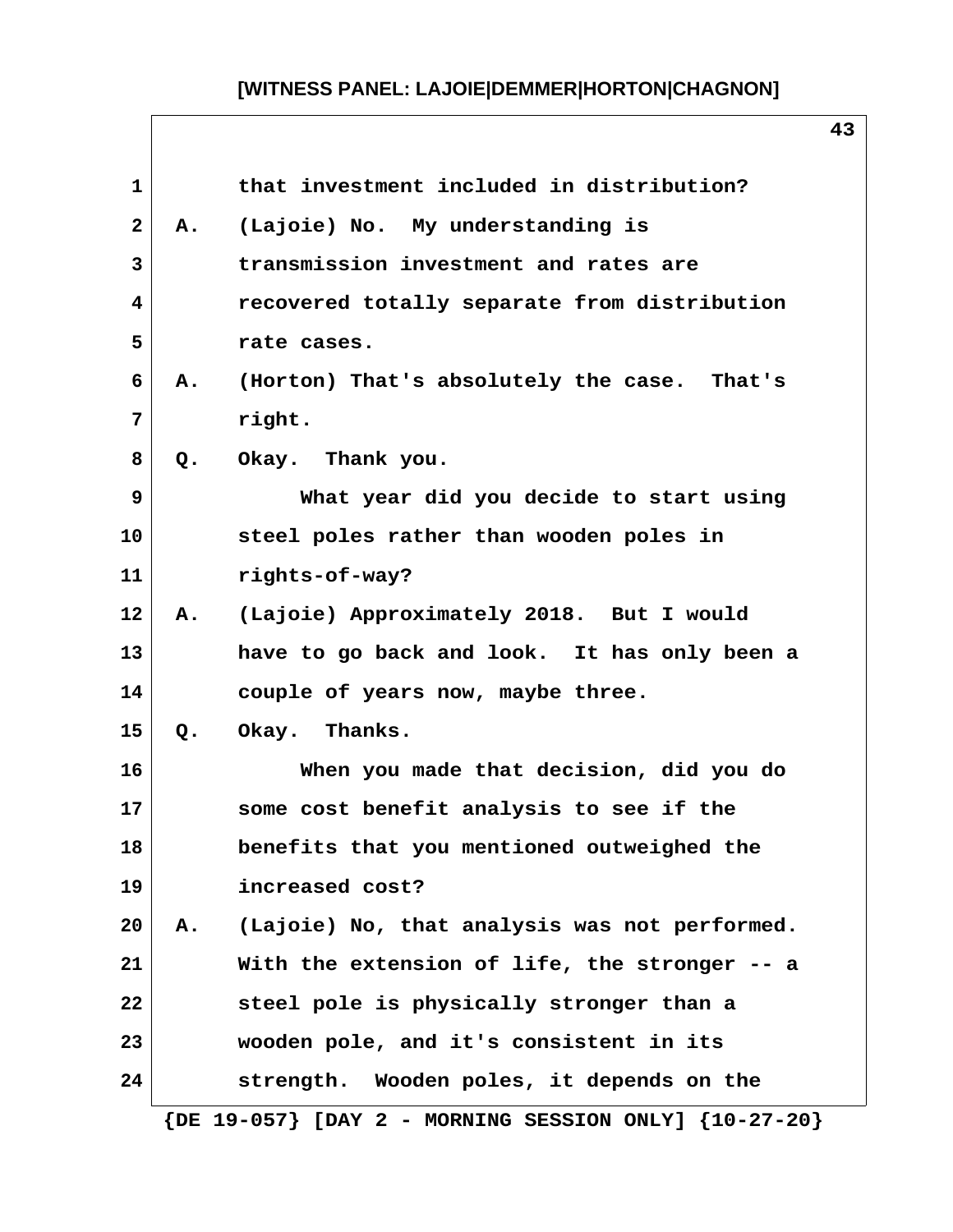| $\mathbf{1}$    |    | growth pattern of the tree and the type of                    |
|-----------------|----|---------------------------------------------------------------|
| $\mathbf{2}$    |    | wood used and so forth. Even poles from a                     |
| 3               |    | particular manufacturer all received at a                     |
| 4               |    | certain period of time will have variations                   |
| 5               |    | in strength and between poles, and also over                  |
| 6               |    | the length of the poles. So you may have a                    |
| $\overline{7}$  |    | weak spot in a particular area where there                    |
| 8               |    | happens to be a knot from a tree branch and                   |
| 9               |    | so forth. So the consistent strength, the                     |
| 10              |    | increased strength, and the extended life                     |
| 11              |    | made sense for right-of-way purposes to                       |
| $12 \,$         |    | transition to steel poles, and that's why the                 |
| 13              |    | decision was made.                                            |
| 14              | Q. | At any cost?                                                  |
| 15              | Α. | (Lajoie) They -- (connectivity issue)                         |
| 16              | Q. | They didn't factor that into the analysis.                    |
| 17 <sub>2</sub> | Α. | (Lajoie) We received bids for steel poles and                 |
| 18              |    | made the decision to transition to steel                      |
| 19              |    | poles in right-of-way. Had we -- you know,                    |
| 20              |    | had the cost been astronomical, depending how                 |
| 21              |    | you define astronomical, I guess, you know, I                 |
| 22              |    | suspect the decision would have been                          |
| 23              |    | different. But it looked like a reasonable                    |
| 24              |    | solution to extending the life of these                       |
|                 |    | $\{DE 19-057\}$ [DAY 2 - MORNING SESSION ONLY] $\{10-27-20\}$ |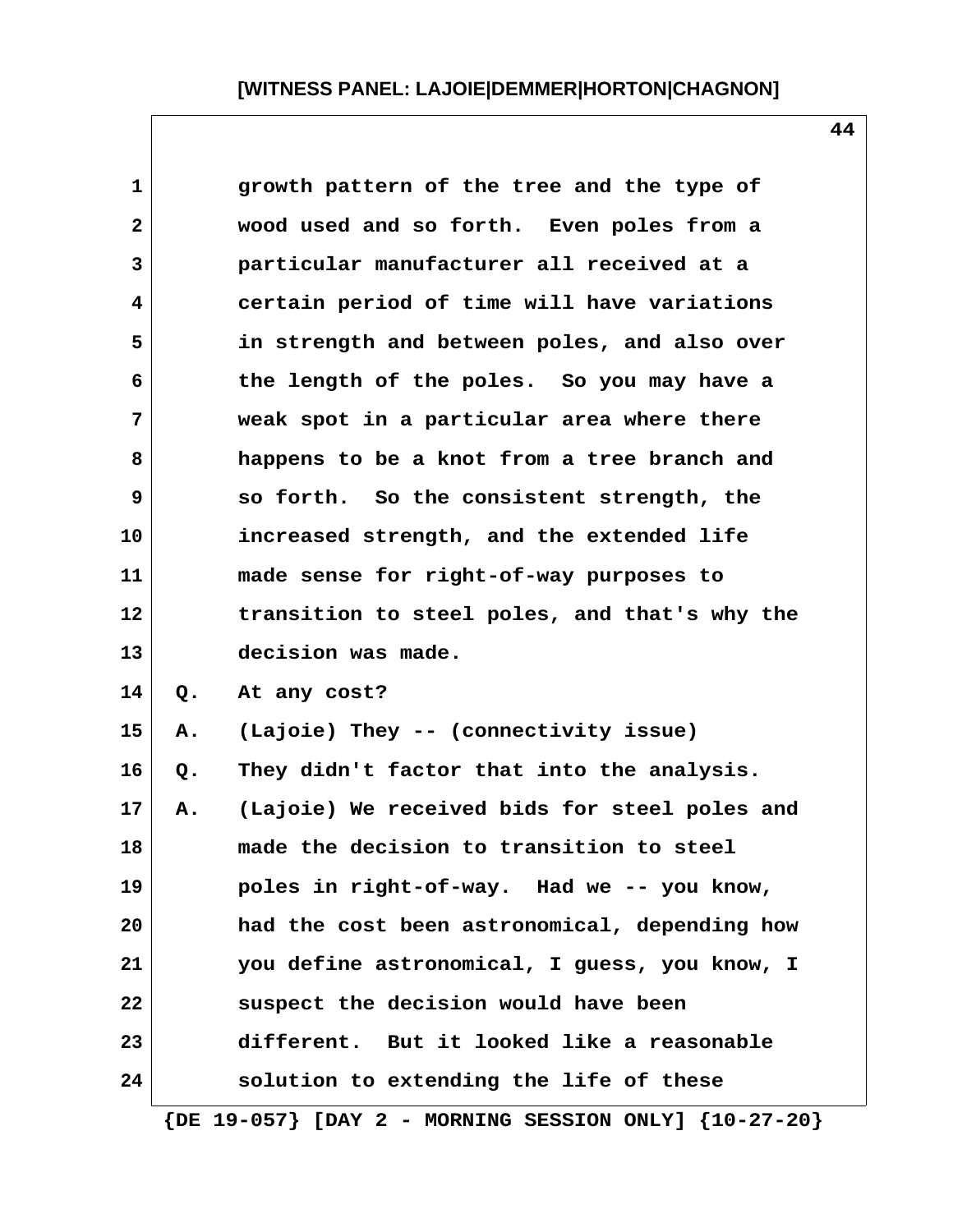| $\mathbf{1}$   |    | right-of-way lines and reducing the need to                   |
|----------------|----|---------------------------------------------------------------|
| $\mathbf{2}$   |    | access them on a regular basis.                               |
| 3              | Q. | Okay. Can you speak to Mr. Allen's testimony                  |
| 4              |    | on advanced tree trimming?                                    |
| 5              | Α. | (Lajoie) I can try. I converse with                           |
| 6              |    | Mr. Allen on a regular basis.                                 |
| $7\phantom{.}$ | Q. | Okay. What year did you begin enhanced tree                   |
| 8              |    | trimming?                                                     |
| 9              | Α. | (Lajoie) Early two thousands I would say. So                  |
| 10             |    | it's approaching 20 years at this point.                      |
| 11             | Q. | And you still have five years left to                         |
| 12             |    | complete the first cycle?                                     |
| 13             | Α. | (Lajoie) Yes. Enhanced tree trimming is not                   |
| 14             |    | on a cycle basis. We only do that once. So                    |
| 15             |    | to finish --                                                  |
| 16             |    | Q. Of enhanced.                                               |
| 17             | Α. | (Lajoie) -- the system, yeah, there's five                    |
| 18             |    | years left I believe is what he says, yeah.                   |
| 19             | Q. | Okay. How long does the Company expect it to                  |
| 20             |    | take to complete the enhanced tree trimming?                  |
| 21             |    | A. (Lajoie) I was not party to any discussions                |
| 22             |    | at the initial -- at the onset of enhanced                    |
| 23             |    | tree trimming, as to when it would be                         |
| 24             |    | completed. The initial analysis, you know,                    |
|                |    | $\{DE 19-057\}$ [DAY 2 - MORNING SESSION ONLY] $\{10-27-20\}$ |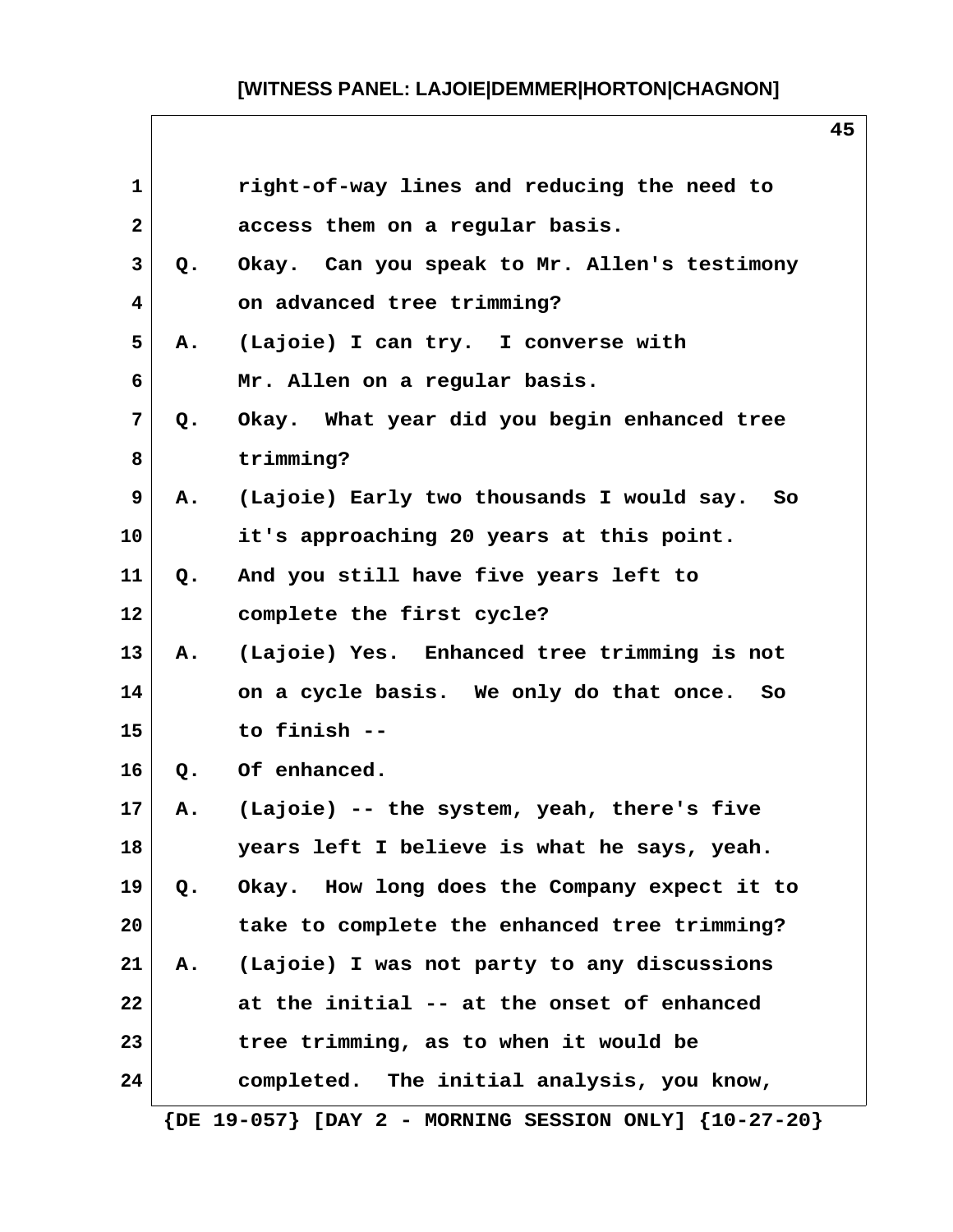| $\mathbf 1$  |       | was by increasing the clearance               |
|--------------|-------|-----------------------------------------------|
| $\mathbf{2}$ |       | specification, the reliability benefit would  |
| 3            |       | be something that, you know, would be         |
| 4            |       | beneficial to our customers. So we moved      |
| 5            |       | toward that increased enhanced specification. |
| 6            |       | We understand that ETT can only be performed  |
| 7            |       | on a particular piece of line once. But I     |
| 8            |       | don't know that anyone ever went through and  |
| 9            |       | looked at every mile of line that would be    |
| 10           |       | subject to enhanced tree trimming or a        |
| 11           |       | candidate for enhanced tree trimming to       |
| 12           |       | determine the end date of the ETT program.    |
| 13           | $Q$ . | Well, I think Mr. Allen's testimony says      |
| 14           |       | 60 percent of the system had been completed,  |
| 15           |       | there's 40 percent left, and it's going to    |
| 16           |       | take another five years.                      |
| 17           | Α.    | (Lajoie) Okay. I'm not disputing his          |
| 18           |       | I'm just saying at the onset of<br>testimony. |
| 19           |       | ETT back, you know, a number of years ago, I  |
| 20           |       | don't think anyone said, hey, to do the       |
| 21           |       | entire system is going to take us 10 years or |
| 22           |       | 15 years or whatever. I thought that was the  |
| 23           |       | question you were asking. That's what I was   |
| 24           |       | trying to address.                            |
|              |       |                                               |

 **{DE 19-057} [DAY 2 - MORNING SESSION ONLY] {10-27-20}**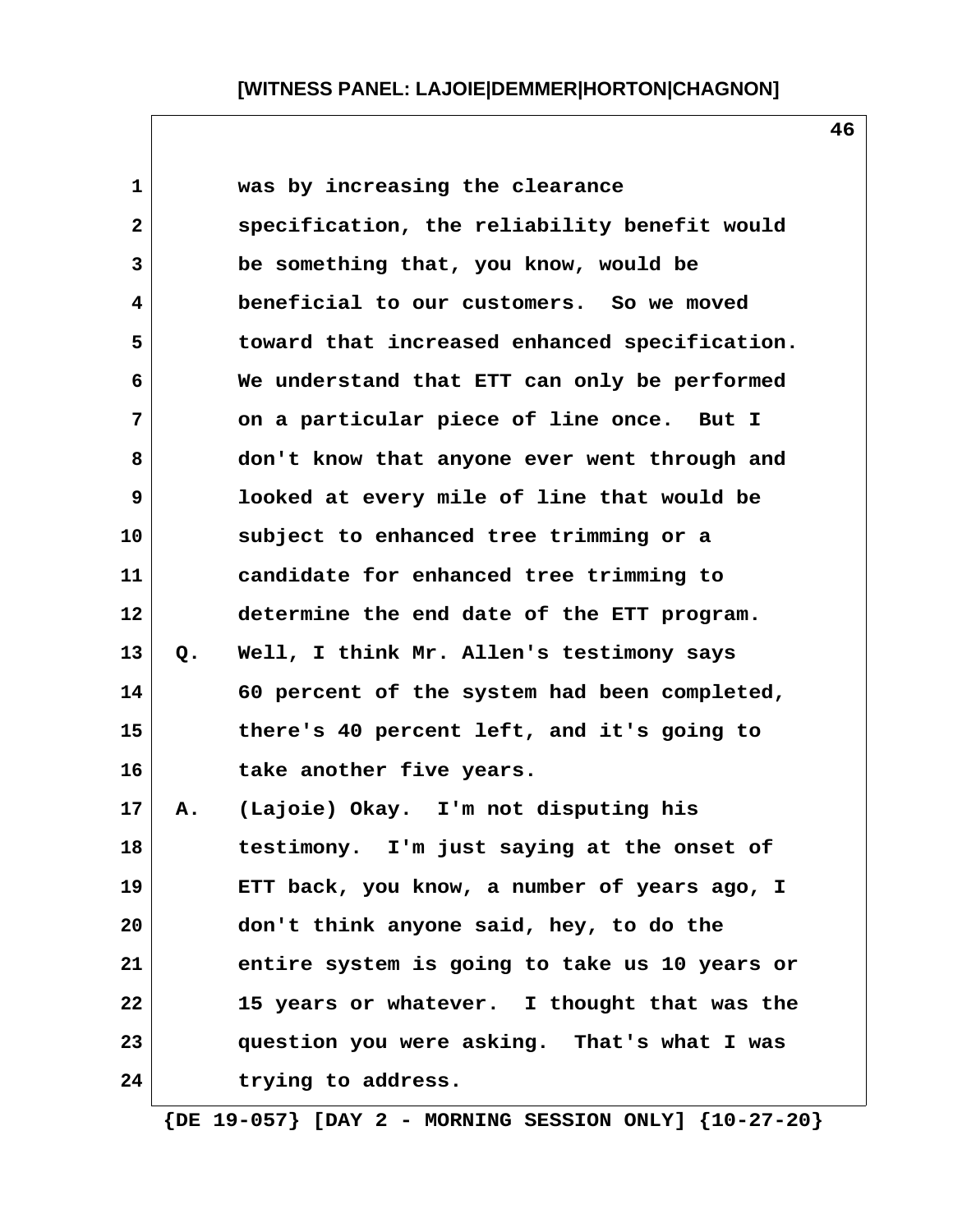| 1            | $Q_{\bullet}$ | It was. Okay.                                             |
|--------------|---------------|-----------------------------------------------------------|
| $\mathbf{2}$ |               | Do you believe that if we had a                           |
| 3            |               | 2008-like winter storm today, there would be              |
| 4            |               | significantly less damage as a result of --               |
| 5            |               | (connectivity issue)                                      |
| 6            | Α.            | (Lajoie) As a result of, excuse me, what?                 |
| 7            | $Q$ .         | As a result of this enhanced tree trimming.               |
| 8            | Α.            | (Lajoie) Areas where we have performed                    |
| 9            |               | enhanced tree trimming anecdotally have                   |
| 10           |               | performed better under storm conditions.<br>It.           |
| 11           |               | depends on the particular storm, the                      |
| 12           |               | direction of the wind, the weight of the snow             |
| 13           |               | and so forth. You know, trees certainly are               |
| 14           |               | taller than the clearance specification, even             |
| 15           |               | under ETT. So a tree from well outside the                |
| 16           |               | enhanced zone could still come into the line.             |
| 17           |               | But ETT seems to have proven that we do see a             |
| 18           |               | reduction in tree-related outages in areas                |
| 19           |               | that have been trimmed to that specification.             |
| 20           | Α.            | (Horton) May I just offer one other                       |
| 21           |               | observation?                                              |
| 22           | Q.            | Please.                                                   |
| 23           | Α.            | (Horton) As you know, I'm not the vegetation              |
| 24           |               | person, by any stretch. But just one item                 |
|              |               | ${DE 19-057}$ [DAY 2 - MORNING SESSION ONLY] ${10-27-20}$ |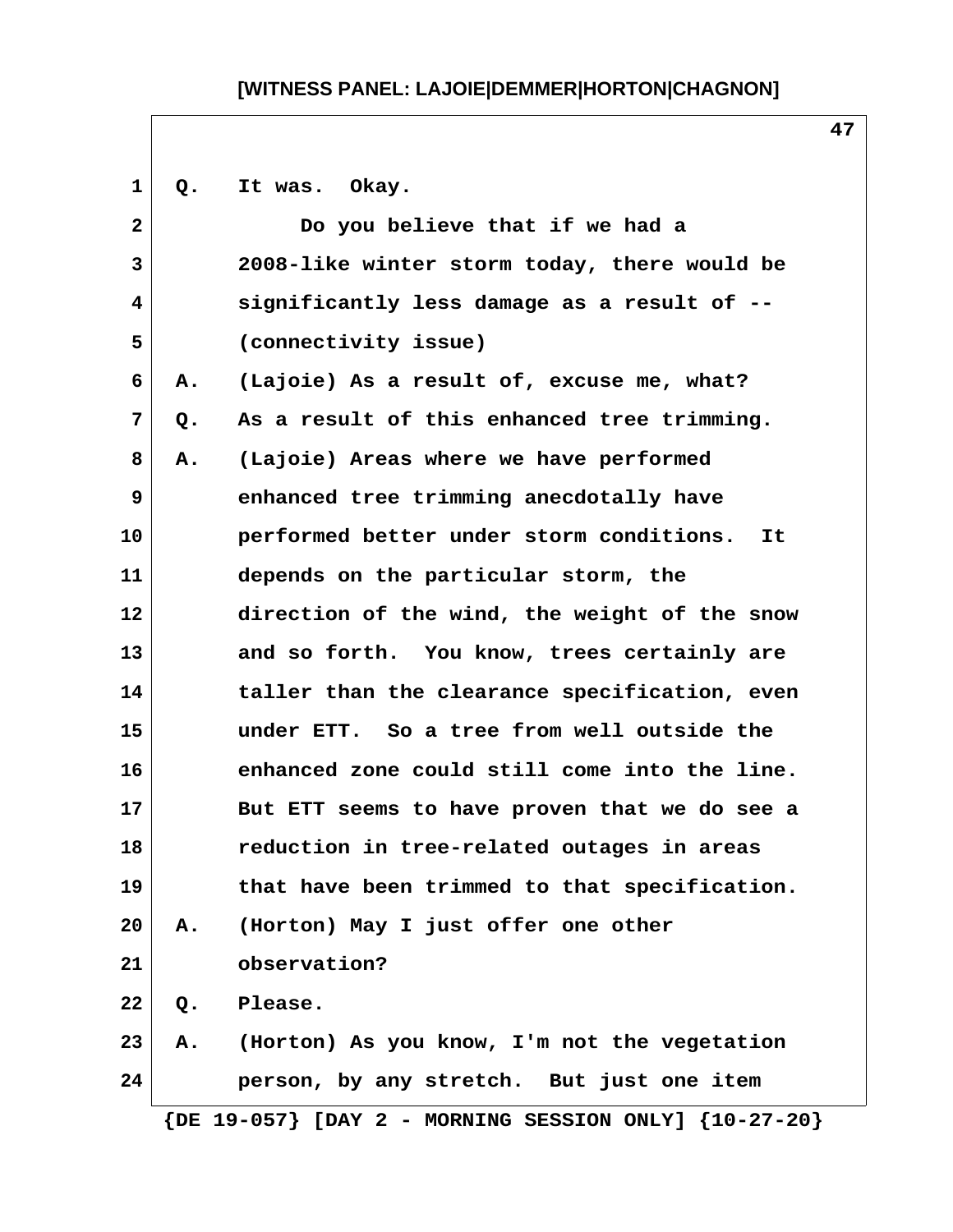**1 I'll note from recent experience in 2 Connecticut, where we had, you know, a recent 3 drought, as well as insect infestation, which 4 has affected the trees within the, you know, 5 the fall zone and just the magnitude of the 6 storms -- so there's several considerations 7 that go into it. But what I just wanted to 8 add is that, even what we saw in Connecticut 9 with the recent storm, Isaias, just the 10 magnitude of the event caused healthy trees 11 to fall that would not be mitigated by ETT or 12 any veg program. 13 So I think as Lee was saying, it's 14 really hard to compare two events and make a 15 definitive statement. But clearly, if we're 16 trimming trees to a broader specification, 17 there's going to be fewer branches or trees 18 to impact our lines during an event, I guess 19 all else equal. 20 Q. Okay. But you haven't quantified that with 21 data, have you, Mr. Lajoie? 22 A. (Lajoie) I'm not sure. I would have to check**

**23 with Mr. Allen on that. I apologize. I 24 believe it's been looked at, but I do not**

 **{DE 19-057} [DAY 2 - MORNING SESSION ONLY] {10-27-20}**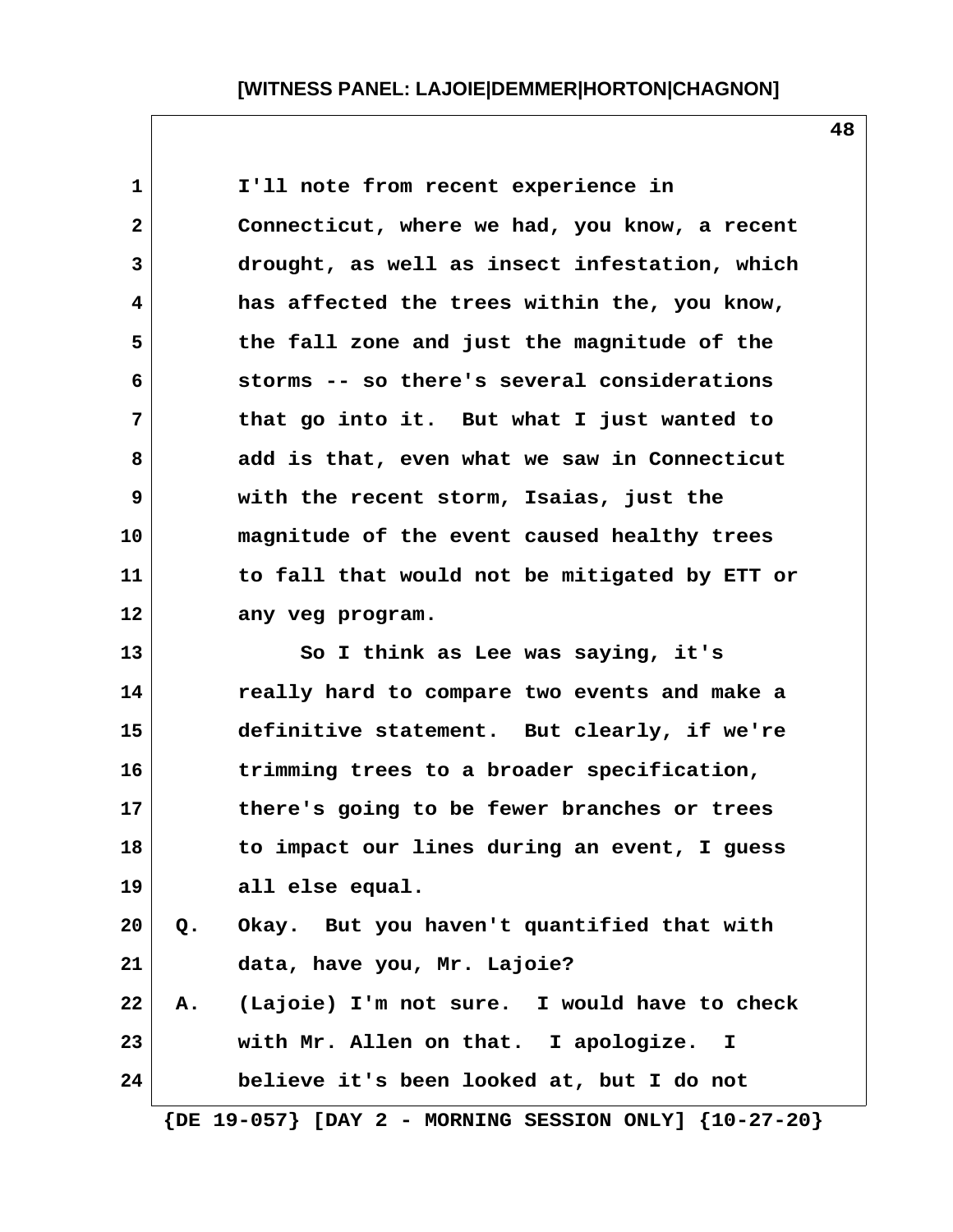| $\mathbf{1}$ | have that information in front of me.<br>$\mathbf{I}$         |
|--------------|---------------------------------------------------------------|
| $\mathbf{2}$ | wouldn't want to commit to something that I'm                 |
| 3            | not sure of.                                                  |
| 4            | CHAIRWOMAN MARTIN: Commissioner                               |
| 5            | Bailey, you're on mute.                                       |
| 6            | BY COMMISSIONER BAILEY:                                       |
| 7            | Mr. Demmer, do you think that if we had a<br>Q.               |
| 8            | 2008-like storm, the damage would be less in                  |
| 9            | the area, in the 60 percent of the area that                  |
| 10           | has experienced ETT?                                          |
| 11           | (Demmer) I would say that I would have to<br>Α.               |
| 12           | agree with the Company's response, as far as                  |
| 13           | having a lot of variables involved. However,                  |
| 14           | my thought is that right now there's no                       |
| 15           | quantitative benefit given to ETT. That's                     |
| 16           | what I stated in my testimony. So as far as                   |
| 17           | whether or not it could withstand another ice                 |
| 18           | storm depends on how much ice there is, if we                 |
| 19           | had the same level of ice that hit in the                     |
| 20           | previous time in 2008. It's undetermined                      |
| 21           | because there's no cost benefit analysis.                     |
| 22           | There's no measurement that's been made by                    |
| 23           | the Company to show that it would be better                   |
| 24           | or would be worse, or the same. So that's --                  |
|              | $\{DE 19-057\}$ [DAY 2 - MORNING SESSION ONLY] $\{10-27-20\}$ |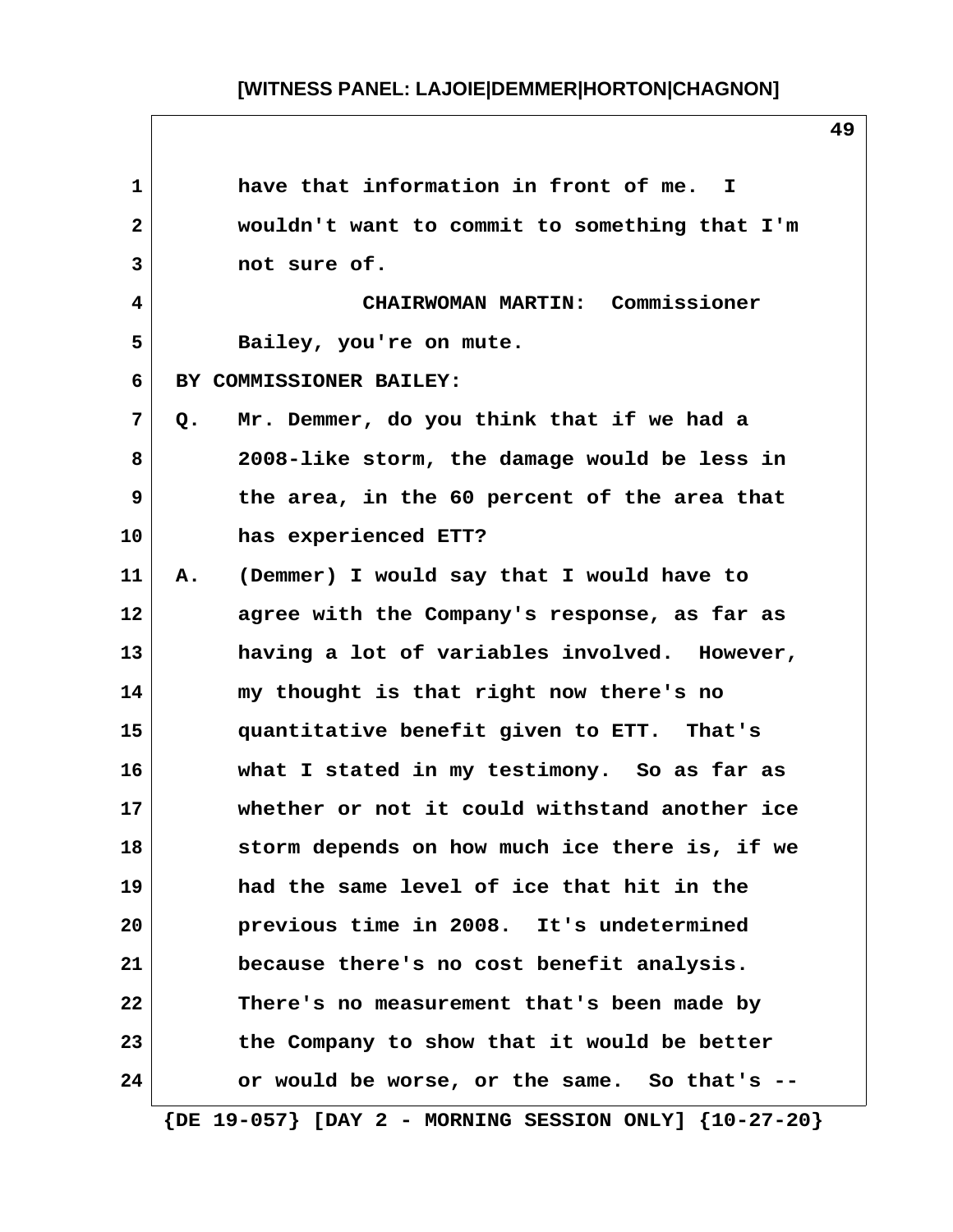|    | it's hard for me to say.                      |
|----|-----------------------------------------------|
| Q. | Mr. Horton, did you want to add something to  |
|    | that, or are you $-$ -                        |
| Α. | (Horton) Well, I was -- (connectivity issue)  |
|    | just to offer, and certainly continuing the   |
|    | line of the questions, but just to offer back |
|    | to the settlement agreement. You know, I      |
|    | think it was clear there were various         |
|    | perspectives on these topics that you're      |
|    | asking about. You know, we have and still     |
|    | have a different understanding and            |
|    | appreciation for certain things and needs of  |
|    | the system. That's clear. And I think the     |
|    | reason we were able to reach a comprehensive  |
|    | settlement agreement with all the parties,    |
|    | between us and Staff and everybody else, was  |
|    | not because we were able to resolve these     |
|    | specific discrepancies and get to common      |
|    | understanding and agreement on the questions  |
|    | you're asking. We still have differences of   |
|    | opinion of what the system needs are.<br>But  |
|    | the value that all the settling parties see   |
|    | in the next steps that we have agreed to is   |
|    | to try to bring in more perspectives to       |
|    |                                               |

 **{DE 19-057} [DAY 2 - MORNING SESSION ONLY] {10-27-20}**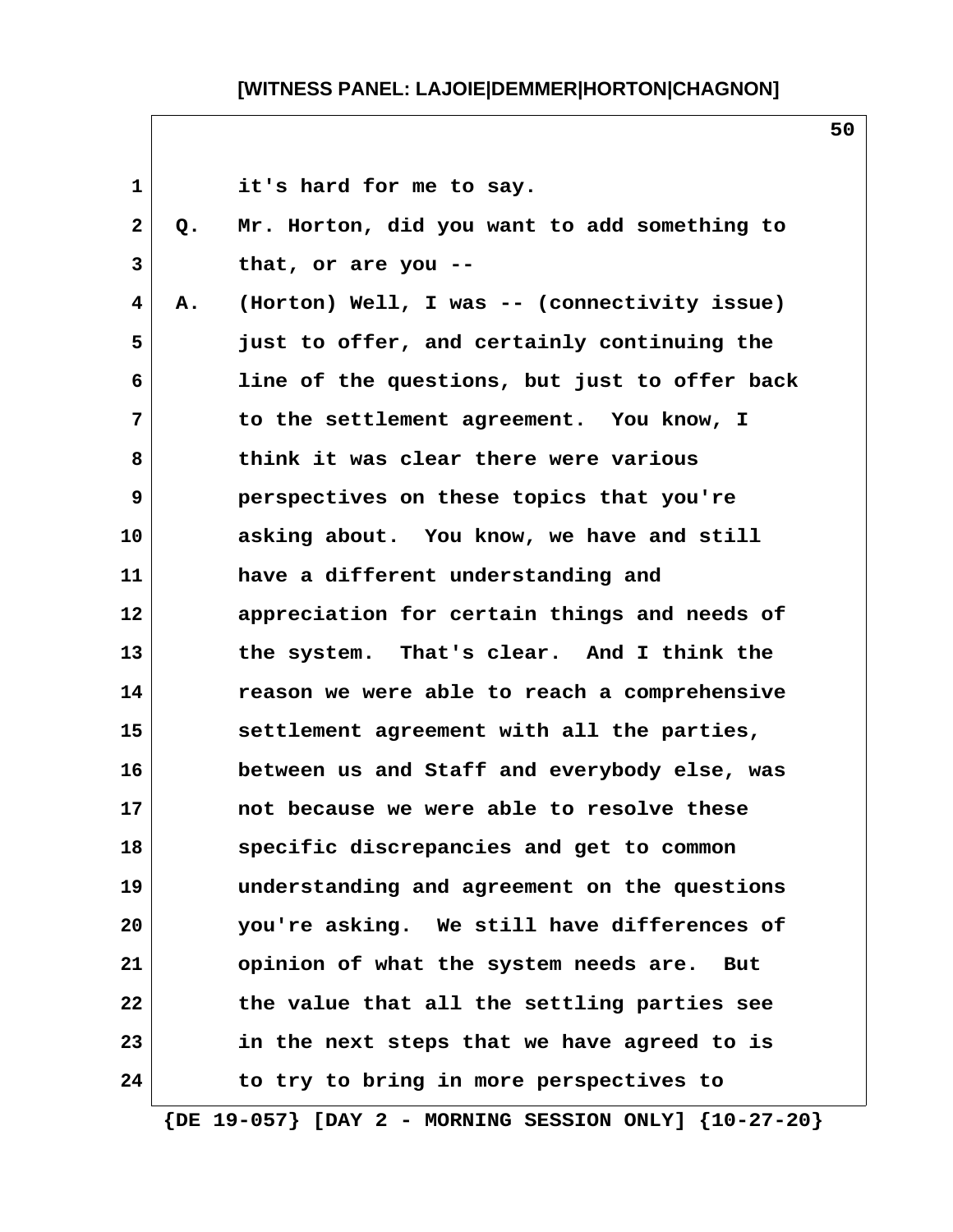**1 inform that discussion. I think, as Mr. 2 Lajoie said in the direct testimony, we 3 expect an outcome of the engineering 4 assessment. We expect it's going to provide 5 the data and the facts that you all are 6 asking us to provide, that we were not able 7 to produce during the case to a level of 8 satisfaction to get Mr. Demmer and the other 9 parties comfortable, you know, to just 10 approve our GTEP proposal as filed. 11 The reason for the system assessment, 12 including ETT and hazard tree removal as part 13 of that, you know, and doing a system 14 assessment and then evaluating the investment 15 decisions we make, including steel poles and 16 other things referenced in the settlement 17 agreement, is to try to find common ground in 18 exactly the questions you're asking. We just 19 were not -- we would not have been able to 20 reach a settlement agreement on, you know, 21 the basis of if we were to try to -- we 22 weren't going to be convinced to a different 23 perspective, and neither was Staff. And so 24 the settlement agreement is our collective {DE 19-057} [DAY 2 - MORNING SESSION ONLY] {10-27-20}**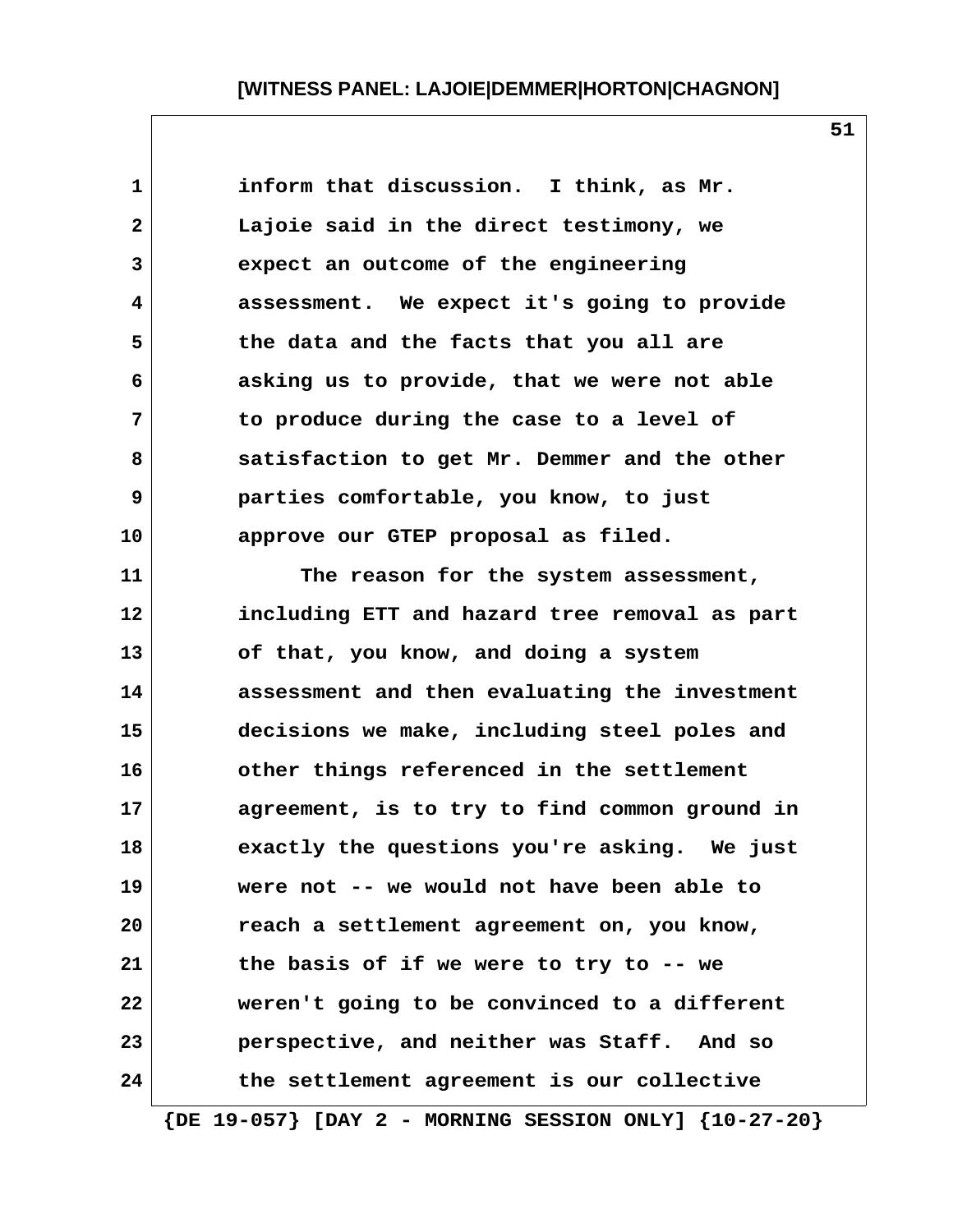| $\mathbf{1}$   |       | resolution to that.                            |
|----------------|-------|------------------------------------------------|
| $\mathbf{2}$   | A.    | (Lajoie) And just if I could offer a           |
| 3              |       | clarification. Rebuttal testimony filed by     |
| 4              |       | Mr. Allen in this case states that in 2018,    |
| 5              |       | Eversource customers saw a 50-percent          |
| 6              |       | reduction in tree-caused outages on circuits   |
| $\overline{7}$ |       | that had the entire three-phase ETT            |
| 8              |       | back-trimmed in 2017, the previous year. And   |
| 9              |       | in 2019, that number increased to 82 percent   |
| 10             |       | for circuits where ETT was performed in the    |
| 11             |       | prior year. So there has been some analysis    |
| 12             |       | performed, and it has resulted in significant  |
| 13             |       | improvement. ETT has resulted in significant   |
| 14             |       | improvement.                                   |
| 15             | $Q$ . | Okay. Thank you. Actually, I was -- never      |
| 16             |       | mind.                                          |
| 17             |       | In Paragraph 6.1 of the settlement, it         |
| 18             |       | says that you're going to spend \$27.1 million |
| 19             |       | on vegetation management, which includes       |
| 20             |       | \$11.6 million for ETT and hazard tree         |
| 21             |       | removal. Do you know how much of that is for   |
| 22             |       | ETT?                                           |
| 23             | Α.    | (Lajoie) The two activities are performed      |
| 24             |       | simultaneously. When they're doing the ETT     |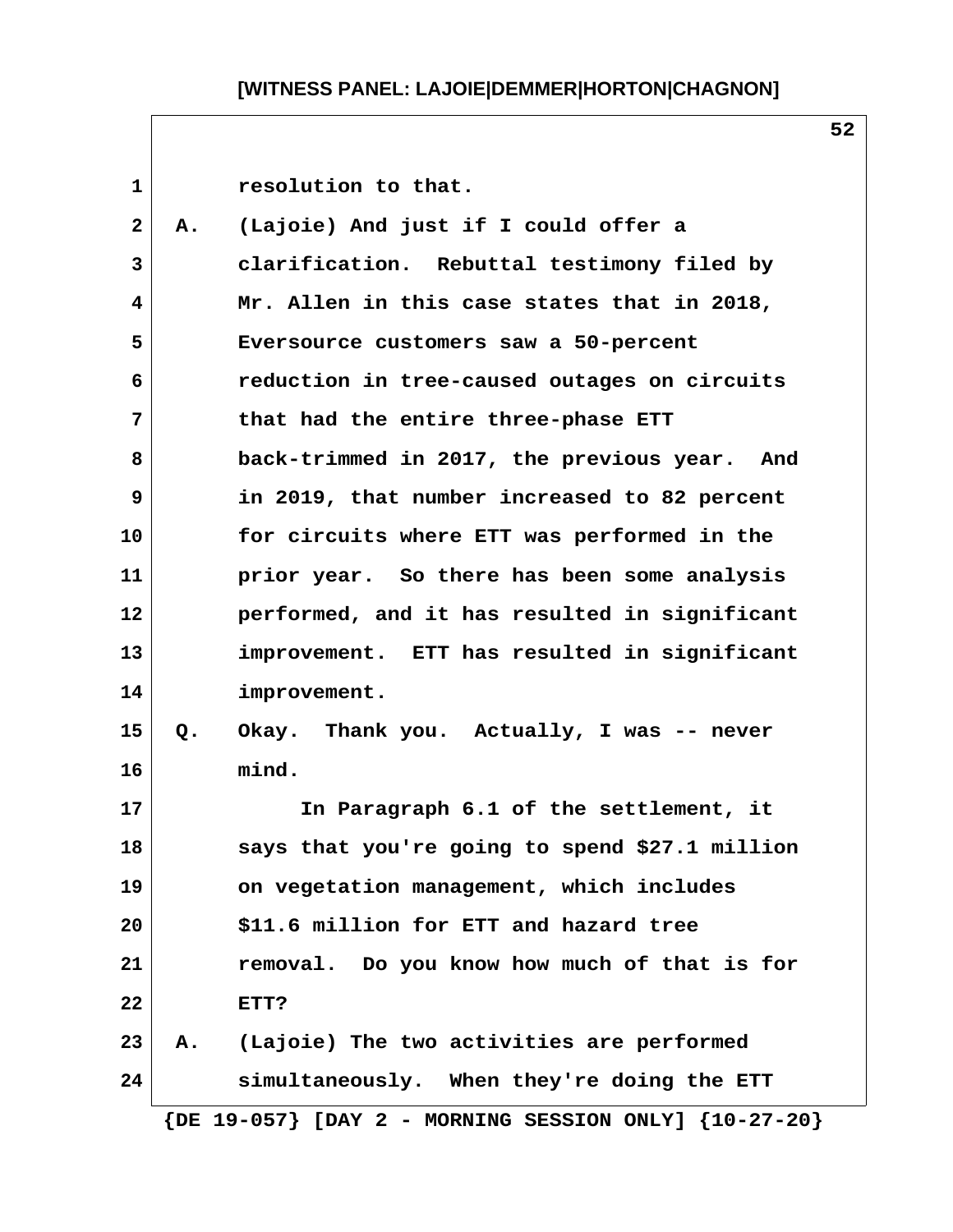| 1            |    | on a section, they're also looking for the                    |
|--------------|----|---------------------------------------------------------------|
| $\mathbf{2}$ |    | hazard trees along that section. I don't                      |
| 3            |    | know the cost breakdown between the two                       |
| 4            |    | functions as they're performed going down a                   |
| 5            |    | particular section of line.                                   |
| 6            | Q. | The reason I ask is because in Mr. Allen's                    |
| 7            |    | testimony, he says that you need to spend \$5                 |
| 8            |    | million a year over each of the next five                     |
| 9            |    | years to finish the enhanced tree trimming.                   |
| 10           |    | So I was wondering if you were going to                       |
| 11           |    | finish more quickly than that if you spend                    |
| 12           |    | \$11.6 million.                                               |
| 13           | Α. | (Lajoie) I don't know the answer to that.                     |
| 14           | Α. | (Horton) I mean, I also don't know the                        |
| 15           |    | specifics of that. I'll just note that the                    |
| 16           |    | \$11.6 million was not an acceleration, as far                |
| 17           |    | as I'm aware, my understanding. You know, we                  |
| 18           |    | didn't break out how much of the 11.6 was to                  |
| 19           |    | ETT versus hazard tree removal. But that is                   |
| 20           |    | actually less than the amount that we had                     |
| 21           |    | spent in the test year for those activities.                  |
| 22           |    | So, again, in recognition of the differences                  |
| 23           |    | of opinion or value that the parties saw in                   |
| 24           |    | the program, we landed at 11.6, with the                      |
|              |    | $\{DE 19-057\}$ [DAY 2 - MORNING SESSION ONLY] $\{10-27-20\}$ |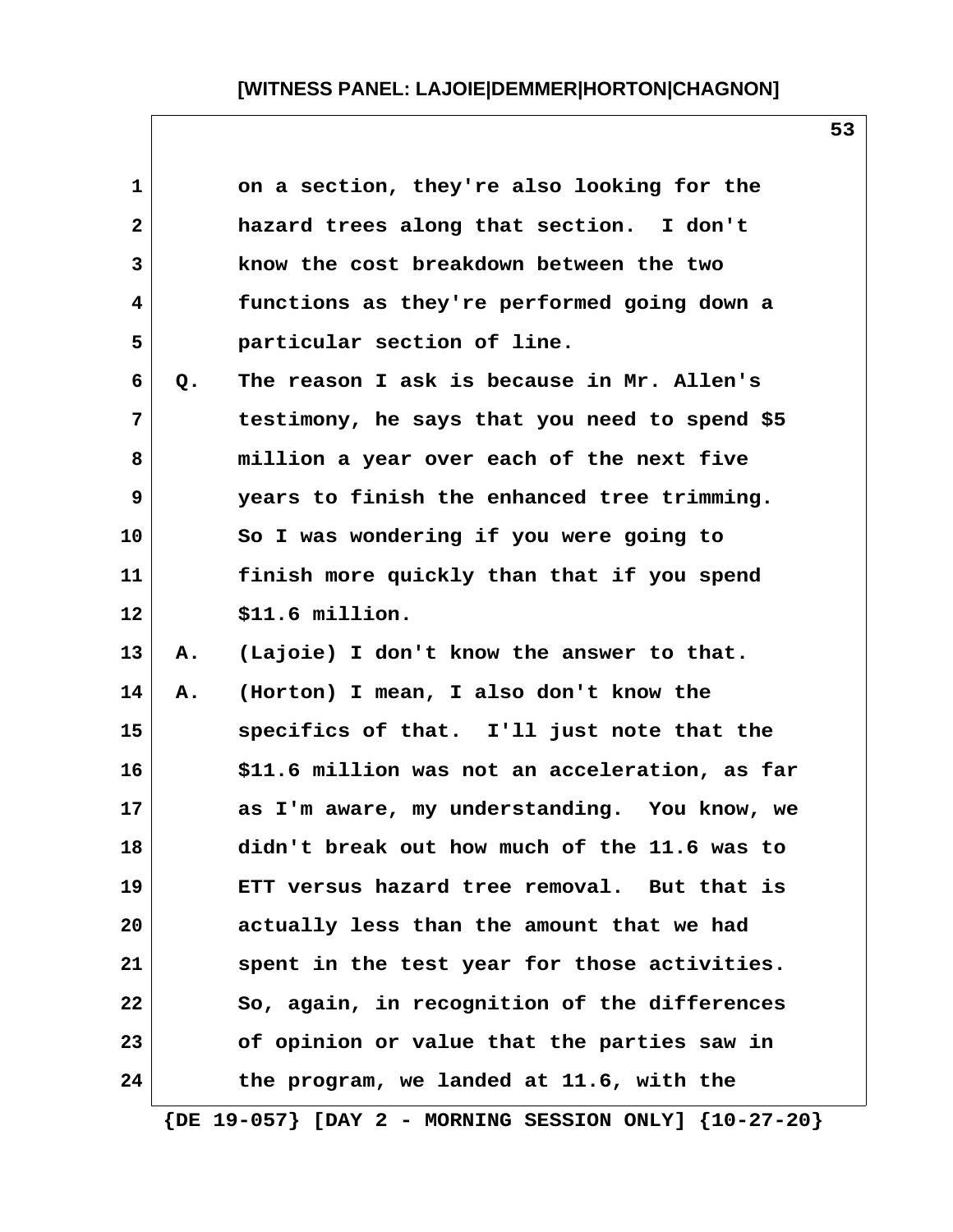| $\mathbf{1}$   | provision that's also in Section 6.1, that                    |
|----------------|---------------------------------------------------------------|
| $\overline{2}$ | there's an ability for us to justify spending                 |
| 3              | more than that in total on the vegetation                     |
| 4              | management program and then getting that                      |
| 5              | recovered through the RRAM.                                   |
| 6              | Q. Okay. Thanks.                                              |
| $\overline{7}$ | Mr. Demmer, are you comfortable with the                      |
| 8              | resolution of the issues that you've raised,                  |
| 9              | as proposed in the settlement?                                |
| 10             | A. (Demmer) Yes, I am.                                        |
| 11             | Q. Okay. Thanks.                                              |
| 12             | CHAIRWOMAN MARTIN: Commissioner,                              |
| 13             | can I jump in on that one?                                    |
| 14             | COMMISSIONER BAILEY: Sure.                                    |
| 15             | BY CHAIRWOMAN MARTIN:                                         |
| 16             | Q. Mr. Demmer, I had read your prefiled                       |
| 17             | testimony on your concerns about replacement,                 |
| 18             | the plan for replacement -- (connectivity                     |
| 19             | issue)                                                        |
| 20             | (Court Reporter interrupts.)                                  |
| 21             | The plan for replacement for Eversource<br>Q.                 |
| 22             | infrastructure. And Commissioner Bailey just                  |
| 23             | asked you, at a high level, if you were                       |
| 24             | satisfied. I was going to ask you if you                      |
|                | $\{DE 19-057\}$ [DAY 2 - MORNING SESSION ONLY] $\{10-27-20\}$ |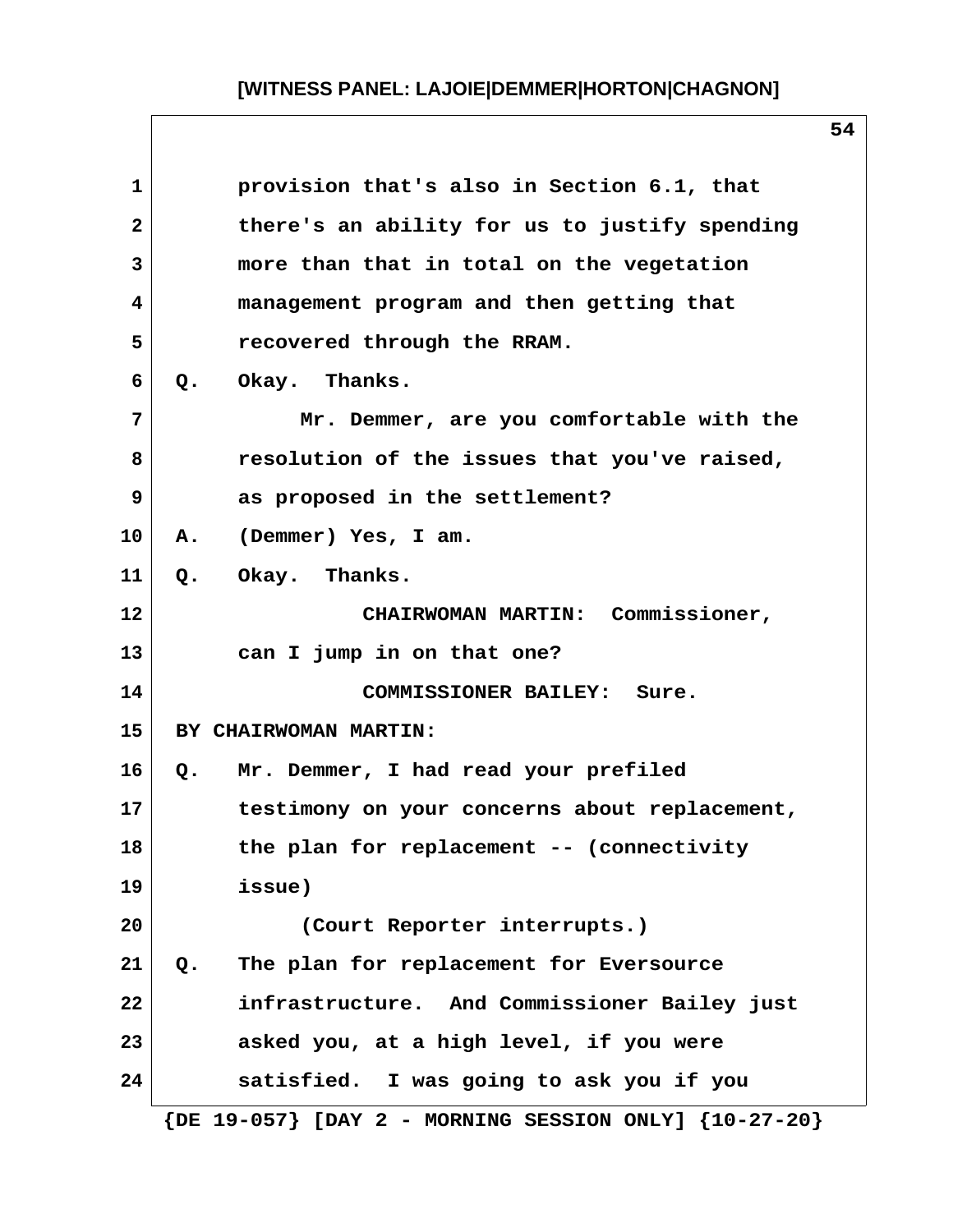| $\mathbf{1}$ |    | could go over your most significant concerns                  |
|--------------|----|---------------------------------------------------------------|
| $\mathbf{2}$ |    | with that plan, previous plan, and how the                    |
| 3            |    | provision in Section 11 satisfies you and                     |
| 4            |    | your concerns.                                                |
| 5            | Α. | (Demmer) Sure. So the investments that the                    |
| 6            |    | Company is making are for both reliability                    |
| 7            |    | and resiliency. And I believe the                             |
| 8            |    | reliability aspect of that is addressed in                    |
| 9            |    | Attachment 4 of the settlement with the                       |
| 10           |    | associated metrics, along with the                            |
| 11           |    | reliability, and getting the reliability                      |
| 12           |    | reports.                                                      |
| 13           |    | As far as the resiliency benefits, as I                       |
| 14           |    | stated earlier, there is no wildly-held                       |
| 15           |    | metric for resiliency. However, with the                      |
| 16           |    | settlement, and with the engineering                          |
| 17           |    | assessment, we are looking for some sort of                   |
| 18           |    | benefit analysis for resiliency measurement                   |
| 19           |    | for these investments the Company is making                   |
| 20           |    | to do a cost benefit analysis and, again, to                  |
| 21           |    | strike that balance between ratepayer impact,                 |
| 22           |    | cost and resiliency measurement.                              |
| 23           | Q. | And you're comfortable with the provision                     |
| 24           |    | that the Company is continuing current                        |
|              |    | $\{DE 19-057\}$ [DAY 2 - MORNING SESSION ONLY] $\{10-27-20\}$ |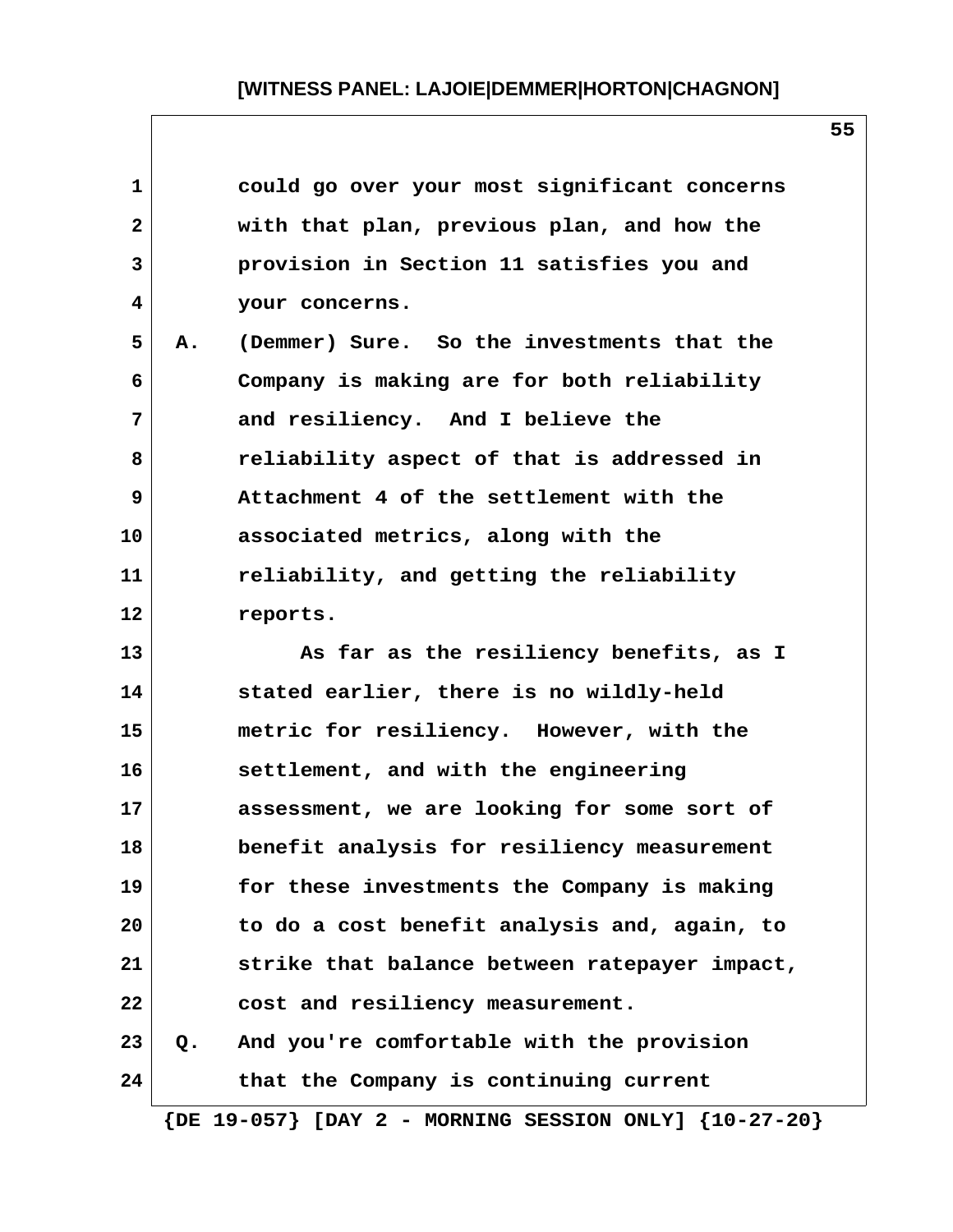| 1            | practices for the time being?                                 |
|--------------|---------------------------------------------------------------|
| $\mathbf{2}$ | (Demmer) I am comfortable with the<br>Α.                      |
| 3            | investments as they're being made prior to                    |
| 4            | the proposal for GTEP. So, assuming the                       |
| 5            | Company has not started GTEP with the                         |
| 6            | accelerated replacement, so that is not an                    |
| 7            | existing plan, I am comfortable with the                      |
| 8            | existing investments being installed as they                  |
| 9            | are today.                                                    |
| 10           | Okay. Mr. Horton or Mr. Lajoie, can you<br>Q.                 |
| 11           | confirm that, that the GTEP is not being                      |
| 12           | implemented, and the current practices                        |
| 13           | referred to are those that were in place when                 |
| 14           | Mr. Demmer submitted his testimony?                           |
| 15           | (Lajoie) That is correct. GTEP is not being<br>А.             |
| 16           | implemented at this time. The current                         |
| 17           | practices are what we have been doing for the                 |
| 18           | past several years.                                           |
| 19           | Okay. Thank you.<br>Q.                                        |
| 20           | BY COMMISSIONER BAILEY (cont'd):                              |
| 21           | I just have one last question or maybe line<br>Q.             |
| 22           | of questioning.                                               |
| 23           | Are you the panel responsible for                             |
| 24           | reviewing the investments being added to rate                 |
|              | $\{DE 19-057\}$ [DAY 2 - MORNING SESSION ONLY] $\{10-27-20\}$ |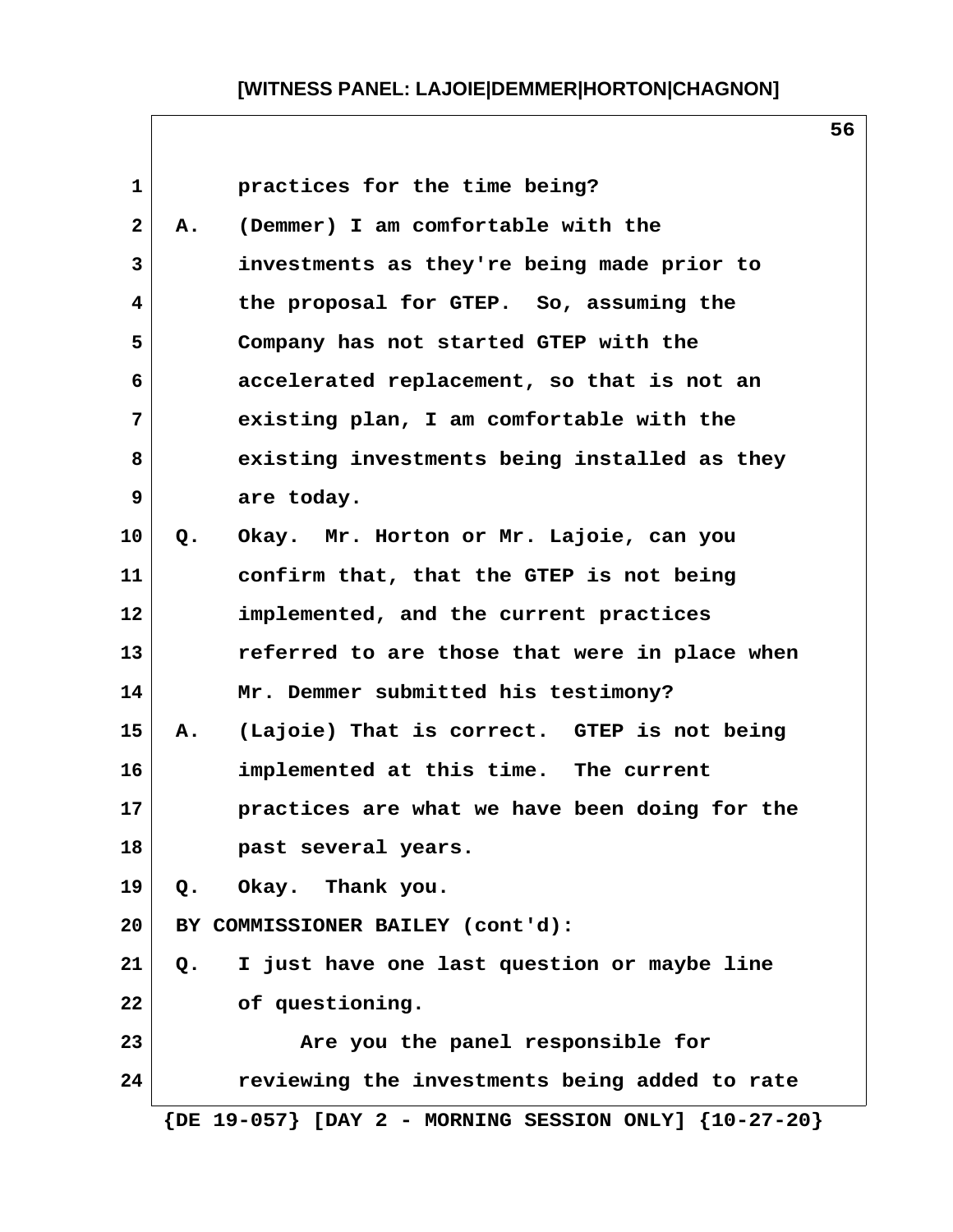$\sqrt{ }$ 

|              |               |                                               | 57 |
|--------------|---------------|-----------------------------------------------|----|
| 1            |               | base?                                         |    |
| $\mathbf{2}$ | Α.            | (Demmer) Is that for me, Commissioner, or is  |    |
| 3            |               | that for --                                   |    |
| 4            | Q.            | Well, for each of you.                        |    |
| 5            | Α.            | (Demmer) Okay. Yes, I am working with Mr.     |    |
| 6            |               | Dudley on the step adjustments, if that's     |    |
| 7            |               | what you're referring to.                     |    |
| 8            | Q.            | No, I'm talking about the investments that    |    |
| 9            |               | have been made since the last step adjustment |    |
| 10           |               | up until today, that are being added to rate  |    |
| 11           |               | base as a result of this settlement           |    |
| 12           |               | agreement. And I wanted to ask you about      |    |
| 13           |               | prudency on those.                            |    |
| 14           | Α.            | (Demmer) Okay. The projects that were         |    |
| 15           |               | reviewed as part of Mr. Dudley's testimony, I |    |
| 16           |               | was not involved in that prudency             |    |
| 17           |               | determination. For the first step that's      |    |
| 18           |               | going to be coming in a month or so and the   |    |
| 19           |               | subsequent steps, I will be involved with     |    |
| 20           |               | those. I'm sorry I'm not really               |    |
| 21           | $Q_{\bullet}$ | But how do we -- okay. All right. Thank you   |    |
| 22           |               | that's all I have.                            |    |
| 23           |               | BY CHAIRWOMAN MARTIN (cont'd):                |    |
| 24           | Q.            | I had a question for Mr. Lajoie.              |    |

 **{DE 19-057} [DAY 2 - MORNING SESSION ONLY] {10-27-20}**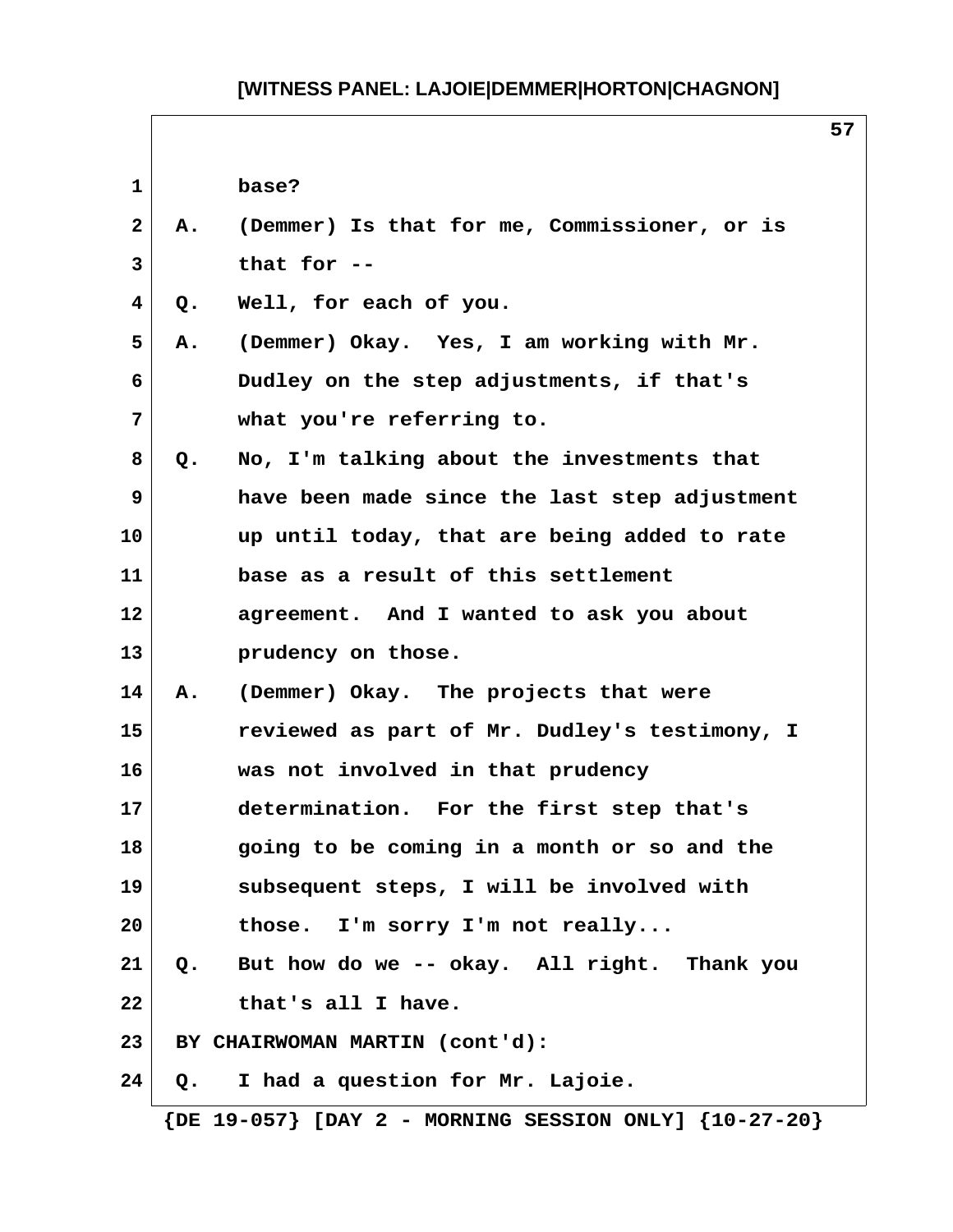| $\mathbf{1}$ | You mentioned you had a list of the                           |  |
|--------------|---------------------------------------------------------------|--|
| $\mathbf{2}$ | concerns with the distribution system in New                  |  |
| 3            | Hampshire. And as you read through them,                      |  |
| 4            | said "relocation of right-of-way lines to                     |  |
| 5            | roadside." Can you explain that to me?                        |  |
| 6            | (Lajoie) That was a part of the original GTEP<br>Α.           |  |
| 7            | proposal. So it would be covered by the                       |  |
| 8            | engineering analysis that we have agreed to                   |  |
| 9            | as part of the settlement agreement. The                      |  |
| 10           | issue was in areas where a right-of-way line                  |  |
| 11           | is parallel to an existing roadway; is it in                  |  |
| 12           | fact more cost-effective to relocate that                     |  |
| 13           | right-of-way line out to the roadside to make                 |  |
| 14           | it accessible for, you know, system                           |  |
| 15           | maintenance and construction and so forth                     |  |
| 16           | versus continuing to maintain it in an                        |  |
| 17           | off-road position -- an off-road location.                    |  |
| 18           | There are definitely some lines that we                       |  |
| 19           | have that are in some pretty difficult                        |  |
| 20           | right-of-ways. The line that feeds Wildcat                    |  |
| 21           | Mountain is an example. It's a very, very                     |  |
| 22           | narrow right-of-way, too small to actually                    |  |
| 23           | drive a vehicle in. So anytime we have to                     |  |
| 24           | get in there to replace poles and so forth,                   |  |
|              | $\{DE 19-057\}$ [DAY 2 - MORNING SESSION ONLY] $\{10-27-20\}$ |  |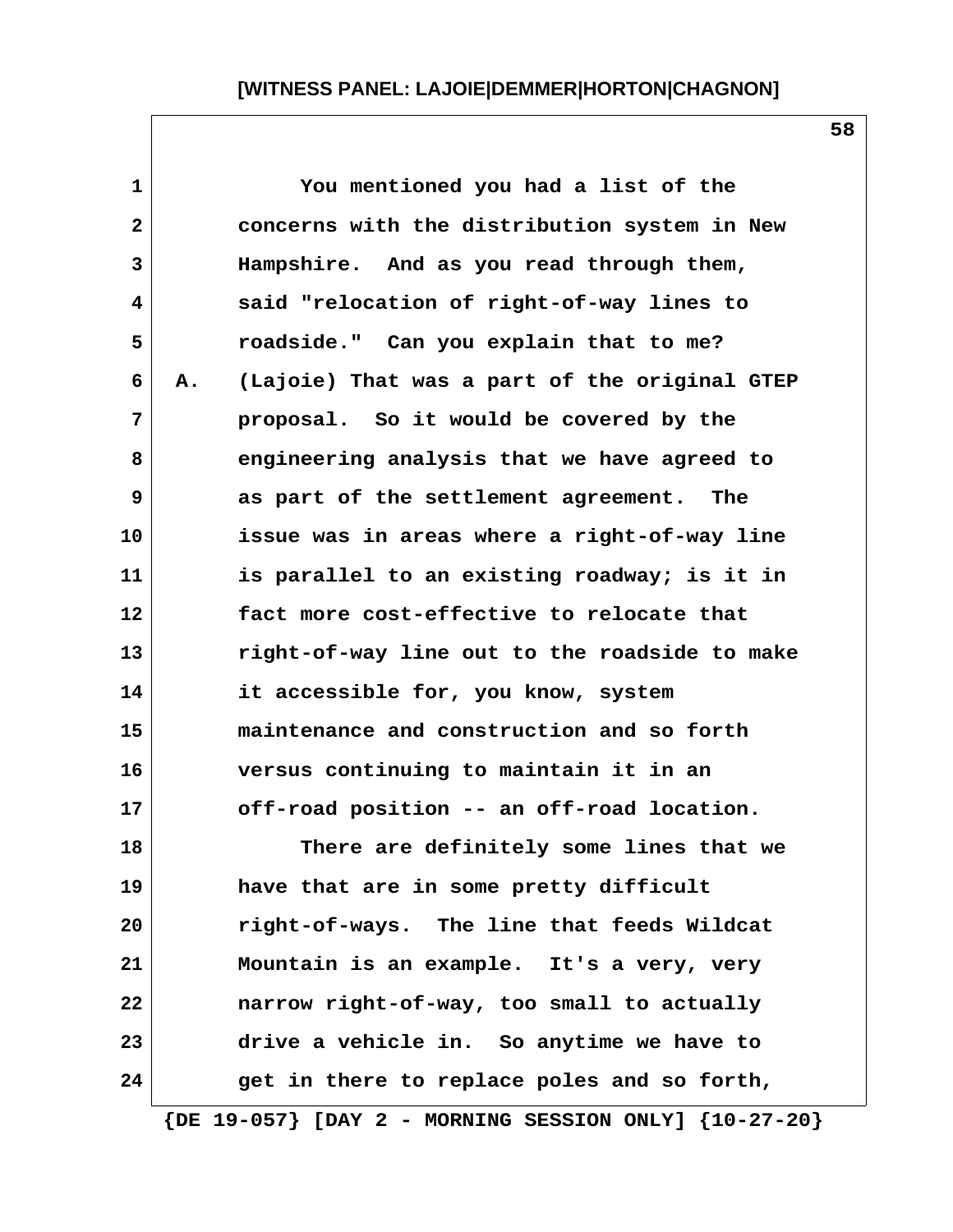| 1  | we've used a helicopter to deliver poles to                   |
|----|---------------------------------------------------------------|
| 2  | it before. We've used, you know, ATVs to                      |
| 3  | access the right-of-way, or hiked in by foot                  |
| 4  | power, you know, carrying equipment in on                     |
| 5  | toboggans in the wintertime and so forth.                     |
| 6  | That would be one where relocating it out to                  |
| 7  | the line -- the road that leads up to Wildcat                 |
| 8  | Mountain would be advantageous, as far as                     |
| 9  | access goes.                                                  |
| 10 | There's another line that's in the                            |
| 11 | Bradford to Warner area that's in a pretty,                   |
| 12 | again, a very rugged, nasty right-of-way,                     |
| 13 | limited width. And we are considering or                      |
| 14 | have considered relocating portions of that                   |
| 15 | out to Route 103, which runs parallel to that                 |
| 16 | right-of-way, to provide better access and                    |
| 17 | ease of maintenance.                                          |
| 18 | Okay. Thank you for that.<br>o.                               |
| 19 | You also testified that with regard to                        |
| 20 | tree trimming, you've seen increased costs in                 |
| 21 | proposals. Do you have any idea why that is?                  |
| 22 | A. (Lajoie) We went out for -- we go out for                  |
| 23 | trimming services on a multi-year basis. So                   |
| 24 | we reached the end of our bid, you know, our                  |
|    | $\{DE 19-057\}$ [DAY 2 - MORNING SESSION ONLY] $\{10-27-20\}$ |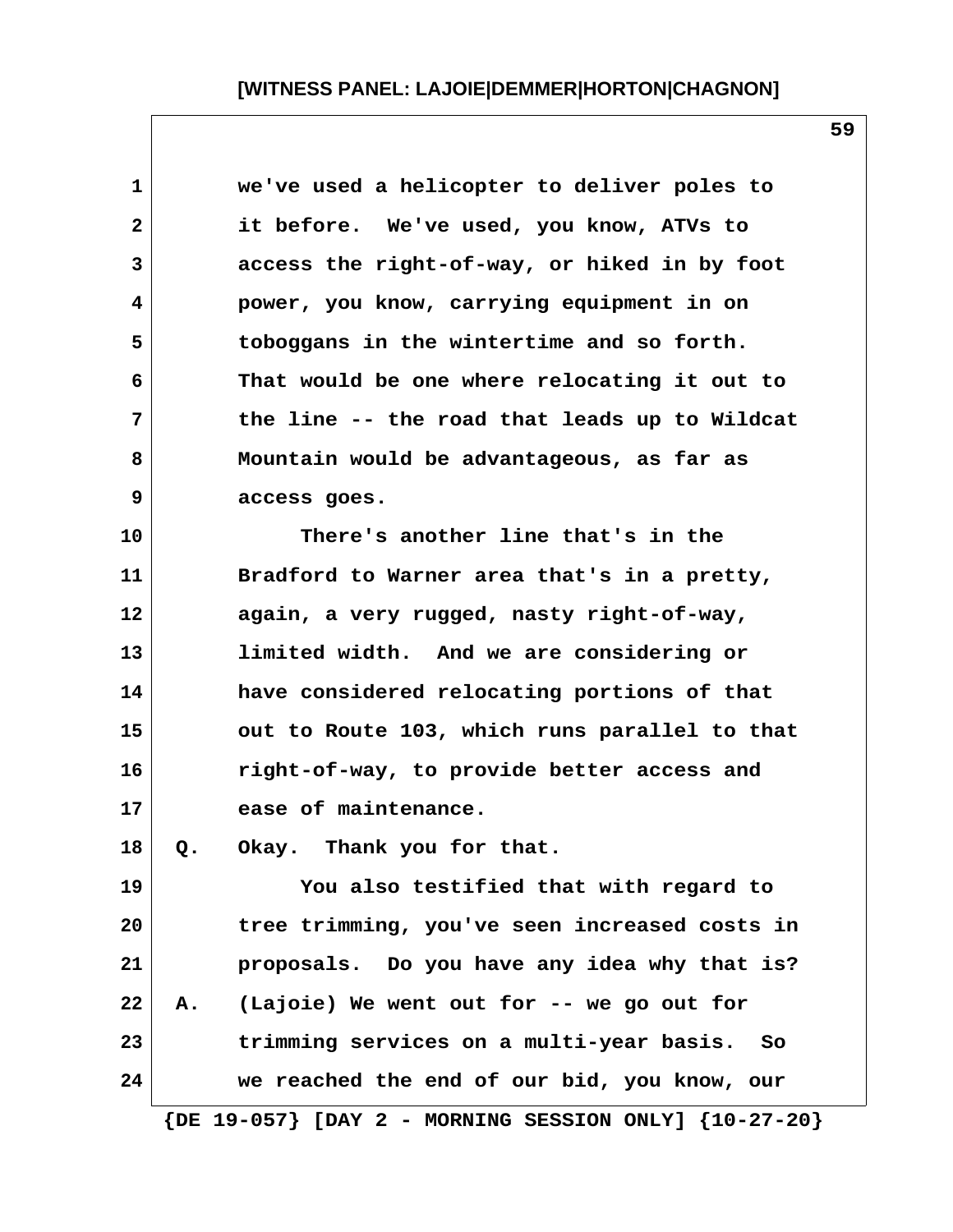| contract basis in 2019 -- no -- excuse me --    |
|-------------------------------------------------|
| 2020. So the bids coming in for 2021 are the    |
| start of a new four-year cycle. And just        |
| based on the economic situation and, you        |
| know, other jobs that are available to          |
| people, oftentimes tree trimmers have -- you    |
| know, their labor costs vary widely,            |
| depending on whether people have access to      |
| easier, less dirty jobs. So sometimes they      |
| do have to pay more to get the people to        |
| actually perform that function. It is dirty,    |
| unskilled work, and sometimes you have to pay   |
| people more to do that work.                    |
| So it's an increase over what you got for<br>Q. |
| bids for four years.                            |
| (Lajoie) Correct. Yes.<br>Α.                    |
| Okay. Thank you.<br>Q.                          |
| <b>CHAIRWOMAN MARTIN:</b><br>I don't have       |
| any other questions.                            |
| Mr. Buckley, Mr. Fossum, do you                 |
| have any redirect?                              |
| MR. FOSSUM: Commissioners, I                    |
| believe I will have a couple of questions.      |
| But if I may, could we have just five or ten    |
|                                                 |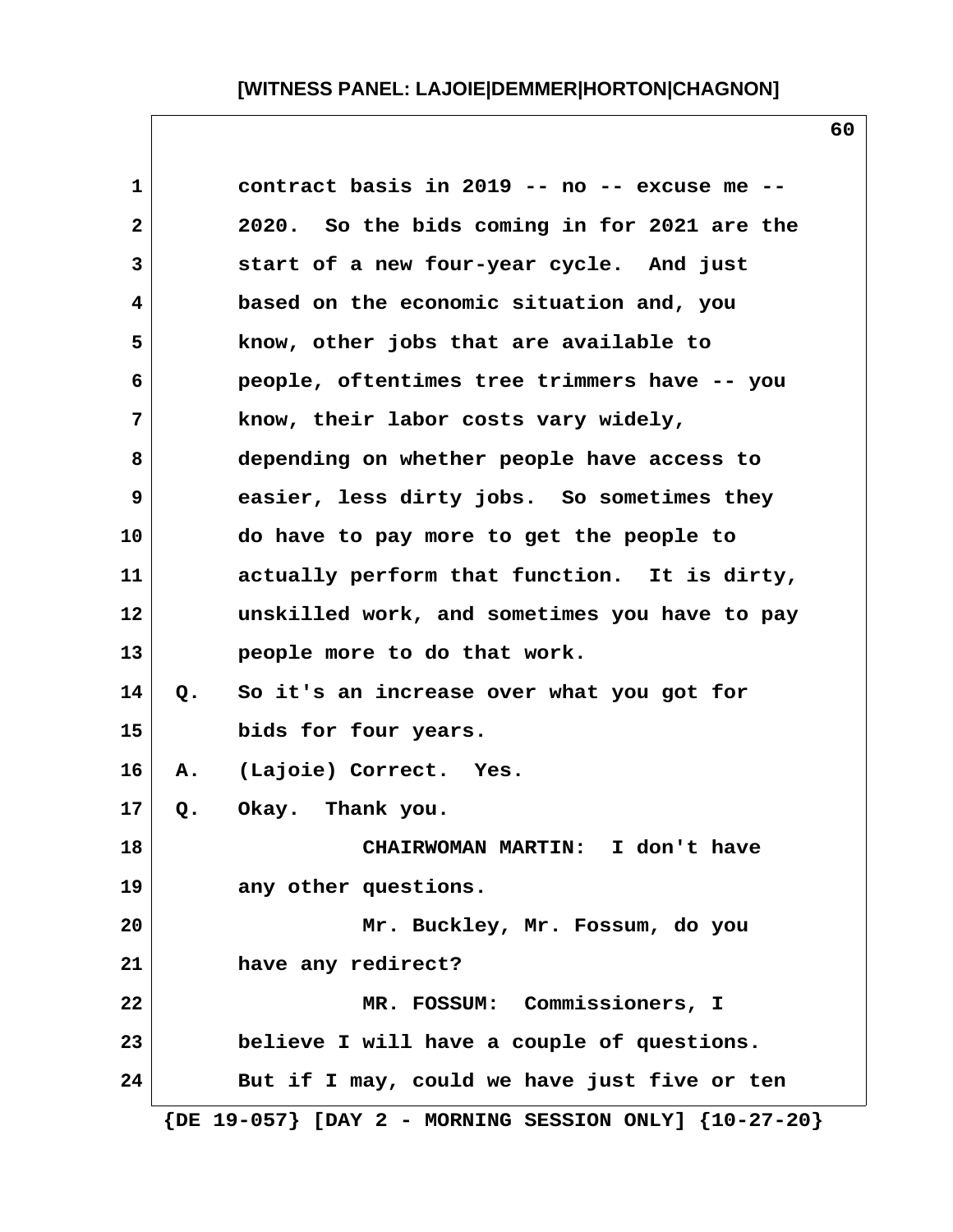| minutes? I think Commissioner Bailey had      |
|-----------------------------------------------|
| asked some questions that I think we can get  |
| the answers to very quickly, in the interest  |
| of answering the questions that she had, if   |
| you would just give us a couple of minutes.   |
| I think Mr. Lajoie and/or Mr. Horton can get  |
| ahold of relevant information to answer those |
| questions.                                    |
| CHAIRWOMAN MARTIN: Does it make               |
| sense to break for lunch for an hour now and  |
| then return with that?                        |
| MR. FOSSUM: I guess my                        |
| understanding is if the Commissioners are     |
| done with their questions, subject to the     |
| redirect, we would be finished with this      |
| panel. So maybe it would make sense to break  |
| for lunch at that point and then return from  |
| lunch with the last panel for the day.        |
| CHAIRWOMAN MARTIN: Okay. That may             |
| be easier for your witnesses. All right.      |
| Then let's -- is ten minutes enough? Do you   |
| need more?                                    |
| MR. FOSSUM: I'd say ten minutes is            |
| probably enough.                              |
|                                               |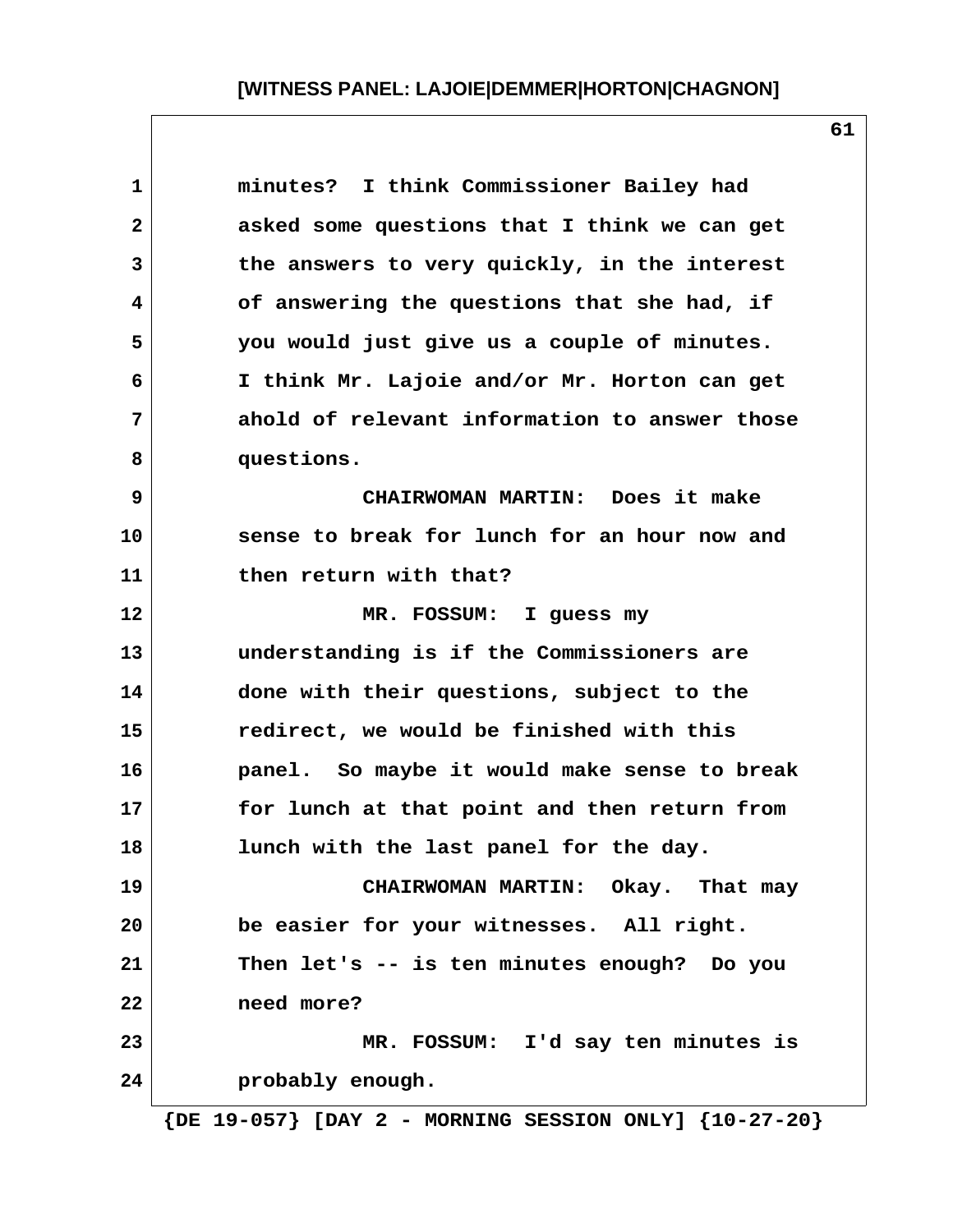| 1              | CHAIRWOMAN MARTIN: Okay. Let's                                |
|----------------|---------------------------------------------------------------|
| $\overline{2}$ | return at 11:55 then.                                         |
| $\overline{3}$ | MR. FOSSUM: Thank you very much.                              |
| 4              | (Brief recess was taken at 11:44 p.m.,                        |
| 5              | and the hearing resumed at 12:00 p.m.)                        |
| 6              | CHAIRWOMAN MARTIN: Okay. Looks                                |
| 7              | like we have everybody. Let's go back on the                  |
| 8              | record. Mr. Fossum.                                           |
| $\mathbf{9}$   | MR. FOSSUM: Thank you. And thank                              |
| 10             | you very much for giving us those couple of                   |
| 11             | minutes.                                                      |
| 12             | REDIRECT EXAMINATION                                          |
| 13             | BY MR. FOSSUM:                                                |
| 14             | Q. Mr. Horton and Mr. Lajoie, do you recall,                  |
| 15             | earlier this morning, the questions that                      |
| 16             | you'd gotten from Commissioner Bailey                         |
| 17             | regarding the use of steel poles, and in                      |
| 18             | particular, the questions about, for example,                 |
| 19             | their life span?                                              |
| 20             | A. (Lajoie) Yes.                                              |
| 21             | At the time, it seemed like you had given an<br>Q.            |
| 22             | answer that said perhaps, you know, you were,                 |
| 23             | apologize for using the word, but guessing.                   |
| 24             | But in the interim, have you found additional                 |
|                | $\{DE 19-057\}$ [DAY 2 - MORNING SESSION ONLY] $\{10-27-20\}$ |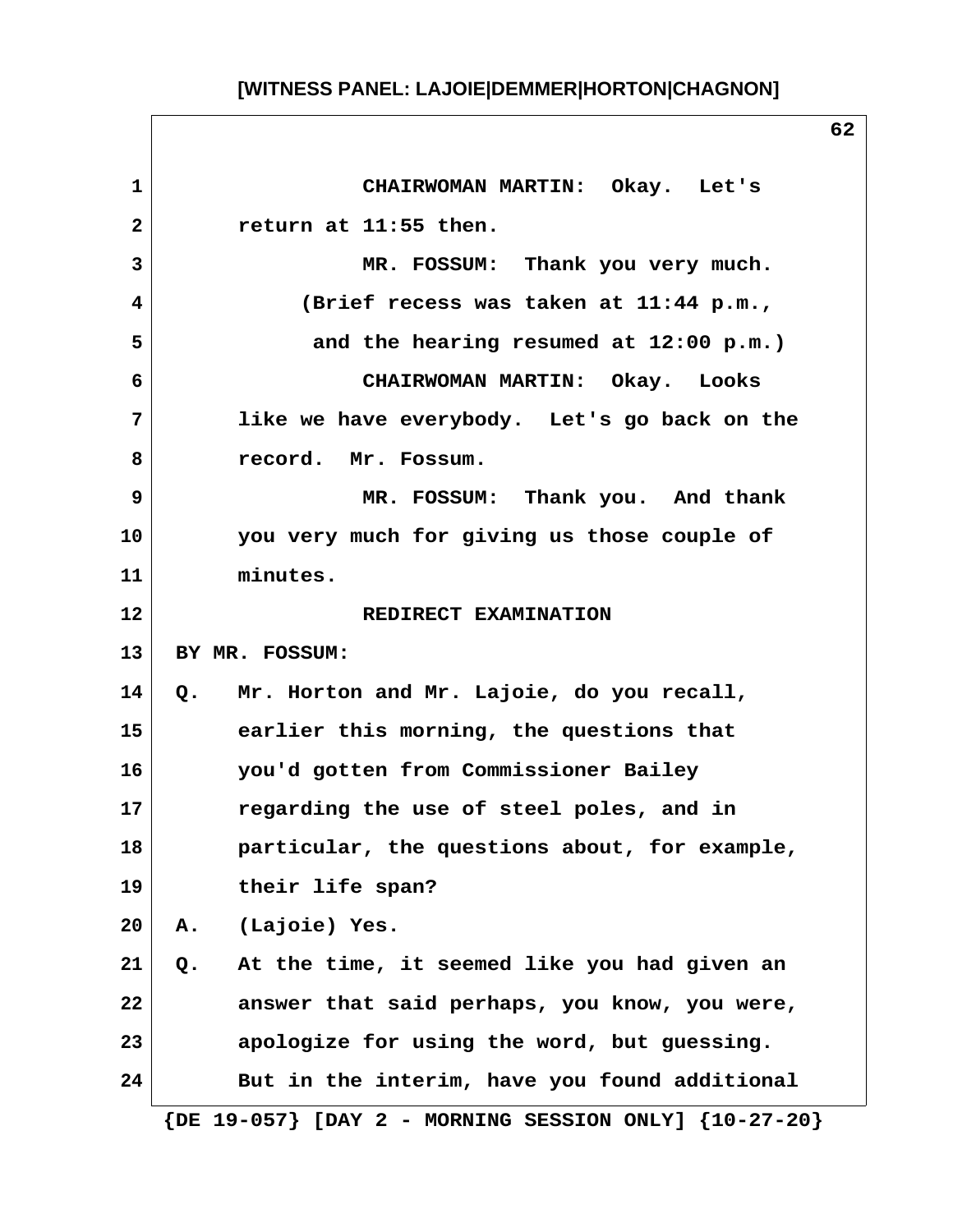| $\mathbf{1}$ | information relative to those issues on steel                  |
|--------------|----------------------------------------------------------------|
| $\mathbf{2}$ | poles that the Commissioner was asking about?                  |
| 3            | (Lajoie) Yes, I have. Thank you.<br>Α.                         |
| 4            | The question was asked about the life                          |
| 5            | span of steel poles versus wood poles, and it                  |
| 6            | is approximately double. A steel pole is                       |
| 7            | expected to last twice as long as a wood                       |
| 8            | pole.                                                          |
| 9            | The question was asked about the cost                          |
| 10           | differential between the two. A wood pole                      |
| 11           | for right-of-way applications is                               |
| 12           | approximately \$900, and a comparable steel                    |
| 13           | pole is approximately \$2100; so a little more                 |
| 14           | than twice for twice the life span.                            |
| 15           | But I need to emphasize that these are                         |
| 16           | only used in limited applications, and not a                   |
| 17           | large quantity of them. For example:<br>In                     |
| 18           | 2019, we installed 131. So, you know, out of                   |
| 19           | a capital budget of north of \$130 million a                   |
| 20           | year, steel poles represent literally \$150-                   |
| 21           | to \$200,000 a year in incremental costs over                  |
| 22           | equivalent wood poles.                                         |
| 23           | And one of the cost factors that we've                         |
| 24           | mentioned but never specifically dug into or                   |
|              | $\{DE\ 19-057\}$ [DAY 2 - MORNING SESSION ONLY] $\{10-27-20\}$ |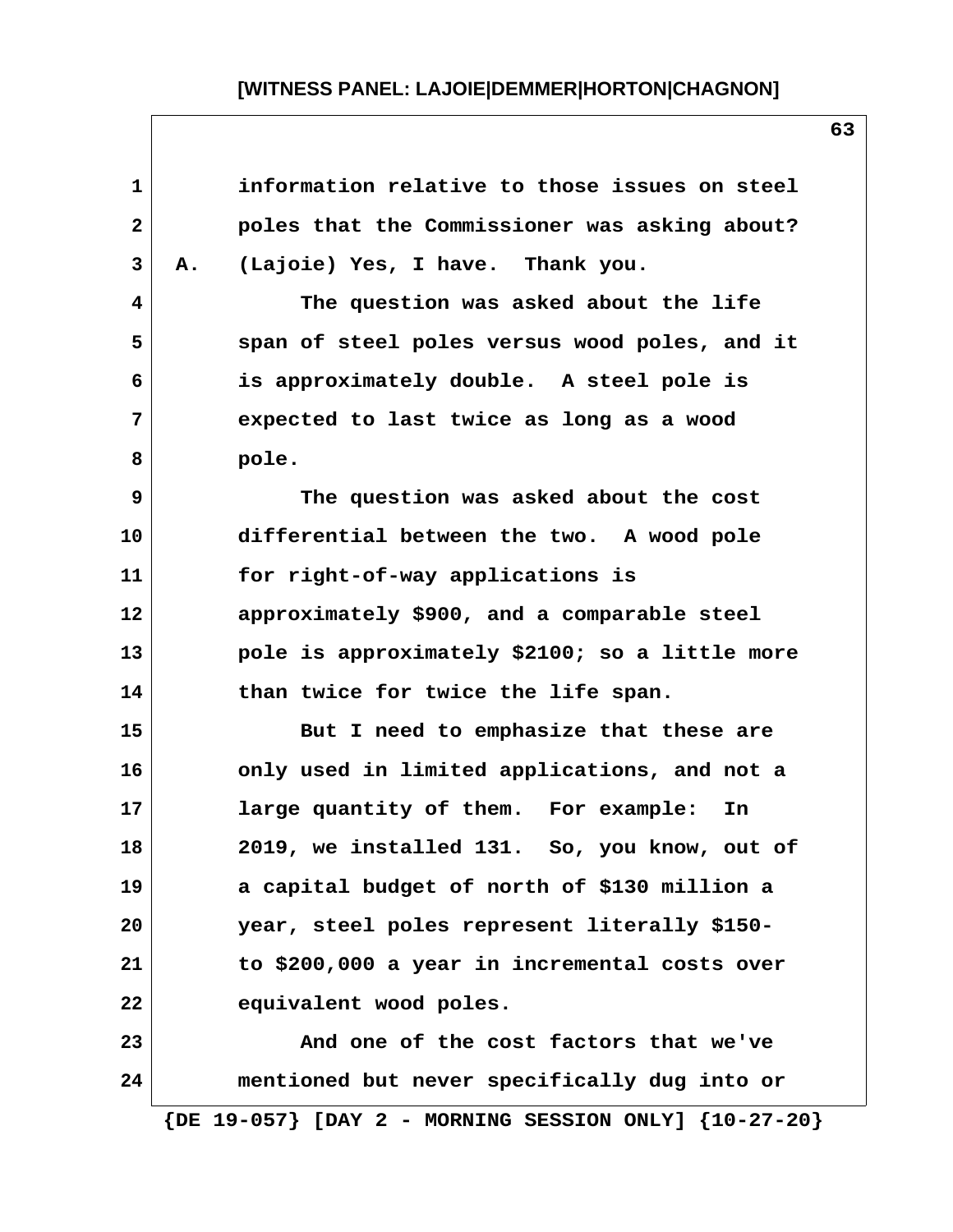**1 dove into as part of our testimony is this 2 access to right-of-ways. Environmental costs 3 and considerations require in many cases 4 matting, those large timbers that they lay 5 down in a cross-hatched pattern to prevent 6 vehicles from causing ruts in right-of-ways. 7 It becomes a tremendously expensive process. 8 We are in the midst of a project in Miller 9 State Park, which Commission Staff is aware 10 of. Access to that right-of-way is -- the 11 bids that we have received to put down the 12 necessary matting for that is on the order of 13 \$300,000 just for this one installation, you 14 know, to get poles in that right-of-way up 15 the side of Pack Monadnock. 16 So there's a tremendous environmental 17 remediation cost associated with accessing**

**18 these right-of-way locations, which, again, 19 leads us to the conclusion that steel poles, 20 in the long term, are a cost-effective 21 investment. This will be part of the 22 engineering analysis that we have agreed to 23 as part of the settlement. So an independent 24 third party will be looking at this, and**

 **{DE 19-057} [DAY 2 - MORNING SESSION ONLY] {10-27-20}**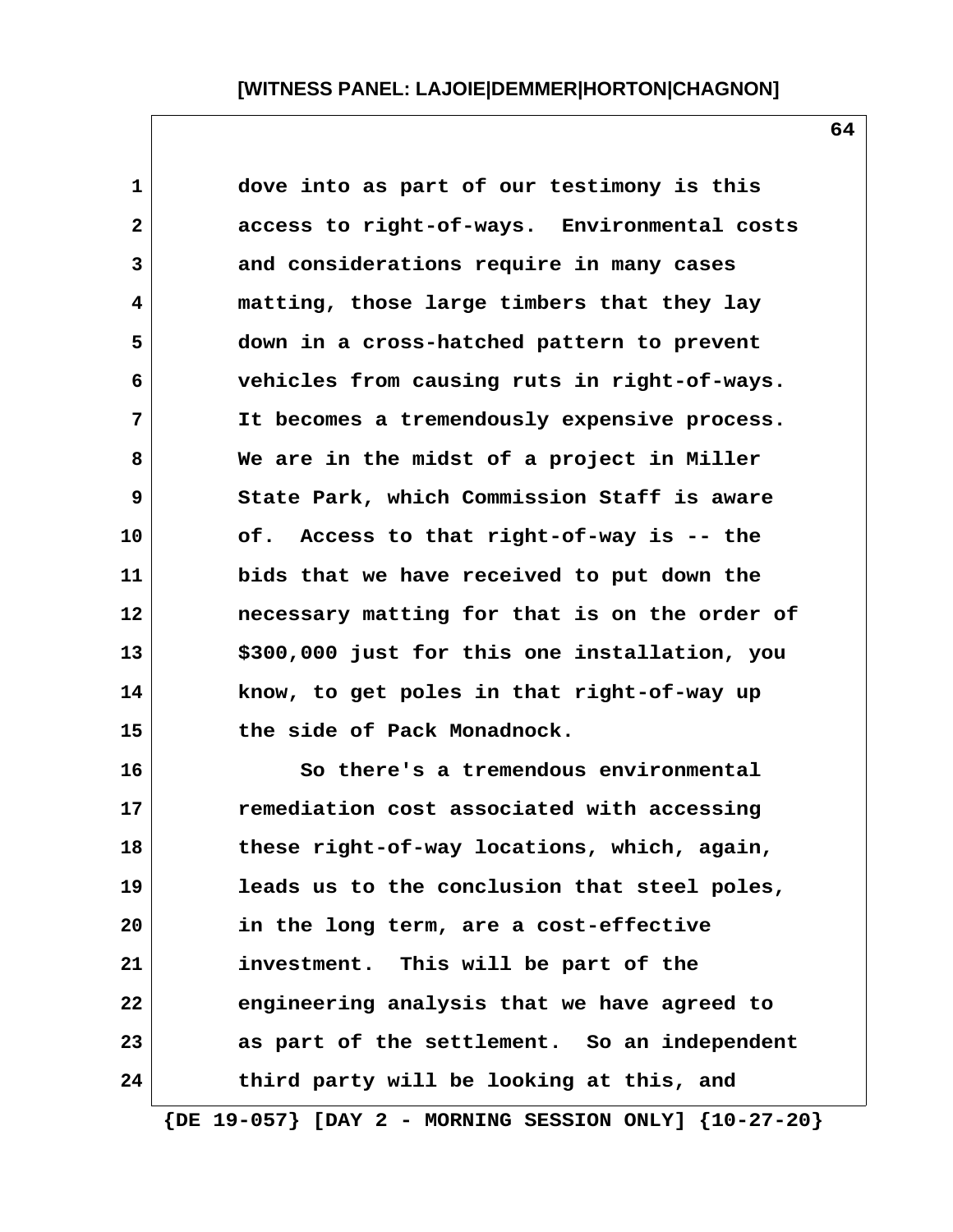1 **their findings will guide us in future 2 applications. 3 A. (Lajoie) No sound, Matthew. Sorry? 4 MR. FOSSUM: Apologies. I thought 5 I was going to get away without making that 6 mistake. That was the only question I had. 7 Thank you. 8 CHAIRWOMAN MARTIN: All right. Mr. 9 Buckley, did you have any redirect? 10 MR. BUCKLEY: Yes. Just one brief 11 question for Mr. Demmer and then maybe 12 another for Mr. Chagnon. 13 REDIRECT EXAMINATION 14 BY MR. BUCKLEY: 15 Q. Mr. Demmer, there were a couple of questions 16 during the panel about the Company having 17 used its judgment and experience when 18 deciding to switch to steel poles and 19 right-of-ways and other similar 20 resiliency-related investments rather than 21 relying on a quantitative cost benefit 22 analysis. 23 Is it your understanding that the 24 purpose of the engineering assessment, as {DE 19-057} [DAY 2 - MORNING SESSION ONLY] {10-27-20}**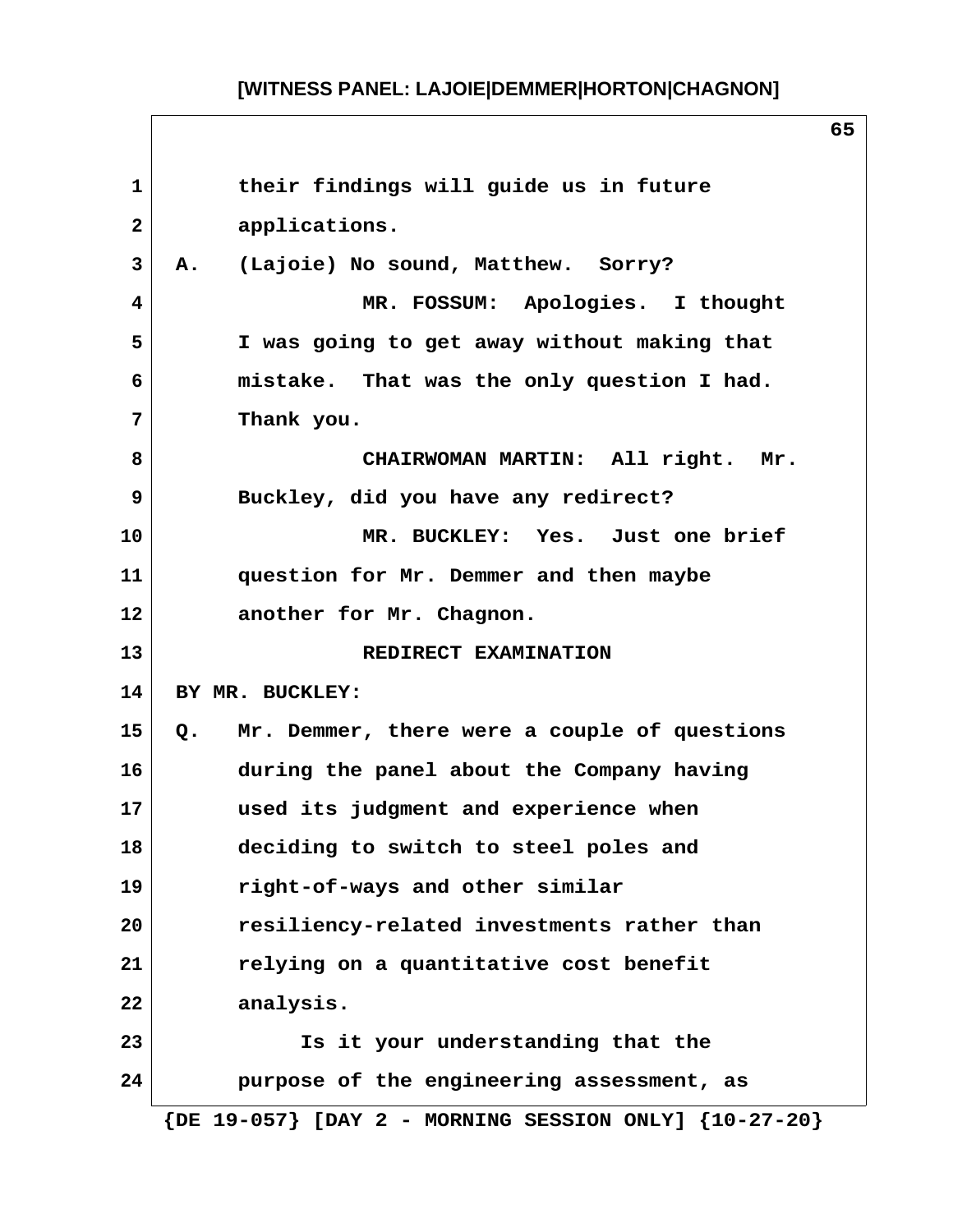| $\mathbf 1$  |    | suggested in Section 11.2 of the settlement,                  |
|--------------|----|---------------------------------------------------------------|
| $\mathbf{2}$ |    | would be for the Company to perform just such                 |
| 3            |    | a cost benefit analysis so that the Staff,                    |
| 4            |    | the Company and the Commission have that                      |
| 5            |    | information to consider as the Company charts                 |
| 6            |    | a path for least cost planning in Docket No.                  |
| 7            |    | 20-161, Eversource's 2020 LCIRP, with that                    |
| 8            |    | assessment being filed less than six months                   |
| 9            |    | from today? Mr. Demmer, you're on mute.                       |
| 10           | Α. | (Demmer) Yes, and the subsequent assessment                   |
| 11           |    | that is performed by Staff, Staff's                           |
| 12           |    | consultant.                                                   |
| 13           | Q. | Given that, and given that the Company has                    |
| 14           |    | not accelerated the investments in resiliency                 |
| 15           |    | as initially proposed under the GTEP program,                 |
| 16           |    | does that alleviate the concerns addressed in                 |
| 17           |    | your testimony?                                               |
| 18           | Α. | (Demmer) Yes, it does.                                        |
| 19           | Q. | And now turning to Mr. Chagnon.                               |
| 20           |    | Commissioner Bailey asked about the                           |
| 21           |    | prudence of plant in service as of the test                   |
| 22           |    | year. Would it be fair to say that for the                    |
| 23           |    | purposes of this settlement, concessions were                 |
| 24           |    | made relating to the overall revenue                          |
|              |    | $\{DE 19-057\}$ [DAY 2 - MORNING SESSION ONLY] $\{10-27-20\}$ |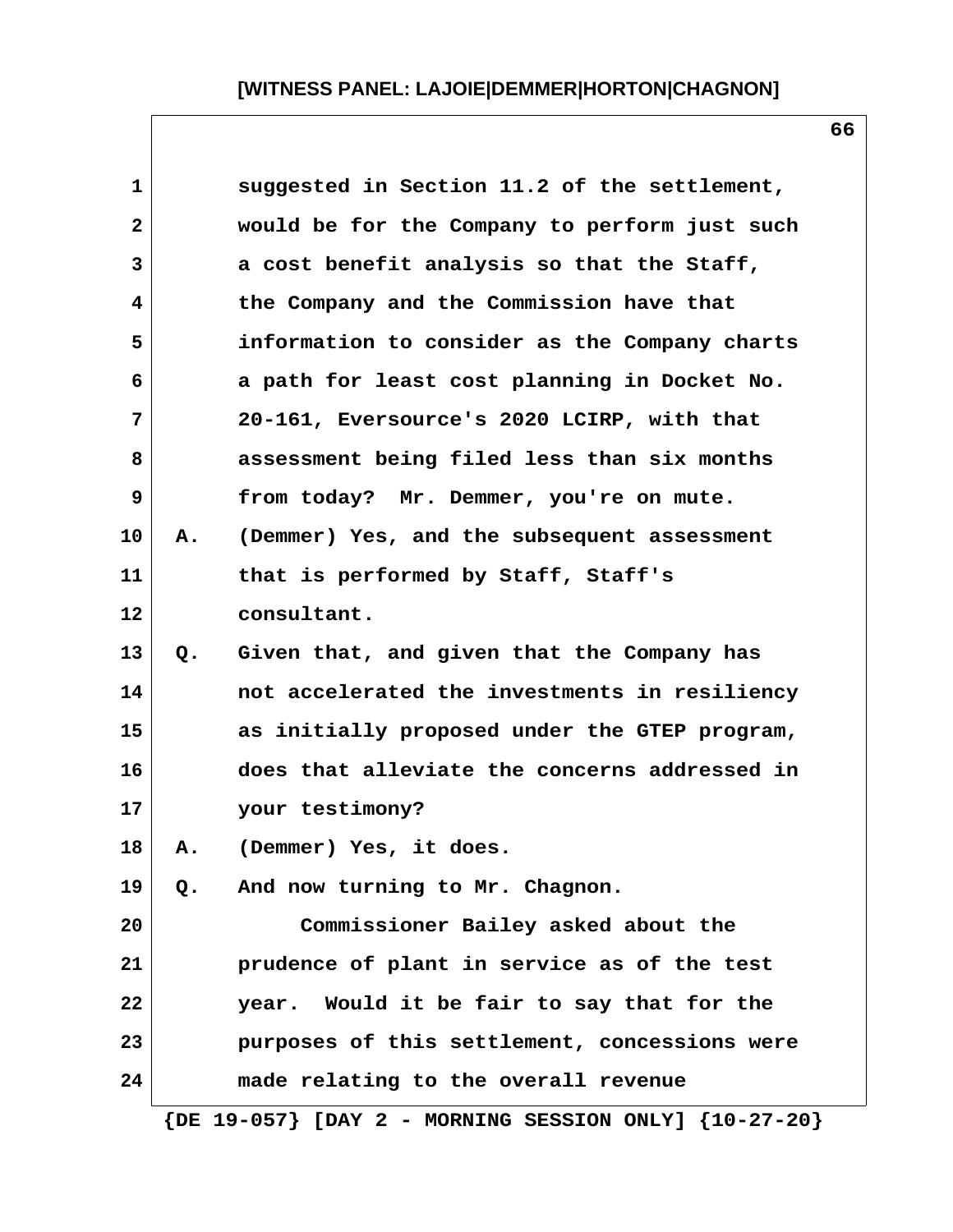| $\mathbf{1}$ | requirement and that one just such concession |
|--------------|-----------------------------------------------|
| $\mathbf{2}$ | is in fact explicitly stated in the revenue   |
| 3            | requirement settled on to cover all concerns  |
| 4            | raised within this proceeding, including      |
| 5            | those related to prudency?                    |
| 6            | (Chagnon) Yes, it does.<br><b>A.</b>          |
| 7            | MR. BUCKLEY: No further questions.            |
| 8            | CHAIRWOMAN MARTIN: Okay. Thank                |
| 9            | you to the witnesses.                         |
| 10           | With that, we'll break for lunch              |
| 11           | and return at five past one. Off the record.  |
| 12           | (Lunch recess taken at 12:05 p.m. and         |
| 13           | concludes the Day 2 Morning Session.          |
| 14           | The hearing continues under separate          |
| 15           | cover in the transcript noted as Day 2        |
| 16           | Afternoon Session.)                           |
| 17           |                                               |
| 18           |                                               |
| 19           |                                               |
| 20           |                                               |
| 21           |                                               |
| 22           |                                               |
| 23           |                                               |
| 24           |                                               |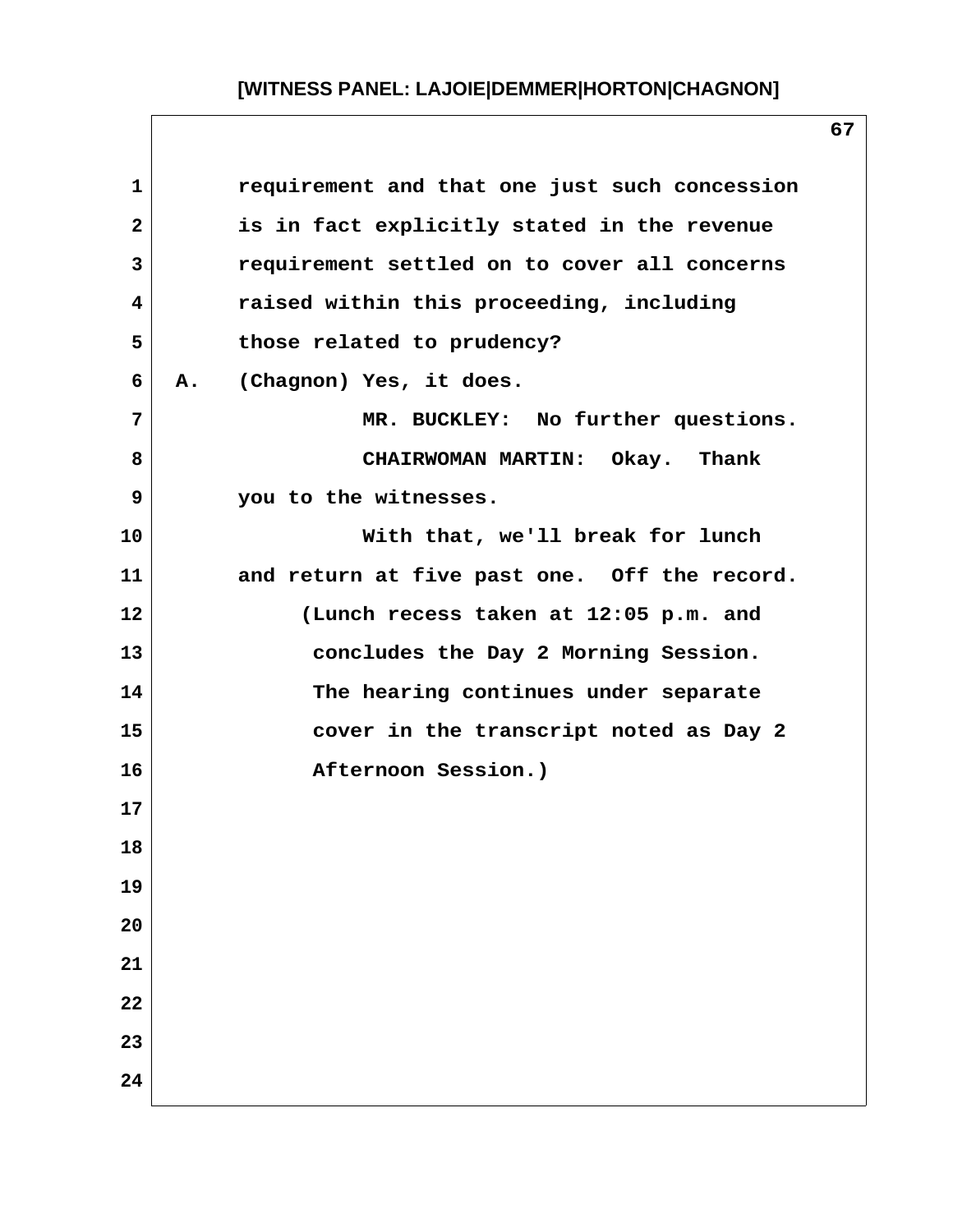$\sqrt{ }$ 

|                |                                                                                                                                   | 68 |
|----------------|-----------------------------------------------------------------------------------------------------------------------------------|----|
| 1              | CERTIFICATE                                                                                                                       |    |
| $\mathbf{2}$   |                                                                                                                                   |    |
| $\overline{3}$ |                                                                                                                                   |    |
| 4              | I, Susan J. Robidas, a Licensed<br>Shorthand Court Reporter and Notary Public                                                     |    |
| 5              | of the State of New Hampshire, do hereby<br>certify that the foregoing is a true and                                              |    |
| 6              | accurate transcript of my stenographic<br>notes of these proceedings taken at the                                                 |    |
| 7              | place and on the date hereinbefore set<br>forth, to the best of my skill and ability<br>under the conditions present at the time. |    |
| 8              | I further certify that I am neither                                                                                               |    |
| 9              | attorney or counsel for, nor related to or<br>employed by any of the parties to the                                               |    |
| 10             | action; and further, that I am not a<br>relative or employee of any attorney or                                                   |    |
| 11             | counsel employed in this case, nor am I<br>financially interested in this action.                                                 |    |
| 12             |                                                                                                                                   |    |
| 13             | The foregoing certification of this<br>transcript does not apply to any<br>reproduction of the same by any means                  |    |
| 14             | unless under the direct control and/or<br>direction of the certifying reporter.                                                   |    |
| 15             |                                                                                                                                   |    |
| 16             |                                                                                                                                   |    |
| 17             |                                                                                                                                   |    |
| 18             |                                                                                                                                   |    |
| 19             |                                                                                                                                   |    |
| 20             | Susan J. Robidas, LCR/RPR                                                                                                         |    |
| 21             | Licensed Shorthand Court Reporter<br>Registered Professional Reporter                                                             |    |
| 22             | N.H. LCR No. 44 (RSA 310-A:173)                                                                                                   |    |
| 23             |                                                                                                                                   |    |
| 24             |                                                                                                                                   |    |
|                |                                                                                                                                   |    |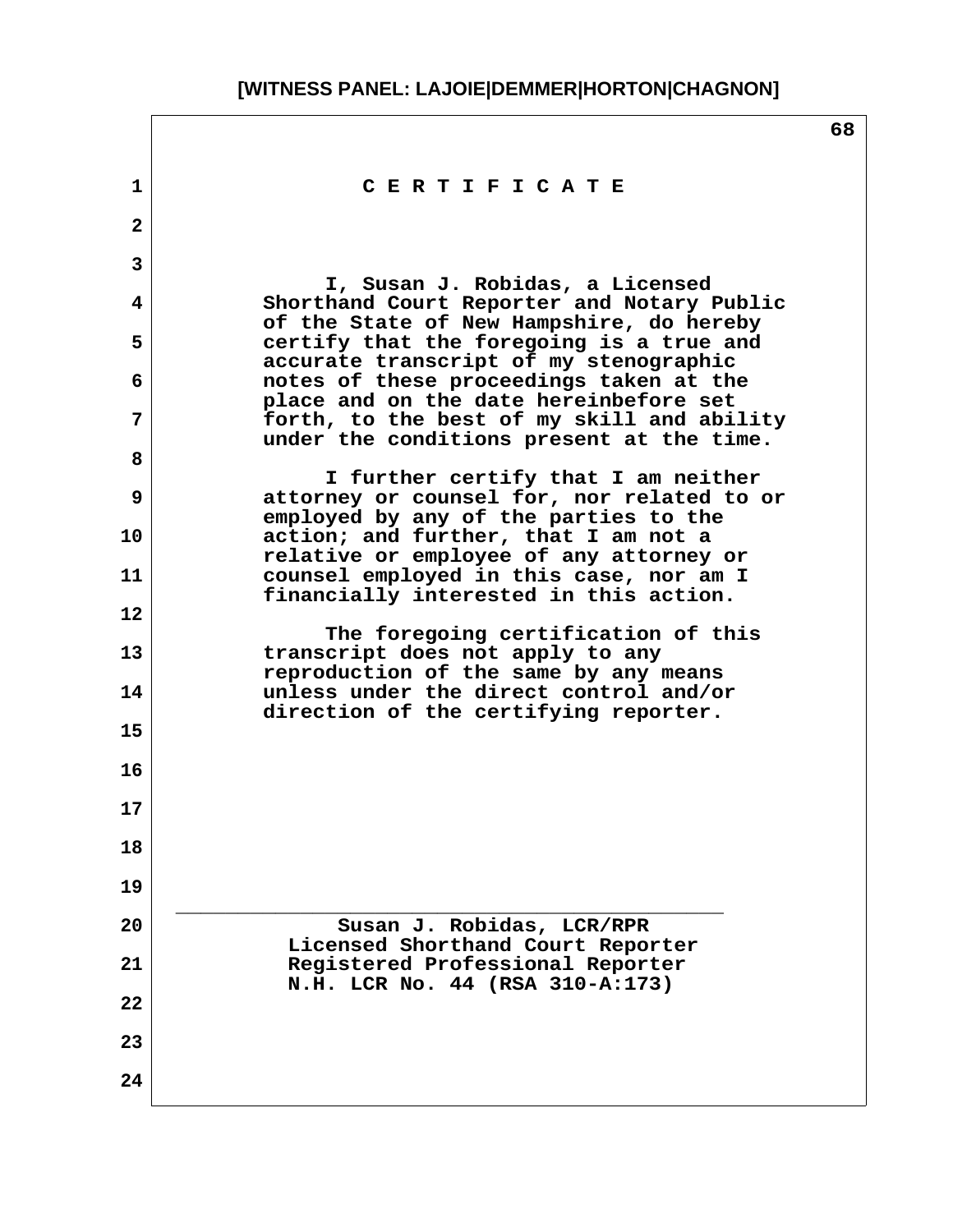#### **DAY 2 - MORNING SESSION ONLY October 27, 2020**

|                                  | 16:4;34:24;35:14          | Afternoon (1)                               | 53:20                       | 55:8                         |
|----------------------------------|---------------------------|---------------------------------------------|-----------------------------|------------------------------|
| \$                               | accuracy(1)               | 67:16                                       | analysis (16)               | aspects (1)                  |
|                                  | 35:9                      | again (8)                                   | 34:8,20;36:23,24;           | 34:15                        |
| \$11.6(3)                        | achieve (1)               | 7:16;10:6;20:1;                             | 43:17,20;44:16;             | assess $(4)$                 |
| 52:20;53:12,16                   | 17:23                     | 22:8;53:22;55:20;                           | 45:24;49:21;52:11;          | 26:2;31:2,2;38:14            |
| \$130(1)                         | achievements (1)          | 59:12;64:18                                 | 55:18,20;58:8;64:22;        | assessing $(1)$              |
| 63:19                            | 33:5                      | age(1)                                      | 65:22;66:3                  | 31:20                        |
| $$150-(1)$                       | acknowledge (1)           | 25:21                                       | and/or $(1)$                | assessment (19)              |
| 63:20                            | 11:20                     | aging(1)                                    | 61:6                        | 25:16,20;26:7;               |
| \$200,000(1)                     | acknowledges (1)          | 24:6                                        | anecdotally (1)             | 32:14;36:6,8,9,15,18;        |
| 63:21                            | 11:16                     | ago(2)                                      | 47:9                        | 38:10,11,13;51:4,11,         |
| \$2100(1)                        | activities (4)            | 24:20:46:19                                 | annual $(1)$                | 14;55:17;65:24;66:8,         |
| 63:13                            | 32:18;35:20;52:23;        | agree $(1)$                                 | 21:4                        | 10                           |
| \$27.1(1)                        | 53:21                     | 49:12                                       | annually $(1)$              | asset $(1)$                  |
| 52:18                            | activity(2)               | agreeable (1)                               | 33:2                        | 42:13                        |
| \$300,000(1)                     | 31:4;42:23                | 9:10                                        | anticipates (1)             | Assistance (1)               |
| 64:13                            | $\text{actually } (5)$    | agreed $(6)$                                | 10:19                       | 5:22                         |
| \$40(1)                          | 42:4;52:15;53:20;         | 18:13;25:15;33:2;                           | Apologies (1)               | associated (5)               |
| 21:4                             | 58:22;60:11               | 50:23;58:8;64:22                            | 65:4                        | 25:10;37:15,18;              |
| \$5(1)                           | add(3)                    | agreement $(26)$                            | apologize (3)               | 55:10;64:17                  |
| 53:7                             | 39:3;48:8;50:2            | 10:8;11:1,13,15,                            | 7:18;48:23;62:23            | assume $(2)$                 |
| \$900(1)                         | added $(3)$               | 17;12:3;14:1,5;16:9;                        | appear $(1)$                | 16:21;17:3                   |
| 63:12                            | 8:7;56:24;57:10           | 17:6, 13, 17, 22; 23: 19,                   | 16:1                        | assuming $(1)$               |
|                                  | addition (4)              | 24;35:23;36:3;37:8;<br>50:7,15,19;51:17,20, | appearance $(1)$<br>7:16    | 56:4                         |
|                                  | 21:8;31:17;34:19;<br>38:7 | 24;57:12;58:9                               |                             | astronomical (2)<br>44:20,21 |
|                                  | additional (10)           | Ah(1)                                       | appearances $(1)$<br>4:21   | attachment (4)               |
| [No(1)]                          | 11:8;17:11,18;            | 20:21                                       | appearing $(3)$             | 13:12;37:23;38:8;            |
| 9:11                             | 26:24;29:9;30:8,10;       | ahead $(2)$                                 | 6:4,19;7:4                  | 55:9                         |
|                                  | 38:9,15;62:24             | 8:16;9:13                                   | appears $(2)$               | attachments (2)              |
| $\mathbf{A}$                     | address $(1)$             | ahold $(1)$                                 | 7:9;32:7                    | 21:16;23:4                   |
|                                  | 46:24                     | 61:7                                        | applications (4)            | attempt $(2)$                |
| AARP(2)                          | addressed (3)             | align $(1)$                                 | 40:1;63:11,16;65:2          | 25:18;37:11                  |
| 7:4,16                           | 37:2;55:8;66:16           | 42:10                                       | appreciate $(1)$            | attendance (1)               |
| ability $(1)$                    | adequately $(1)$          | Allen $(3)$                                 | 8:14                        | 4:14                         |
| 54:2                             | 37:3                      | 45:6;48:23;52:4                             | appreciation (1)            | attention (2)                |
| able $(6)$<br>24:18,23;50:14,17; | adjourned (1)             | Allen's $(3)$                               | 50:12                       | 10:13;23:23                  |
| 51:6,19                          | 4:11                      | 45:3;46:13;53:6                             | approached (1)              | Attorney (2)                 |
| Absolutely (2)                   | adjustment (1)            | alleviate (2)                               | 32:5                        | 7:22;9:6                     |
| 29:19;43:6                       | 57:9                      | 29:4;66:16                                  | approaching (1)             | attorneys (1)                |
| accelerate (2)                   | adjustments (1)           | alleviated (1)                              | 45:10                       | 4:21                         |
| 24:8,13                          | 57:6                      | 37:4                                        | appropriate (3)             | ATVs(1)                      |
| accelerated (2)                  | admission (3)             | allow $(3)$                                 | 31:3,20;32:23               | 59:2                         |
| 56:6;66:14                       | 16:13,21;17:4             | 25:5;38:13,16                               | approval (2)                | authorization (1)            |
| acceleration (1)                 | adopt $(4)$               | alone $(2)$                                 | 11:1;30:11                  | 30:9                         |
| 53:16                            | 13:20;16:5;22:24;         | 4:16,19                                     | approve $(1)$               | automation (1)               |
| accepted(2)                      | 23:15                     | along $(5)$                                 | 51:10                       | 21:11                        |
| 38:16,21                         | adopted $(1)$             | 5:15;29:13;30:21;                           | approved $(2)$              | available (2)                |
| access(10)                       | 13:5                      | 53:2;55:10                                  | 28:10;29:8                  | 16:16:60:5                   |
| 40:2,14,19;45:2;                 | adopting $(1)$            | alternative $(1)$                           | approximate (1)             | average $(1)$                |
| 59:3,9,16;60:8;64:2,             | 35:11                     | 11:6                                        | 40:5                        | 28:23                        |
| 10                               | adoption (1)              | alternatives (1)                            | <b>Approximately (8)</b>    | aware $(2)$                  |
| accessible(1)                    | 11:9                      | 18:3                                        | 24:15;29:21;41:13,          | 53:17:64:9                   |
| 58:14                            | advanced (1)<br>45:4      | always $(1)$<br>5:9                         | 15;43:12;63:6,12,13         | away $(1)$<br>65:5           |
| accessing(1)                     | advantageous (1)          | Amidon (11)                                 | area(6)<br>28:22;32:3;44:7; |                              |
| 64:17                            | 59:8                      | 5:13,14,14;7:22,                            | 49:9,9;59:11                | B                            |
| accompanied (1)                  | advocate (2)              | 23;17:6,7,8,15;18:9;                        | area <sub>4</sub>           |                              |
| 11:19                            | 5:8;8:8                   | 19:13                                       | 29:10;47:8,18;              | back $(8)$                   |
| accomplish(1)                    | affected $(2)$            | amongst $(1)$                               | 58:10                       | 21:15;22:8,12;               |
| 29:7                             | 31:14:48:4                | 35:20                                       | around (1)                  | 24:17;43:13;46:19;           |
| accounting(1)                    | affirm(1)                 | amount $(4)$                                | 33:9                        | 50:6;62:7                    |
| 42:11                            | 35:8                      | 30:23;31:20;32:3;                           | aspect $(1)$                | back-trimmed (1)             |
| accurate(3)                      |                           |                                             |                             |                              |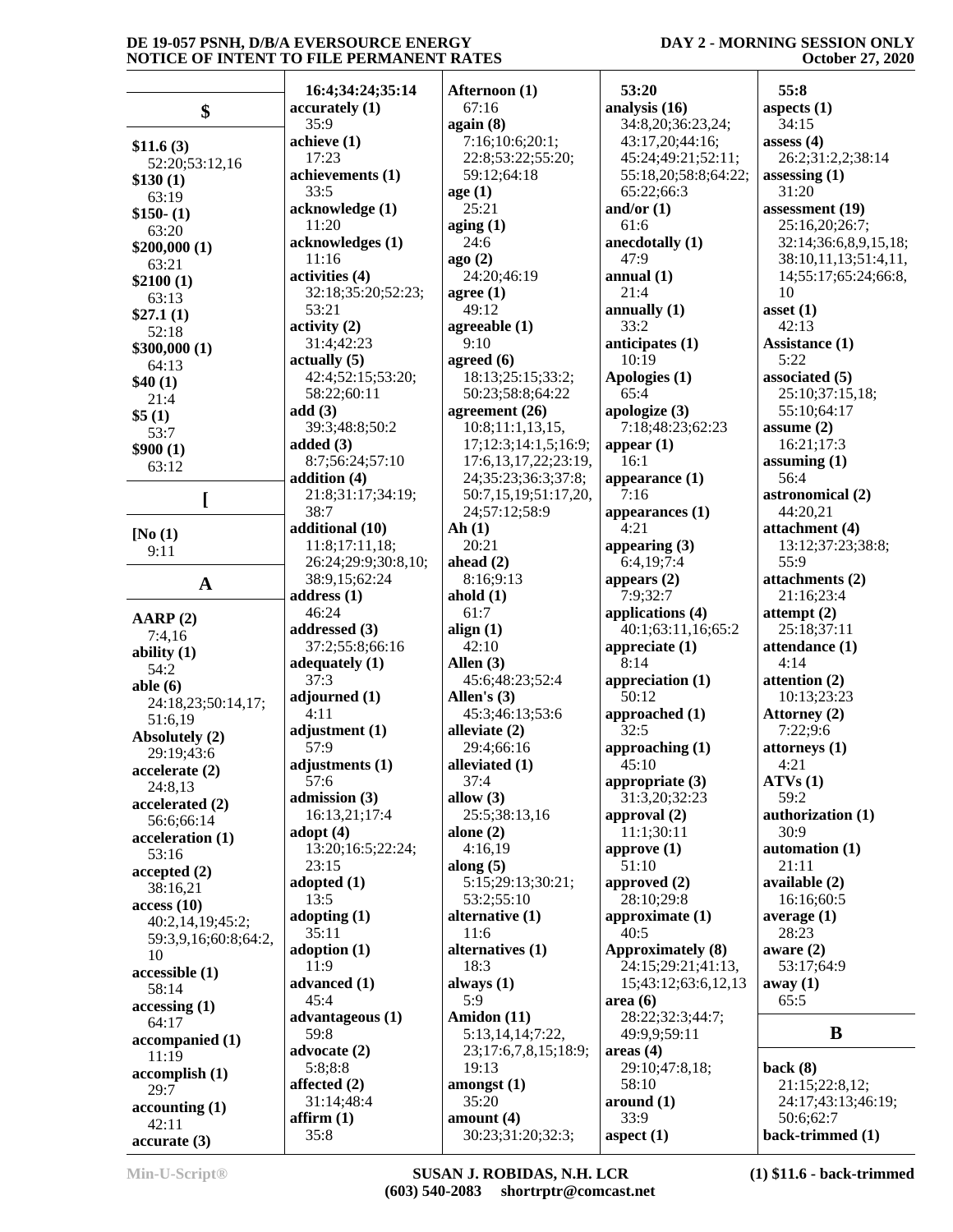| DAY 2 - MORNING SESSION ONLY |  |
|------------------------------|--|
| <b>October 27, 2020</b>      |  |

| 52:8                           | both $(4)$                  | candidate (1)                  | 6:3                                      | committed (2)            |
|--------------------------------|-----------------------------|--------------------------------|------------------------------------------|--------------------------|
| Bailey (24)                    | 15:13;31:24;38:18;          | 46:11                          | CI(1)                                    | 10:23;11:24              |
| 4:17,18,19;5:11,               | 55:6                        | capacity $(2)$                 | 38:2                                     | common $(2)$             |
| 24;6:14,18;18:15,16;           | <b>Bradford</b> (1)         | 24:10;25:3                     | circuit(1)                               | 50:18;51:17              |
| 19:14,23;33:14;                | 59:11                       | capital (9)                    | 25:8                                     | Company (19)             |
| 37:13;39:15,17,20;             | branch $(1)$                | 21:4,7;26:17;                  | circuits(2)                              | 5:2;24:4,21;25:24;       |
| 49:5,6;54:14,22;               | 44:8                        | 27:15,20;29:11;38:1,           | 52:6,10                                  | 31:2;34:19;36:15;        |
| 56:20;61:1;62:16;              | branches $(1)$              | 6;63:19                        | clarification (1)                        | 42:7;45:19;49:23;        |
| 66:20                          | 48:17                       | care $(2)$                     | 52:3                                     | 55:6,19,24;56:5;         |
| balance (3)                    | break $(4)$                 | 8:1,13                         | clarifying $(1)$                         | 65:16;66:2,4,5,13        |
| 25:18;36:24;55:21              | 53:18;61:10,16;             | carrying $(1)$                 | 27:23                                    | Company's (12)           |
| balancing $(1)$                | 67:10                       | 59:4                           | class $(1)$                              | 10:17;12:4;23:4;         |
| 30:7                           | breakdown (1)               | case $(6)$                     | 42:13                                    | 26:16;33:8;34:20;        |
| base $(6)$                     | 53:3                        | 9:18;24:12;32:5;               | Clean $(3)$                              | 35:16;36:9,16;37:15;     |
| 8:3;31:24;32:22;               | breakers (2)                | 43:6;51:7;52:4                 | 6:12;12:23;15:15                         | 39:21;49:12              |
| 35:18;57:1,11                  | 25:8,9                      | cases $(2)$                    | clear $(3)$                              | comparable (1)           |
| based $(3)$                    | Brian $(1)$                 | 43:5;64:3                      | 12:2;50:8,13                             | 63:12                    |
| 17:5;26:18;60:4                | 19:14                       | caused $(1)$                   | clearance $(2)$                          | compare $(1)$            |
| basis $(11)$                   | Brief $(6)$                 | 48:10                          | 46:1;47:14                               | 48:14                    |
| 24:9;26:8;28:14;               | 7:11;18:24;20:2;            | causing $(1)$                  | clearly $(2)$                            | compared (1)             |
| 42:13,16;45:2,6,14;            | 33:20;62:4;65:10            | 64:6                           | 40:3;48:15                               | 11:10                    |
| 51:21;59:23;60:1               | briefly $(1)$               | cautioned (2)                  | CMI(1)                                   | complete $(2)$           |
| Battery (1)                    | 10:14                       | 8:23;19:7                      | 38:3                                     | 45:12,20                 |
| 13:7                           | bring(1)                    | certain(6)                     | co-counsel (2)                           | completed (3)            |
| $\text{hear} \left( 1 \right)$ | 50:24                       | 26:17;32:18;35:15,             | 5:16;19:14                               | 28:12;45:24;46:14        |
| 38:20                          | broader $(2)$               | 18;44:4;50:12<br>certainly (5) | Coffman (6)                              | composite $(1)$<br>26:4  |
| Becky $(1)$<br>6:5             | 21:7;48:16<br>broadly $(2)$ | 10:21;20:8;42:6;               | 7:2,3,5,14,15,16<br>collaborate (1)      | comprehensive (1)        |
| becomes $(1)$                  | 33:9;36:6                   | 47:13:50:5                     | 11:12                                    | 50:14                    |
| 64:7                           | broken $(1)$                | Chagnon (13)                   | colleagues $(1)$                         | conceptual (5)           |
| begin $(1)$                    | 31:8                        | 8:1,23;9:4;17:11,              | 5:7                                      | 27:10,18,23;28:17;       |
| 45:7                           | brought $(1)$               | 20,21;18:8;19:12;              | collective (1)                           | 29:20                    |
| behalf (6)                     | 8:20                        | 39:1,5;65:12;66:19;            | 51:24                                    | concerns (13)            |
| 5:9;6:12,19;7:4;               | <b>Buckley</b> (10)         | 67:6                           | comfortable (5)                          | 24:5;25:13;26:18;        |
| 15:13,15                       | 19:15;33:17,18,22;          | Chair $(2)$                    | 51:9;54:7;55:23;                         | 31:17;35:15;37:2,5;      |
| below $(1)$                    | 39:7;60:20;65:9,10,         | 19:13;33:19                    | 56:2,7                                   | 54:17;55:1,4;58:2;       |
| 28:23                          | 14;67:7                     | <b>CHAIRWOMAN (46)</b>         | coming $(2)$                             | 66:16;67:3               |
| benchmarks (2)                 | budget $(5)$                | 4:2,15,20;5:4,17;              | 57:18;60:2                               | concession (1)           |
| 38:16,21                       | 27:15,20,22;29:12;          | 6:7,17,22;7:6,10,13,           | comment $(2)$                            | 67:1                     |
| beneficial (1)                 | 63:19                       | 17;8:14;9:5,12;                | 37:16,20                                 | concessions (1)          |
| 46:4                           | budgeting (1)               | 12:10;14:10;16:13,             | comments $(2)$                           | 66:23                    |
| benefit $(11)$                 | 21:8                        | 18;17:1;18:10,11,22;           | 17:11,18                                 | concludes (1)            |
| 26:3;36:19,23;                 | budgets $(1)$               | 19:17,20;20:4,15,18;           | Commission (17)                          | 67:13                    |
| 43:17;46:2;49:15,21;           | 32:11                       | 21:24;22:4,7,12;               | 4:14,16;5:15;10:5,                       | conclusion (1)           |
| 55:18,20;65:21;66:3            | Burke $(3)$                 | 33:16;39:9,13;49:4;            | 9;14:23,24;17:20;                        | 64:19                    |
| benefits $(5)$                 | 5:19,20,21                  | 54:12,15;57:23;                | 21:13;23:20;31:21;                       | condition (5)            |
| 11:23;36:22;37:1;              | business $(1)$              | 60:18;61:9,19;62:1,            | 34:7,10;35:24;38:14;                     | 24:9;25:21;26:1;         |
| 43:18:55:13                    | 5:3                         | 6;65:8;67:8                    | 64:9;66:4                                | 36:6,16                  |
| best $(1)$                     | $\mathbf C$                 | change $(1)$                   | <b>Commissioner</b> (27)                 | conditions (1)<br>47:10  |
| 16:5<br>better $(4)$           |                             | 10:5<br>changes $(1)$          | 4:17,18,18;5:11,<br>24;6:14,17;18:15,16; | conducted (1)            |
| 24:23;47:10;49:23;             | call $(2)$                  | 28:7                           | 19:14,23;33:14;                          | 26:11                    |
| 59:16                          | 4:9,13                      | ChargePoint (3)                | 37:13;39:15,17,20;                       | conducting $(1)$         |
| beyond $(1)$                   | can $(24)$                  | 6:19;14:21;15:14               | 49:4,6;54:12,14,22;                      | 19:15                    |
| 27:1                           | 6:22;7:1;8:20;              | charges $(2)$                  | 56:20;57:2;61:1;                         | conductor <sub>(1)</sub> |
| bid(1)                         | 11:8;19:2;20:20;            | 11:7;18:4                      | 62:16;63:2;66:20                         | 25:2                     |
| 59:24                          | 24:7;32:21;33:23;           | charging $(3)$                 | <b>Commissioners</b> (6)                 | confidential (1)         |
| bids(6)                        | 36:7;37:16;39:13,21;        | 11:4;18:2,4                    | 5:1,7,21;39:19;                          | 23:7                     |
| 28:2;32:7;44:17;               | 40:5,8;42:6;45:3,5;         | charts $(1)$                   | 60:22;61:13                              | confirm (1)              |
| 60:2,15;64:11                  | 46:6;54:13;56:10;           | 66:5                           | Commission's (3)                         | 56:11                    |
| Birchard (7)                   | 58:5;61:2,6                 | check $(1)$                    | 10:24;32:13,21                           | Connecticut (2)          |
| 6:15,16,19;14:12,              | cancelled (2)               | 48:22                          | commit $(1)$                             | 48:2,8                   |
| 13,16;16:12                    | 28:19;29:1                  | Chris $(1)$                    | 49:2                                     | connection (4)           |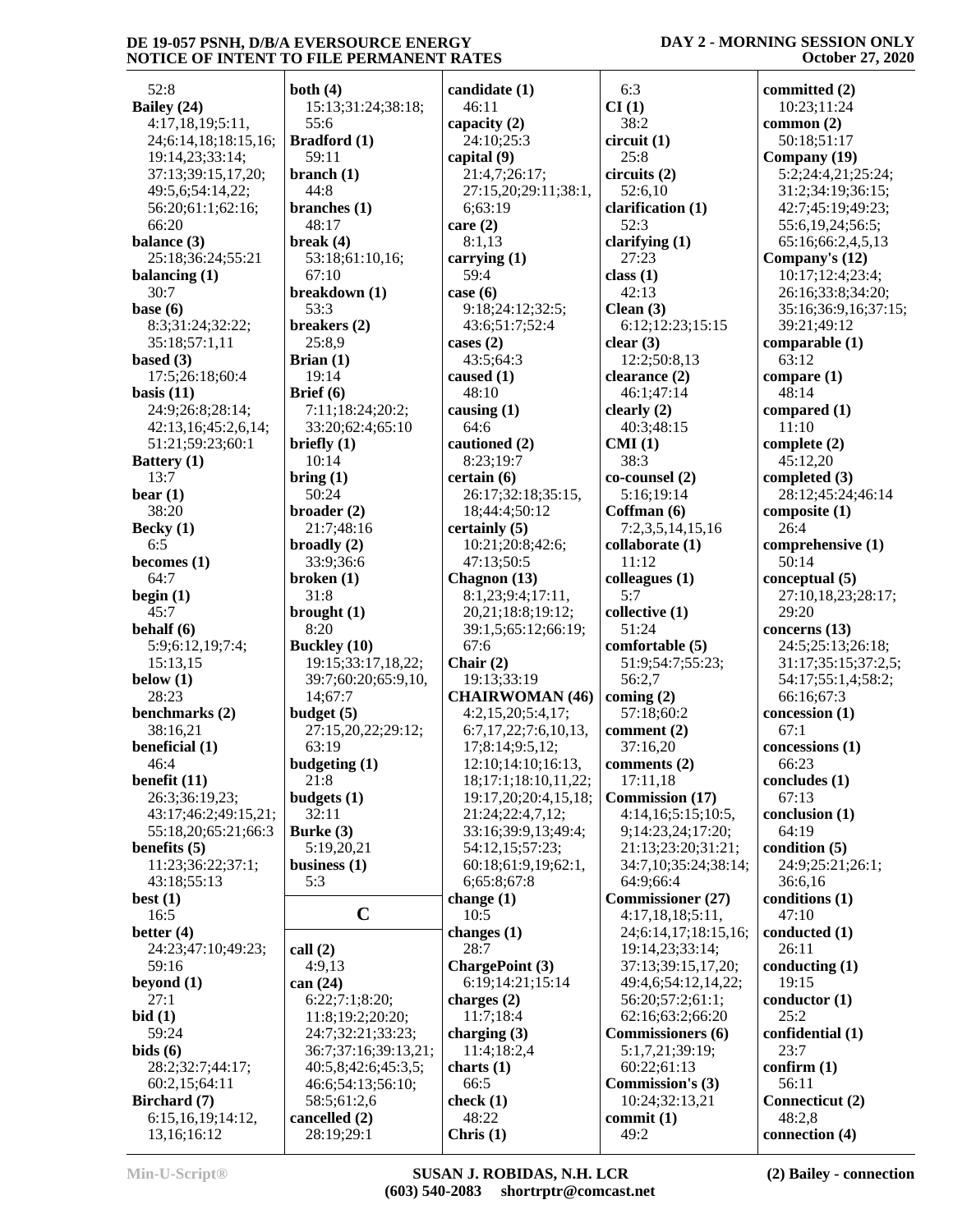#### **DAY 2 - MORNING SESSION ONLY October 27, 2020**

| 4:9;6:24;7:10,19           | 8:24;16:24;19:8;            | 41:17                 | development (3)            | 63:6                  |
|----------------------------|-----------------------------|-----------------------|----------------------------|-----------------------|
| <b>Connectivity (11)</b>   | 54:20                       | define $(1)$          | 11:13;27:4;35:22           | Doug $(1)$            |
| 6:21;7:6;16:22;            | cover(3)                    | 44:21                 | devices $(1)$              | 9:23                  |
| 19:19;21:22;40:5,7;        | 11:2;67:3,15                | definitely (1)        | 25:11                      | <b>DOUGLAS</b> (3)    |
|                            | covered (4)                 | 58:18                 |                            |                       |
| 44:15;47:5;50:4;           |                             |                       | diameter $(1)$             | 8:21;9:1;19:11        |
| 54:18                      | 10:15;24:22;26:5;           | definitive (1)        | 24:18                      | dove $(1)$            |
| consider $(3)$             | 58:7                        | 48:15                 | Dianne $(1)$               | 64:1                  |
| 31:12;32:16;66:5           | Cramer (1)                  | degradation (1)       | 4:15                       | down $(4)$            |
| considerations (2)         | 6:11                        | 24:19                 | differences (2)            | 31:16;53:4;64:5,11    |
| 48:6;64:3                  | $\csc(1)$                   | deliver $(1)$         | 50:20;53:22                | dozen(1)              |
| considered (1)             | 18:14                       | 59:1                  | different (3)              | 29:21                 |
| 59:14                      | crossarms(2)                | delivered (2)         | 44:23;50:11;51:22          | drafting $(1)$        |
| considering (1)            | 26:4,5                      | 14:22;15:4            | differential (1)           | 13:24                 |
| 59:13                      | cross-hatched (1)           | Delta $(2)$           | 63:10                      | drive(1)              |
| consistent (3)             | 64:5                        | 38:2,3                | difficult (2)              | 58:23                 |
| 26:8;43:23;44:9            | crossings $(2)$             | demand $(2)$          | 40:2;58:19                 | $\frac{drought}{1}$   |
| construction (1)           | 42:21,21                    | 11:7;18:4             | DIRECT $(14)$              | 48:3                  |
| 58:15                      | current $(4)$               | Demmer (43)           | 9:16;10:13;12:9,           | Dudley (1)            |
| consultant $(2)$           | 38:17;55:24;56:12,          | 19:5,6,10;33:19,      | 16; 14: 15; 15: 7; 16: 14; | 57:6                  |
|                            |                             |                       |                            |                       |
| 8:9;66:12                  | 16                          | 23;34:1,1,3,6,11,14,  | 17:14;20:11;23:23;         | Dudley's (1)          |
| consumer $(2)$             | currently $(1)$             | 16;35:4,7,13,21;36:1, | 33:15,20,21;51:2           | 57:15                 |
| 5:8:8:7                    | 26:1                        | 4, 10; 37: 6, 10, 21; | directed $(1)$             | dug(1)                |
| cont'd(2)                  | customer $(3)$              | 38:12,23;41:10,11;    | 31:21                      | 63:24                 |
| 56:20;57:23                | 28:15,18;38:4               | 49:7,11;51:8;54:7,10, | direction $(5)$            | duly $(2)$            |
| continue (2)               | customers $(5)$             | 16;55:5;56:2,14;      | 13:15;21:21;22:18;         | 8:23;19:7             |
| 4:3;6:24                   | 5:10;25:18;38:3;            | 57:2,5,14;65:11,15;   | 23:10;47:12                | during $(4)$          |
| continues (1)              | 46:4;52:5                   | 66:9,10,18            | directly $(1)$             | 4:8;48:18;51:7;       |
| 67:14                      | customer's $(1)$            | demonstrate (1)       | 18:14                      | 65:16                 |
| continuing (3)             | 32:19                       | 36:18                 | director $(2)$             |                       |
|                            |                             | Depending (4)         |                            | E                     |
| 50:5;55:24;58:16           | cycle(7)                    |                       | 12:23;14:20                |                       |
| contract (1)               | 29:14;30:2;31:22;           | 27:24;28:7;44:20;     | directors (1)              |                       |
|                            |                             |                       |                            |                       |
| 60:1                       | 32:2;45:12,14;60:3          | 60:8                  | 29:21                      | earlier $(2)$         |
| contractors $(2)$          |                             | depends $(3)$         | $\text{dirty}(2)$          | 55:14;62:15           |
| 28:2;32:8                  | D                           | 43:24;47:11;49:18     | 60:9,11                    | Early $(1)$           |
| control(1)                 |                             | depreciation $(5)$    | discrepancies (1)          | 45:9                  |
| 31:5                       | damage $(2)$                | 41:20;42:2,5,9,14     | 50:18                      | ease $(1)$            |
| converse (1)               | 47:4;49:8                   | depth(1)              | discuss(2)                 | 59:17                 |
| 45:5                       | data(2)                     | 41:17                 | 23:24;36:6                 | easier $(2)$          |
| convinced (1)              | 48:21;51:5                  | derived $(1)$         | discussed (3)              | 60:9;61:20            |
| 51:22                      |                             | 42:15                 | 9:9;24:3;27:3              |                       |
|                            | date(1)                     |                       |                            | easily $(1)$          |
| corrections $(5)$          | 46:12                       | DES(2)                | discussion $(5)$           | 25:4                  |
| 13:17;15:21;22:21;         | dated $(1)$                 | 6:4,6                 | 11:23;30:15,16;            | economic $(1)$        |
| 23:12;35:5                 | 13:10                       | describing (1)        | 37:13:51:1                 | 60:4                  |
| cost(26)                   | day $(3)$                   | 29:14                 | discussions $(1)$          | either $(1)$          |
| 11:18;26:2,9,18;           | 61:18;67:13,15              | design(2)             | 45:21                      | 42:6                  |
| 28:9,14,15,17;36:23;       | DE(2)                       | 8:8,10                | disputing $(1)$            | electric $(10)$       |
| 40:23;41:11,13;            | 4:3;13:6                    | detail(1)             | 46:17                      | 8:17;10:12;11:4,7,    |
| 43:17,19;44:14,20;         | decay(1)                    | 26:24                 | distributed (2)            | 9;14:7;18:2,4;31:22;  |
| 49:21;53:3;55:20,22;       | 24:19                       | detailed (3)          | 24:11;25:4                 | 34:8                  |
| 63:9,23;64:17;65:21;       | December (1)                | 27:22;28:1;30:1       | distribution (7)           | electrically (1)      |
| 66:3,6                     | 13:11                       | details(1)            | 9:24;21:11;24:5;           | 25:3                  |
| cost-effective (3)         | decide(1)                   | 33:5                  | 25:17;43:1,4;58:2          | electromechanical (1) |
| 29:6;58:12;64:20           | 43:9                        | determination (1)     | Division $(1)$             | 25:10                 |
| cost-prohibitive (1)       | decided (3)                 | 57:17                 | 34:8                       | Eli(1)                |
| 11:10                      |                             |                       |                            |                       |
|                            | 28:8,10;39:22               | determine (5)         | Docket (4)                 | 6:10                  |
| costs(8)                   | deciding (1)                | 27:12;30:22;31:12;    | 13:4,7;15:2;66:6           | else (2)              |
| 11:23;28:5;29:16;          | 65:18                       | 32:22;46:12           | document(1)                | 48:19:50:16           |
| 32:8;59:20;60:7;           | decision (6)                | determined (1)        | 36:11                      | Emerson (7)           |
| 63:21;64:2                 | 29:23;39:22;43:16;          | 29:3                  | dollars $(3)$              | 6:9,10,10;12:12,14,   |
| couple $(5)$               | 44:13,18,22                 | develop $(2)$         | 36:13;38:2,2               | 17;14:9               |
| 43:14;60:23;61:5;          | decisions(2)                | 27:10,22              | done $(2)$                 | emphasize (1)         |
| 62:10;65:15<br>Court $(4)$ | 26:16;51:15<br>deeper $(1)$ | developed (1)<br>38:9 | 42:12;61:14<br>double(1)   | 63:15<br>employed (4) |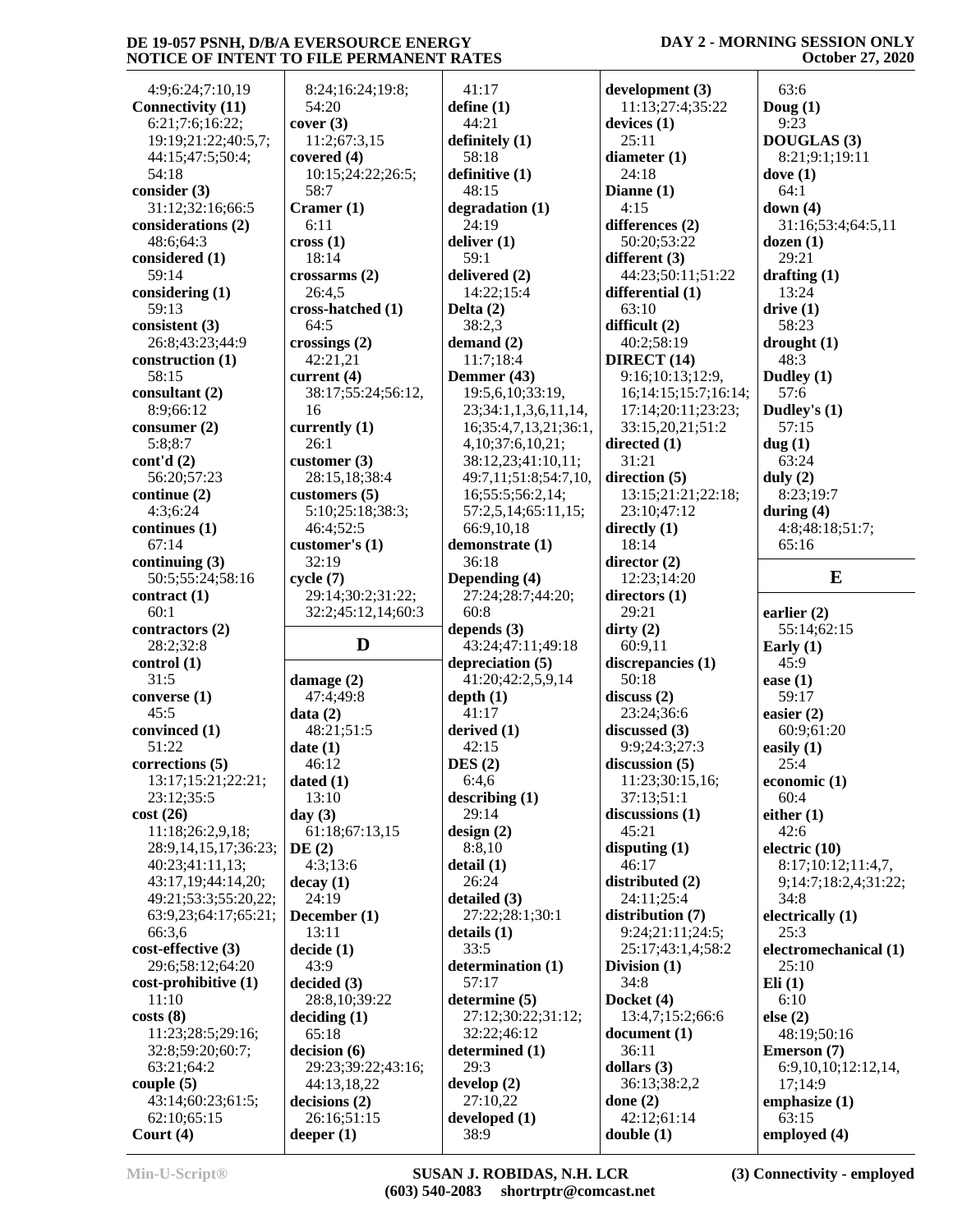**DAY 2 - MORNING SESSION ONLY October 27, 2020**

| 20:23;34:2,4,6        | 51:14                    | explanation (1)     | 10:4                   | four-step $(1)$     |
|-----------------------|--------------------------|---------------------|------------------------|---------------------|
| employer $(2)$        | Even $(3)$               | 26:21               | final $(1)$            | 27:5                |
| 12:21;34:5            | 44:2;47:14;48:8          | explicitly $(1)$    | 28:4                   | Fourth $(1)$        |
| <b>Enablement</b> (1) | event $(2)$              | 67:2                | finally $(1)$          | 28:4                |
| 35:17                 | 48:10,18                 | extended (1)        | 28:4                   | four-year $(1)$     |
| enables $(1)$         | events $(2)$             | 44:10               | find $(1)$             | 60:3                |
| 25:3                  | 31:10;48:14              | extending $(1)$     | 51:17                  | $\text{Fox} (1)$    |
| end $(8)$             | <b>Eversource</b> (8)    | 44:24               | findings $(2)$         | 6:20                |
| 7:18;16:20;17:2;      | 4:4;5:3;9:15;10:1;       | extension (1)       | 4:6;65:1               | front $(4)$         |
| 32:17;34:22;37:12;    | 20:24;25:16;52:5;        | 43:21               | fine $(1)$             | 13:1;41:2,7;49:1    |
| 46:12;59:24           | 54:21                    | external (1)        | 9:9                    | fuel $(1)$          |
| Energy (8)            | Eversource's (1)         | 24:24               | fingertips $(1)$       | 11:11               |
|                       | 66:7                     |                     | 42:5                   |                     |
| 4:4;5:3;6:12;         |                          | $\mathbf{F}$        |                        | full $(1)$          |
| 12:24;15:15;20:24;    | everybody $(2)$          |                     | finish $(3)$           | 33:23               |
| 24:11;25:5            | 50:16;62:7               |                     | 45:15;53:9,11          | function $(1)$      |
| engineering (13)      | everyone $(5)$           | facilitate (1)      | finished $(1)$         | 60:11               |
| 27:17;28:2;29:22;     | 4:7;5:21;18:13,17;       | 10:3                | 61:15                  | functions $(1)$     |
| 36:15,18,24;38:10;    | 39:18                    | fact $(2)$          | firm(3)                | 53:4                |
| 42:18;51:3;55:16;     | exactly $(1)$            | 58:12;67:2          | 6:11,20;42:18          | funding $(5)$       |
| 58:8;64:22;65:24      | 51:18                    | factor $(1)$        | first(7)               | 29:9,9;30:8,10;     |
| enhanced (13)         | <b>EXAMINATION (8)</b>   | 44:16               | 8:17;9:6;27:5;         | 31:24               |
| 35:19;45:7,13,16,     | 9:16;12:16;14:15;        | factors $(3)$       | 32:5;41:19;45:12;      | further $(2)$       |
| 20,22;46:5,10,11;     | 17:14;20:11;33:21;       | 31:11;32:15;63:23   | 57:17                  | 39:7;67:7           |
| 47:7,9,16;53:9        | 62:12;65:13              | facts $(2)$         | fit(1)                 | future $(1)$        |
| enhancement (1)       | examine (1)              | 35:10;51:5          | 27:14                  | 65:1                |
| 21:3                  | 34:15                    | failure $(1)$       | five $(7)$             |                     |
| enhancements (1)      | example $(6)$            | 29:4                | 31:23;45:11,17;        | G                   |
| 25:7                  | 27:7,15;28:13;           | fair $(3)$          | 46:16;53:8;60:24;      |                     |
| enhancing $(1)$       | 58:21;62:18;63:17        | 29:13;35:14;66:22   | 67:11                  | George (2)          |
| 27:23                 | exceed (1)               | fall $(2)$          | five-minute $(1)$      | 14:19;16:14         |
| enough $(3)$          | 28:16                    | 48:5,11             | 19:24                  | given $(4)$         |
| 30:23;61:21,24        | <b>Excellent</b> (2)     | familiar $(4)$      | flow $(1)$             | 49:15;62:21;66:13,  |
| entered $(1)$         | 6:8;7:17                 | 10:7;14:3;23:18;    | 25:6                   | 13                  |
| 24:12                 | exception (1)            | 36:2                | focused $(2)$          | giving(1)           |
| entire $(3)$          | 9:20                     | familiarize (1)     | 24:14;34:16            | 62:10               |
| 30:11;46:21;52:7      | excuse(3)                | 42:14               | following $(1)$        | global(1)           |
| entirety $(1)$        | 34:2;47:6;60:1           | far $(7)$           | 33:4                   | 17:23               |
| 27:13                 | executive $(1)$          | 15:19;39:3;49:12,   | follow-up $(1)$        | goal(2)             |
| environmental (4)     | 12:23                    | 16;53:16;55:13;59:8 | 36:17                  | 29:7:32:2           |
| 40:15,18;64:2,16      | Exhibit (6)              | faster $(1)$        | foot $(1)$             | goes(2)             |
| equal $(1)$           | 13:9;15:11;16:15;        | 24:6                | 59:3                   | 30:11;59:9          |
| 48:19                 | 21:18;22:17;35:1         | feedback(1)         | forego $(2)$           | <b>Good</b> (11)    |
| equipment $(3)$       | exhibits $(3)$           | 22:2                | 9:19:18:14             | 4:24;5:6,7,20;6:17; |
| 29:3,5;59:4           | 16:20;17:2;23:6          | feeds $(1)$         | forth $(11)$           | 7:3;14:17;18:17,20; |
| equivalent (1)        | existing $(3)$           | 58:20               | 28:3;30:6;38:7,11;     | 20:22;39:18         |
| 63:22                 | 56:7,8;58:11             | feel $(1)$          | 40:18;44:2,9;47:13;    | $great (3)$         |
| ERS(1)                | expect (5)               | 37:20               | 58:15,24;59:5          | 12:15;19:17;39:6    |
| 13:4                  | 18:6;42:7;45:19;         | feels $(1)$         | forward $(6)$          | Grid(1)             |
| estimate $(5)$        | 51:3,4                   | 36:23               | 17:24;27:21;29:24;     | 35:17               |
| 27:10,18,24;28:17;    | expected (2)             | few $(2)$           | 32:9,14;36:12          |                     |
| 30:1                  | 42:12;63:7               | 24:20;27:3          | forward- $(1)$         | ground(1)           |
|                       |                          |                     |                        | 51:17               |
| ETR(1)                | expenditures (1)<br>30:3 | fewer $(1)$         | 36:10<br>Fossum $(21)$ | group(5)            |
| 36:21                 |                          | 48:17               |                        | 11:18;21:10,11;     |
| ETT(17)               | expensive (4)            | field $(1)$         | 4:23,24;5:1;9:8,14,    | 27:17;30:2          |
| 36:20;46:6,12,19;     | 41:3,5,6;64:7            | 27:16               | 17;12:8;20:6,8,12;     | groups (1)          |
| 47:15,17;48:11;       | experience (2)           | file $(3)$          | 22:2,14;60:20,22;      | 21:9                |
| 49:10,15;51:12;52:7,  | 48:1;65:17               | 21:16;23:3;33:2     | 61:12,23;62:3,8,9,13;  | growth (1)          |
| 10,13,20,22,24;53:19  | experienced (1)          | filed $(5)$         | 65:4                   | 44:1                |
| evaluate $(1)$        | 49:10                    | 11:14;21:22;51:10;  | found $(1)$            | GTEP <sup>(9)</sup> |
| 25:24                 | expert(1)                | 52:3;66:8           | 62:24                  | 34:18;35:16;51:10;  |
| evaluated $(2)$       | 15:4                     | filing $(4)$        | four $(4)$             | 56:4,5,11,15;58:6;  |
| 27:18;28:14           | explain $(3)$            | 10:5,24;11:5;12:1   | 10:24;11:15;32:3;      | 66:15               |
| evaluating $(1)$      | 10:16;39:21;58:5         | filings $(1)$       | 60:15                  | guess $(4)$         |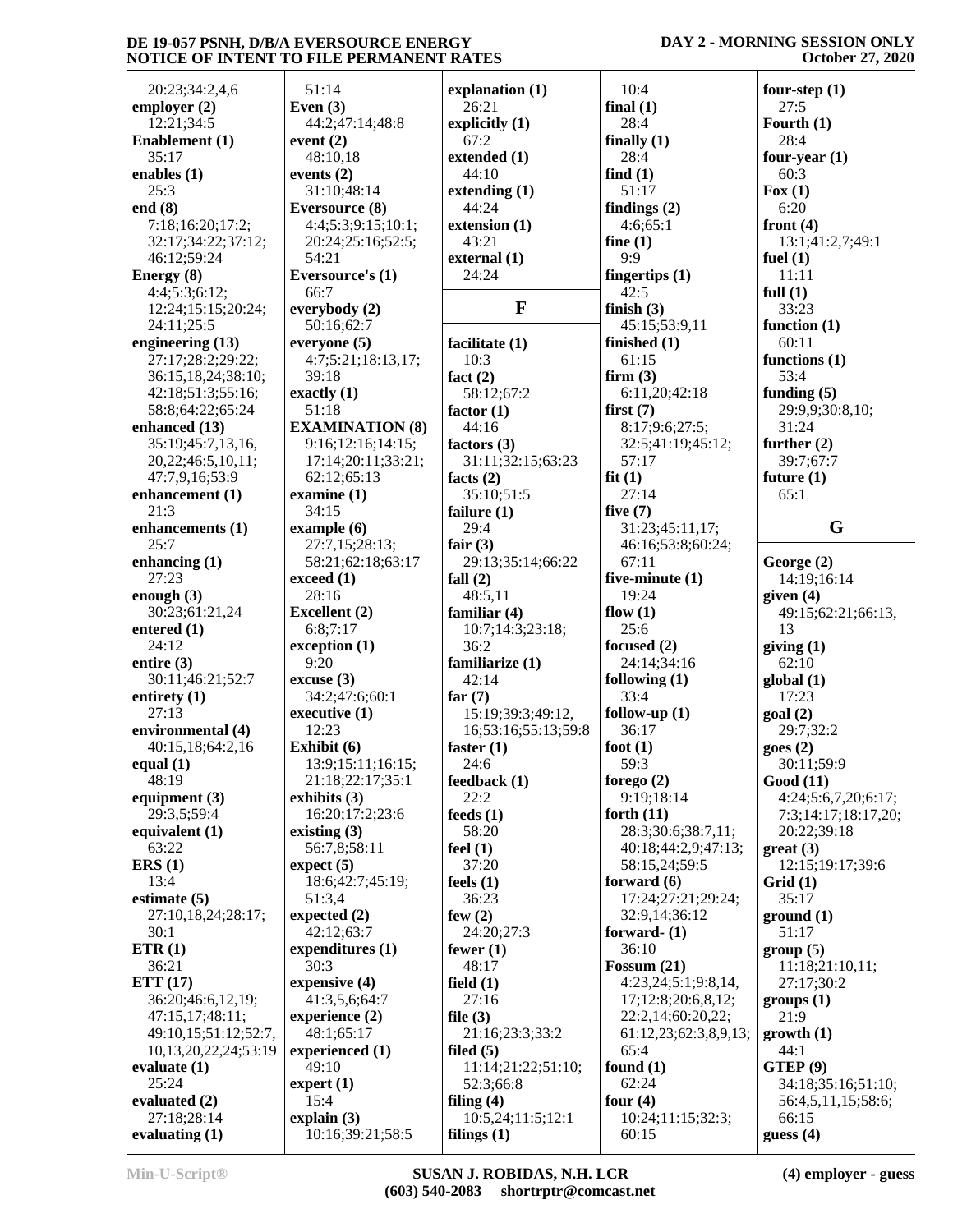# **DAY 2 - MORNING SESSION ONLY October 27, 2020**

| 9:14;44:21;48:18;          | Home $(1)$                         | increasing $(1)$                  | 47:16;48:7;63:24;              | KEYIN(5)                                  |
|----------------------------|------------------------------------|-----------------------------------|--------------------------------|-------------------------------------------|
| 61:12                      | 5:23                               | 46:1                              | 64:1                           | 8:22;9:3;14:14,19;                        |
| guessing $(1)$<br>62:23    | Honor $(1)$<br>7:4                 | incremental (1)<br>63:21          | investigate (1)<br>38:17       | 16:14                                     |
| guide(1)                   | Honorable (1)                      | independent (1)                   | investigation (1)              | Keyes $(1)$<br>6:20                       |
| 65:1                       | 16:12                              | 64:23                             | 34:12                          | knot(1)                                   |
|                            | HORTON (24)                        | industry $(3)$                    | investment (12)                | 44:8                                      |
| H                          | 8:21;9:1,18,23,23;                 | 38:16,17,21                       | 8:4;21:4;24:8,13;              | knowledge (1)                             |
|                            | 10:10,20;12:6;18:18;               | infestation (1)                   | 25:20,23;32:23;42:8;           | 16:5                                      |
| half $(3)$                 | 19:11;20:9;41:22,24;               | 48:3                              | 43:1,3;51:14;64:21             | known $(1)$                               |
| 40:15,20;41:16             | 42:4,9;43:6;47:20,                 | inform $(1)$                      | investments (19)               | 35:10                                     |
| Hampshire (15)             | 23;50:2,4;53:14;                   | 51:1                              | 11:3;18:1;25:14;               | knows $(1)$                               |
| 5:2,22;6:4,6,12;           | 56:10;61:6;62:14                   | information (7)                   | 34:17;35:18;36:14,             | 41:22                                     |
| 11:5;12:24;13:2;           | host $(2)$                         | 32:19,22;41:1;                    | 17, 20; 38: 1, 6, 15; 55: 5,   | Kreis (3)                                 |
| 15:3,15;24:6;25:17;        | 24:11;25:4                         | 49:1;61:7;63:1;66:5               | 19;56:3,8,24;57:8;             | 5:5,6,8                                   |
| 32:24;34:6;58:3            | hour $(1)$                         | infrastructure (7)                | 65:20;66:14                    | KURT(4)                                   |
| handle $(1)$<br>18:20      | 61:10<br>housekeeping (1)          | 11:3,4;18:2;27:9;                 | involve $(1)$<br>28:1          | 19:6, 10:34:1, 2                          |
| happen $(1)$               | 8:13                               | 36:14,16;54:22<br>inhibitor $(1)$ | involved (3)                   | L                                         |
| 41:21                      | hundreds (1)                       | 11:8                              | 49:13;57:16,19                 |                                           |
| happened $(1)$             | 36:13                              | initial (4)                       | IR $(1)$                       | labor(1)                                  |
| 28:20                      |                                    | 29:19;36:14;45:22,                | 15:2                           | 60:7                                      |
| happens $(1)$              | $\mathbf I$                        | 24                                | Isaias $(1)$                   | Lajoie (79)                               |
| 44:8                       |                                    | initially $(1)$                   | 48:9                           | 19:5,6,9;20:10,13,                        |
| hard $(2)$                 | ice $(3)$                          | 66:15                             | issue $(16)$                   | 15,20,22,23;21:12,                        |
| 48:14;50:1                 | 49:17,18,19                        | initiative (1)                    | 7:7;8:11;16:23;                | 14, 15, 19, 22; 22: 1, 19,                |
| hate $(1)$                 | idea $(2)$                         | 34:18                             | 18:21;19:19;21:23;             | 23;23:2,3,8,11,14,17,                     |
| 41:8                       | 42:10;59:21                        | inquire $(1)$                     | 27:1,7;37:20;40:5,7;           | 18,21,22;24:4;26:10,                      |
| hazard $(5)$               | identification (2)                 | 17:10                             | 44:15;47:5;50:4;               | 13,20,23;27:3;29:19;                      |
| 35:19;51:12;52:20;         | 21:17;35:1                         | inquiry $(1)$                     | 54:19;58:10                    | 30:14,19,24;31:5;                         |
| 53:2,19                    | identified (1)                     | 19:15                             | issues $(5)$                   | 33:7,12;39:11,12,21,                      |
| healthy $(1)$              | 27:6                               | insect $(1)$                      | 6:21;24:2;40:13;               | 24;40:9,22;41:1,7,19;                     |
| 48:10                      | impact(6)                          | 48:3                              | 54:8;63:1                      | 42:19;43:2,12,20;                         |
| hear $(8)$                 | 24:19;31:18;37:1;                  | insects $(2)$                     | item $(1)$                     | 44:15,17;45:5,9,13,                       |
| 6:23;20:20;22:5;           | 40:19;48:18;55:21<br>impacts $(2)$ | 24:20;40:11<br>install $(1)$      | 47:24                          | 17,21;46:17;47:6,8;                       |
| 26:14,21;30:14,16;<br>40:6 | 24:23;40:16                        | 27:8                              | items $(1)$<br>24:24           | 48:21,22;51:2;52:2,<br>23;53:13;56:10,15; |
| heard $(2)$                | implemented (3)                    | installation (2)                  |                                | 57:24;58:6;59:22;                         |
| 17:16;39:3                 | 26:8;56:12,16                      | 41:14;64:13                       | $\mathbf J$                    | 60:16;61:6;62:14,20;                      |
| hearing $(10)$             | important $(2)$                    | installed $(3)$                   |                                | 63:3;65:3                                 |
| 4:3,6,8,11;7:12;           | 18:20;31:19                        | 24:17;56:8;63:18                  | Jersey (1)                     | Lancaster (1)                             |
| 20:3,17;30:20;62:5;        | improve $(3)$                      | installing (1)                    | 15:6                           | 28:21                                     |
| 67:14                      | 24:9,10;27:7                       | 25:1                              | jobs $(2)$                     | land $(1)$                                |
| helicopter $(1)$           | improved (1)                       | instances $(1)$                   | 60:5,9                         | 42:21                                     |
| 59:1                       | 32:1                               | 29:16                             | John(2)                        | landed $(1)$                              |
| help(1)                    | improvement (2)                    | instead $(2)$                     | 7:4,16                         | 53:24                                     |
| 27:11                      | 52:13,14                           | 39:23;41:21                       | judgment (1)                   | large $(2)$                               |
| helpful(1)                 | include $(3)$                      | interest $(2)$                    | 65:17                          | 63:17;64:4                                |
| 10:22                      | 11:6,22;25:7                       | 37:8;61:3                         | jump(1)                        | largely $(1)$                             |
| hey $(1)$                  | included $(2)$                     | interested (1)                    | 54:13                          | 34:16                                     |
| 46:20                      | 27:20:43:1                         | 11:12                             | justification (2)              | $larger-diameter (2)$                     |
| high $(1)$<br>54:23        | includes $(2)$<br>13:11;52:19      | interim $(1)$<br>62:24            | 28:7;29:18                     | 25:1;26:4<br>last $(4)$                   |
| higher $(1)$               | including $(7)$                    | internal $(1)$                    | justified (3)<br>11:21;28:9,11 | 56:21;57:9;61:18;                         |
| 32:9                       | 14:6;26:3;31:13;                   | 21:9                              | justify $(1)$                  | 63:7                                      |
| hiked $(1)$                | 36:21;51:12,15;67:4                | <b>INTERROGATORIES (1)</b>        | 54:2                           | law(2)                                    |
| 59:3                       | Incorporated (1)                   | 39:19                             |                                | 6:11,20                                   |
| hit $(1)$                  | 15:14                              | interrupted $(2)$                 | K                              | lay $(1)$                                 |
| 49:19                      | increase $(3)$                     | 38:4,5                            |                                | 64:4                                      |
| Hmm(1)                     | 24:10;28:9;60:14                   | interrupts $(2)$                  | Kathryn (1)                    | lays $(1)$                                |
| 7:7                        | increased $(6)$                    | 16:24:54:20                       | 4:19                           | 33:3                                      |
| hold(1)                    | 28:19;43:19;44:10;                 | into $(7)$                        | keep(1)                        | LCIRP(3)                                  |
| 4:6                        | 46:5;52:9;59:20                    | 31:9;36:15;44:16;                 | 31:19                          | 36:9,10;66:7                              |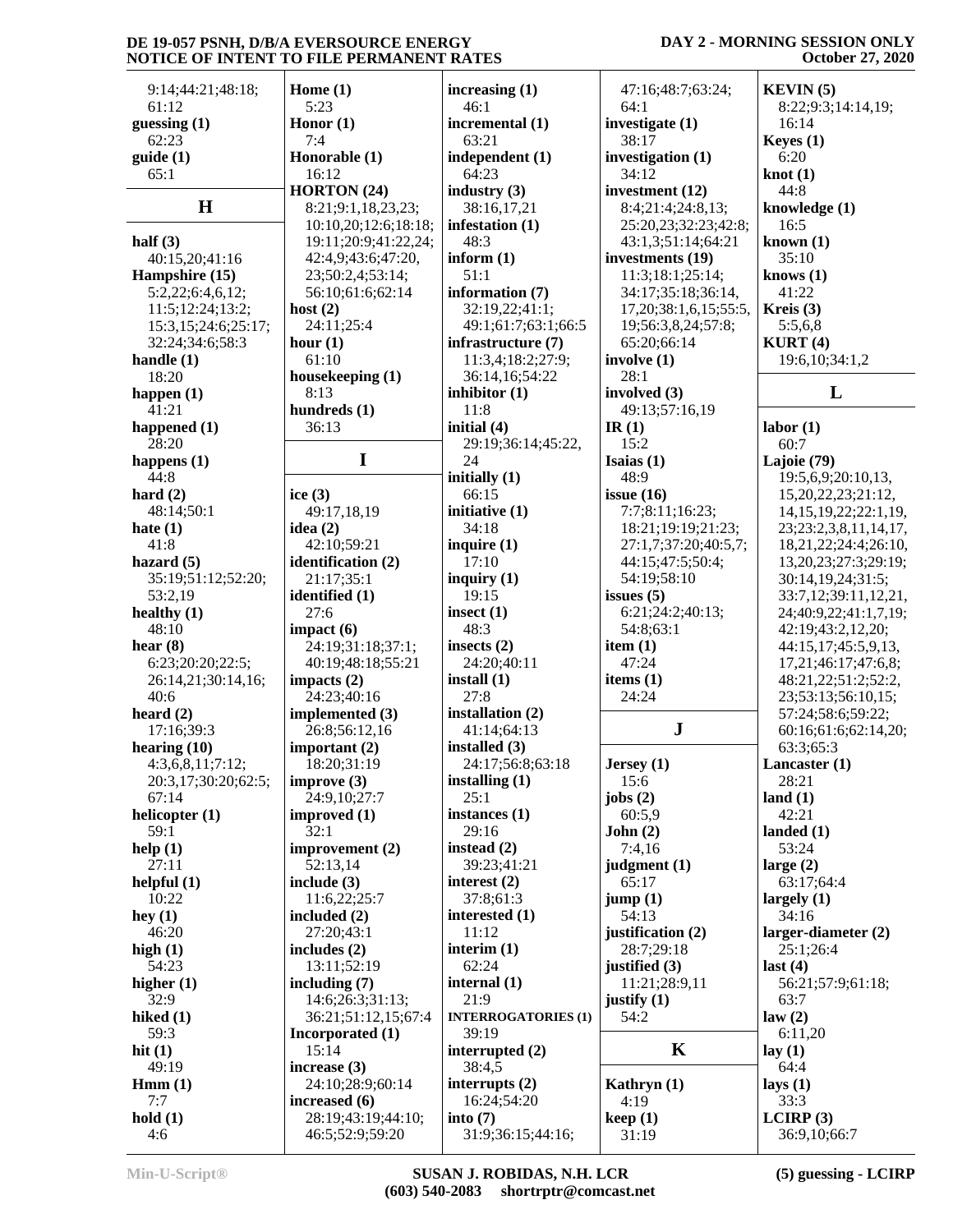# **DAY 2 - MORNING SESSION ONLY October 27, 2020**

| leads $(2)$                   | 63:7:64:20                              | 6:7,22;7:6,13,17;        | 64:8                            | 29:24                             |
|-------------------------------|-----------------------------------------|--------------------------|---------------------------------|-----------------------------------|
| 59:7;64:19                    | longer $(1)$                            | 8:14;9:5,12;12:10;       | might $(6)$                     | moved (1)                         |
| least $(5)$                   | 28:11                                   | 14:10;16:18;17:1;        | 11:19;28:8;31:12;               | 46:4                              |
| 11:9;26:8;40:10,              | $long-term (1)$                         | 18:11,22;19:17,20;       | 37:14,17;38:9                   | moves $(2)$                       |
| 22;66:6                       | 25:23                                   | 20:4,15,18;21:24;        | mile $(1)$                      | 28:6;30:2                         |
| LEE $(5)$                     | look $(4)$                              | 22:4,7,12;33:16;39:9,    | 46:9                            | much(8)                           |
| 19:6,9;20:23;                 | 32:18;37:17;42:18;                      | 13;49:4;54:12,15;        | MILLER $(21)$                   | 26:10;30:21;40:23;                |
| 37:22;48:13                   | 43:13                                   | 57:23;60:18;61:9,19;     | 8:22;9:3;14:14,17,              | 49:18;52:21;53:18;                |
| left(5)                       | looked $(3)$                            | 62:1,6;65:8;67:8         | 19, 20, 22; 15: 1, 7, 9, 12,    | 62:3,10                           |
| 7:14;22:15;45:11,             | 44:23;46:9;48:24                        | Maryland (1)             | 17, 20, 23; 16: 3, 7, 8, 11,    | multi-year $(1)$                  |
| 18:46:15                      | looking $(7)$                           | 15:6                     | 14,16;64:8                      | 59:23                             |
| Legal $(1)$                   | 10:11;31:13;36:11;                      | <b>Massachusetts (1)</b> | Miller's $(2)$                  | mute $(5)$                        |
| 5:22                          | 41:14;53:1;55:17;                       | 15:5                     | 16:22;17:4                      | 5:13;17:20;20:16;                 |
| length $(1)$                  | 64:24                                   | material (1)             | million $(7)$                   | 49:5;66:9                         |
| 44:6                          | looks $(3)$                             | 41:11                    | 21:4;52:18,20;                  | myself(1)                         |
| less(7)                       | 17:23;22:9;62:6                         | <b>Matthew</b> (2)       | 53:8,12,16;63:19                | 42:14                             |
| 24:18;32:4;47:4;              | loose $(1)$                             | 5:1;65:3                 | millions $(1)$                  |                                   |
| 49:8;53:20;60:9;66:8          | 37:12                                   | matting $(2)$            | 36:13                           | N                                 |
| level $(7)$                   | lost(3)                                 | 64:4,12                  | mind(3)                         |                                   |
| 25:19;31:3,12;                | 7:10,19;22:9                            | matured $(1)$            | 31:19;38:20;52:16               | name $(10)$                       |
| 32:23;49:19;51:7;             | lot(5)                                  | 21:6                     | <b>MINEAU (14)</b>              | 4:14;6:18;9:21;                   |
| 54:23                         | 22:2;40:6;42:20,                        | Maurice (1)              | 8:22;9:2;12:15,20,              | 12:18;14:18,19;                   |
| Liberty (1)                   | 22;49:13                                | 5:8                      | 20, 23; 13: 3, 13, 16, 19,      | 20:13,23;33:24;34:1               |
| 13:7                          | lunch $(5)$                             | May (7)                  | 22;14:2,4,8                     | name's $(1)$                      |
| life $(13)$                   | 61:10,17,18;67:10,                      | 21:15;28:22;38:12;       | minute $(4)$                    | 9:23                              |
| 29:14;30:2;40:4,9,            | 12                                      | 44:6;47:20;60:24;        | 21:24;28:15,18;                 | narrow $(1)$                      |
| 21;42:8,12;43:21;             |                                         | 61:19                    | 38:4                            | 58:22                             |
| 44:10,24;62:19;63:4,          | M                                       | maybe $(7)$              | minutes $(5)$                   | narrowed (1)                      |
| 14                            |                                         | 37:11;41:15,22;          | 61:1,5,21,23;62:11              | 27:19                             |
| likely $(1)$                  | Madam(3)                                | 43:14;56:21;61:16;       | missed(1)                       | nasty $(1)$                       |
| 29:8                          | 18:10;19:13;33:18                       | 65:11                    | 7:18                            | 59:12                             |
| limbs(1)                      | <b>MADELINE</b> (3)                     | mean(1)                  | mistake(1)                      | necessary(4)                      |
| 24:24                         | 8:21;9:2;12:20                          | 53:14                    | 65:6                            | 4:6;25:20;28:9;                   |
| limited $(2)$                 | magnitude $(2)$                         | means $(1)$              | mitigated $(1)$                 | 64:12                             |
| 59:13;63:16                   | 48:5,10                                 | 24:18                    | 48:11                           | need $(16)$                       |
| limits(1)                     | maintain $(3)$                          | measurement (4)          | momentarily (1)                 | 4:13;7:15,20;                     |
| 27:14                         | 31:22;32:12;58:16                       | 38:22;49:22;55:18,       | 7:9                             | 11:20;19:4,24;24:8;               |
| line $(13)$                   | maintenance (2)                         | 22                       | Monadnock (1)                   | 25:13,19;29:17;                   |
| 32:6,12;46:7,9;               | 58:15;59:17                             | measurements (1)         | 64:15                           | 32:15;40:14;45:1;                 |
| 47:16:50:6:53:5;              | make-ready $(3)$                        | 38:18                    | month $(1)$                     | 53:7;61:22;63:15                  |
| 56:21;58:10,13,20;            | 11:2,24;18:1                            | meets $(2)$              | 57:18                           | needed (1)                        |
| 59:7,10                       | makes $(1)$                             | 30:3;37:8                | monthly $(1)$                   | 27:6                              |
| lines $(7)$                   | 9:14                                    | Melissa (2)              | 30:3                            | $\boldsymbol{\text{needs}}$ (2)   |
| 26:6;30:22;42:23;             | making $(4)$                            | 6:15,18                  | months $(3)$                    | 50:12,21                          |
| 45:1;48:18;58:4,18            | 11:10;55:6,19;65:5                      | Menard (2)               | 10:24;11:15;66:8                | negotiation $(1)$                 |
| list $(3)$                    | management $(5)$                        | 27:1,4                   | more (18)                       | 13:24                             |
| 27:11,19;58:1                 | 30:18;31:4;34:21;                       | Menard's $(1)$           | 25:3,4;31:23;33:9;              | neither(1)                        |
| listed $(1)$                  | 52:19;54:4                              | 26:21                    | 36:6;40:2,23;41:3,5,            | 51:23                             |
| 8:2                           | manager $(2)$                           | mentioned (6)            | 16;50:24;53:11;54:3;            | Nelson(1)                         |
| listen $(1)$                  | 20:24;31:7                              | 30:9;31:5;34:23;         | 58:12;60:10,13;                 | 8:9                               |
| 26:11                         | managers $(1)$                          | 43:18;58:1;63:24         | 61:22;63:13                     | net(1)                            |
| literally (1)                 | 29:21                                   | met(1)                   | morning $(15)$                  | 37:1                              |
| 63:20                         | manufacturer(1)                         | 32:2                     | 4:3,24;5:6,7,20;                | <b>New (18)</b>                   |
| little $(1)$                  | 44:3                                    | method (1)               | 6:17;7:3;10:16;                 | 5:2,22;6:4,6,12;                  |
| 63:13                         | $\mathbf{many}$ (1)                     | 29:7                     | 14:17;18:17;20:22;              | 11:5;12:24;13:2;                  |
| live $(1)$                    | 64:3                                    | metric(1)                | 22:22;39:18;62:15;              | 15:2,5,5,15;24:5;                 |
| 16:1                          | March $(2)$                             | 55:15                    | 67:13                           | 25:17;32:24;34:6;                 |
|                               |                                         | metrics $(7)$            | most(2)                         | 58:2;60:3                         |
| location(1)                   | 23:5;33:4                               |                          |                                 |                                   |
| 58:17                         | marked $(4)$                            | 31:14;37:14,18,21;       | 29:6;55:1                       | next(8)                           |
| locations(1)                  | 13:9;21:17;23:5;                        | 38:2,9;55:10             | <b>Mountain (2)</b>             | 7:21;12:13;19:3,                  |
| 64:18                         | 34:24                                   | microphone(1)            | 58:21;59:8                      | 16;29:24;36:12;                   |
| long(5)<br>10:20;40:10;45:19; | <b>MARTIN</b> (42)<br>4:2,15,20;5:4,17; | 20:19<br>mids(1)         | move $(4)$<br>16:13;19:2;27:21; | 50:23;53:8<br>non-adjudicated (1) |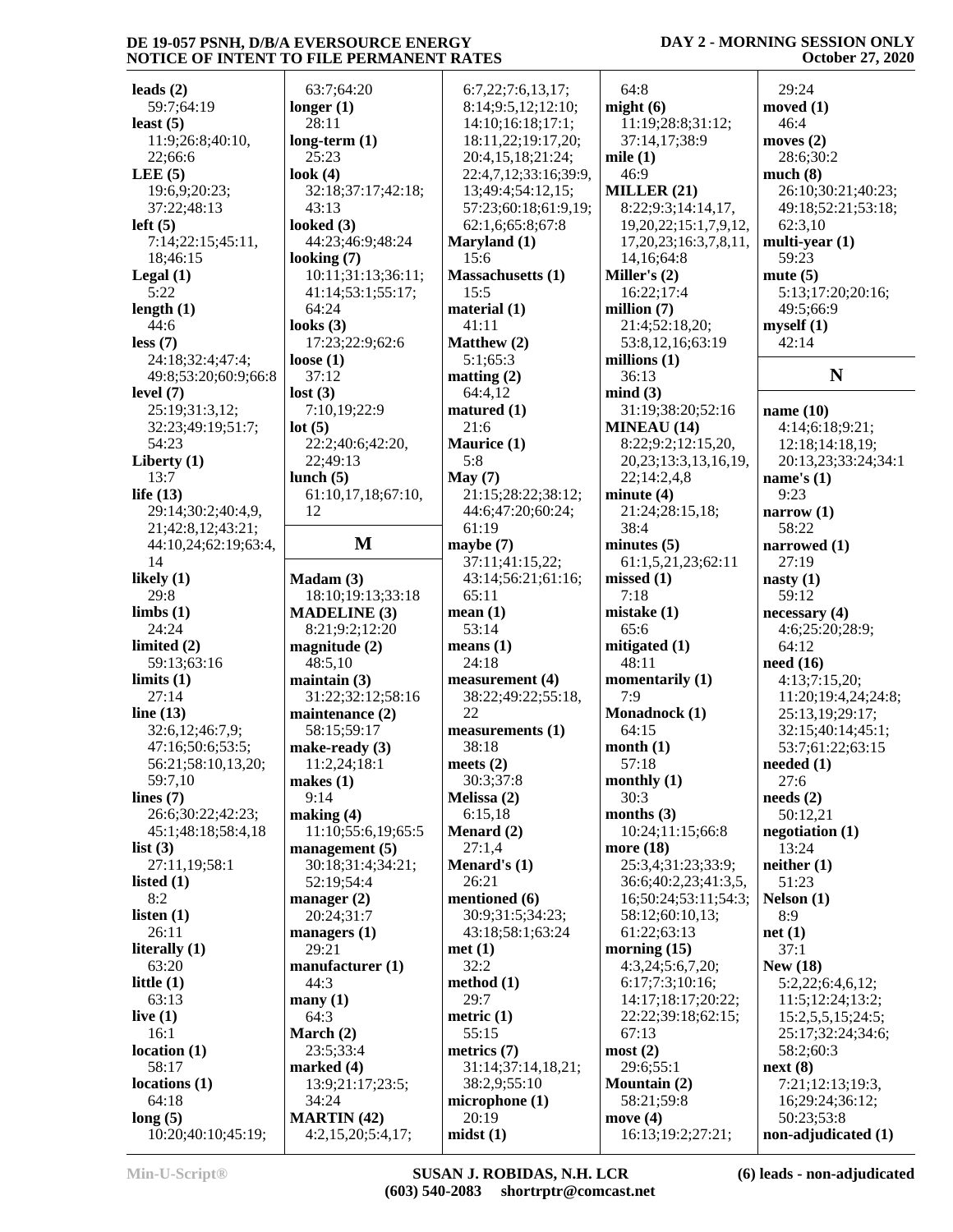15:2 **north (1)** 63:19 **note (3)** 8:6;48:1;53:15 **noted (1)** 67:15 **November (1)** 33:3 **number (5)** 29:15;31:11;41:7; 46:19;52:9 **O** 17 **objection (2)** 16:21;17:4 **observation (1)** 47:21 **observations (1)** 17:12 **obstructing (1)** 40:17 **obtaining (1)** 28:2 **off (7)** 7:14;19:20;21:6; 22:5,9;41:9;67:11 **offer (4)** 47:20;50:5,6;52:2 **Office (1)** 8:7 **off-road (2)** 58:17,17 **offset (1)** 29:10 **often (2)** 40:15,20 **oftentimes (1)** 60:6 **Ohler (1)** 6:5 **oil-filled (1)** 25:8 **old (1)** 24:16 **once (2)** 45:14;46:7 **one (20)** 8:2;9:20;13:11; 31:18;32:15;33:3,4; 37:17;41:16;42:17; 47:20,24;54:13; 56:21;59:6;63:23; 64:13;65:10;67:1,11 **ongoing (1)** 34:20 **only (10)** 9:12;15:18;39:24; 40:14,19;43:13; 45:14;46:6;63:16;  $65.6$ **onset (2)**

 45:22;46:18 **open (1)** 24:21 **operations (1)** 29:22 **opinion (4)** 33:7,12;50:21; 53:23 **opinions (1)** 35:9 **opportunities (1)** 29:15 **order (4)** 17:22;27:18;29:11; 64:12 **original (1)** 58:6 **others (2)** 6:18;9:10 **out (10)** 7:23;31:8;33:3; 53:18;58:13;59:6,15, 22,22;63:18 **outages (2)** 47:18;52:6 **outcome (1)** 51:3 **outcomes (1)** 18:7 **outset (1)** 8:1 **outside (2)** 25:15;47:15 **outweighed (1)** 43:18 **over (11)** 24:16;27:16;36:12; 41:12,21;42:2;44:5; 53:8;55:1;60:14; 63:21 **overall (4)** 25:16,21;31:9; 66:24 **overloaded (1)** 29:5 **overview (2)** 10:15,22 **P Pack (1)** 64:15 **panel (19)** 7:21,24;8:5,8,9,11, 17;9:7;10:11;18:18; 19:3,16;39:2,4,8; 56:23;61:16,18; 65:16 **panelists (1)** 8:3 **Paragraph (1)** 52:17 **parallel (2)**

 58:11;59:15 **paraphrase (1)** 30:21 **Park (1)** 64:9 **part (17)** 8:10;11:5;23:4; 32:13;33:1,10;34:18; 37:23;39:14;42:24; 51:12;57:15;58:6,9; 64:1,21,23 **participate (4)** 4:11;13:23;34:12; 35:22 **particular (12)** 17:18;23:22;25:13; 26:19;27:7;28:22; 44:3,7;46:7;47:11; 53:5;62:18 **parties (6)** 11:12;25:12;50:15, 22;51:9;53:23 **party (2)** 45:21;64:24 **past (3)** 32:10;56:18;67:11 **path (1)**  $66.6$ **pattern (2)** 44:1;64:5 **Pause (5)** 6:21;7:9;19:22; 22:6,11 **pay (2)** 60:10,12 **pending (2)** 10:8;23:19 **people (4)** 60:6,8,10,13 **per (4)** 28:14,18;38:2,3 **percent (5)** 24:15;46:14,15; 49:9;52:9 **perform (2)** 60:11;66:2 **performed (10)** 34:19;43:20;46:6; 47:8,10;52:10,12,23; 53:4;66:11 **performing (1)** 28:1 **perhaps (2)** 29:2;62:22 **period (1)** 44:4 **Permanent (1)** 4:5 **person (1)** 47:24 **perspective (1)** 51:23 **perspectives (2)**

 50:9,24 **Petition (3)** 4:4;34:13,15 **physically (2)** 25:2;43:22 **pick (1)** 22:15 **piece (3)** 29:2,5;46:7 **Piper (1)** 6:11 **place (3)** 18:23;30:7;56:13 **plan (7)** 27:20;33:3;54:18, 21;55:2,2;56:7 **planned (2)** 24:8;35:16 **planning (2)** 26:9;66:6 **plans (1)** 25:23 **plant (1)** 66:21 **please (12)** 4:9;8:20;9:22; 10:16;12:18;14:17; 17:19;20:13;23:24; 33:23;39:14;47:22 **pm (3)** 62:4,5;67:12 **point (4)** 7:23;19:3;45:10; 61:17 **points (1)** 27:3 **pole (11)** 40:10,21,24;41:12, 12;43:22,23;63:6,8, 10,13 **pole-by-pole (1)** 42:16 **poles (35)** 24:14,16,16;26:4; 39:22,23,24;40:13; 41:17,22;42:2,15,24, 24;43:10,10,24;44:2, 5,6,12,17,19;51:15; 58:24;59:1;62:17; 63:2,5,5,20,22;64:14, 19;65:18 **policy (1)** 14:20 **portions (2)** 22:19;59:14 **position (10)** 9:22;12:4,4,22; 14:18;18:5;20:14; 33:8;34:5;58:17 **possible (2)** 18:7;38:8 **possibly (1)** 41:15

#### **DAY 2 - MORNING SESSION ONLY October 27, 2020**

**potential (1)** 27:5 **power (2)** 25:5;59:4 **practices (4)** 38:17;56:1,12,17 **predecessor's (1)** 13:6 **prefiled (3)** 13:10;35:2;54:16 **prejudge (1)** 18:7 **premarked (2)** 15:11;16:15 **prepared (10)** 13:14;15:3,7,13; 21:20;22:17;23:9; 35:2,10,11 **presentation (1)** 4:22 **presented (1)** 15:1 **pretty (2)** 58:19;59:11 **prevent (1)** 64:5 **previous (3)** 49:20;52:8;55:2 **previously (3)** 13:3;21:13;34:9 **prime (1)** 6:5 **Primmer (1)** 6:11 **principles (1)** 26:9 **prior (3)** 33:5;52:11;56:3 **prioritize (1)** 27:11 **probably (2)** 41:14;61:24 **problem (1)** 4:8 **proceed (4)** 7:21;20:4;26:17; 33:19 **proceeding (14)** 13:21;15:8,19; 16:9;17:3;23:1,16; 25:12;26:12;35:3; 36:9,10,11;67:4 **proceedings (5)** 6:21;16:20;19:22; 22:6,11 **process (5)** 21:8;27:5;28:6; 30:12;64:7 **produce (1)** 51:7 **program (12)** 21:3,6;31:6;32:1; 34:21;35:17,18;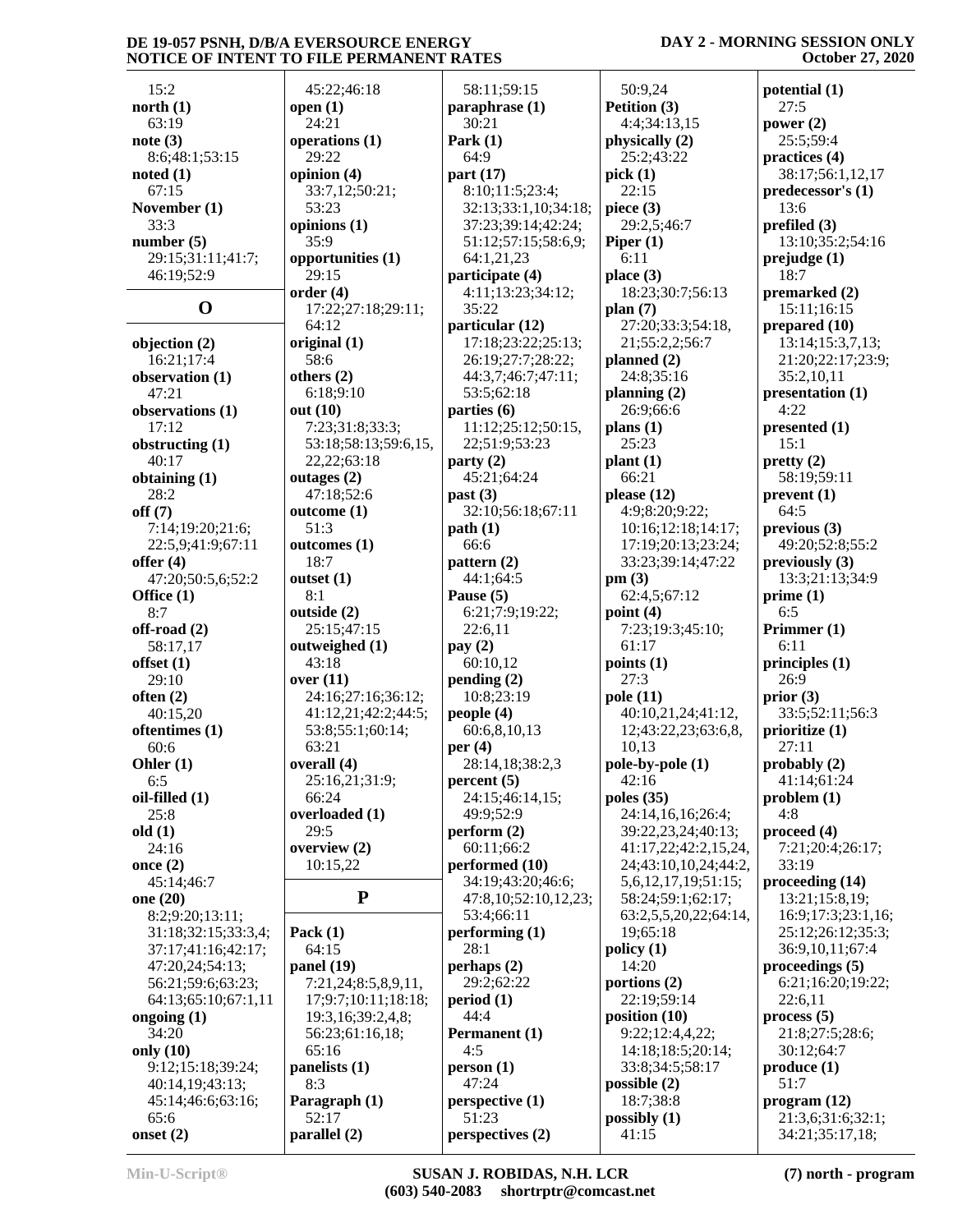| 46:12;48:12;53:24;      | qualification (1)            |
|-------------------------|------------------------------|
| 54:4;66:15              | 9:20                         |
| programs (1)            | qualified (1)                |
| 37:16                   | 20:9                         |
| project (23)            | qualifying (1)               |
| 27:4,6,21,22,24;        | 33:19                        |
| 28:5,5,8,11,15,19,20;   | qualitative (1)              |
| 29:1,1,7,14;30:1,2,3,   | 36:22                        |
| 5,7,10;64:8             | qualitatively (1)            |
| projected (1)           | 38:19                        |
| 28:16                   | quantifiable (1)             |
| projections (1)         | 36:21                        |
| 30:4                    | quantified (1)               |
| projects (12)           | 48:20                        |
| 21:5;26:18;27:12,       | quantitative (2)             |
| 13, 13, 16, 19; 28: 13; | 49:15;65:21                  |
| 29:17,17,18;57:14       | quantitatively (2            |
| proposal (14)           | 38:14,19                     |
| 11:2,6,14,19,21,22,     | quantity (1)                 |
| 24;17:24;18:3;24:12;    | 63:17                        |
| 29:20;51:10;56:4;       | quick $(1)$                  |
| 58:7                    | 10:21                        |
| proposals (2)           | quickly (2)                  |
| 18:6;59:21              | 53:11;61:3                   |
| propose(1)<br>31:2      | $\bf R$                      |
| proposed (9)            |                              |
| 27:12,14,16;28:21;      | raised $(3)$                 |
| 29:2,6;34:18;54:9;      | 35:15;54:8;67:               |
| 66:15                   | rate $(9)$                   |
| proven(2)               | 8:8,10;10:4;24               |
| 40:13;47:17             | 32:5;42:15;43:               |
| provide (6)             | 56:24;57:10                  |
| 17:19;27:1;37:19;       | ratepayer (2)                |
| 51:4,6;59:16            | 37:1;55:21                   |
| provided (3)            | Rates (7)                    |
| 15:19;27:2;34:21        | 4:5;9:24;18:5;               |
| provision (7)           | 31:24;37:9;42:               |
| 12:5;17:12,19,22;       | rather $(4)$                 |
| 54:1;55:3,23            | 37:12;42:3;43:               |
| provisions (2)          | 65:20                        |
| 12:3;37:4               | <b>Raymond</b> (1)           |
| prudence (1)<br>66:21   | 5:21                         |
| prudency (3)            | reach $(2)$<br>50:14;51:20   |
| 57:13,16;67:5           | reached (2)                  |
| PSNH(1)                 | 11:17;59:24                  |
| 18:1                    | read $(2)$                   |
| public (8)              | 54:16;58:3                   |
| 4:10,16;5:2;14:20,      | ready $(1)$                  |
| 23;28:24;34:7;37:8      | 17:8                         |
| PUC(1)                  | really $(2)$                 |
| 13:2                    | 48:14;57:20                  |
| purpose (1)             | reason (3)                   |
| 65:24                   | 50:14;51:11;53               |
| purposes (4)            | reasonable (6)               |
| 35:12;42:11;44:11;      | 12:5;16:10;33:               |
| 66:23                   | 37:9,20;44:23                |
| put(1)                  | rebuttal $(2)$               |
| 64:11                   | 23:4;52:3                    |
| Q                       | recall (4)<br>26:14;30:14,20 |
|                         | 62:14                        |

| cation (1)                   | received (3)                                 | relating $(3)$                    |
|------------------------------|----------------------------------------------|-----------------------------------|
| cd(1)                        | 44:3,17;64:11<br>recent $(6)$                | 35:16;37:5;66:2<br>relative (1)   |
| ing(1)                       | 21:1;32:6,10;48:1,<br>2,9                    | 63:1<br>relays $(1)$              |
|                              | recently $(2)$                               | 25:10                             |
| tive $(1)$                   | 28:20;42:21<br>recess(5)                     | relevant $(1)$<br>61:7            |
| tively (1)                   | 7:11;19:24;20:2;                             | reliability (22)                  |
|                              | 62:4;67:12                                   | 21:2,5,10;24:10                   |
| ïable (1)                    | recognition $(1)$<br>53:22                   | 27:8;28:22;31:8<br>18;32:20;34:17 |
| ïed (1)                      | recommendations (2)                          | 36:19;37:19,21                    |
| ative $(2)$                  | 25:22;26:7<br>record $(12)$                  | 38:15;46:2;55:6<br>11             |
| 5:65:21                      | 9:21;12:19;14:18;                            | <b>Reliability-based</b>          |
| atively (2)<br>1,19          | 19:21;20:14;22:5,8,9,<br>13;33:24;62:8;67:11 | 28:13;37:24;38<br>reliable $(1)$  |
| y (1)                        | recover(1)                                   | 25:19                             |
|                              | 42:7                                         | relocate $(1)$                    |
| 1)                           | recovered $(2)$<br>43:4;54:5                 | 58:12<br>relocating $(2)$         |
| (2)                          | recovery(2)                                  | 59:6,14                           |
| 1;61:3                       | 11:18;42:11<br>redacted (1)                  | relocation (2)<br>26:6;58:4       |
| $\mathbf R$                  | 23:6                                         | relying(1)                        |
| $\mathbf{3}$                 | redirect $(5)$                               | 65:21                             |
| 5;54:8;67:4                  | 60:21;61:15;62:12;<br>65:9,13                | remainder (2)<br>30:4,5           |
|                              | reduced (1)                                  | remediation (1)                   |
| 0;10:4;24:12;<br>42:15;43:5; | 40:19<br>reducing $(1)$                      | 64:17<br>remind $(1)$             |
| 4;57:10                      | 45:1                                         | 4:7                               |
| er (2)                       | reduction (2)                                | remotely $(1)$                    |
| 55:21<br>7)                  | 47:18;52:6<br>reductions (1)                 | 4:7<br>removal (4)                |
| :24;18:5;                    | 29:10                                        | 35:20;51:12;52                    |
| ;37:9;42:9;43:3<br>$\bf(4)$  | referenced (2)<br>37:22;51:16                | 53:19<br>renewing $(1)$           |
| 2;42:3;43:10;                | referred $(1)$                               | 24:13                             |
| ,                            | 56:13                                        | REP(2)                            |
| nd (1)                       | referring $(1)$<br>57:7                      | 21:5;32:1<br>repeat $(1)$         |
| 2)                           | reflects $(1)$                               | 41:24                             |
| 4;51:20<br>1(2)              | 35:1<br>refresh $(1)$                        | replace $(3)$<br>27:8;29:2;58:24  |
| :59:24                       | 10:6                                         | replaced (1)                      |
| 5;58:3                       | regard $(1)$<br>59:19                        | 24:7<br>replacement (6)           |
| 1)                           | regarding (4)                                | 25:8,9;54:17,18                   |
|                              | 4:4;18:1;26:16;                              | 21;56:6                           |
| 2)<br>4;57:20                | 62:17<br>regular $(3)$                       | replacing $(1)$<br>42:23          |
| (3)                          | 41:12;45:2,6                                 | report $(1)$                      |
| :51:11;53:6<br>able (6)      | regulatory (3)<br>10:1,4,4                   | 21:9<br>Reporter (4)              |
| 16:10;33:11;                 | relate $(1)$                                 | 8:24;16:24;19:                    |
| 20;44:23                     | 31:10                                        | 54:20                             |
| 1(2)<br>52:3                 | related $(5)$<br>11:3,18;14:6;               | reporting (2)<br>21:10;37:18      |
| 4)                           | 30:17;67:5                                   | reports $(2)$                     |
| 4;30:14,20;                  | relates $(1)$<br>38:18                       | 33:2;55:12<br>represent $(1)$     |
|                              |                                              |                                   |

**relating (3)** 35:16;37:5;66:24 **relative (1)** 63:1 **relays (1)** 25:10 **relevant (1)** 61:7 **reliability (22)** 21:2,5,10;24:10; 27:8;28:22;31:8,9,14, 18;32:20;34:17,20; 36:19;37:19,21; 38:15;46:2;55:6,8,11, 11 **Reliability-based (3)** 28:13;37:24;38:5 25:19 **relocate (1)** 58:12 **relocating (2)** 59:6,14 **relocation (2)** 26:6;58:4 **relying (1)** 65:21 **remainder (2)** 30:4,5 **remediation (1)** 64:17 **remind (1)** 4:7 **remotely (1)** 4:7 **removal (4)** 35:20;51:12;52:21; 53:19 **renewing (1)** 24:13 **REP (2)** 21:5;32:1 **repeat (1)** 41:24 **replace (3)** 27:8;29:2;58:24 **replaced (1)** 24:7 **replacement (6)** 25:8,9;54:17,18, 21;56:6 **replacing (1)** 42:23 **report (1)** 21:9 **Reporter (4)** 8:24;16:24;19:8; 54:20 **reporting (2)** 21:10;37:18 **reports (2)** 33:2;55:12 **represent (1)**

 63:20 **representing (1)** 5:22 **represents (1)** 35:9 **requested (1)** 32:4 **require (1)** 64:3 **required (2)** 24:1;27:17 **requirement (2)** 67:1,3 **requirements (5)** 10:1;32:13,21; 33:8;37:18 **requires (3)** 10:18;30:7,10 **rescheduled (1)** 4:12 **residential (1)** 5:9 **resilience (2)** 8:4;35:18 **resiliency (16)** 21:1;24:2;26:2; 31:7;34:17;36:19,20; 37:15;38:18,21;55:7, 13,15,18,22;66:14 **resiliency-related (1)** 65:20 **resolution (2)** 52:1;54:8 **resolve (2)** 27:6;50:17 **resources (3)** 11:11;24:11;25:5 **response (1)** 49:12 **response] (1)** 9:11 **responsibilities (2)** 9:22;20:14 **responsibility (4)** 10:2,3;21:2,7 **responsible (2)** 22:20;56:23 **restate (1)** 9:21 **result (6)** 37:9;38:10;47:4,6, 7;57:11 **resulted (2)** 52:12,13 **resumed (3)** 7:12;20:3;62:5 **return (4)** 61:11,17;62:2; 67:11 **revenue (2)** 66:24;67:2 **review (6)** 25:21;28:4;29:16;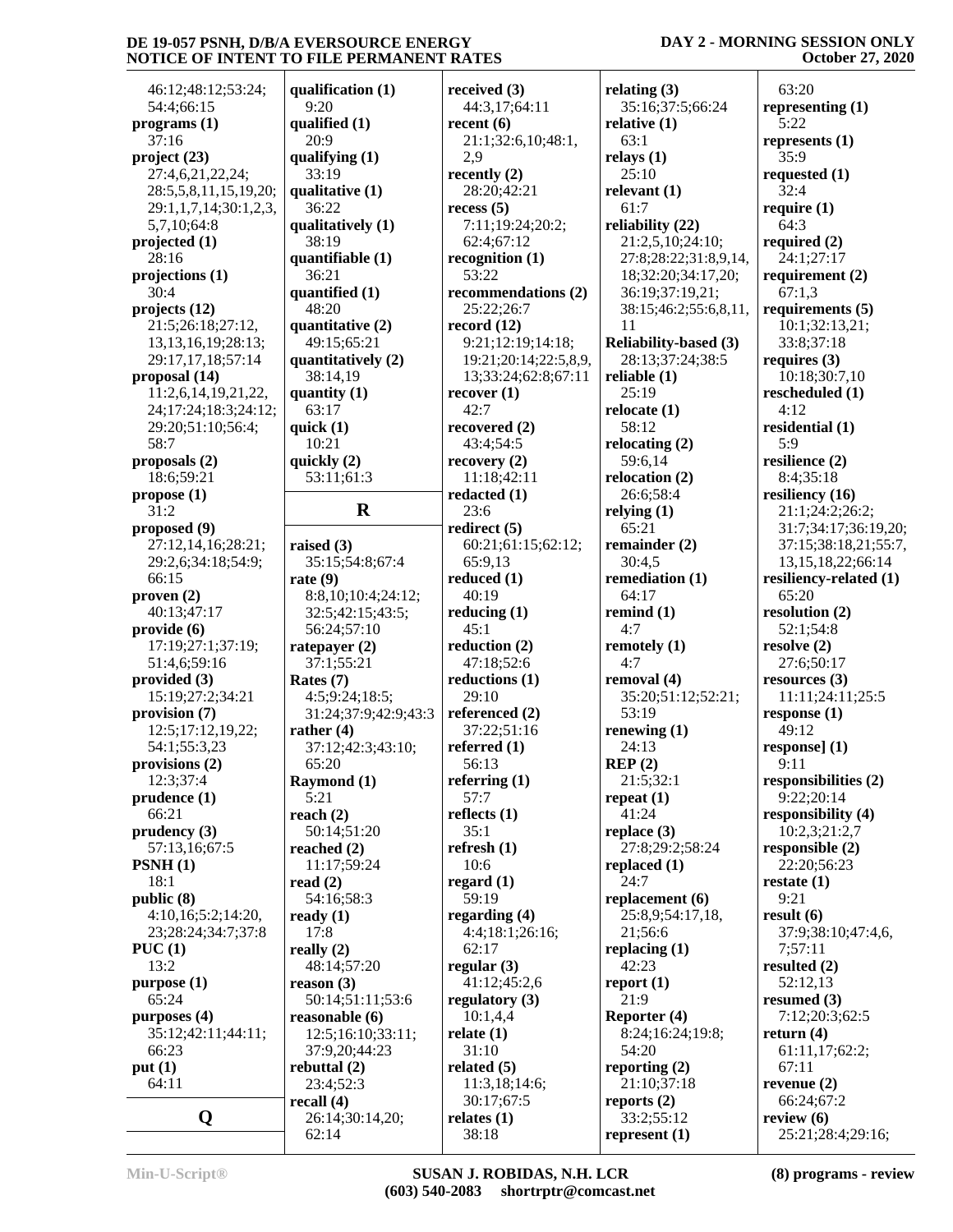#### **DAY 2 - MORNING SESSION ONLY October 27, 2020**

| 30:3;32:17;36:8                      | 20:10;41:15;49:19,    | 36:12;48:6;         |
|--------------------------------------|-----------------------|---------------------|
| reviewed (3)                         | 24                    | short- $(1)$        |
| 29:20;42:20;57:15                    | satisfaction (1)      | 25:22               |
| reviewing $(3)$                      | 51:8                  | shorter $(1)$       |
| 17:24;18:3;56:24                     | satisfied (1)         | 24:17               |
| Rich(1)                              | 54:24                 | show $(1)$          |
| 8:1                                  | satisfies (1)<br>55:3 | 49:23               |
| <b>RICHARD (3)</b><br>8:22;9:4;19:12 | saved $(2)$           | shown $(1)$<br>40:4 |
| right(22)                            | 28:15,18              | side $(1)$          |
| 4:20;5:11;6:2,15,                    | saw $(3)$             | 64:15               |
| 16;7:2,8;9:5,13;                     | 48:8;52:5;53:23       | significant (4      |
| 12:10,15;13:8;14:10;                 | saying $(2)$          | 28:24;52:12         |
| 16:18;22:15;33:16;                   | 46:18;48:13           | 55:1                |
| 39:9;43:7;49:14;                     | second $(4)$          | significantly       |
| 57:21;61:20;65:8                     | 7:24;8:5;19:21;       | 28:16,18;47         |
| right-of-way (19)                    | 27:10                 | similar $(1)$       |
| 26:6;40:1,15,18,                     | section (14)          | 65:19               |
| 20;44:11,19;45:1;                    | 8:4;10:13,18;14:6;    | simultaneous        |
| 58:4,10,13,22;59:3,                  | 18:24;23:23;24:2;     | 52:24               |
| 12,16;63:11;64:10,                   | 33:9;53:1,2,5;54:1;   | situation (1)       |
| 14,18                                | 55:3;66:1             | 60:4                |
| right-of-ways (4)                    | Sections (1)          | six(1)              |
| 58:20;64:2,6;65:19                   | 36:5                  | 66:8                |
| rights-of-way $(1)$                  | seek (1)              | Skoglund (3)        |
| 43:11                                | 29:8                  | 6:1,3,4             |
| risk(1)                              | seemed (1)            | slightly (1)        |
| 28:24                                | 62:21                 | 30:13               |
| road $(1)$                           | seems $(2)$           | small $(1)$         |
| 59:7                                 | 42:22;47:17           | 58:22               |
| roadside (4)                         | senior (1)            | smaller $(1)$       |
| 26:6;40:3;58:5,13                    | 34:7                  | 24:17               |
| roadway (1)                          | sense $(3)$           | snow $(1)$          |
| 58:11                                | 44:11;61:10,16        | 47:12               |
| roadways (1)                         | separate $(2)$        | solid (1)           |
| 40:17                                | 43:4;67:14            | 25:11               |
| Robidas (1)                          | separately (1)        | solution (2)        |
| 8:19                                 | 11:21                 | 29:6;44:24          |
| role(2)                              | served $(1)$          | sometimes (2        |
| 31:1,7                               | 15:4                  | 60:9,12             |
| roll(1)                              | Service (2)           | sooner (1)          |
| 4:13                                 | 5:2;66:21             | 42:8                |
| Ron(1)                               | services (1)          | Sorry $(5)$         |
| 8:9                                  | 59:23                 | 20:22;34:3;         |
| rot(1)                               | session (4)           | 57:20;65:3          |
| 40:11                                | 26:11,15;67:13,16     | sort $(1)$          |
| Route $(1)$                          | set $(3)$             | 55:17               |
| 59:15                                | 38:7,10;42:10         | sought $(1)$        |
| RRAM(1)                              | settled (1)           | 30:9                |
| 54:5                                 | 67:3                  | sound $(1)$         |
| rugged $(1)$                         | settlement (37)       | 65:3                |
| 59:12                                | 10:8,14;11:1,13,      | span $(5)$          |
| runs $(1)$                           | 17;13:24;14:5;16:9;   | 40:4,9;62:1         |
| 59:15                                | 17:5, 13, 23; 25: 15; | 14                  |
| ruts $(1)$                           | 32:4,11;33:1,10;      | speak $(2)$         |
| 64:6                                 | 35:23;36:3,5;37:5,7,  | 10:21;45:3          |
|                                      | 17,24;50:7,15;51:16,  | speaking $(2)$      |
| S                                    | 20,24;52:17;54:9;     | 17:6;33:9           |
|                                      | 55:9,16;57:11;58:9;   | speaks $(2)$        |
| safety $(1)$                         | 64:23;66:1,23         | 18:19;19:1          |
| 28:23                                | settling (1)          | specific $(4)$      |
| same $(7)$                           | 50:22                 | 38:1,6;42:1         |
| 15:24;16:2;18:23;                    | several $(3)$         | specifically (4     |

 36:12;48:6;56:18 **short- (1)** 25:22 **shorter (1)** 24:17 **show (1)** 49:23 **shown (1)** 40:4 **side (1)** 64:15 **significant (4)** 28:24;52:12,13; 55:1 **significantly (3)** 28:16,18;47:4 **similar (1)** 65:19 **simultaneously (1)** 52:24 **situation (1)** 60:4 **six (1)** 66:8 **Skoglund (3)** 6:1,3,4 **slightly (1)** 30:13 **small (1)** 58:22 **smaller (1)** 24:17 **snow (1)** 47:12 **solid (1)** 25:11 **solution (2)** 29:6;44:24 **sometimes (2)** 60:9,12 **sooner (1)** 42:8 **Sorry (5)** 20:22;34:3;41:24; 57:20;65:3 55:17 **sought (1)** 30:9 **sound (1)** 65:3 **span (5)** 40:4,9;62:19;63:5, 14 **speak (2)** 10:21;45:3 **speaking (2)** 17:6;33:9 **speaks (2)** 18:19;19:1 **specific (4)** 38:1,6;42:16;50:18 **specifically (4)**

 10:12;14:6;31:9; 63:24 **specification (5)** 46:2,5;47:14,19; 48:16 **specifics (2)** 42:5;53:15 **speculate (1)** 41:8 **spend (3)** 52:18;53:7,11 **spending (2)** 32:6;54:2 **spent (1)** 53:21 **spokesperson (1)** 6:6 **spot (1)** 44:7 **Staff (11)** 5:15;17:21,23; 25:12;36:23;38:13; 50:16;51:23;64:9; 66:3,11 **Staff's (2)** 36:17;66:11 **standard (1)** 37:8 **start (3)** 20:7;43:9;60:3 **started (1)** 56:5 **starting (1)** 4:22 **state (8)** 12:18,21;14:18; 20:13;25:11;33:23; 42:21;64:9 **stated (3)** 49:16;55:14;67:2 **statement (1)** 48:15 **states (1)** 52:4 **stay (1)** 29:11 **staying (1)** 31:16 **steady (1)** 31:16 **steel (22)** 39:22,24;40:21; 41:12,17,22;42:2,24; 43:10,22;44:12,17, 18;51:15;62:17;63:1, 5,6,12,20;64:19; 65:18 **step (4)** 29:24;57:6,9,17 **steps (2)** 50:23;57:19 **still (4)** 45:11;47:16;50:10,

 20 **storm (6)** 47:3,10,11;48:9; 49:8,18 **storms (1)** 48:6 **strategies (1)** 25:24 **strength (5)** 26:3;43:24;44:5,9, 10 **stretch (1)** 47:24 **strike (2)** 36:24;55:21 **stronger (3)** 25:2;43:21,22 **subject (2)** 46:10;61:14 **submitted (2)** 13:3;56:14 **subsequent (4)** 36:8,17;57:19; 66:10 **Substation (1)** 25:7 **substations (1)** 24:15 **Sue (1)** 17:8 **suggested (1)** 66:1 **supplemental (1)** 30:8 **support (3)** 14:5;16:8;17:16 **supported (2)** 17:21;21:3 **sure (7)** 8:12;14:19;32:15; 48:22;49:3;54:14; 55:5 **survey (1)** 25:18 **susceptible (1)** 40:11 **suspect (1)** 44:22 **Suzanne (1)** 5:14 **swear (1)** 8:20 **swearing (1)** 20:5 **switch (1)** 65:18 **sworn (10)** 8:23;9:1,2,3,4; 19:7,9,10,11,12 **system (19)** 20:24;24:5,9,13; 25:4,17,19,22;26:1; 31:7;45:17;46:14,21;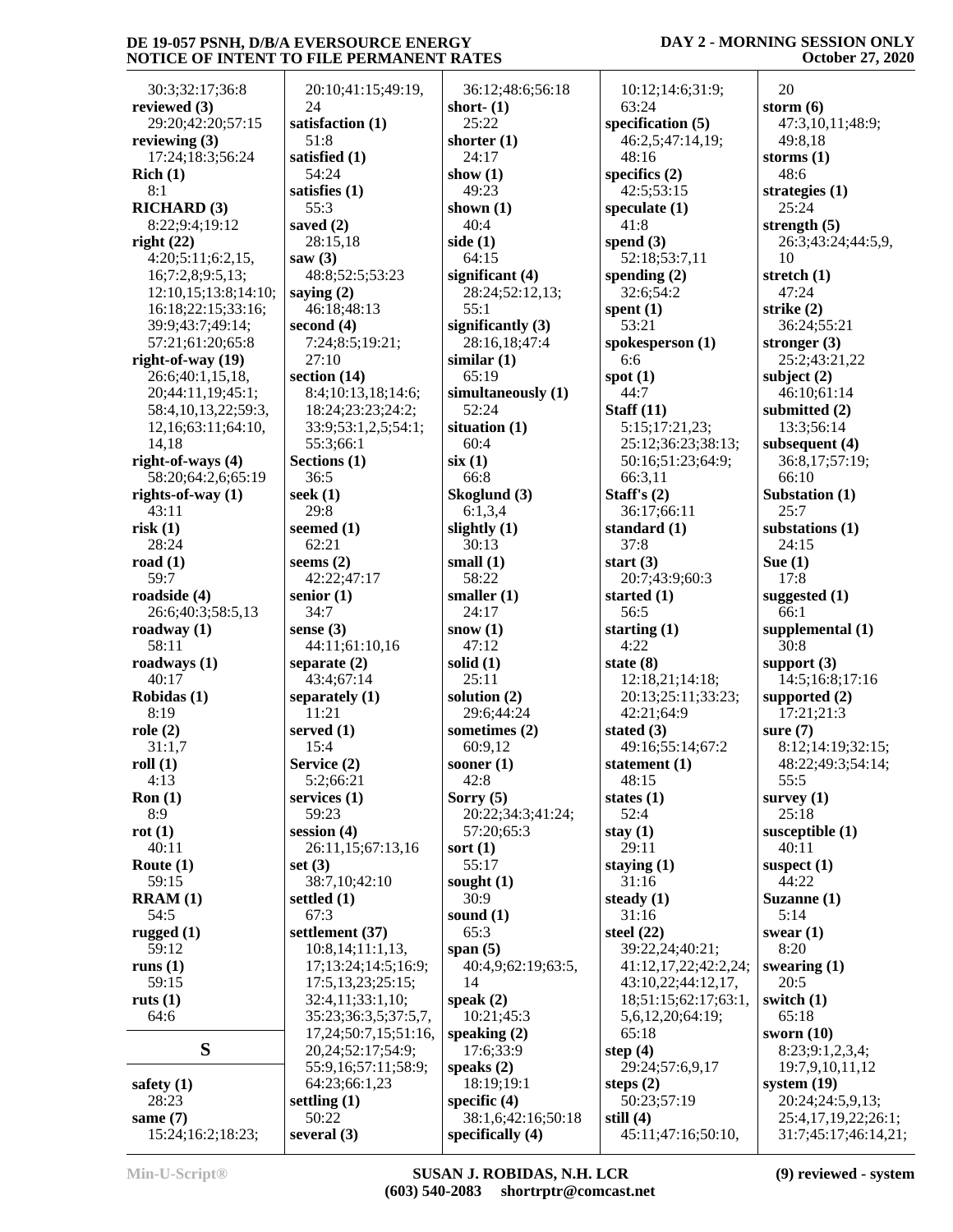# **DAY 2 - MORNING SESSION ONLY October 27, 2020**

| 50:13,21;51:11,13;         | timbers $(1)$             | tremendously (1)          | 27:11;39:24;44:2;  |                      |
|----------------------------|---------------------------|---------------------------|--------------------|----------------------|
| 58:2,14                    | 64:4                      | 64:7                      | 59:1,2;63:16;65:17 | W                    |
|                            | times (3)                 | trimmed (1)               | useful $(2)$       |                      |
| T                          | 11:8;41:13,16             | 47:19                     | 42:8,12            | Warner $(1)$         |
|                            | toboggans $(1)$           | trimmers (1)              | using $(3)$        | 59:11                |
| talking $(1)$              | 59:5                      | 60:6                      | 26:1;43:9;62:23    | water $(1)$          |
| 57:8                       | today $(15)$              | trimming $(31)$           | usual(1)           | 42:20                |
| taller $(1)$               | 5:19;6:2;7:24;            | 30:15,17,23;31:3,6,       | 9:19               | Way(2)               |
| 47:14                      | 8:17;10:9;13:18;          | 10,13,20,22,24;32:2,      | Utilities (4)      | 5:23;18:20           |
| tapered $(1)$              | 14:14;16:1,6;23:20;       | 8, 12, 14, 18, 23; 33: 2; | 4:16;14:24;31:22;  | weak $(1)$           |
| 21:6                       | 35:12;47:3;56:9;          | 35:19;45:4,8,13,20,       | 34:7               | 44:7                 |
| targeted $(1)$             | 57:10;66:9                | 23;46:10,11;47:7,9;       | utility $(2)$      | weight $(1)$         |
| 21:5                       | today's $(2)$             | 48:16;53:9;59:20,23       | 5:10;34:8          | 47:12                |
| team $(3)$                 | 4:22;8:17                 | true(1)                   | utilized $(1)$     | weren't $(1)$        |
| 29:20,22,23                | together $(1)$            | 16:4                      | 36:22              | 51:22                |
| team's $(1)$               | 32:1                      | try(7)                    | Utilizing (1)      | what's $(3)$         |
| 10:2                       | top(1)                    | 20:1;22:7;42:10;          | 38:12              | 6:23;7:7;13:9        |
| tee $(1)$                  | 41:9                      | 45:5;50:24;51:17,21       |                    | wheeled $(1)$        |
| 37:12                      | topic $(1)$               | trying $(2)$              | $\mathbf{V}$       | 40:17                |
| ten(3)                     | 12:9                      | 7:24;46:24                |                    | <b>WHEREUPON (2)</b> |
| 60:24;61:21,23             | topics $(1)$              | turn(1)                   | vacuum $(1)$       | 8:21;19:6            |
| term(1)                    | 50:9                      | 39:13                     | 25:9               | who's $(1)$          |
| 64:20                      | total $(2)$               | turning $(2)$             | value $(5)$        | 39:1                 |
| terms $(4)$                | 29:11:54:3                | 31:1;66:19                | 25:14;32:20;36:7;  | widely $(2)$         |
| 10:7;14:3;23:18;           | totally $(1)$             | twice $(6)$               | 50:22;53:23        | 38:20;60:7           |
| 36:2                       | 43:4                      | 40:10;41:5,6;63:7,        | variables (1)      | width $(1)$          |
| test $(2)$                 | toward $(1)$              | 14,14                     | 49:13              | 59:13                |
| 53:21;66:21                | 46:5                      | two(8)                    | variances (1)      | Wildcat (2)          |
| testified (5)              | town(1)                   | 5:15;21:9;33:2;           | 28:5               | 58:20;59:7           |
| 9:19;13:1;21:13;           | 28:21                     | 45:9;48:14;52:23;         | variations (1)     | wildly-held (1)      |
| 34:9;59:19                 | track(2)                  | 53:3;63:10                | 44:4               | 55:14                |
| testimony (52)             | 31:8;40:16                | $two-way(1)$              | various (2)        | WIND(3)              |
| 13:4,6,10,12,17,20;        | traditional (1)           | 25:5                      | 29:16;50:8         | 7:8;19:4;47:12       |
| 14:22;15:4,7,10,13,        | 11:11                     | type(2)                   | vary $(1)$         | winner $(1)$         |
| 18,22;16:1,4,6,14,22;      | transcript $(1)$          | 37:14;44:1                | 60:7               | 9:15                 |
| 17:5;19:2;21:16,20;        | 67:15                     | typically $(2)$           | veg(3)             | winter $(1)$         |
| 22:17,20,22,24;23:3,       | <b>Transformation (1)</b> | 28:14;40:2                | 31:3;34:21;48:12   | 47:3                 |
| 9, 13, 15, 16; 34: 16, 21, | 35:17                     |                           | vegetation $(5)$   | wintertime $(1)$     |
| 23;35:2,6,8,15;37:3;       | transition (2)            | U                         | 30:16,18;47:23;    | 59:5                 |
| 41:2;45:3;46:13,18;        | 44:12,18                  |                           | 52:19;54:3         | wire $(3)$           |
| 49:16;51:2;52:3;           | transitioned (1)          | unable(1)                 | vehicle (4)        | 24:21,22;26:5        |
| 53:7;54:17;56:14;          | 24:22                     | 4:10                      | 11:4;18:2,4;58:23  | wires $(1)$          |
| 57:15;64:1;66:17           | <b>Transitioning (1)</b>  | under $(4)$               | vehicles (8)       | 24:14                |
| Thanks (3)                 | 30:13                     | 47:10,15;66:15;           | 8:18;10:12;11:7,9; | within $(8)$         |
| 43:15;54:6,11              | transmission $(2)$        | 67:14                     | 14:7;40:16,17;64:6 | 10:24;11:14;27:14;   |
| therefore $(3)$            | 42:23;43:3                | undetermined (1)          | verbal $(1)$       | 29:11;37:3,4;48:4;   |
| 28:10,12,17                | tree $(25)$               | 49:20                     | 9:11               | 67:4                 |
| thereof $(1)$              | 30:15,17;31:6,10,         | unskilled (1)             | verge $(1)$        | without $(1)$        |
| 14:3                       | 13;35:19,19;44:1,8;       | 60:12                     | 29:4               | 65:5                 |
| third $(3)$                | 45:4,7,13,20,23;          | up(13)                    | versions $(1)$     | withstand $(3)$      |
| 8:9;27:21;64:24            | 46:10,11;47:7,9,15;       | 8:20;16:19;17:1;          | 23:7               | 24:19,23;49:17       |
| third-party $(1)$          | 51:12;52:20;53:9,19;      | 21:3;22:15;24:20;         | versus $(5)$       | witness $(5)$        |
| 38:13                      | 59:20;60:6                | 31:15,23;37:11,12;        | 26:2,5;53:19;      | 8:7;12:15;14:14;     |
| thought $(3)$              | tree-caused $(1)$         | 57:10;59:7;64:14          | 58:16;63:5         | 15:5;16:16           |
| 46:22;49:14;65:4           | 52:6                      | update(1)                 | vice-president (1) | witnesses $(4)$      |
| thousands $(1)$            | tree-related $(1)$        | 13:5                      | 9:24               | 8:19;20:5;61:20;     |
| 45:9                       | 47:18                     | upgrade $(1)$             | video $(2)$        | 67:9                 |
| three $(2)$                | trees $(9)$               | 26:1                      | 22:10;39:14        | wondering $(1)$      |
| 41:13;43:14                | 24:24;31:15,18;           | upon $(1)$                | viewpoint (1)      | 53:10                |
| three-phase $(1)$          | 47:13;48:4,10,16,17;      | 17:5                      | 24:7               | wood $(7)$           |
| 52:7                       | 53:2                      | use $(3)$                 | volunteer $(1)$    | 26:5;40:10;44:2;     |
| tie $(1)$                  | tremendous $(1)$          | 39:22;41:17;62:17         | 9:13               | 63:5,7,10,22         |
| 37:11                      | 64:16                     | used $(7)$                |                    | wooden (7)           |